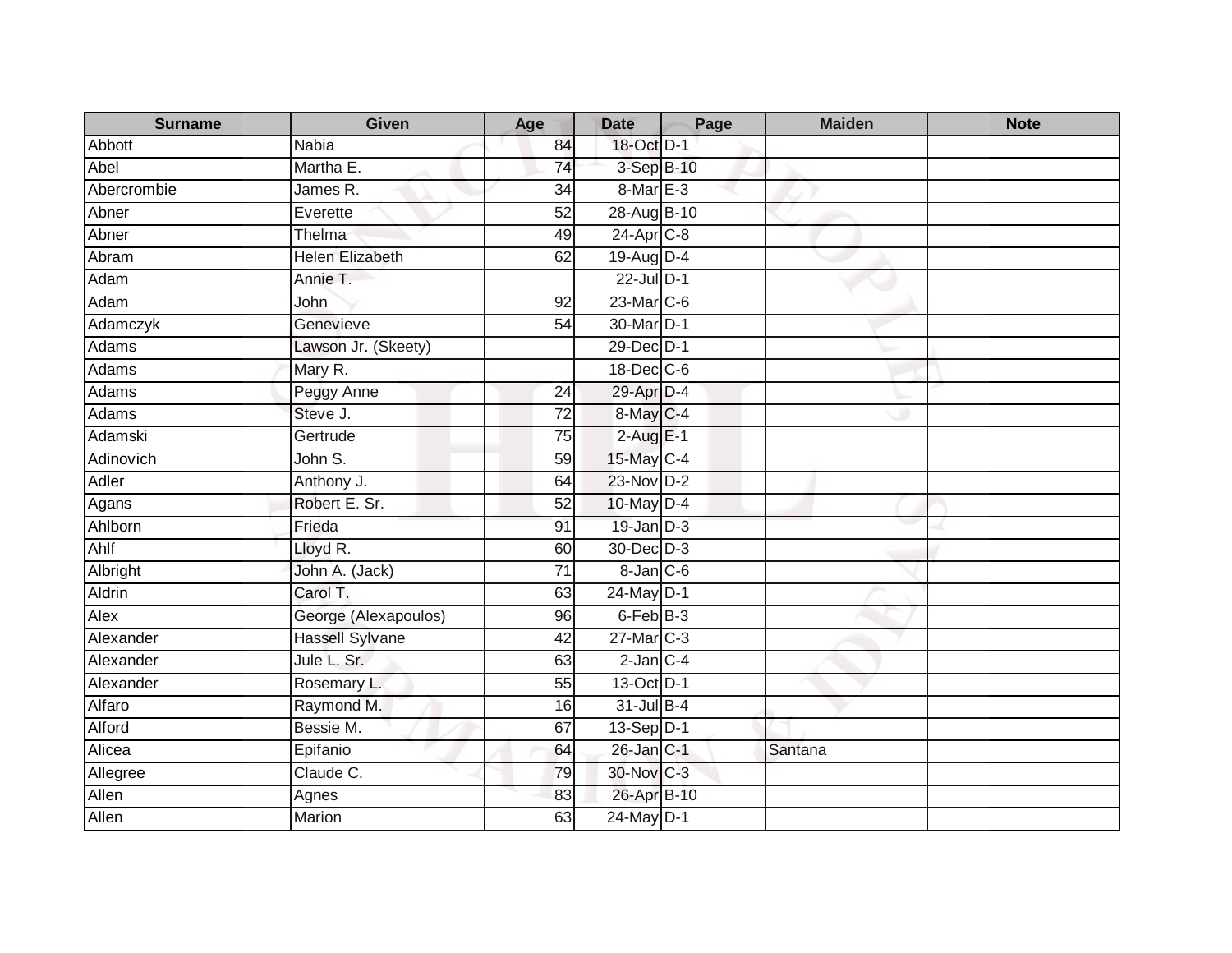| Allen        | Roy Sr.       | 75              | 26-Nov C-7      |          |  |
|--------------|---------------|-----------------|-----------------|----------|--|
| Allen        | William Jack  | 81              | 9-Feb D-1       |          |  |
| Allison      | Arthur L.     | 45              | 25-Mar B-2      |          |  |
| Allison      | George H.     | 78              | 19-May B-4      |          |  |
| Allman       | Sadie         | 62              | $9$ -Dec $C$ -9 |          |  |
| Alms         | Loretta       | 56              | 20-Dec E-1      | Walenga  |  |
| Alvarez      | Vincent       | 69              | $21$ -Jun $D-2$ |          |  |
| Ancich       | Joseph        | 63              | 16-Jun C-1      |          |  |
| Anderko      | John Sr.      | 85              | $9$ -Oct $B$ -6 |          |  |
| Anderson     | Arthur W.     | 80              | 10-Nov B-6      |          |  |
| Anderson     | Carl L.       | 23              | $17-Sep$ $E-6$  |          |  |
| Anderson     | Delcie        | 64              | 22-Nov C-10     |          |  |
| Anderson     | Dessie        | 66              | 8-Mar E-3       |          |  |
| Anderson     | Edith V.      | 85              | 12-Aug B-6      |          |  |
| Anderson     | Elmer J.      | $\overline{71}$ | 9-Aug C-7       |          |  |
| Anderson     | George C.     | 88              | 13-Dec F-1      |          |  |
| Anderson     | Joel          | 46              | 26-Apr          | 1        |  |
| Anderson     | Leon          | 49              | 6-Oct C-2       |          |  |
| Anderson     | Leonard R.    |                 | 30-Nov C-3      |          |  |
| Anderson     | Walter C. Sr. | 66              | 28-Jun D-1      |          |  |
| Andre        | Frank         | 82              | 5-Jan A-4       |          |  |
| Anker        | Clarence      | 68              | $24$ -Feb $D-1$ |          |  |
| Anker        | <b>Nellie</b> | 57              | 7-Aug C-4       |          |  |
| Anstey       | <b>John</b>   | 87              | $6$ -Jan $C$ -5 |          |  |
| Antonio      | Helen         | 80              | 28-Oct D-6      |          |  |
| Antoskiewicz | Julia Eleanor | 68              | $11-Sep C-5$    | Glowacki |  |
| Anunson      | Anna S.       | 65              | $9$ -Jun $B-4$  |          |  |
| Archer       | Angie         | 6               | 13-Feb          | 1        |  |
| Archer       | <b>Brad</b>   | $\bf{8}$        | 13-Feb          | 1        |  |
| Arends       | John          | 68              | 10-Jul B-7      |          |  |
| Arens        | Mary          | 87              | 5-Nov D-1       |          |  |
| Armatas      | Thomas        | 84              | $14$ -Dec $D-3$ |          |  |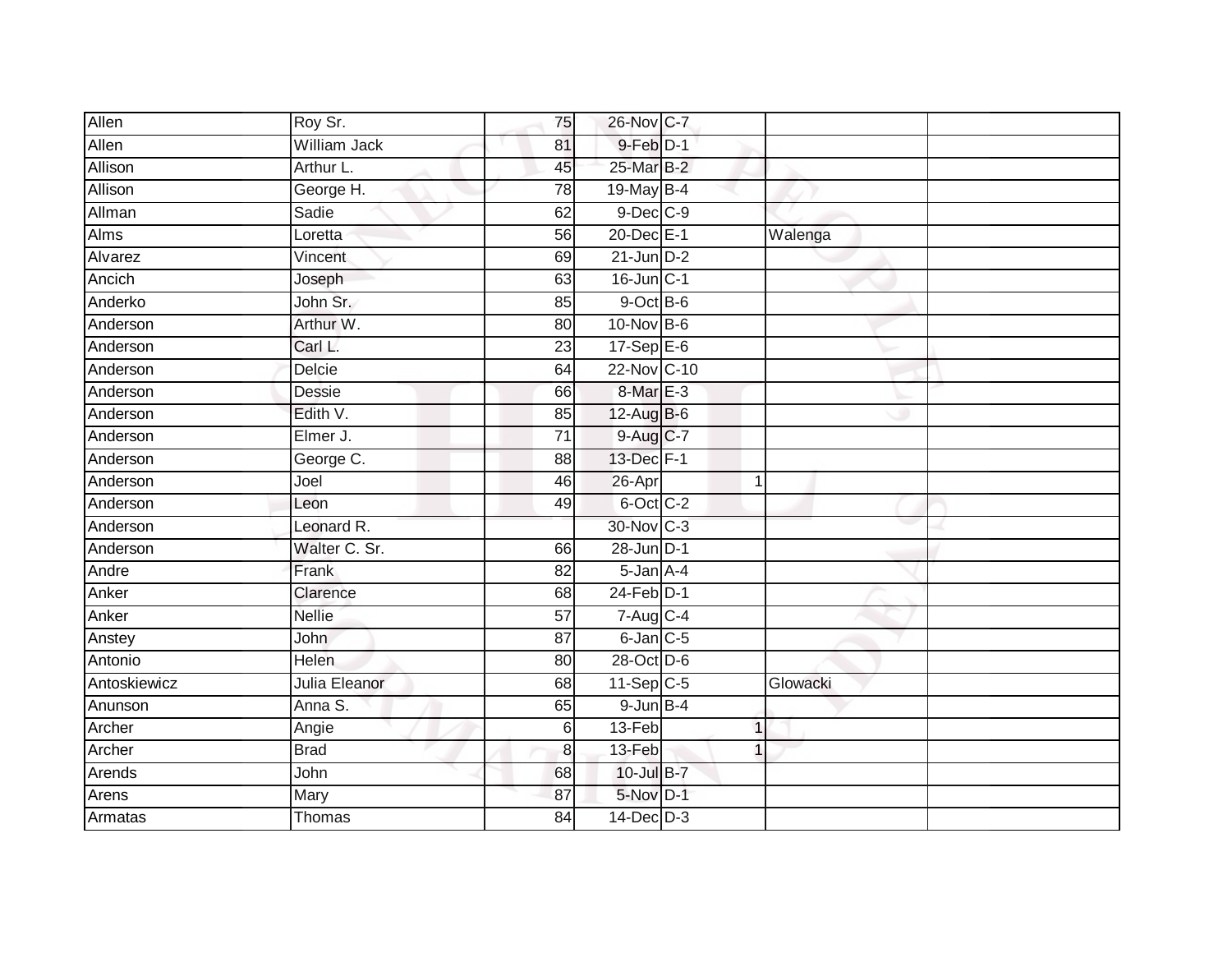| Armstrong       | John H. (Jack)     | 80              | 9-Nov A-4               |   |                |  |
|-----------------|--------------------|-----------------|-------------------------|---|----------------|--|
| Arnesen         | Alfred E.          | 72              | 15-Nov E-11             |   |                |  |
| Arthur          | <b>Bess</b>        | 63              | 19-Feb E-2              |   |                |  |
| Arvay           | Barbara            | 39              | $30$ -Apr $B$ -7        |   |                |  |
| Arvia           | John               | $\overline{22}$ | $2-Aug$                 | 1 |                |  |
| Ashby           | Justin Anthony     | 31/2<br>months  | 16-Nov D-1              |   |                |  |
| Ashby           | Robert L.          | 63              | $13-Oct$ D-1            |   |                |  |
| Ashenberg       | Anthony (Duzie)    | $\overline{71}$ | $22$ -Apr $C-9$         |   |                |  |
| Astolas         | Rose               | 90              | $18 - Jan$ E-1          |   |                |  |
| Astor           | Tony J.            | 60              | 6-Feb B-3               |   |                |  |
| Augustyn        | Thaddeus (Rev.)    |                 | $17$ -Aug $B$ -5        |   |                |  |
| Ausberger       | John C.            | 64              | $16$ -Jan B-4           |   |                |  |
| Auskalnis       | Joseph A. Sr.      | 61              | 19-Nov B-12             |   |                |  |
| Aust            | Harold J.          | 66              | 6-Aug C-4               |   |                |  |
| Austgen         | Raymond E.         | 59              | 31-Dec C-1              |   |                |  |
| Austin          | Albert             | 78              | $26$ -Feb $D-1$         |   |                |  |
| Austin          | Charlotte M.       | 21              | 3-Sep B-10              |   |                |  |
| Austin          | Eddie C. Jr.       | 60              | $20$ -Jan B-3           |   |                |  |
| Baasse          | Ernst Sr.          | 89              | $4$ -Jun $C$ -5         |   |                |  |
| <b>Babb</b>     | Lillie M.          | 84              | $14-Sep$ C-6            |   |                |  |
| <b>Babbitt</b>  | <b>Emily Marie</b> | 5 days          | $2$ -Jun $C-2$          |   |                |  |
| <b>Babich</b>   | Brian S.           | 20              | $6$ -Mar $D-1$          |   |                |  |
| Babinec         | <b>Helen</b>       | 75              | $23-Sep$ C-6            |   |                |  |
| <b>Bach</b>     | <b>James Paul</b>  | 42              | $21-Aug$ <sub>C-3</sub> |   |                |  |
| <b>Bacha</b>    | Helen M.           | 67              | 29-Nov E-1              |   | <b>Bobalik</b> |  |
| <b>Bacha</b>    | Michael Sr.        | $\overline{71}$ | 9-Aug C-7               |   |                |  |
| Bacino          | Jennie             | 69              | $18$ -Feb $B$ -4        |   | Maggio         |  |
| Backe           | Charles E.         | 41              | $2$ -Mar $ C-7 $        |   |                |  |
| <b>Backlund</b> | Paula              | 47              | $15$ -Feb $E-2$         |   |                |  |
| Badger          | Harold K.          | 65              | 8-Dec B-5               |   |                |  |
| Badovinac       | Max K.             | 70              | $13$ -Apr $D-4$         |   |                |  |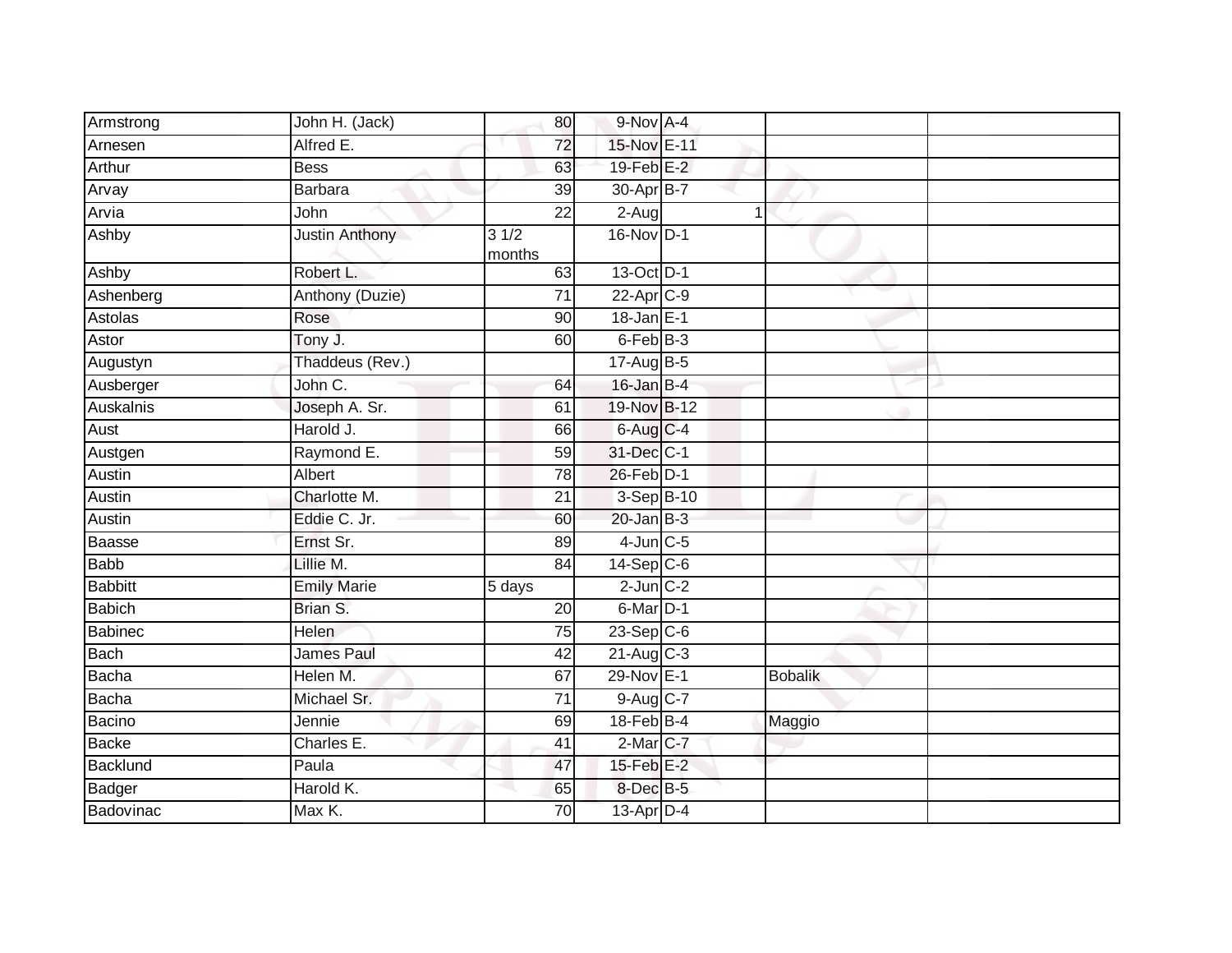| Baganz          | Albert W.            | 80              | 23-Apr D-9              |  |  |
|-----------------|----------------------|-----------------|-------------------------|--|--|
| Bain            | Burtie B.            | 91              | 18-Nov D-6              |  |  |
| Baize           | Jeney Mae            | 45              | 23-Nov D-2              |  |  |
| <b>Bajer</b>    | John J.              | 73              | $27-Sep$ F-9            |  |  |
| Bajza           | Paul                 | 69              | $17-SepE-6$             |  |  |
| Bakeman         | Gladys M.            | $\overline{77}$ | $10-Aug$ $C-3$          |  |  |
| Baker           | Anthony D. (Tony)    | 91              | $6-Sep$ E-1             |  |  |
| Baker           | Mabel E.             | 86              | $24$ -Jun $B-8$         |  |  |
| <b>Bakouris</b> | <b>Stamata</b>       | 78              | 24-Mar B-8              |  |  |
| Bakti           | Elizabeth            | 98              | 15-Mar C-10             |  |  |
| Baldner         | <b>Shelia Marie</b>  | 2 months        | 17-Aug B-5              |  |  |
| Bales           | William F.           | 68              | 27-Oct D-2              |  |  |
| Balka           | <b>Beaulah Marie</b> | 81              | 31-May D-1              |  |  |
| <b>Balka</b>    | Joseph W.            | 66              | $12$ -Jan $D-1$         |  |  |
| <b>Ballard</b>  | Everett (Pete)       | 65              | 23-Jul D-1              |  |  |
| Baloff          | Naum T.              | 90              | 3-Feb C-5               |  |  |
| Balog           | Clarence H.          | 59              | 10-Nov B-6              |  |  |
| Balog           | William A.           | 54              | 30-Apr B-7              |  |  |
| <b>Balsley</b>  | Louis D. (Rev.)      | 75              | $1$ -Jul $B-3$          |  |  |
| Banicki         | Nancy Jean           | 36              | $30 - Jan$ $B-3$        |  |  |
| Banker          | Frank J.             | 93              | $2$ -Dec $C$ -10        |  |  |
| <b>Banks</b>    | Dorothy Jean         | 56              | $17 - Jun$ $C-9$        |  |  |
| Banks           | <b>Tina Marie</b>    | 21              | $23$ -Aug D-4           |  |  |
| Bannon          | Edmund G.            | 74              | $12$ -Jun B-6           |  |  |
| Banser          | <b>John Howard</b>   | 64              | 13-Dec F-1              |  |  |
| Baradziej       | Frank                | 78              | $1-Apr$ D-6             |  |  |
| Baradziej       | John J.              | $\overline{71}$ | 24-Mar B-8              |  |  |
| Baran           | Joseph               | 66              | $19$ -Feb $E-2$         |  |  |
| Barba           | Theresa              | 62              | $2$ -Jul $C$ -4         |  |  |
| <b>Barcus</b>   | Glen C.              | $\overline{71}$ | 27-Jul B-3              |  |  |
| Barelli         | August J.            |                 | 14-Aug C-3              |  |  |
| Barjaktarovic   | Stevan               | 81              | $10-Apr$ <sub>C-3</sub> |  |  |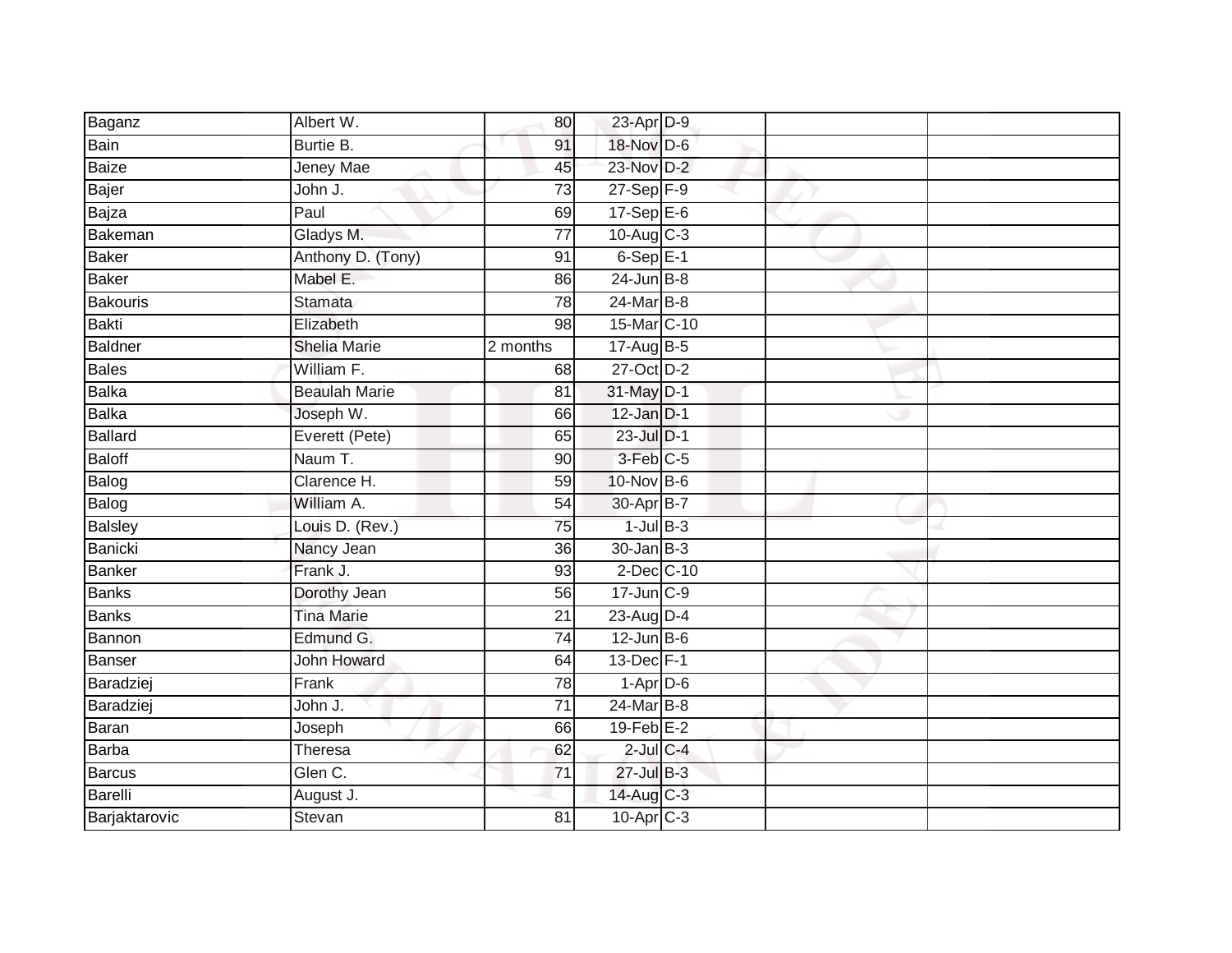| <b>Barnes</b>  | Annie Mae                       | 62              | 24-Apr C-8             |              |  |
|----------------|---------------------------------|-----------------|------------------------|--------------|--|
| Barnes         | James (Tiny)                    | 55              | 26-Dec B-3             |              |  |
| Barnes         | Jeffrey Wayne                   | 20              | 23-Jul 1, D-1          |              |  |
| Barnes         | Wellington A. (Wally)           | 70              | $26$ -Jul $D-1$        |              |  |
| Barnhart       | Lawrence L. (Barney)            | 68              | $13$ -Apr $D-4$        |              |  |
| Barno          | Lester (Lutzi)                  | 69              | $9$ -Jun $B-4$         |              |  |
| Barr           | Clara                           | 73              | 9-Apr A-15             |              |  |
| Barr           | <b>Frank Peter</b>              | 71              | 10-May F-6             |              |  |
| Bartell        | Charles William Jr. (Bill)      | 34              | 8-Jun                  |              |  |
| <b>Bartels</b> | Jeanette A.                     | 56              | $23$ -Feb $C-3$        |              |  |
| Barth          | C. Lorena                       | 81              | 7-Oct A-9              | Herschberger |  |
| <b>Barthel</b> | Victoria Jordan                 |                 | 26-Feb D-1             | Lewandowski  |  |
| Barton         | George                          | 71              | 19-Aug D-4             |              |  |
| Baseggio       | Teresa M.                       | 81              | $1$ -Jan $D-3$         |              |  |
| Baszczij       | Sophie                          | $\overline{73}$ | 6-Apr <sub>C-5</sub>   | Lukaczyk     |  |
| <b>Bates</b>   | Harold L. (Freiberger)<br>(Bud) | 78              | 23-Dec C-3             |              |  |
| Bates          | Melvin (Bus)                    | 69              | $3-Feb$ <sub>C-5</sub> |              |  |
| Batonie        | Andrew J.                       | 74              | 24-Aug B-3             |              |  |
| <b>Batsel</b>  | Samuel                          | 88              | $7$ -Jul $C-2$         |              |  |
| <b>Battle</b>  | Joe                             | 79              | $4$ -Dec B-5           |              |  |
| Baughman       | Glenn D.                        | 89              | 28-Dec D-3             |              |  |
| Bauner         | Victoria                        | 67              | $22$ -Dec $D-3$        |              |  |
| Baxter         | <b>Richard Robert</b>           | 30              | 8-Nov D-1              |              |  |
| Baxter         | Robert E.                       | 65              | $21 - Sep$ $D-2$       |              |  |
| Bazant         | Edwin J.                        | 66              | $27$ -May $D-4$        |              |  |
| Beach          | John E.                         | 91              | 19-Apr D-1             |              |  |
| Beanblossom    | William Sr.                     | 73              | 26-Dec B-3             |              |  |
| Bear           | David A.                        | 30              | $5$ -Mar $C$ -6        |              |  |
| Beasley        | Leona P. (noanie)               | 84              | 5-Mar C-6              |              |  |
| Beaulieu       | Laurence E. II                  | 24              | 7-Apr C-3              |              |  |
| Becker         | Bernard A.                      | 72              | $5$ -Jun $C-4$         |              |  |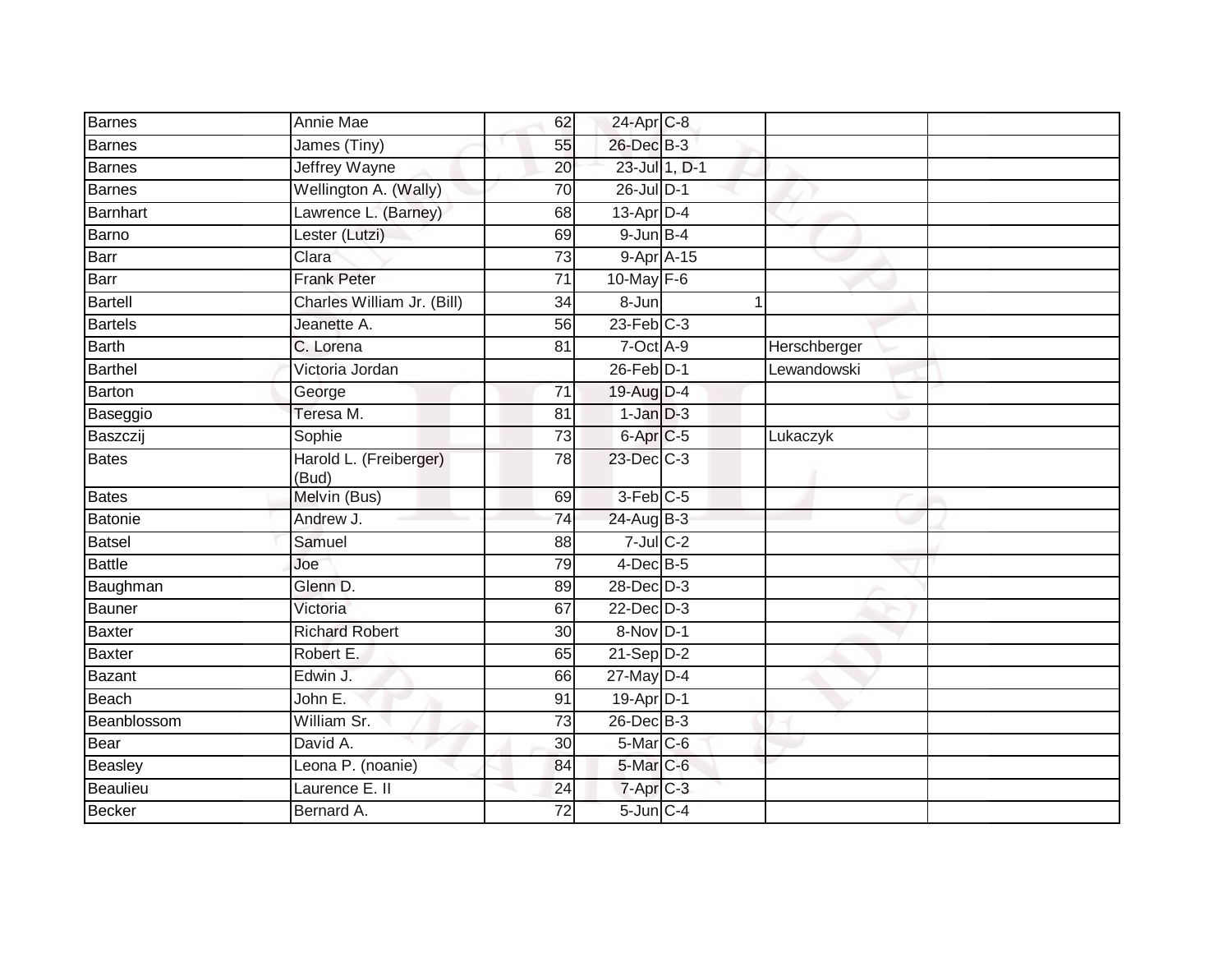| <b>Becker</b>   | Cora A.           | 91              | $9$ -Feb $D-1$    |  |                   |
|-----------------|-------------------|-----------------|-------------------|--|-------------------|
| Beckmann        | Jeanne A.         |                 | 27-Jul B-3        |  |                   |
| Beckmann        | Waldemar H.       | 65              | 11-Jan E-1        |  | Picture included. |
| <b>Beckrich</b> | Sarah Lynn        | Infant          | 23-Mar C-6        |  |                   |
| <b>Beilfuss</b> | Louis H.          | 76              | 26-Apr B-10       |  |                   |
| <b>Beisel</b>   | Dorothy M.        | 61              | $28-Sep$ C-6      |  |                   |
| Beison          | Louis S.          | 67              | $12$ -Jul C-6     |  |                   |
| <b>Belcher</b>  | Opal              | 73              | 17-Sep E-6        |  |                   |
| Bell            | Raymond J.        | 64              | $26$ -Jan $ C-1 $ |  |                   |
| <b>Bell</b>     | William           | 59              | $27$ -Jan $C$ -5  |  |                   |
| Beneturski      | Edmund B.         | 58              | $14-Sep$ C-6      |  |                   |
| Bengtson        | Leonard C.        | 81              | 12-Oct C-4        |  |                   |
| Benjamin        | Daniel Joseph     | 42              | 18-Feb B-4        |  |                   |
| Benjamin        | Raymond (TreeTop) | 44              | $2$ -Nov $B-6$    |  |                   |
| Benne           | Joseph P.         | 61              | 21-Dec B-2        |  |                   |
| <b>Bennett</b>  | Marion            | $\overline{71}$ | 20-Sep C-7        |  |                   |
| Benson          | Christine         | 57              | $4$ -Mar B-4      |  |                   |
| Berda           | Julia             | 88              | $13$ -Jan $D-1$   |  |                   |
| Berezanich      | Michael           | 57              | $20$ -Jan $B-3$   |  |                   |
| Berg            | Emily             | 94              | $22-Sep$ C-2      |  |                   |
| Berg            | Robert L. (Slim)  | 77              | $12-Apr$ D-4      |  |                   |
| Berg            | Samuel W.         | $\overline{72}$ | 8-Apr D-7         |  |                   |
| Berger          | Harry L.          | 82              | $21$ -Jul D-1     |  |                   |
| Berger          | Henry E.          | $\overline{57}$ | $10$ -May $F-6$   |  |                   |
| Bergner         | Emil W.           | 80              | 12-Oct C-4        |  |                   |
| Bergstrom       | Martin K.         | 73              | $4$ -Oct E-1      |  |                   |
| Berkowitz       | Estella           |                 | 18-Nov D-6        |  |                   |
| Berlanga        | Robert            | 19              | 7-May B-12        |  |                   |
| Bermingham      | William           | 47              | 12-Oct C-4        |  |                   |
| Bernald         | Roxie             | 76              | 19-Mar C-4        |  |                   |
| <b>Bernard</b>  | Clarence R.       | 67              | 2-Oct A-9         |  |                   |
| Berryman        | Lucy S.           | $\overline{36}$ | 18-Mar C-10       |  |                   |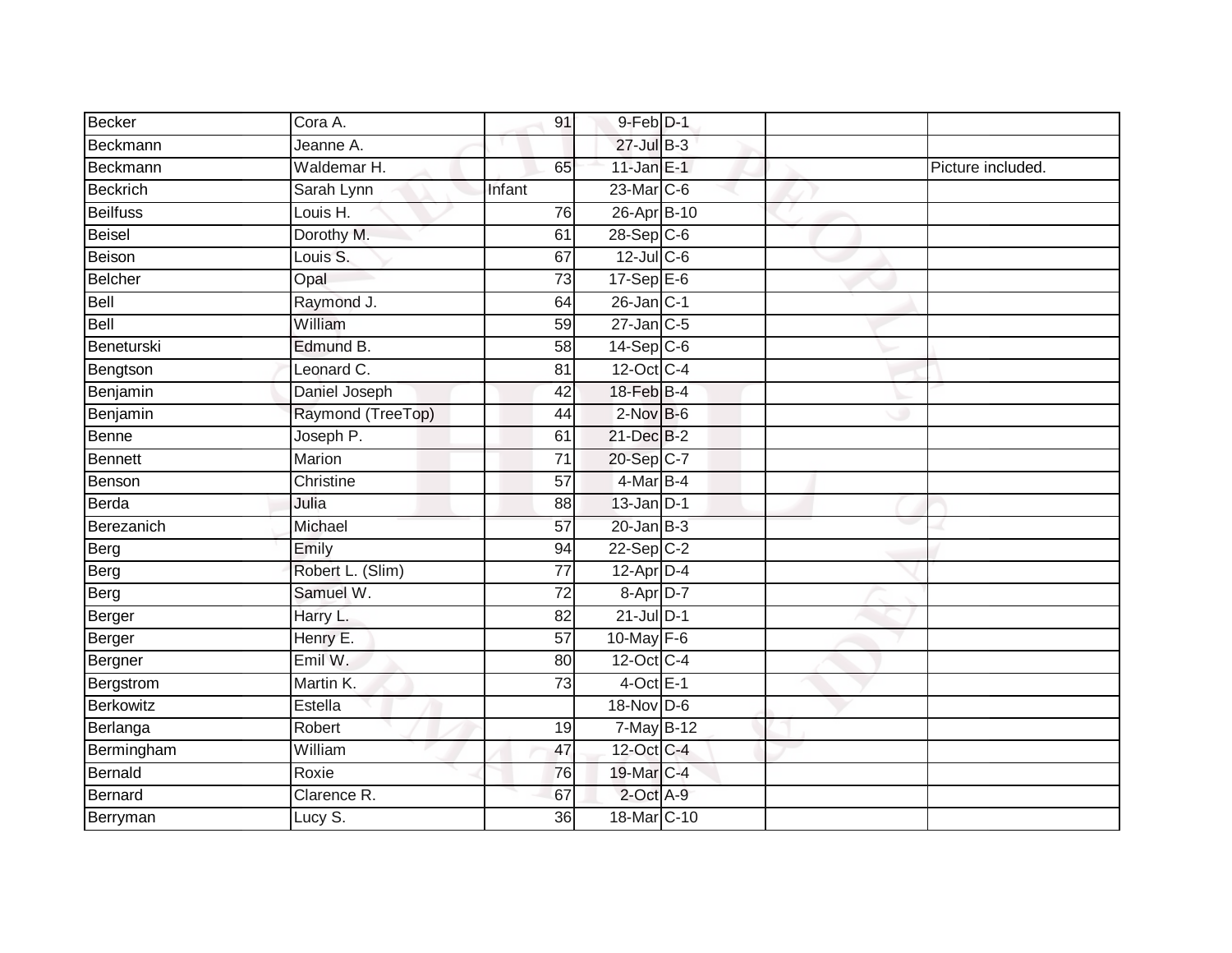| Best          | Gilbert               | 80              | 15-Apr D-9       |         |  |
|---------------|-----------------------|-----------------|------------------|---------|--|
| Bettini       | Inez                  | 92              | 12-May C-2       |         |  |
| Betz          | Allan J.              | 41              | 22-Feb D-16      |         |  |
| Betz          | Julia Katherine       |                 | $7$ -Jan $D-7$   | Reilley |  |
| Beverly       | Mary                  | $\overline{82}$ | $16$ -Jul $B-8$  | Upshaw  |  |
| Beverly       | Sylvia                |                 | $23$ -Jun $C-2$  |         |  |
| Biancardi     | <b>Mary Susan</b>     | 44              | $20$ -Jan $B-3$  |         |  |
| Bianchi       | Pauline               | 89              | 8-Dec B-5        |         |  |
| Bianchi       | Victoria              | 85              | 24-Aug B-3       |         |  |
| Bible         | Mary P.               | $\overline{74}$ | $27$ -Nov D-4    |         |  |
| <b>Bible</b>  | Russell L.            | 76              | 6-Apr C-5        |         |  |
| <b>Bickel</b> | Mary C.               | 80              | $8$ -Jul $B$ -3  |         |  |
| Bickham       | Clifford M. Sr.       | 81              | $14$ -Jan $C-6$  |         |  |
| Bieda         | <b>Bradley Joseph</b> | Infant          | 18-May C-6       |         |  |
| Biede         | <b>Herman Carl</b>    | 89              | 27-Feb D-1       |         |  |
| <b>Bieker</b> | Walter N.             | 72              | 25-Mar B-2       |         |  |
| Biesen        | Clarence H. (Pee Wee) | 60              | $6-Sep$ E-1      |         |  |
| <b>Bilak</b>  | Michael               | 100             | 15-Nov E-11      |         |  |
| <b>Bims</b>   | Lucille               | 82              | $14$ -Jan $C$ -6 |         |  |
| Bissa         | Joseph J. (Sonny)     | 77              | $4$ -Mar B-4     |         |  |
| Bistryski     | Agnes                 | 80              | $5 - Jan A - 4$  |         |  |
| <b>Bitner</b> | John                  | 88              | 31-Jul B-4       |         |  |
| Blachly       | Viola Myrtle          | $\overline{82}$ | $14$ -Jan $C-6$  | Albert  |  |
| <b>Black</b>  | Daniel J. (M.D.)      | 57              | $18 - SepB-8$    |         |  |
| <b>Black</b>  | Delores L.            | 63              | $16$ -Mar $B$ -6 |         |  |
| <b>Black</b>  | Flossie M.            | 75              | $5$ -Jul $B$ -8  |         |  |
| Blackburn     | Carl J.               | 47              | 20-Sep C-7       |         |  |
| Blackburn     | Ebba D.               | 91              | 18-Jun C-5       |         |  |
| Blackman      | Julia                 | 65              | 11-Nov C-5       |         |  |
| Blaemire      | Reva Mae              | 84              | 6-Oct C-2        |         |  |
| Blake         | Margaret B.           | 79              | $21-Apr$ B-4     |         |  |
| <b>Blake</b>  | William A.            | 79              | 10-Jul B-7       |         |  |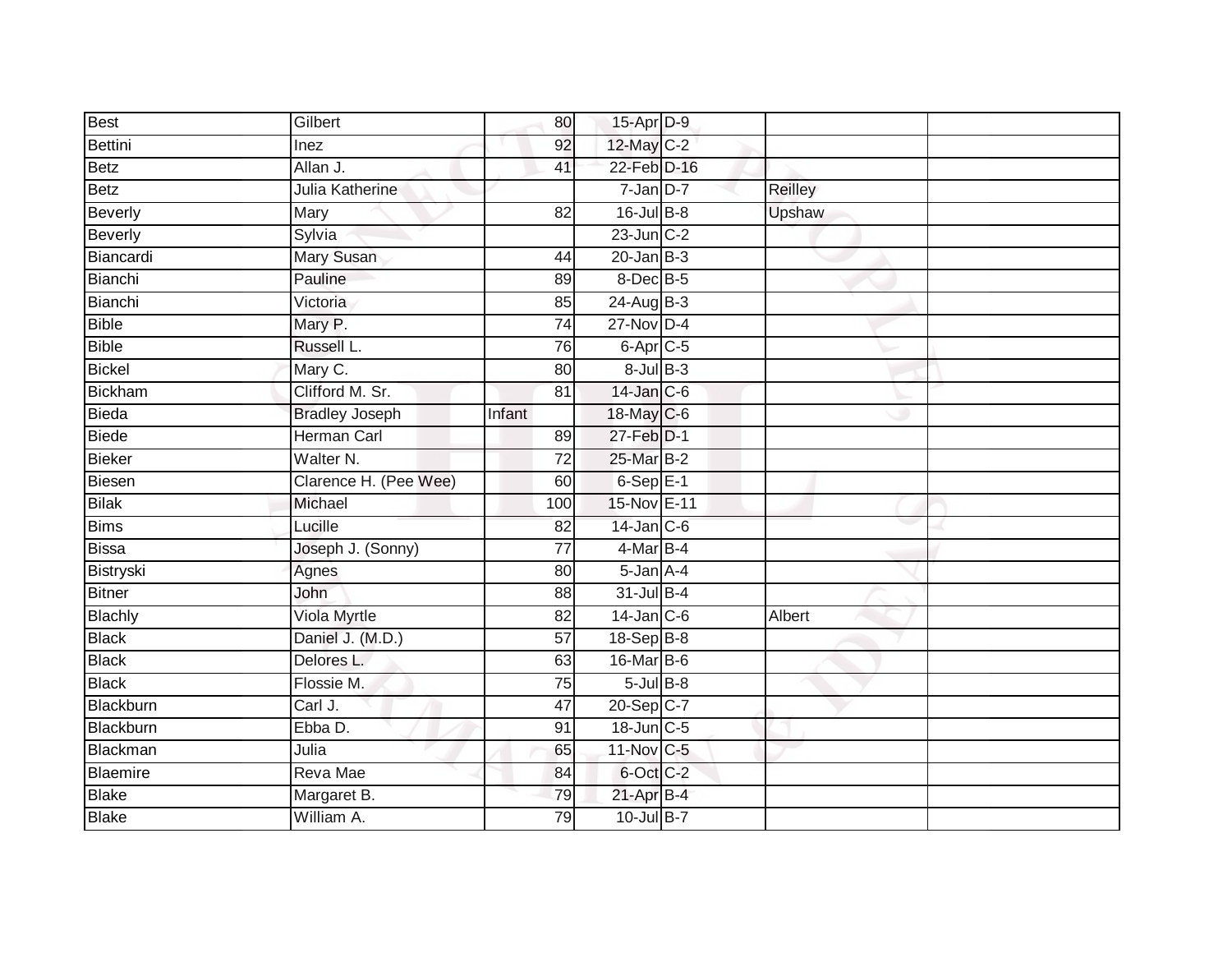| <b>Blanck</b>   | Minnie D.          | 75              | $19$ -Jan $D-3$  |          |  |
|-----------------|--------------------|-----------------|------------------|----------|--|
| Blashill        | Avis O.            | 53              | $11$ -Feb $B$ -6 |          |  |
| Blaski          | Kathryn B.         | 39              | $1-Dec$ B-2      |          |  |
| Blaskovich      | John P. Sr.        | 68              | 17-Nov C-3       |          |  |
| Blaskovich      | <b>Steve</b>       | 61              | $10$ -Nov $B-6$  |          |  |
| Blaylock        | John L. Sr.        | 51              | $4-Nov$ C-6      |          |  |
| <b>Blaz</b>     | Ann                | 58              | $14-Sep$ C-6     |          |  |
| <b>Bleck</b>    | Gertrude           | 79              | $10$ -Feb $C-2$  |          |  |
| <b>Blett</b>    | Martha J.          | 79              | 27-Aug D-13      |          |  |
| <b>Blink</b>    | Lewis              | 66              | $9$ -Jul $D-2$   |          |  |
| <b>Bliss</b>    | Jason              | $\overline{12}$ | 16-Aug B-6       |          |  |
| Block           | Mary Lasker        | 76              | $18$ -Feb $B$ -4 |          |  |
| <b>Block</b>    | Phillip D. Jr.     | 74              | 28-May A-12      |          |  |
| Bloechl         | <b>Alois</b>       | 68              | 18-Dec C-6       |          |  |
| Bloski          | John               | $\overline{87}$ | 24-Feb D-1       |          |  |
| Blummer         | George A.          | 80              | $19$ -Jan $D-3$  |          |  |
| <b>Blythe</b>   | Amos               | $\overline{77}$ | $22-Sep C-2$     |          |  |
| <b>Boback</b>   | Daniel             | 40              | 22-Nov C-10      |          |  |
| Boca            | <b>Nick</b>        | 90              | 5-Jan A-4        |          |  |
| Bochenko        | Mary C.            | 74              | $7$ -Jul $C$ -2  |          |  |
| Bocian          | <b>Martha Mary</b> | 63              | $2$ -Dec $C$ -10 |          |  |
| <b>Bockniak</b> | Margaret M.        | 62              | $15$ -Oct B-9    | Krutilla |  |
| Bodefeld        | Henry J.           | 81              | 22-Apr C-9       |          |  |
| Bodnar          | Helen              | 59              | $13$ -Feb $B$ -6 | Babyak   |  |
| Bogdan          | Barney T.          | 63              | $21$ -Oct B-4    |          |  |
| Boge            | Earl J.            | 81              | 15-Mar C-10      |          |  |
| Bogue           | Lorraine           | $\overline{57}$ | $12$ -Jun B-6    |          |  |
| Boguslaw        | Thaddeus (Ted)     | 63              | $8$ -Dec $B$ -5  |          |  |
| Bohling         | <b>Ruth</b>        | 96              | $22-Sep$ C-2     | Warren   |  |
| Bohnenstiehl    | Clarence           | 63              | $6-Sep$ E-1      |          |  |
| Boilek          | Richard C.         | 42              | 29-Nov E-1       |          |  |
| <b>Bokich</b>   | Lovy $G$ .         |                 | $2$ -Oct $A-9$   |          |  |
|                 |                    |                 |                  |          |  |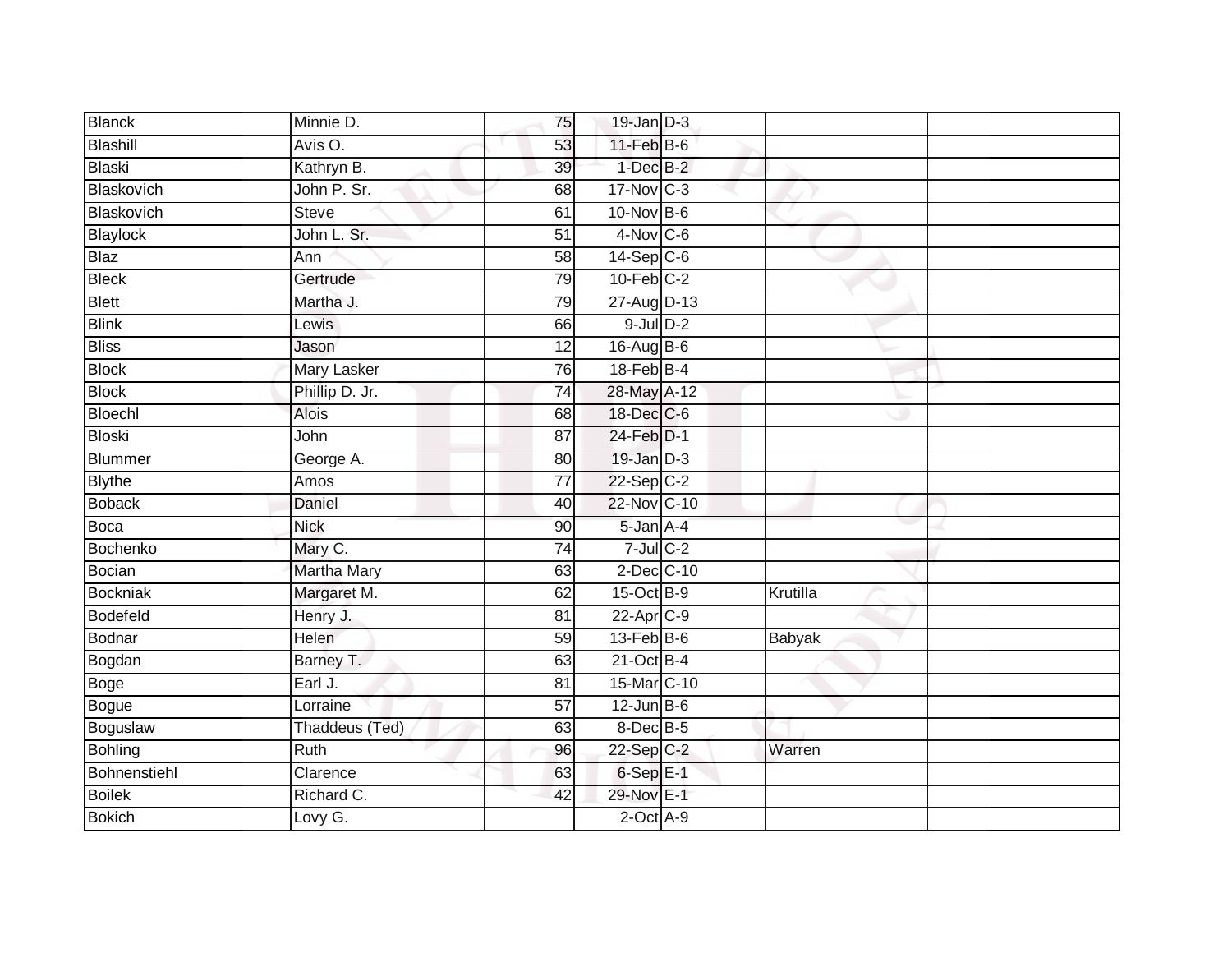| Boland            | Lenora E.           | $\overline{71}$ | 3-Feb C-5                  |          |                   |
|-------------------|---------------------|-----------------|----------------------------|----------|-------------------|
| <b>Bolda</b>      | Anthony G.          | 76              | 7-Dec B-8                  |          |                   |
| <b>Bolda</b>      | Mark A.             | 20              | $9-$ Sep $B-8$             |          |                   |
| Boldamer          | Edmund S. Jr.       | 19              | $5-AprE-6$                 |          |                   |
| <b>Bolek</b>      | John G.             | $\overline{77}$ | $8$ -Jul $B$ -3            |          |                   |
| <b>Bolla</b>      | John J. Sr.         | 64              | $24$ -Feb $D-1$            |          |                   |
| <b>Bollenback</b> | Josephine           | 25              | $4-$ Sep $ B-1 $           | Ganns    |                   |
| <b>Bondi</b>      | Robert A.           |                 | $1-Nov$ D-1                |          |                   |
| <b>Bone</b>       | Fannie              | 91              | 31-Aug C-6                 |          |                   |
| <b>Bonior</b>     | John                | 65              | $4$ -Mar $\overline{B}$ -4 |          |                   |
| Boone             | Laurence J.         | 77              | 25-Feb C-11                |          |                   |
| Borchardt         | John                | 88              | 19-Jun C-7                 |          |                   |
| Borgman           | Charles R.          | 63              | 14-Jun C-6                 |          |                   |
| Borman            | Charles             | 73              | 11-Oct G-9                 |          |                   |
| Bormann           | Elizabeth           | 61              | 10-Dec C-7                 |          |                   |
| Borowiec          | Joseph L. Sr.       | 62              | 19-May B-4                 |          |                   |
| <b>Bortz</b>      | Carole M.           | $\overline{41}$ | $12$ -Jan $D-1$            | Weber    |                   |
| <b>Borys</b>      | Edward J.           |                 | 28-May A-12                |          |                   |
| <b>Boss</b>       | Marjorie            | 60              | 8-Mar E-3                  |          |                   |
| <b>Bostonich</b>  | Mary                | 63              | $7-Sep$ $C-2$              | Jendreas |                   |
| <b>Bouras</b>     | Anastasia           | 76              | $15$ -Feb $E-2$            |          |                   |
| Bouton            | Warren L.           | $\overline{58}$ | $1-Sep$ C-4                |          |                   |
| Bowen             | Beth A.             | 62              | $2-Jan$                    | 1        | Picture included. |
| <b>Bowers</b>     | Mary Agnes (Aggie)  | 58              | 19-Aug D-4                 |          |                   |
| Bowman            | Morris W.           | 46              | $12$ -May C-2              |          |                   |
| Boyko             | Steve               | 88              | $17-Sep \tE-6$             |          |                   |
| <b>Boyles</b>     | Paul J.             | 57              | 31-Mar B-5                 |          |                   |
| <b>Braak</b>      | Albert P.           | 72              | 26-Apr B-10                |          |                   |
| <b>Bradburn</b>   | Theodore D.         | 75              | 24-Mar B-8                 |          |                   |
| <b>Bradich</b>    | Daniel              | 18              | 29-Jun D-1                 |          |                   |
| <b>Bradley</b>    | James <sub>F.</sub> | 71              | 28-Aug B-10                |          |                   |
| <b>Bradley</b>    | James N.            | 45              | $7-Aug$ <sub>C-4</sub>     |          |                   |
|                   |                     |                 |                            |          |                   |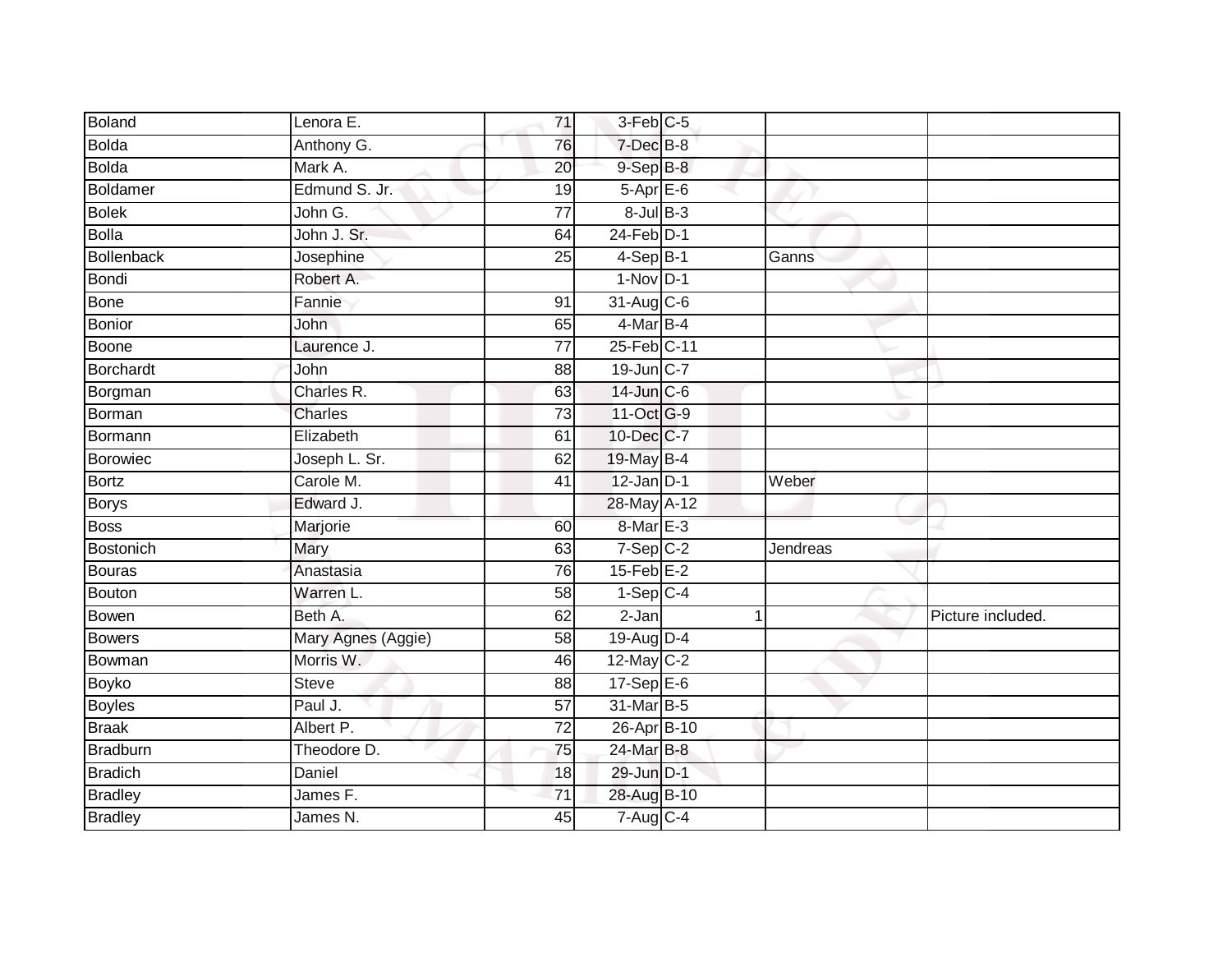| <b>Brady</b>           | Helena E.                       | 90 <sup>°</sup> | 9-Mar A-7                |       |
|------------------------|---------------------------------|-----------------|--------------------------|-------|
| Bragg                  | Ernest E.                       | 50              | 5-Jun C-4                |       |
| Bragg                  | Mary D.                         | 64              | 17-May C-6               |       |
| <b>Bragiel</b>         | Albert P.                       | 73              | 31-Mar B-5               |       |
| <b>Brakley</b>         | Caleb J.                        | $\overline{53}$ | $23-Sep C-6$             |       |
| <b>Brandys</b>         | Albin W.                        | 75              | 13-Dec F-1               |       |
| Branstrom              | George E.                       | 67              | 16-Dec C-11              |       |
| <b>Brassfield</b>      | Truman O.                       | 78              | 31-May D-1               |       |
| Brelaw                 | Herbert (Herbie)                | $\overline{57}$ | 31-Jul B-4               |       |
| Bremer                 | George F.                       | 80              | 15-Mar C-10              |       |
| Brennan                | John J.                         | 82              | 19-Oct C-4               |       |
| <b>Brewer</b>          | Richard Lynn                    | 25              | 18-Dec C-6               |       |
| Bridegroom             | Cedric L.                       | 53              | 8-JunD-1                 |       |
| Bridgegroom            | Kenneth C. III                  | 16              | 22-Dec D-3               |       |
| Bridgeman              | Dolores C.                      | $\overline{53}$ | 24-Feb D-1               |       |
| Bridgeman              | Riverlee                        | 79              | $7$ -Jul $C$ -2          |       |
| <b>Brill</b>           | Pheba                           | 89              | 12-Jul C-6               | Smith |
| <b>Briney</b>          | John M.                         | 57              | 25-Mar B-2               |       |
| <b>Brink</b>           | Eva M.                          | 95              | $23$ -Feb $C-3$          |       |
| <b>Brink</b>           | <b>Helene</b>                   | 76              | 19-May B-4               |       |
| <b>Brinkley</b>        | Clarence H.                     | 90              | $23$ -Jan $D-1$          |       |
| <b>Briscoe</b>         | Rosie                           | 84              | $24$ -Apr $C-8$          |       |
| <b>Brittain</b>        | Marjorie                        |                 | $13$ -Jan $D-1$          |       |
| <b>Brnicky</b>         | John A.                         | 84              | 16-Sep D-7               |       |
| <b>Broderick</b>       | John F. Sr.                     | 57              | $13$ -Apr $D-4$          |       |
| <b>Broholm</b>         | Edmon                           | 50              | $23$ -Mar $C-6$          |       |
| Bronas                 | Rose Ruth                       | 84              | 20-Apr C-3               |       |
| Bronowski              | Theodore J.                     | 69              | $21-SepD-2$              |       |
| <b>Brooks</b>          |                                 |                 | 8-Feb D-1                |       |
|                        | <b>Bazil</b>                    | 56              |                          |       |
| <b>Brooks</b>          | Lonnie A.                       | 40              | $4-SepB-1$               |       |
| Brose<br><b>Brough</b> | Harold W.<br><b>Shirley Mae</b> | $\overline{73}$ | 28-Sep C-6<br>26-Oct B-2 |       |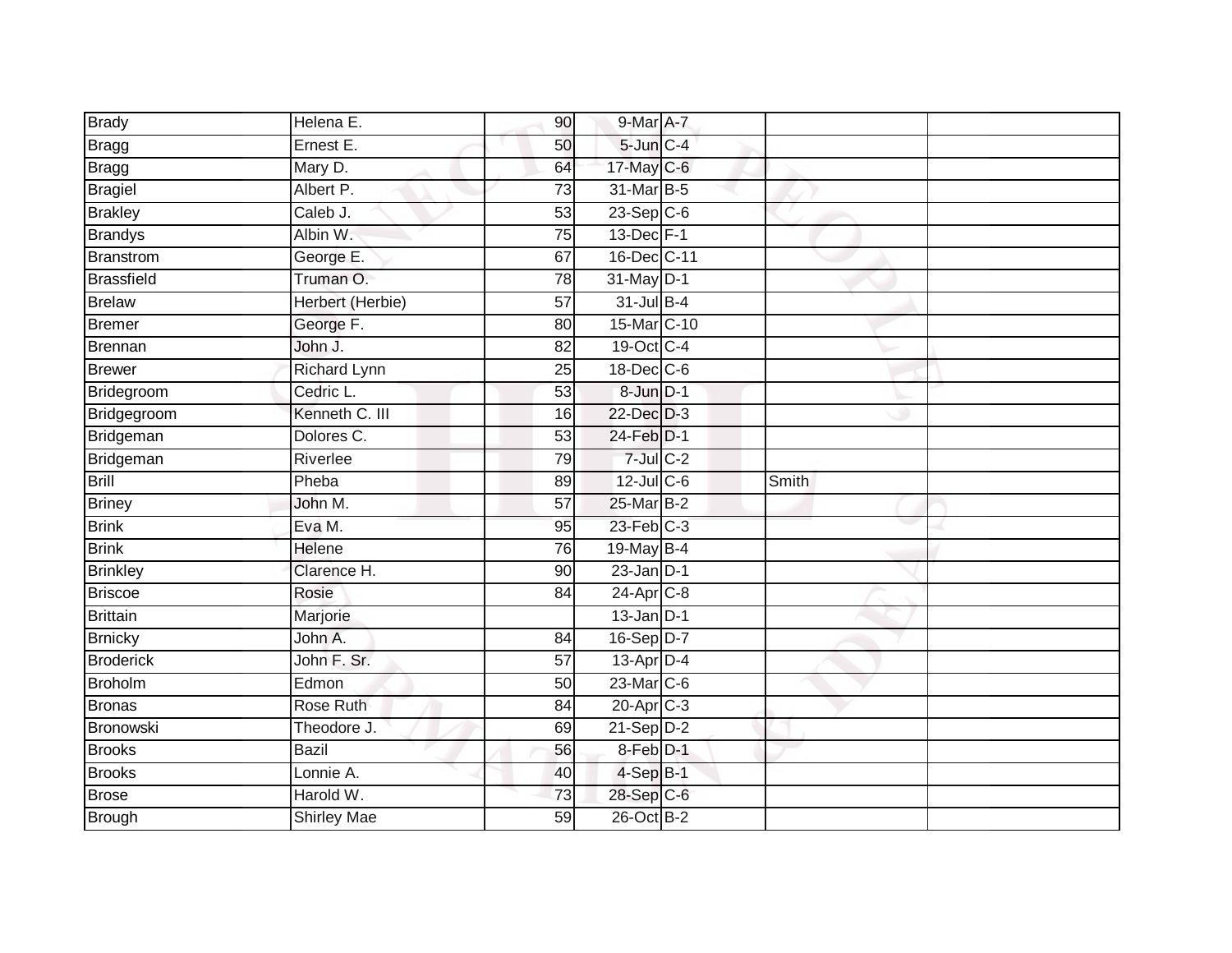| Brown             | <b>Alvin Earl</b>     | 56              | 26-Apr B-10             |           |                                  |
|-------------------|-----------------------|-----------------|-------------------------|-----------|----------------------------------|
| <b>Brown</b>      | Ann H.                |                 | $22$ -Jan $C-7$         | Goze      |                                  |
| <b>Brown</b>      | Charles A.            | 75              | $1-Apr$ D-6             |           |                                  |
| <b>Brown</b>      | Curtis                | 60              | $7-Apr$ C-3             |           |                                  |
| <b>Brown</b>      | <b>Dimple</b>         |                 | $2-AugE-1$              |           |                                  |
| <b>Brown</b>      | Dorothy W.            | 59              | $27-Sep$ F-9            |           |                                  |
| <b>Brown</b>      | Eugene D.             | 86              | $20$ -May $D$ -6        |           |                                  |
| <b>Brown</b>      | Florence              | 86              | $7 - Jan$ $D-7$         |           |                                  |
| <b>Brown</b>      | Georgia               | 85              | $19$ -Feb $E-2$         | Duckworth |                                  |
| <b>Brown</b>      | <b>Glenn</b>          | 57              | $2-FebB-2$              |           |                                  |
| <b>Brown</b>      | LaVerne               | 63              | 29-Sep C-6              |           |                                  |
| <b>Brown</b>      | Lekerby A.            | 17              | 30-Mar D-1              |           |                                  |
| <b>Brown</b>      | Lenora (Lorna)        | 18              | 15-Feb                  | 1<br>÷    | Picture of incident<br>included. |
| <b>Brown</b>      | Lillian C.            |                 | 20-Dec E-1              |           |                                  |
| <b>Brown</b>      | <b>Nellie Bernice</b> | 102             | 17-Mar B-5              |           |                                  |
| <b>Brown</b>      | Oro D.                | 45              | $10-Auq$ <sub>C-3</sub> |           |                                  |
| <b>Brown</b>      | Ronald P. (Rev.)      | 47              | 18-Aug B-6              |           |                                  |
| <b>Brown</b>      | Steven                | 68              | $26$ -Feb $D-1$         |           |                                  |
| <b>Brownfield</b> | Raymond B.            | 54              | 17-Jul E-5              |           |                                  |
| <b>Brtko</b>      | Stephen L.            | 62              | $15-Sep$ B-3            |           |                                  |
| Brueckmann        | Frank G.              | 83              | 28-Jan C-9              |           |                                  |
| <b>Brugos</b>     | Ruth                  | $\overline{74}$ | $4-SepB-1$              |           |                                  |
| Bruner            | Edith                 | 64              | $4$ -Oct E-1            | Jewett    |                                  |
| <b>Bruno</b>      | Joseph                | 66              | 8-Apr D-7               |           |                                  |
| <b>Brunswick</b>  | <b>Mary Louise</b>    | 69              | $21-Apr$ B-4            |           |                                  |
| <b>Bruss</b>      | Harold A. Sr.         | 76              | 24-Dec D-1              |           |                                  |
| <b>Bryant</b>     | Pearl A.              | 88              | 15-Oct B-9              |           |                                  |
| Brzycki           | Kathleen              | 57              | $25$ -Aug C-5           |           |                                  |
| <b>Brzycki</b>    | Richard               | 26              | $1$ -Jun $C - 5$        |           |                                  |
| <b>Bubacz</b>     | Mary Rose             | 90              | 18-Jan E-1              |           |                                  |
| <b>Bubala</b>     | Louis M.              | 68              | 31-Dec C-1              |           |                                  |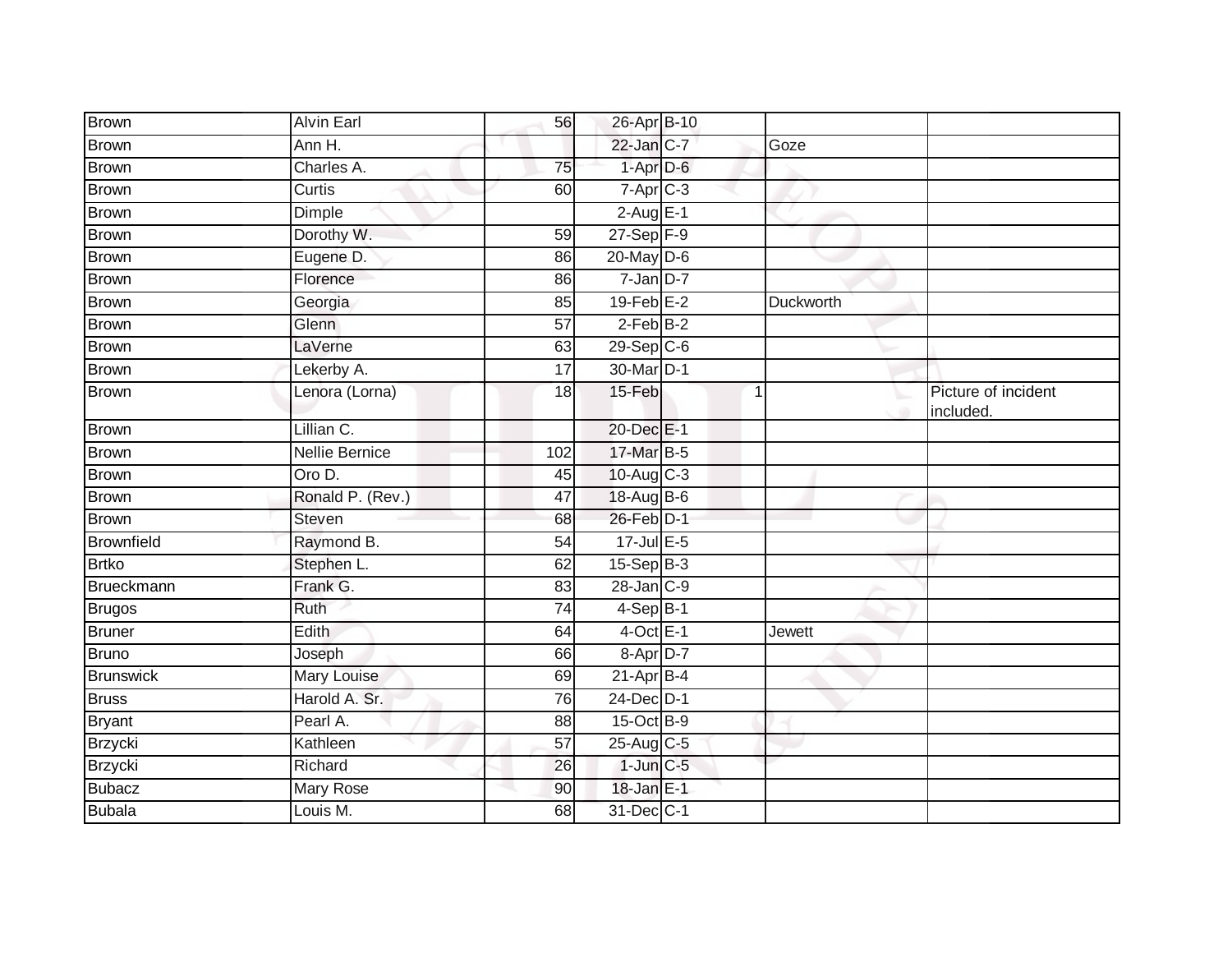| Buchalo          | Michael F.        | 71              | 23-Apr D-9        |                |  |
|------------------|-------------------|-----------------|-------------------|----------------|--|
| Buchanan         | Herman            | 52              | 4-May C-5         |                |  |
| <b>Buczek</b>    | Walter B.         | 80              | 17-Dec B-6        |                |  |
| <b>Budris</b>    | Mary              | 80              | $26$ -Jan $ C-1 $ | <b>Simutis</b> |  |
| Bugajski         | Marie (Mamie)     | $\overline{58}$ | 29-May B-7        | Oboy           |  |
| <b>Buhring</b>   | Harold            | $\overline{77}$ | 29-Mar D-1        |                |  |
| <b>Buikema</b>   | Harry P.          | 54              | $2$ -Jul $C$ -4   |                |  |
| Buitron          | Conrado Sr.       | 75              | 22-Nov C-10       |                |  |
| <b>Bujno</b>     | Julia H.          | 67              | $24$ -Feb $D-1$   | Stachelski     |  |
| <b>Buleninec</b> | Antionia          | 78              | $9$ -Feb $D-1$    |                |  |
| <b>Bullard</b>   | Reba M. Ember     | 61              | $9$ -Jul $D-2$    | Willis         |  |
| <b>Bullard</b>   | Roger             | 58              | 16-Nov D-1        |                |  |
| <b>Bunchek</b>   | John V.           | 74              | 13-Mar C-3        |                |  |
| <b>Bundy</b>     | Thomas E.         | 72              | 19-May B-4        |                |  |
| <b>Burch</b>     | Helen B.          | 58              | 10-Dec C-7        |                |  |
| Burch            | James O.          | 62              | $9-$ Sep $B-8$    |                |  |
| <b>Burch</b>     | Robert            | 47              | 5-Aug D-1         |                |  |
| Burchell         | Harris E. (Harry) | $\overline{71}$ | 24-May D-1        |                |  |
| Burdan           | Stanley John      | 67              | $11$ -Jan $E-1$   |                |  |
| <b>Burdelak</b>  | Peter             | $\overline{80}$ | 22-Jul D-1        |                |  |
| Burghardt        | Edward            | 68              | $19$ -Jan $D-3$   |                |  |
| <b>Burke</b>     | Irma C.           | 79              | 20-Dec E-1        |                |  |
| <b>Burke</b>     | Rose H.           |                 | $21$ -Jun D-2     |                |  |
| <b>Burkland</b>  | Elsie E.          | 50              | $4$ -Dec B-5      |                |  |
| <b>Burklow</b>   | Ida May           | 59              | $4$ -Jan $E-1$    |                |  |
| <b>Burley</b>    | John (Jackie)     | 42              | 31-Mar B-5        |                |  |
| Burnett          | Carrie Leda       | 69              | $8$ -Jul $B$ -3   |                |  |
| Burnett          | Judy              | 38              | 8-May C-4         | Cwetna         |  |
| Burnett          | Otis M.           | 67              | 8-Sep B-3         |                |  |
| Burnison         | Robert L.         | 88              | $9$ -Feb $D-1$    |                |  |
| <b>Burns</b>     | Ed                | 73              | 27-Apr D-1        |                |  |
| <b>Burns</b>     | Ellen C.          | 65              | 30-Apr B-7        |                |  |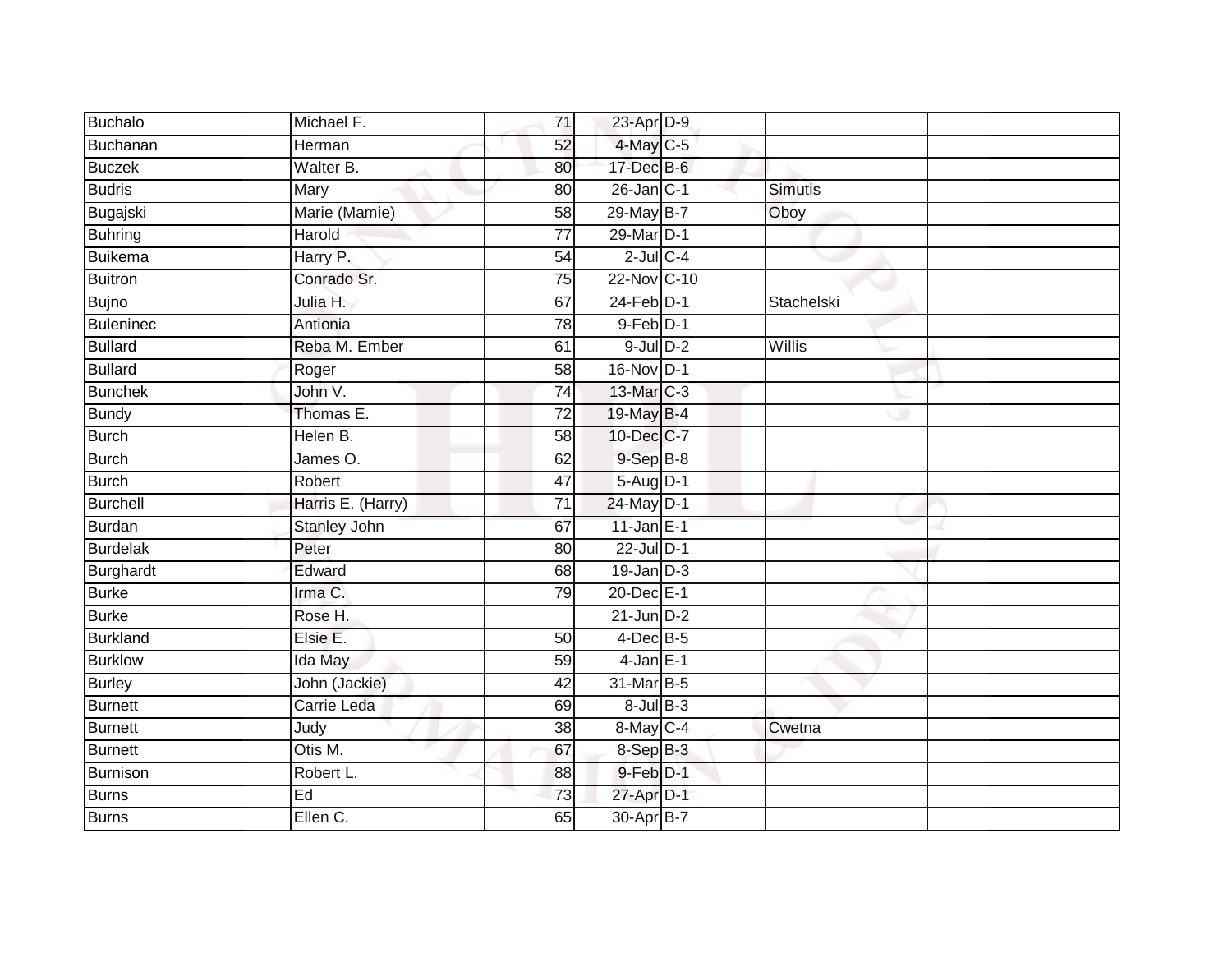| <b>Burr</b>      | Emadene K.           | 60              | $2-MarB-3$      |              |       |  |
|------------------|----------------------|-----------------|-----------------|--------------|-------|--|
| <b>Burt</b>      | Mary A.              |                 | 4-May C-5       |              |       |  |
| Burton           | David                |                 | 16-Mar          | $\mathbf{1}$ |       |  |
| <b>Busack</b>    | Agnes F.             | 87              | 27-Dec E-1      |              |       |  |
| <b>Busch</b>     | Conrad               | 69              | $11$ -Mar $D-6$ |              |       |  |
| <b>Bush</b>      | Charles W.           | 81              | $13$ -Jul $D-1$ |              |       |  |
| Bushaw           | Edward               | 76              | 27-Sep F-9      |              |       |  |
| <b>Bushore</b>   | Deborah A.           | 30              | 19-Jan D-3      |              |       |  |
| <b>Busko</b>     | Lela M.              | 67              | $28-Sep C-6$    |              |       |  |
| <b>Busolo</b>    | Eugene               | 48              | 13-Apr          | 1            |       |  |
| <b>Buss</b>      | <b>Grace Marie</b>   | 20              | $4$ -May C-5    |              |       |  |
| <b>Bussell</b>   | Charles W.           | 88              | $20$ -Jan B-3   |              |       |  |
| Buster           | Evelyn T.            | 69              | $6$ -Jul $D-2$  |              |       |  |
| <b>Butikofer</b> | Janis S.             | 64              | $20$ -Jan $B-3$ |              |       |  |
| Butorac          | William M.           | 63              | 27-Feb D-1      |              |       |  |
| Butynski         | Mary                 | 64              | $2$ -Aug E-2    |              |       |  |
| <b>Byas</b>      | Anthony              | 29              | 24-May D-1      |              |       |  |
| <b>Bymers</b>    | Leila O.             | 84              | 4-Nov C-6       |              |       |  |
| <b>Byron</b>     | Sadie                | 78              | 12-Feb B-8      |              |       |  |
| Cable            | Grace                | $\overline{77}$ | $20$ -Jan $B-3$ |              |       |  |
| Cable            | LeRoy D.             | 85              | 18-Sep B-8      |              |       |  |
| Cagney           | Timothy M.           | 14              | 24-May D-1      |              |       |  |
| Cain             | <b>James Bernard</b> | 73              | $4$ -May C-5    |              |       |  |
| Caine            | Laurence H.          | 74              | 18-Dec C-6      |              |       |  |
| Cala             | Betty F.             | 78              | 3-May B-14      |              |       |  |
| Caldwell         | William J.           | 51              | $9-SepB-8$      |              |       |  |
| Calligan         | Thomas E.            | $\overline{77}$ | 22-Mar F-5      |              |       |  |
| Callis           | Helen E.             | 78              | 26-May A-4      |              |       |  |
| Cameron          | Ramona V.            |                 | 27-Sep F-9      |              | Haugh |  |
| Campbell         | George Jr. (Jack)    | 57              | $7 - Jun$ $D-1$ |              |       |  |
| Campbell         | Ora B.               | 68              | 15-Sep B-3      |              |       |  |
| Campbell         | Russ H.              | $\overline{80}$ | $5-AprE-6$      |              |       |  |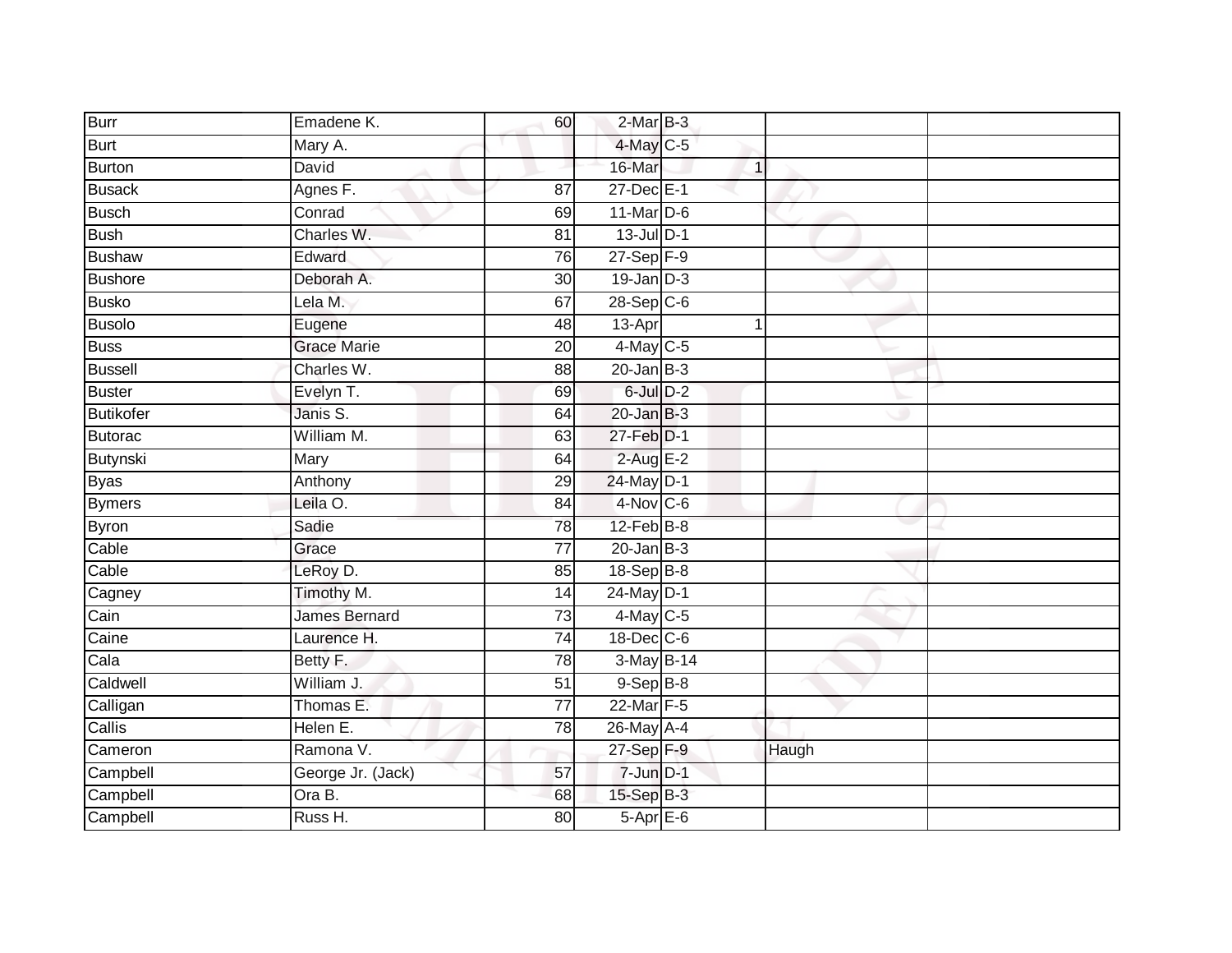| Campbell     | Walter               | 42              | $20$ -Jan B-3    |  |                   |
|--------------|----------------------|-----------------|------------------|--|-------------------|
| Canada       | <b>Lloyd Carlton</b> | 56              | 29-Dec D-1       |  |                   |
| Cannon       | Eugene               | 89              | 27-Dec E-1       |  |                   |
| Canuelas     | Jose                 | 71              | $23$ -Oct B-6    |  |                   |
| Capeles      | Rafaela              | $\overline{73}$ | 25-Feb C-11      |  |                   |
| Capps        | Hugh D.              | 71              | $26$ -Jan C-1    |  |                   |
| Capriotti    | Ida                  | 94              | $4$ -Jan $E-1$   |  |                   |
| Carabatsakis | John                 | 92              | $29$ -Jul $B-8$  |  |                   |
| Caras        | Gust                 | 82              | $27$ -Jan $C$ -5 |  |                   |
| Cardenas     | Carlos Jr.           | 23              | $12$ -Apr $D-4$  |  |                   |
| Carey        | June                 | $\overline{77}$ | 23-Aug D-4       |  |                   |
| Carlson      | Anna Marie           | 86              | 30-Jul C-6       |  |                   |
| Carlson      | Anton                | 90              | 29-May B-7       |  |                   |
| Carlson      | George L.            | 81              | 29-May B-7       |  | Picture included. |
| Carlson      | Paul                 | 61              | 9-Nov A-4        |  |                   |
| Carlson      | Robert E.            | 56              | 2-Jan C-4        |  |                   |
| Carmin       | Dorrie L.            | 81              | 24-Dec D-1       |  |                   |
| Carmon       | Ethel                | 76              | 17-May C-6       |  |                   |
| Carpenter    | <b>Beulah</b>        | 90              | 15-Jun C-7       |  |                   |
| Carpenter    | Dorothy              | 60              | $14$ -Jan C-6    |  |                   |
| Carretti     | Jack                 | 68              | $17-Sep$ $E-6$   |  |                   |
| Carrigan     | John J.              | 62              | $6-Sep$ E-1      |  |                   |
| Carrillo     | Victoria             | 72              | $3$ -Jun $E-2$   |  |                   |
| Carroll      | Jennie V.            | 84              | $11$ -May C-3    |  |                   |
| Carroll      | Ruby D.              | 54              | $9$ -Jul $D-2$   |  |                   |
| Carter       | <b>Bruce Allen</b>   | 20              | $22$ -May C-3    |  |                   |
| Casares      | Rosalio              | 78              | 17-Mar B-5       |  |                   |
| Casner       | Clay R.              | 68              | 20-Oct B-3       |  |                   |
| Casselman    | Russell B.           | 71              | 28-Jan C-9       |  |                   |
| Castaneda    | Severo               | 57              | 24-Mar B-8       |  |                   |
| Castellanos  | Magdaleno            | 64              | $4$ -Jan E-1     |  |                   |
| Caturano     | Vincent D.           | 53              | 19-May B-4       |  |                   |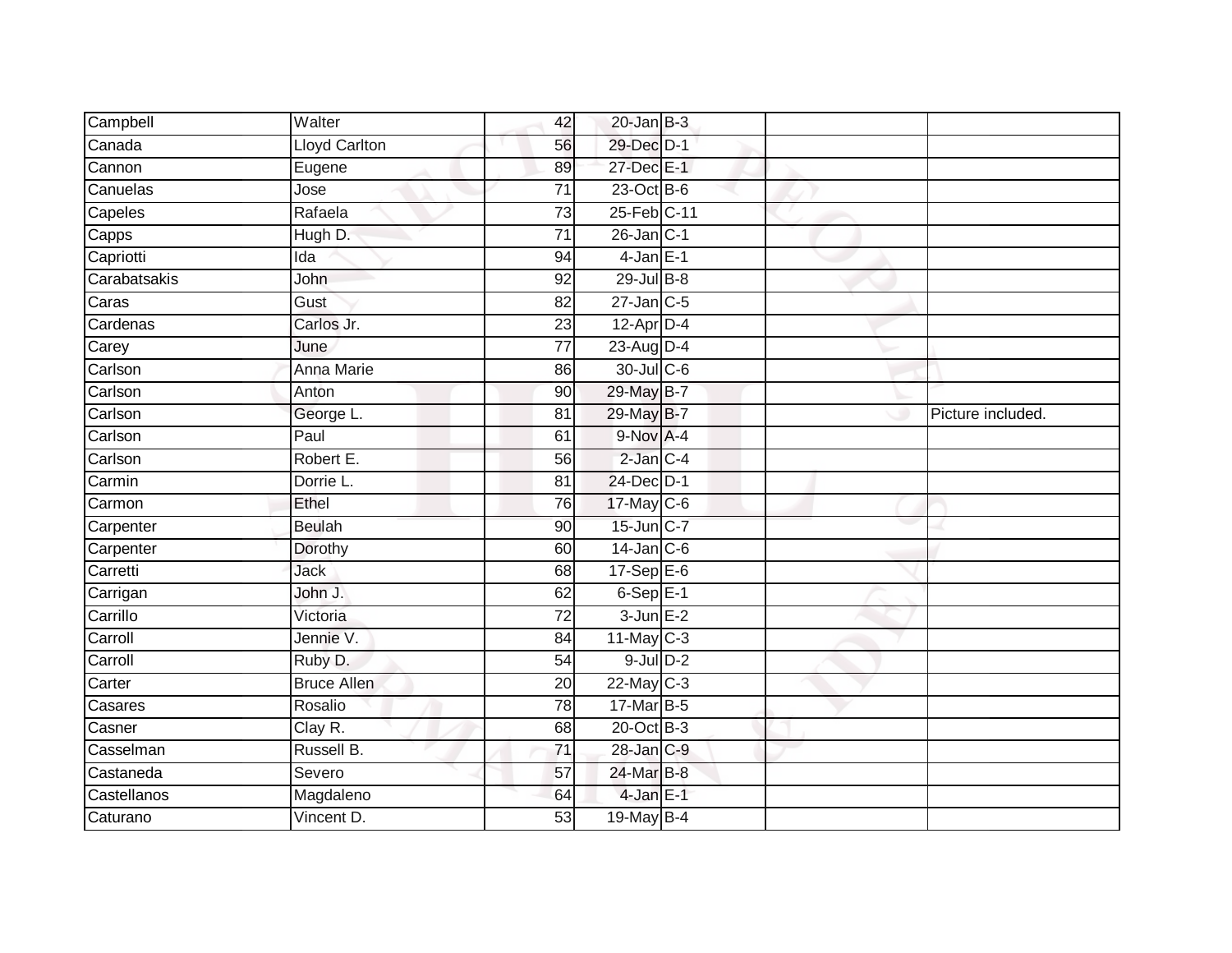| Cauble       | Martha             | 83              | 25-Oct D-2            |              |              |  |
|--------------|--------------------|-----------------|-----------------------|--------------|--------------|--|
| Cawthron     | R. D.              | 56              | 18-Jan E-1            |              |              |  |
| Centracchio  | Christian L.       | 33              |                       | 8-May 1, C-4 |              |  |
| Cera         | Sam J.             | $\overline{72}$ | 28-May A-12           |              |              |  |
| Certa        | Vita               | $\overline{77}$ | 3-May B-14            |              |              |  |
| Challas      | Irene              | 80              | $16$ -Feb $C$ -5      |              |              |  |
| Chamness     | Mary L.            |                 | 15-May C-4            |              |              |  |
| Chandler     | Agnes              | 63              | 17-Dec B-6            |              |              |  |
| Chandler     | Frank              | 83              | 31-Mar B-5            |              |              |  |
| Chandos      | Clarence A.        | 67              | 20-Aug D-2            |              |              |  |
| Chant        | Mary Kay           | 68              | 14-May B-6            |              |              |  |
| Charles      | Doris E.           | 70              | 20-Mar B-8            |              |              |  |
| Charles      | <b>Mack Donald</b> | 45              | $1-Oct$ $D-2$         |              |              |  |
| Charleston   | Earl Sr.           | 83              | 19-May B-4            |              |              |  |
| Chase        | Leslie Oral        | 89              | $7-AugC-4$            |              |              |  |
| Chastain     | Opal R.            | 75              | 6-Nov D-1             |              |              |  |
| Chayken      | Irving N.          | 83              | 18-Jun C-5            |              |              |  |
| Cheek        | Mary M.            | 65              | $25$ -Jan E-1         |              |              |  |
| Chekan       | John Jr.           | 73              | 25-Jun C-5            |              |              |  |
| Chengary     | <b>Betty</b>       | 66              | 6-Aug C-4             |              |              |  |
| Cherback     | Louis              | 22              | $10-Aug$ $C-3$        |              |              |  |
| Chernota     | Emma               | 93              | 30-Nov C-3            |              |              |  |
| Chester      | Anna D.            | 69              | 29-Nov E-1            |              |              |  |
| Chismudy     | Clara              | $\overline{71}$ | 3-May B-14            |              |              |  |
| Chlipala     | Frank J.           |                 | $17 - Apr$ B-3        |              |              |  |
| Chmielewski  | Frank (Fritz)      | 62              | 20-Mar B-8            |              |              |  |
| Chmielewski  | Martha             |                 | 20-Sep C-7            |              | Doberstein   |  |
| Chocholek    | Sophie             | 60              | 7-Oct A-9             |              | <b>Jerek</b> |  |
| Chojnacki    | Harry              | 70              | 5-Feb C-4             |              |              |  |
| Choklus      | John               | 68              | 10-Apr <sub>C-3</sub> |              |              |  |
| Chona        | Luis E.            | 81              | 1-Oct D-2             |              |              |  |
| <b>Choss</b> | Nicholas           | 68              | $29$ -Jun $D-1$       |              |              |  |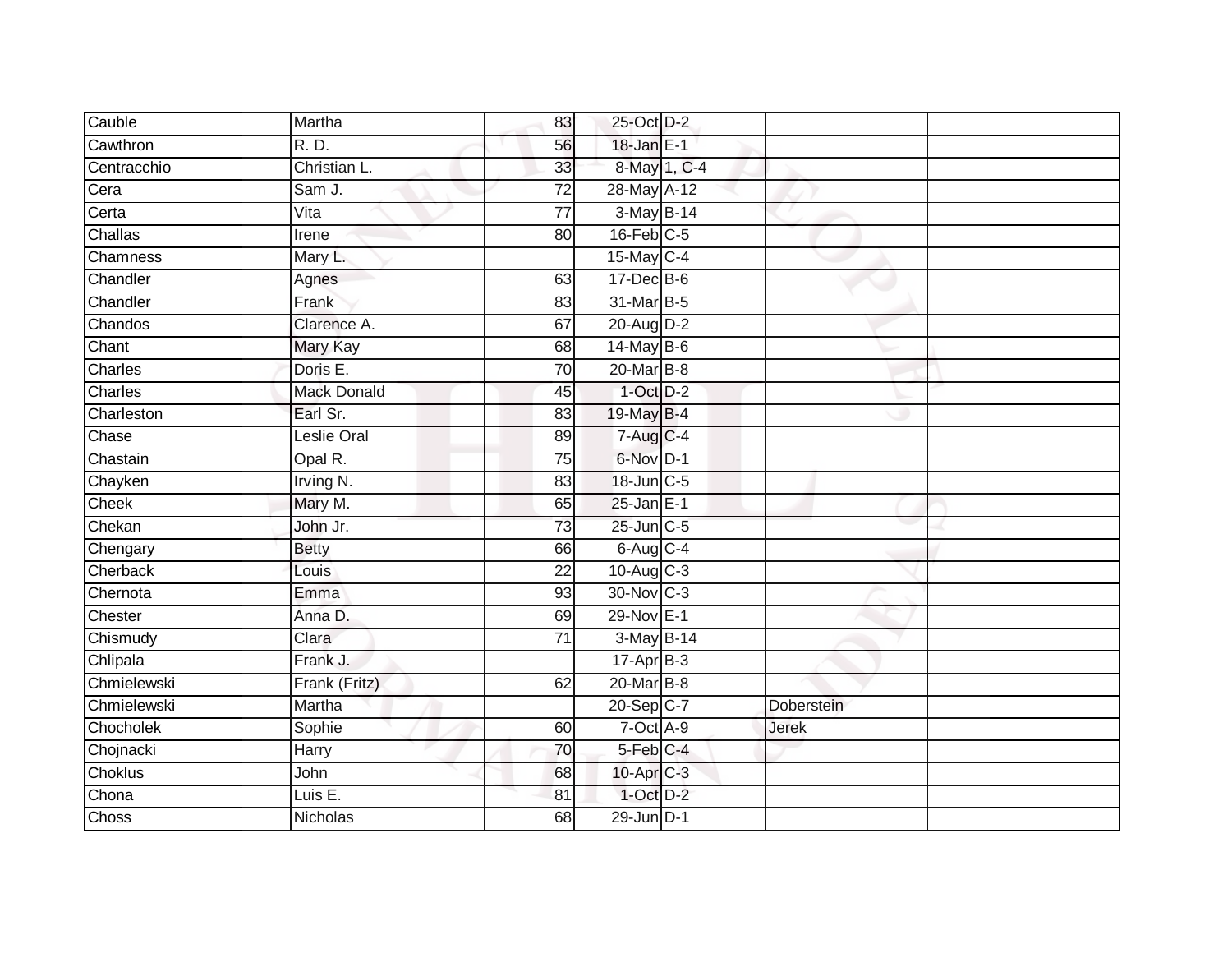| Chouinard      | Lawrence D.          | 71              | 17-Sep $E-6$      |              |
|----------------|----------------------|-----------------|-------------------|--------------|
| Christensen    | Lillian              | 83              | 30-Nov C-3        | Porter       |
| Christensen    | Maren                | 96              | $6-$ Sep $E-1$    |              |
| Christenson    | Sarah Jean           | 5               | 21-Dec B-2        |              |
| Christofferson | Edith F.             | 64              | $1$ -Jul $B-3$    |              |
| Chupp          | Harriet              | 63              | $31$ -Jul $B-4$   |              |
| Church         | Edwin L. Sr.         | 91              | 22-Jul D-1        |              |
| Church         | Russell N.           | 72              | $23$ -Jun $C-2$   |              |
| Churchill      | Jessie R.            | 60              | 8-May C-4         |              |
| Chute          | John L.              | 69              | $2-Aug$ E-1       |              |
| Cieplucha      | Leonard J. (Chips)   | 59              | 24-May D-1        |              |
| Ciesko         | Elizabeth            | 60              | $4$ -Jun $C$ -5   | Yusko        |
| Cieslak        | Aloysius             | 66              | $12$ -Jan $D-1$   |              |
| Cima           | Evelyn J.            | 43              | 13-Oct D-1        | Gallas       |
| Cimochowski    | Edward               | 48              | 16-Feb            | $\mathbf{1}$ |
| Cinotti        | Charles J.           | $\overline{77}$ | 19-Mar C-4        |              |
| Cintora        | Maria R.             | 89              | $13$ -Feb $ B-6 $ |              |
| Cipela         | Anna E.              | 81              | 26-Nov C-7        |              |
| Cisco          | Obelia M.            | 83              | $11-Sep C-5$      |              |
| Ciszczon       | Pearl                | 87              | 8-Mar E-3         |              |
| Clark          | Allison N.           | $\overline{2}$  | 27-May D-4        |              |
| Clark          | <b>Blanche Irene</b> | 64              | 24-Aug B-3        |              |
| Clark          | Charles O.           | 58              | 7-Oct A-9         |              |
| Clark          | Dorothy Mae          | $\overline{54}$ | 28-Dec D-3        |              |
| Clark          | E. Dale              | 71              | $12$ -Jul C-6     |              |
| Clark          | Earl W. Sr.          | 73              | $9-Apr$ A-15      |              |
| Clark          | Emma B.              | $\overline{70}$ | 3-Sep B-10        |              |
| Clark          | Guy M.               | 78              | 26-Feb D-1        |              |
| Clark          | John                 | 42              | 31-Mar B-5        |              |
| Clark          | Kathryn L.           |                 | 5-Aug D-1         |              |
| Clark          | Knodree              | 58              | 8-Nov D-1         |              |
| Clark          | Laura A.             | 80              | $27$ -Apr $D-1$   |              |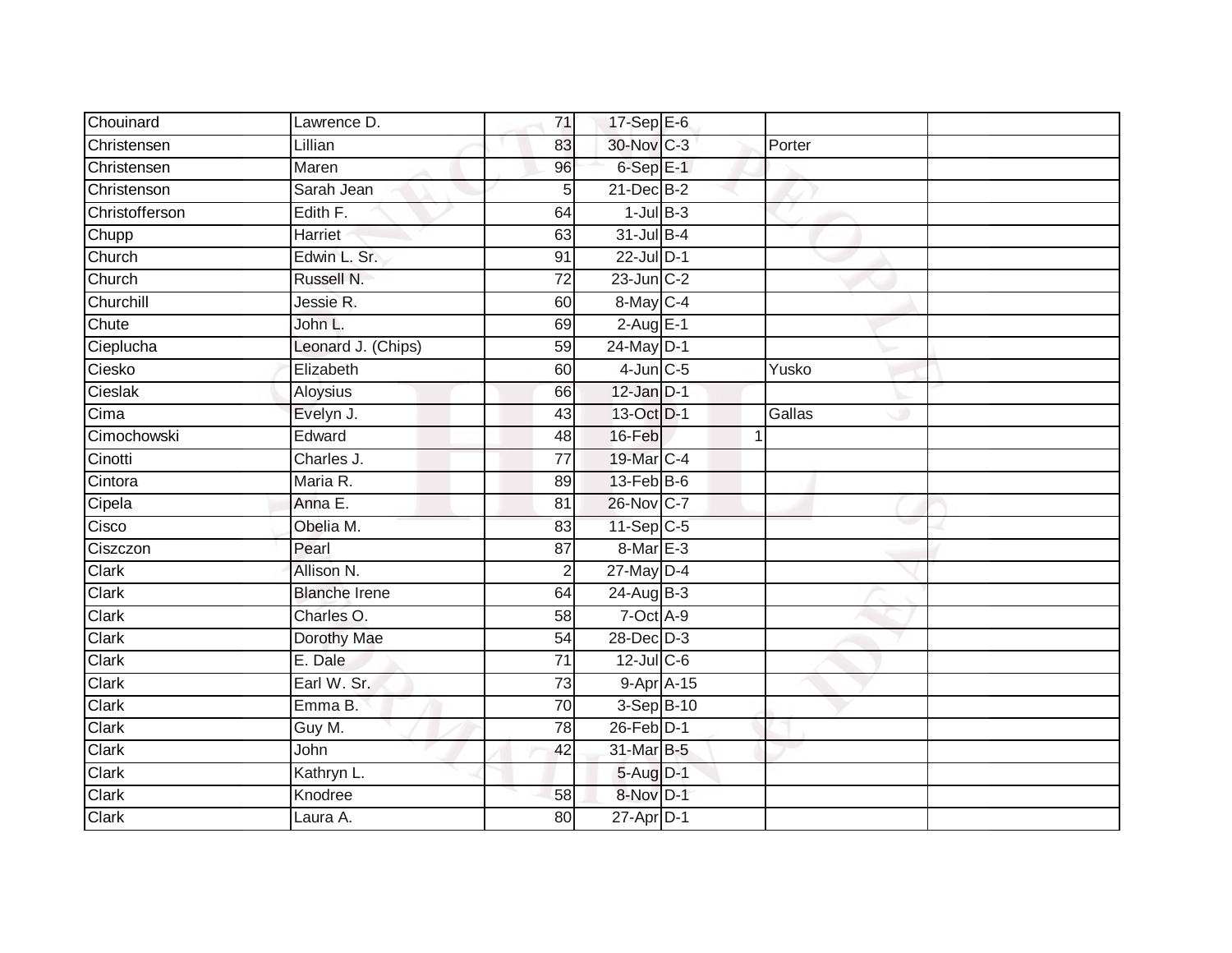| Clark                    | Lillie               | 86 | 6-Apr <sub>C-5</sub>         |        |                                            |
|--------------------------|----------------------|----|------------------------------|--------|--------------------------------------------|
| Clark                    | Linus M.             | 66 | $3-AprB-2$                   |        |                                            |
| Clark                    | Ronald W.            | 40 | 25-Nov B-4                   |        |                                            |
| Clark                    | <b>Vincent Emma</b>  | 78 | 27-Oct D-2                   |        |                                            |
| Clark                    | William T.           | 76 | 25-Nov B-4                   |        |                                            |
| Clarke                   | Douglas P.           | 78 | $8$ -Jan $C$ -6              |        |                                            |
| Clarke                   | Edna (Emma)          | 76 | $7$ -Jul $C$ -2              |        |                                            |
| Clarkson                 | Emilia Hernandez     | 82 | $13$ -Feb $B$ -6             |        |                                            |
| Clarkson                 | <b>Myrtle Poe</b>    | 91 | $14-Sep$ C-6                 |        |                                            |
| Claussen                 | Ida M.               | 91 | $20$ -Oct $B-3$              |        |                                            |
| Claybough                | Jane E.              | 24 | $15$ -Jan B-7                |        |                                            |
| Clayton                  | Nathaniel            |    | 20-Nov A-18                  |        |                                            |
| Clemens                  | Donald J.            | 65 | 17-May C-6                   |        |                                            |
| Clinton                  | Kathryn L.           | 28 | 1-Mar B-10                   |        |                                            |
| Clodgio                  | Alice E.             | 83 | $2$ -Jan $C-4$               |        |                                            |
| Clowers                  | Irene                | 76 | 8-Jan C-6                    |        |                                            |
| Clusserath               | Clement A. (Budd)    | 56 | 11-Jun 1, C-4                |        | Picture of incident<br>included on page 1. |
| Cobb                     | Dessie Mae           |    | 2-Aug E-1                    |        |                                            |
| Cochran                  | Charles F.           | 50 | $20$ -Jul B-3                |        |                                            |
| Cochran                  | Keller H.            | 81 | $1$ -Jul $B-3$               |        |                                            |
| Coe                      | <b>Clarence Earl</b> |    |                              |        |                                            |
| Coggans                  |                      | 79 | $11$ -May C-3                |        |                                            |
|                          | Thomas N.            | 49 | $13$ -Apr $D-4$              |        |                                            |
|                          | <b>Harry</b>         | 92 | $30 - Jan$ $B-3$             |        |                                            |
| Colby                    | Levi J.              | 79 | $12$ -Jan D-1                |        |                                            |
|                          | Jacquline            | 19 | $15$ -Jul C-4                |        |                                            |
| Cole                     | Lawrence (Larry)     | 46 | 22-Jul D-1                   |        |                                            |
| Cohen<br>Cole<br>Coleman | Dolores M.           | 53 | 23-Nov D-2                   |        |                                            |
| Collins                  | Glenn                | 84 | $3$ -Dec $C$ -6              |        |                                            |
| Collins                  | Irene A.             | 71 | $9-$ Sep $B-8$               | Reiser |                                            |
|                          | William              | 63 | 23-Aug D-4                   |        |                                            |
| Collins<br>Comer         | Freddie Lee          | 53 | $7 - \overline{Apr}$ $C - 3$ |        |                                            |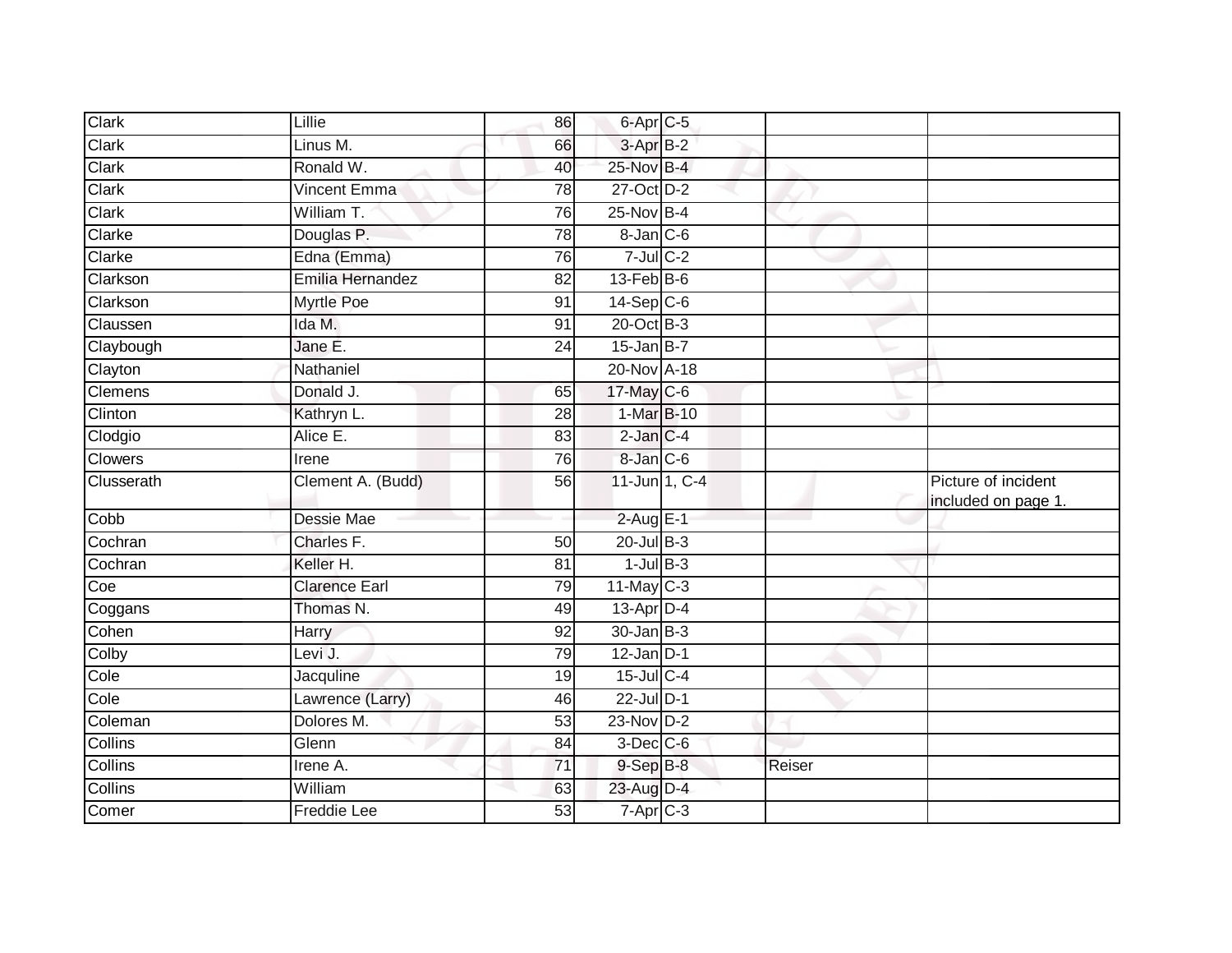| Comforti | Betty L.              | 54              | 17-Aug B-5                 |               |           |                          |
|----------|-----------------------|-----------------|----------------------------|---------------|-----------|--------------------------|
| Conaway  | Willie (Mrs.)         | 73              | 26-Jul D-1                 |               |           |                          |
| Conces   | <b>Berneice Dewey</b> | 83              | 14-Jun C-6                 |               |           |                          |
| Conces   | Donald W.             | 57              | $17$ -May C-6              |               |           |                          |
| Connor   | Harriet F.            | $\overline{71}$ | 25-Aug C-5                 |               |           |                          |
| Connor   | Lilly R.              | 70              | 24-May D-1                 |               |           |                          |
| Connors  | Darlene               | 41              | 6-Feb B-3                  |               |           |                          |
| Conover  | George F.             | $\overline{77}$ | 19-May B-4                 |               |           |                          |
| Conrad   | Albert M.             | 81              | $7$ -Jul $C$ -2            |               |           |                          |
| Conrad   | Ann                   |                 | $21$ -Jun $D-2$            |               |           |                          |
| Conrad   | <b>Helen</b>          | 67              | 5-Aug D-1                  |               |           |                          |
| Conroy   | Adele H.              | 66              | 26-Oct B-2                 |               |           |                          |
| Conroy   | <b>Brian Gerrett</b>  | Infant          | $21$ -Aug C-3              |               |           |                          |
| Consier  | June                  | $\overline{55}$ | $1-Oct$ $D-2$              |               | Armstrong |                          |
| Cook     | Fay                   | 69              | $6$ -Mar $D-1$             |               |           |                          |
| Cook     | Russell M.            | 74              | 21-May B-7                 |               |           |                          |
| Cooke    | William W. (Bill)     | 69              | $20$ -Jul B-3              |               |           |                          |
| Cooley   | Thomas R.             | 65              | 29-Mar D-1                 |               |           |                          |
| Cooper   | Charles H.            | 76              | 23-Nov D-2                 |               |           |                          |
| Cooper   | <b>Elsie</b>          | 64              | $21$ -May B-7              |               |           |                          |
| Cooper   | Garnet H.             | 65              | $29$ -Dec $ D-1 $          |               |           |                          |
| Cooper   | Gary W.               | $\overline{34}$ |                            | 1-Feb 1, B-13 |           | Picture included on page |
| Copak    | Anna                  | 60              | $2-FebB-2$                 |               |           |                          |
| Copeland | Roberta Lee           | 45              | $24-Apr$ <sub>C-8</sub>    |               |           |                          |
| Copple   | Albert                | $\overline{78}$ | $4$ -Dec B-5               |               |           |                          |
| Corak    | Thomas                | 75              | $2$ -Mar $\overline{B}$ -3 |               |           |                          |
| Corbett  | Gary                  | $\overline{22}$ | $3-Nov$ <sub>C-3</sub>     |               |           |                          |
| Corcoran | Michael P.            | 40              | 3-Aug D-1                  |               |           |                          |
| Corder   | Clyde E.              | 83              | 15-Jul C-4                 |               |           |                          |
| Corey    | Alexander (AI)        | 65              | 26-Jan C-1                 |               |           |                          |
| Cornwell | William H.            | 82              | 8-Apr D-7                  |               |           |                          |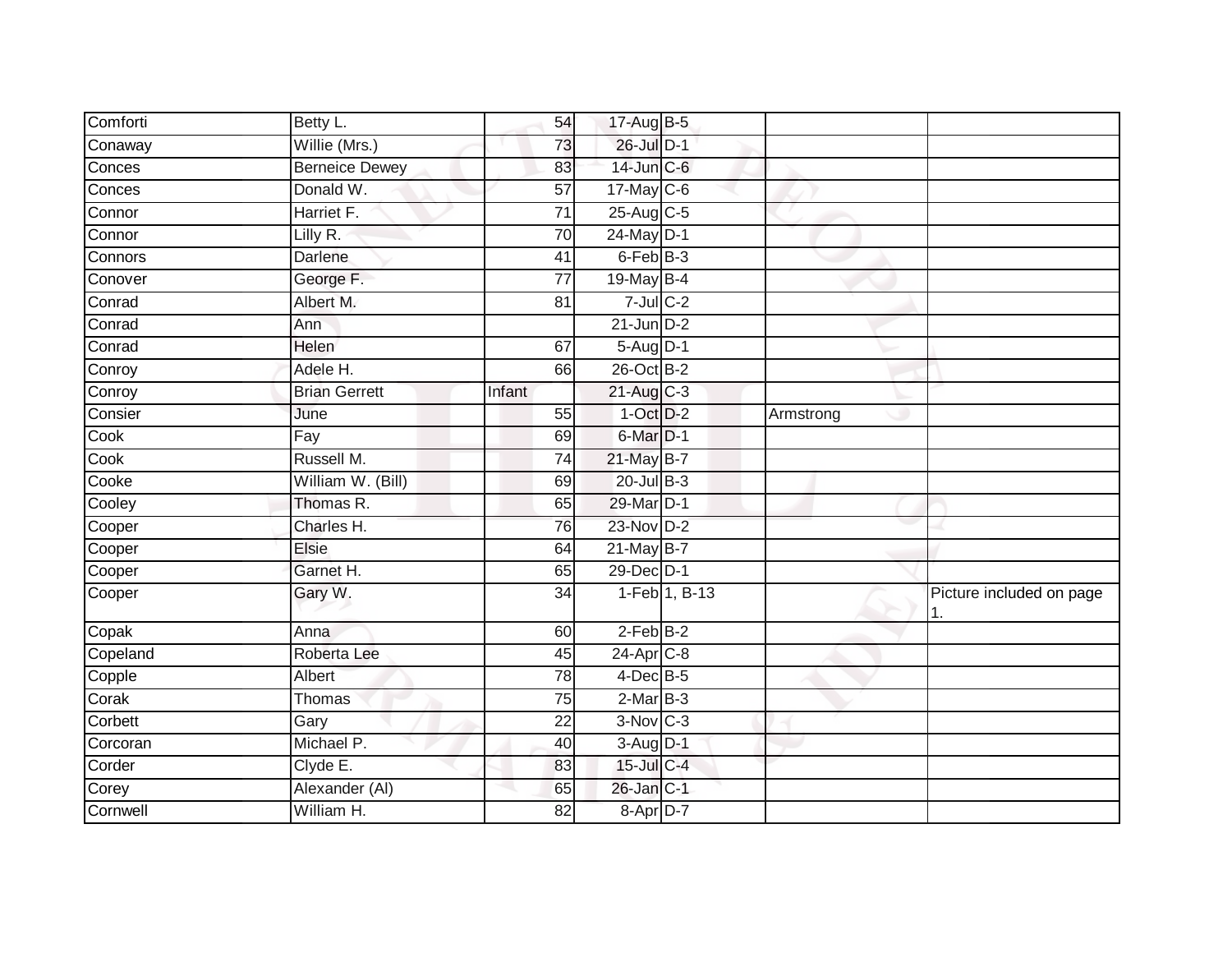| Costillo      | Daniel Sr. (Castillo)    | 86              | 4-Feb C-10       |           |  |
|---------------|--------------------------|-----------------|------------------|-----------|--|
| Cotner        | Chester M.               | 54              | 1-Mar B-10       |           |  |
| Cotner        | Jeffery L.               | 30              | 26-Dec B-3       |           |  |
| Cotterell     | Velma P.                 | 59              | 28-May A-12      |           |  |
| Cowgill       | Billy M.                 | $\overline{71}$ | $28$ -Dec $D-3$  |           |  |
| Cox           | Herbet H. Sr.            | 68              | $10-Aug$ $C-3$   |           |  |
| Cozart        | Wanda S.                 | 45              | $23$ -Feb $C-3$  |           |  |
| Craaybeek     | Gerrit Sr.               | 63              | $5$ -Jul $B-8$   |           |  |
| Craft         | Fred                     | 79              | 8-Feb D-1        |           |  |
| Crane         | <b>Cora Ellen Miller</b> | 84              | $1-Nov$ D-1      |           |  |
| Craven        | John                     | 66              | $20$ -Jan $B-3$  |           |  |
| Crawford      | <b>Taft</b>              | 56              | $6$ -Aug $C$ -4  |           |  |
| Crenshaw      | James M.                 | 60              | 16-Mar B-6       |           |  |
| Creviston     | Bernice M.               | 64              | 26-Aug D-8       |           |  |
| Crim          | Evelyn L.                | 88              | 30-Oct D-1       |           |  |
| Croson        | Walter F.                | 49              | 29-Sep C-6       |           |  |
| Cross         | Sam Elder                | $\overline{83}$ | 18-Oct D-1       |           |  |
| Crossley      | Richard P. (Dr., D.O.)   |                 | 31-Mar B-5       |           |  |
| Croy          | Truman                   | 66              | 22-Mar F-5       |           |  |
| Cservenak     | Susanna                  | 64              | $3$ -Jun $E-2$   | Chervenal |  |
| Csonka        | John                     | 76              | $26$ -Aug D-8    |           |  |
| Csonka        | Louis Sr.                |                 | $27$ -Apr $D-1$  |           |  |
| Culp          | Ross D.                  | 78              | $27$ -Apr $D-1$  |           |  |
| Cunningham    | Orville                  | 78              | $11$ -Feb $B$ -6 |           |  |
| Cunningham    | Rose A.                  | 83              | $13$ -Jul $D-1$  |           |  |
| Cuoco         | <b>Rose Mary</b>         | 50              | 26-Oct B-2       |           |  |
| Cyr           | Lucette M.               | $\overline{77}$ | $25$ -Jan $E-1$  |           |  |
| Czuba         | Edward                   | 63              | 25-Mar B-2       |           |  |
| Dafcik        | John F.                  | 41              | 6-Nov D-1        |           |  |
| <b>Dagley</b> | Bill H.                  | 57              | $11$ -Feb $B$ -6 |           |  |
| Dagnillo      | Joseph                   | 76              | 18-Mar C-10      |           |  |
| Dahlberg      | Mildred                  | $\overline{73}$ | $11-FebB-6$      | Pepplatt  |  |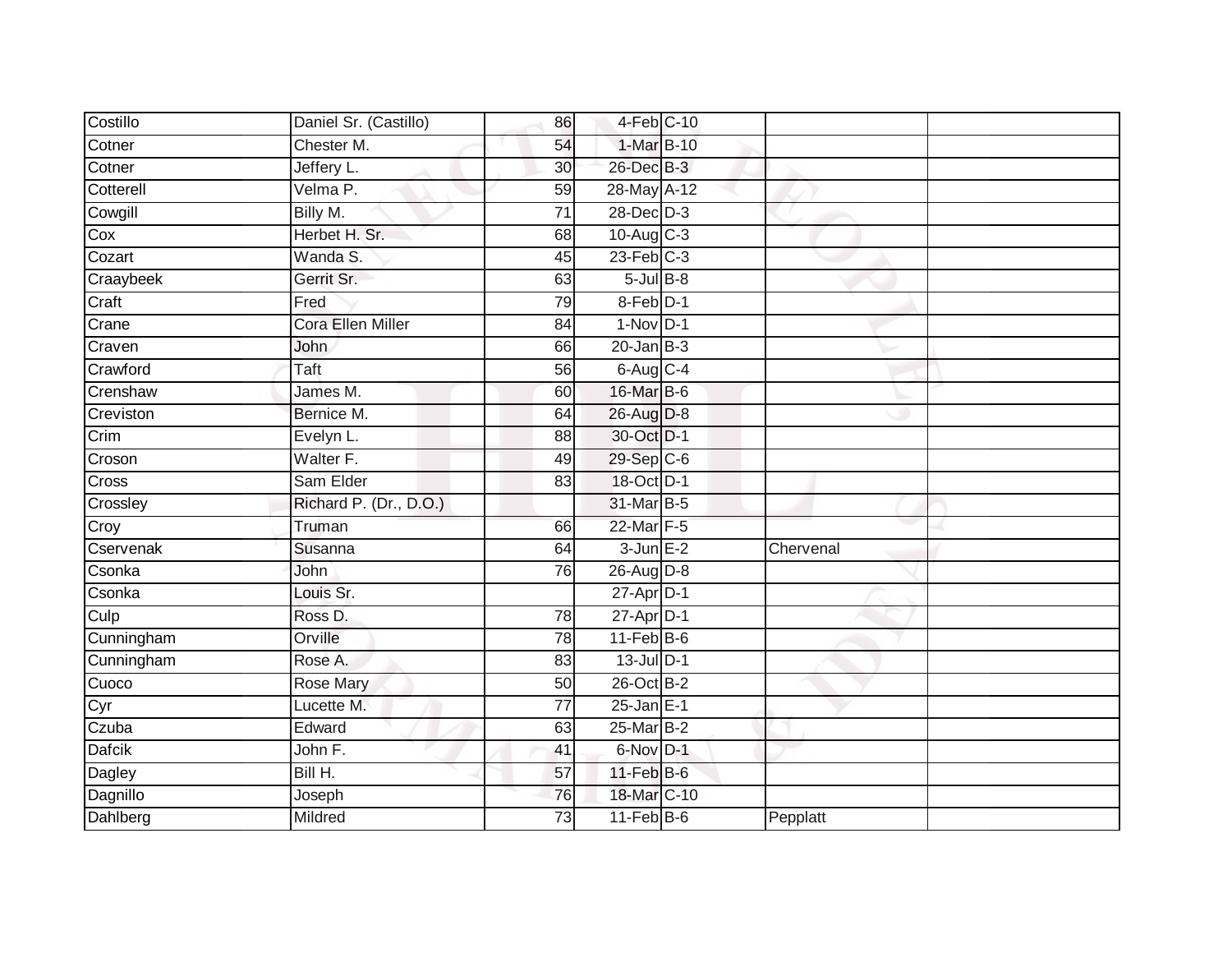| Daily          | H. Merle                  | 85              | 27-Nov D-4              |                |  |
|----------------|---------------------------|-----------------|-------------------------|----------------|--|
| Dale           | Cecil                     | 67              | 23-Apr D-9              |                |  |
| Dale           | Ozell                     | 80              | 16-Aug B-6              |                |  |
| Daly           | Cynthia Ann               | 34              | $20$ -Feb $C-3$         | Kolwicz        |  |
| Daly           | Daniel F.                 | $\overline{74}$ | $29$ -Apr $D-4$         |                |  |
| Damouth        | Lillian Liller            | 64              | 18-Oct D-1              |                |  |
| Damron         | Jay T.                    | 45              | 29-May B-7              |                |  |
| Dandurand      | Eudora A.                 | 72              | $27$ -May $D-4$         |                |  |
| Daniel         | Florian                   | $\overline{77}$ | $6$ -Apr $C$ -5         |                |  |
| Daniels        | Clarence L.               | 67              | $23-Sep C-6$            |                |  |
| <b>Daniels</b> | Cora Lee                  | 57              | $7$ -May B-12           |                |  |
| Danneman       | <b>Fred Louis</b>         | 60              | $20$ -Jan $B-3$         |                |  |
| Darby          | Helen A.                  | 88              | 26-Apr B-10             | <b>Buskohl</b> |  |
| Darin          | Guido (Harry)             | 74              | $2-AugE-2$              |                |  |
| Darnell        | Genevieve H.              | 59              | 20-Nov A-18             |                |  |
| Dates          | Earl Jr. (Hicky)          | 23              | 25-Oct D-2              |                |  |
| <b>Davalos</b> | <b>Nicholas</b>           | $\overline{80}$ | 15-Nov E-11             |                |  |
| Davenport      | Sam                       | 75              | 17-Aug B-5              |                |  |
| Davidson       | Clara                     | 53              | 5-Apr E-6               |                |  |
| Davidson       | Franklin B.               | 69              | 25-Feb C-11             |                |  |
| Davidson       | John                      | $\overline{73}$ | $15-Sep$ B-3            |                |  |
| Davidson       | Tom                       | $\overline{71}$ | 20-Sep C-7              |                |  |
| Davidson       | <b>Uestes (Buddy)</b>     | 88              | $22$ -Jan $C-7$         |                |  |
| <b>Davies</b>  | Mary                      | 81              | $9-Apr$ A-15            |                |  |
| Davis          | Anne                      | 90              | $9-Sep$ B-8             |                |  |
| Davis          | Annie R.                  | 43              | $11-Nov$ <sub>C-5</sub> |                |  |
| Davis          | Ben Jr.                   | $\overline{74}$ | 6-Jan C-5               |                |  |
| Davis          | Edgar L.                  | 82              | $9$ -Mar $A$ -7         |                |  |
| Davis          | <b>Esther Frances Ann</b> | 2 months        | 20-Oct B-3              |                |  |
| Davis          | Evelyn I.                 | 67              | 8-Apr D-7               |                |  |
| Davis          | Frank J.                  | 86              | $2$ -Aug E-1            |                |  |
| Davis          | Lila Walker               | 85              | $17-Sep$ E-6            |                |  |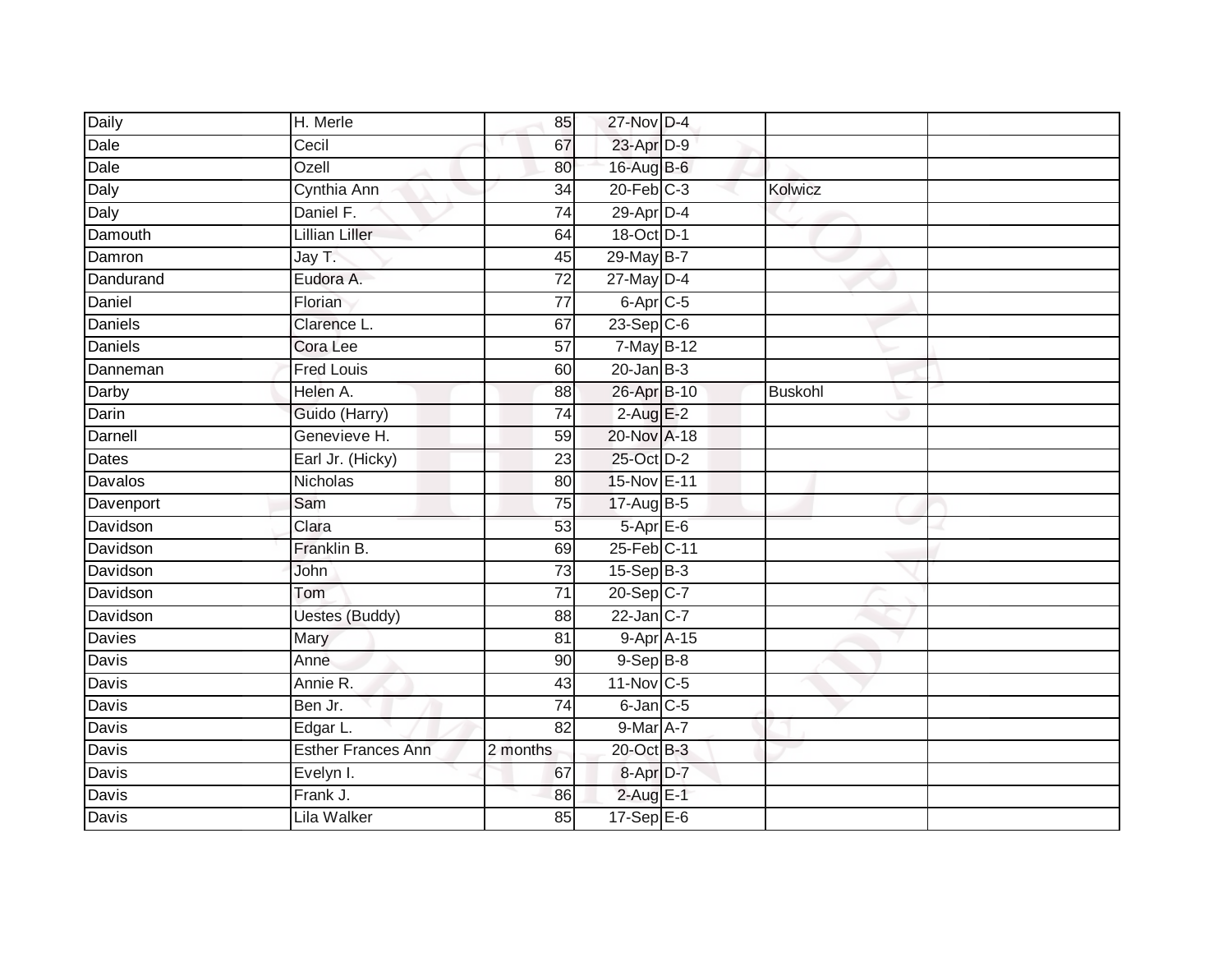| Davis              | Martha S.            |                 | 8-Mar E-3               | Lauerman  |  |
|--------------------|----------------------|-----------------|-------------------------|-----------|--|
| Davis              | Otis R.              | 57              | $19$ -Feb $E-2$         |           |  |
| Davis              | Ralph E.             | $\overline{71}$ | 31-Dec C-1              |           |  |
| Davis              | Richard (Hartlerode) | 21              | $23$ -Jun $C-2$         |           |  |
| Davis              | Rose M.              | $\overline{74}$ | 25-Nov B-4              |           |  |
| Davis              | Ruby I.              | 91              | $12$ -Jan D-1           | Odell     |  |
| Davis              | Willma L.            | $\overline{72}$ | $2-AugE-1$              |           |  |
| <b>Davitian</b>    | Samson               | 85              | 3-May B-14              |           |  |
| Davy               | Maude E.             | 82              | 10-Sep D-11             |           |  |
| Dawson             | <b>Ethel</b>         | 80              | $24$ -Jun $B-8$         |           |  |
| Dawson             | Susan                | 90              | 18-May C-6              |           |  |
| De Vos             | John                 | 93              | $21-Apr$ B-4            |           |  |
| Dean               | Floyd A.             | 89              | 16-Mar B-6              |           |  |
| Dean               | Virginia             |                 | 30-Nov C-3              |           |  |
| Deaton             | Regina Christine     | $\overline{13}$ | 31-Dec C-1              |           |  |
| <b>DeBeneditto</b> | Rocco                | 67              | 7-Oct A-9               |           |  |
| <b>DeBoe</b>       | William (Dukie)      |                 | $4$ -May C-5            |           |  |
| DeBoer             | Marie                | 57              | 28-Aug B-10             |           |  |
| DeBold             | Dorothy G.           | 80              | 10-Jun E-1              |           |  |
| Dec                | Elizabeth (Betty)    | 58              | 26-May A-4              |           |  |
| DeCamp             | Anna                 | 59              | $25-Sep$ <sub>C-7</sub> | Crnogorac |  |
| DeChantal          | Alpha (Marie)        | 92              | $26$ -Feb $D-1$         |           |  |
| Deering            | Fred W.              | 77              | $25$ -Feb $C-11$        |           |  |
| DeHart             | <b>Heather Joy</b>   | $\overline{2}$  | $20$ -May $D-6$         |           |  |
| Deiotte            | James A.             | 59              | 30-Mar D-1              |           |  |
| DeJong             | Arthur               | 62              | 30-Oct D-1              |           |  |
| DeJulio            | Anna                 | 90              | $26$ -Jan $ C-1 $       | Pugh      |  |
| Dekker             | Lenora A.            | 37              | $8$ -Jul $B-3$          |           |  |
| Del Rio            | Gil M.               | 43              | 25-May C-1              |           |  |
| <b>DeLaRosa</b>    | Jose                 | 79              | 11-Nov C-5              |           |  |
| DeLauro            | Lizie                | 6 months        | 1-Mar B-10              |           |  |
| DeLeon             | Jose A.              | $\overline{57}$ | $1-Dec$ B-2             |           |  |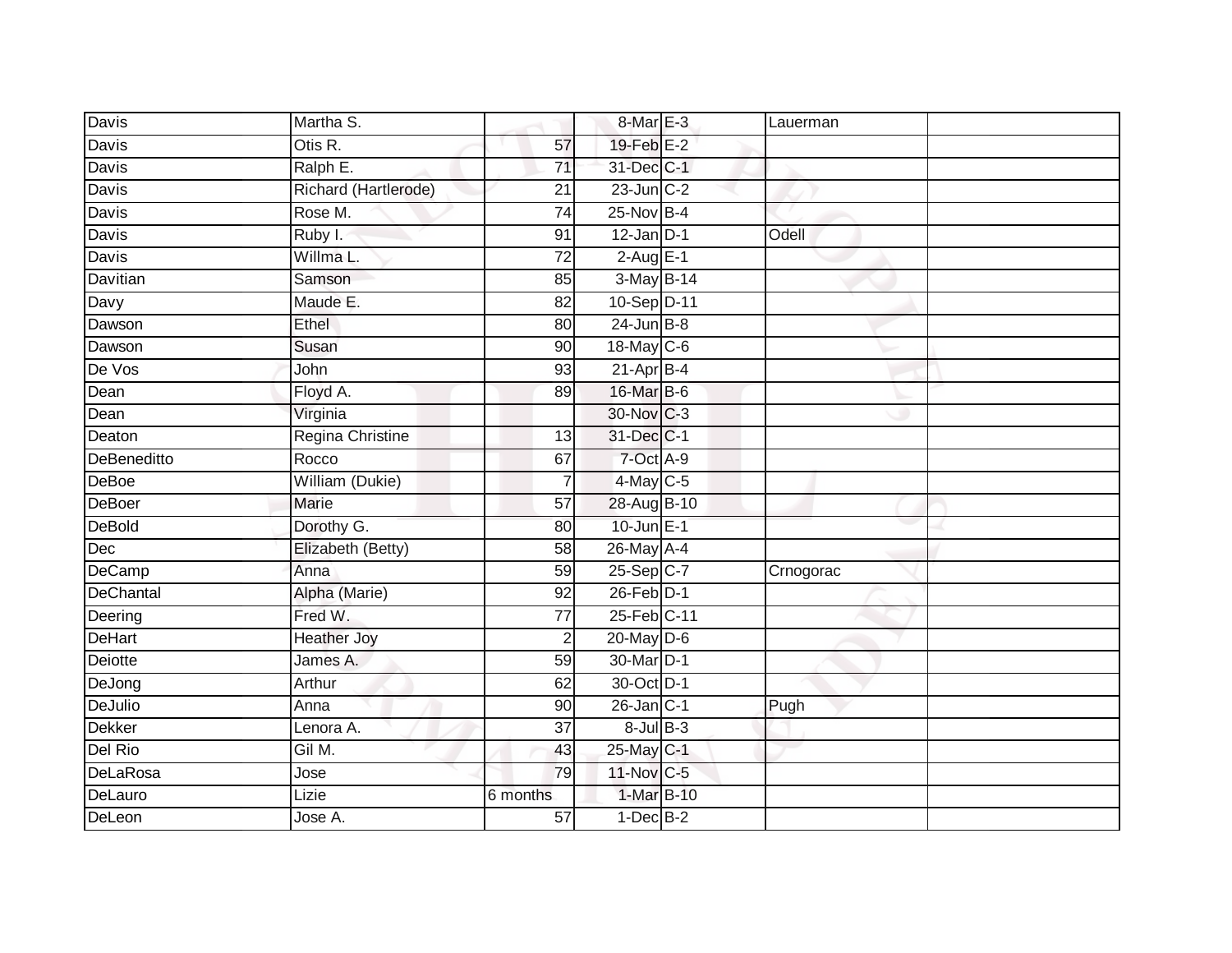| Delfer             | Elsie C.         | 82              | 26-Oct B-2        |              |      |  |
|--------------------|------------------|-----------------|-------------------|--------------|------|--|
| Dellahan           | Harry B.         | 78              | $7 - Jan$ $D-7$   |              |      |  |
| Dellorto           | Joseph M.        | 57              | 13-Oct D-1        |              |      |  |
| DeLong             | Charles F. Sr.   | 75              | $2-FebB-2$        |              |      |  |
| DeMass             | Martha M.        | $\overline{75}$ | $26$ -Jan $ C-1 $ |              |      |  |
| Dembowski          | Mary             | 86              | $7 - Apr$ $C - 3$ |              |      |  |
| Demeter            | Albert           | $\overline{74}$ | $4$ -May C-5      |              |      |  |
| Demeter            | Joseph G.        | 82              | $7$ -Dec $B$ -8   |              |      |  |
| DeMeyer            | Victor           | 68              | 29-Dec D-1        |              |      |  |
| Denney             | Chester V.       | 79              | 7-Oct A-9         |              |      |  |
| Dennis             | Horace Jr.       | 41              | $4-Nov$ C-6       |              |      |  |
| Dennis             | Mary H.          | 79              | 10-Sep D-11       |              | Lang |  |
| Denvit             | Thomas           | 68              | 17-Sep E-6        |              |      |  |
| <b>DeReamer</b>    | Faye             | 62              | $9$ -Feb $D-1$    |              |      |  |
| Derjon             | Josephine        | 81              | 24-Jul D-1        |              |      |  |
| <b>Des Rosiers</b> | Bernice A.       | 53              | 19-May B-4        |              |      |  |
| DeVaney            | Harold Jr. (Bud) | $\overline{31}$ | $25$ -Jan $E-1$   |              |      |  |
| DeVol              | Edna             | 67              | 22-Mar F-5        |              |      |  |
| <b>DeVries</b>     | Herman           | 70              | $25$ -Jan $E-1$   |              |      |  |
| <b>DeVries</b>     | Marian E.        | 74              | $3$ -Jun $E-2$    |              |      |  |
| <b>DeVries</b>     | Walter J.        | $\overline{71}$ | $23$ -Jul $D-1$   |              |      |  |
| Dewar              | Elizabeth A.     | 62              | 21-Jan C-11       |              |      |  |
| <b>Dewes</b>       | Henry J.         | 73              | 26-May A-4        |              |      |  |
| DeYoung            | Peter            | 80              | 10-May F-6        |              |      |  |
| Diaz               | Jesus (Jessie)   | 69              | $30$ -Aug $D-2$   |              |      |  |
| <b>Dick</b>        | Floyd T.         | 52              | $23-Nov$ D-2      |              |      |  |
| Dillman            | Coen Lee         | 76              | $24$ -Jun $B-8$   |              |      |  |
| Dillon             | Maurita          | 63              | 22-Apr C-9        |              |      |  |
| <b>Disney</b>      | EvaE.            | 77              | 16-Mar B-6        |              |      |  |
| Dixon              | James            | 49              | 27-Mar            | $\mathbf{1}$ |      |  |
| Dlugopolski        | Andrew           | 93              | 6-Nov D-1         |              |      |  |
| Dobosz             | Anna             | $\overline{68}$ | 15-Oct B-9        |              |      |  |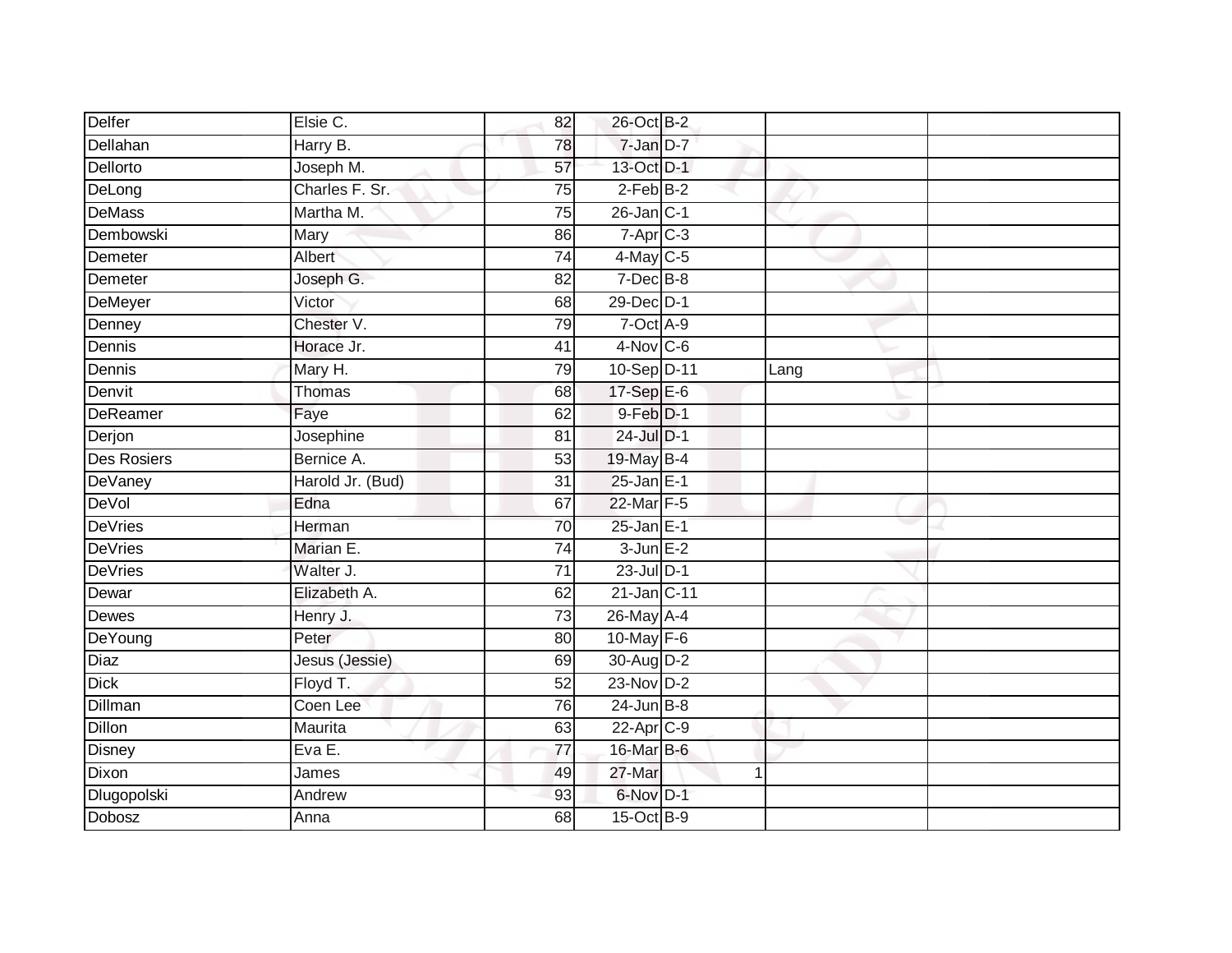| Dobosz            | John                            | 80              | 18-Jun C-5       |             |  |
|-------------------|---------------------------------|-----------------|------------------|-------------|--|
| Dobrowolski       | Mary J.                         |                 | 19-Aug D-4       | <b>Kruk</b> |  |
| Dobrowski         | Julia                           | 73              | 4-May C-5        | Smolen      |  |
| Dodd              | Laurence B.                     | 76              | 16-Mar B-6       |             |  |
| Dodge             | Harold R.                       | $\overline{77}$ | $28-Sep$ C-6     |             |  |
| Dods              | Marilyn                         | 22              | $23-Sep$ C-6     |             |  |
| Dodson            | Charlie N.                      | 74              | 4-May C-5        |             |  |
| Doempke           | Oscar J.                        | 87              | 8-Mar E-3        |             |  |
| Doll              | John B. (Jack)                  | 90              | 6-Jan C-5        |             |  |
| <b>Domalik</b>    | Frank                           | 66              | $7$ -Jul $C$ -2  |             |  |
| Domanski          | Marie                           |                 | $19$ -Jan $D-3$  |             |  |
| Dombkowski        | Matthew                         | 66              | $1-Dec$ B-2      |             |  |
| Dombrowski        | John H.                         | 55              | 8-Nov D-1        |             |  |
| Donnelle          | Vera Grace                      |                 | 5-Jan A-4        | Doehring    |  |
| Donohue           | Daniel T.                       | 38              | $12$ -Jul C-6    |             |  |
| Donovan           | Anna Elizabeth (Sister<br>Ruth) | 81              | 24-Mar B-8       |             |  |
| Donovan           | Giles D.                        | 35              | $12$ -Jun B-6    |             |  |
| Doolin            | Lawrence J.                     | 78              | 29-Nov E-1       |             |  |
| Doorn             | Edward                          | 55              | 26-Apr B-10      |             |  |
| Dorsey            | Gennie H.                       | 65              | $18$ -Jan E-1    |             |  |
| Dougherty         | Oscar                           | 74              | $14$ -Dec $D-3$  |             |  |
| Dover             | Glenn A.                        | 61              | 27-Nov D-4       |             |  |
| <b>Dowedell</b>   | Micheal A.                      | $\overline{27}$ | $15$ -Feb $E-2$  |             |  |
| Dowling           | Catherine Theresa               | Infant          | $6-SepE-1$       |             |  |
| Dowling           | <b>Christine Renee</b>          | Infant          | $6-SepE-1$       |             |  |
| Downing           | Samuel Byron                    | $\overline{77}$ | $16$ -Jul B-8    |             |  |
| Downs             | George Edward                   | 73              | $11$ -Jan E-1    |             |  |
| Drapac            | Helen T.                        | $\overline{73}$ | 27-Apr D-1       |             |  |
| <b>Dratwa</b>     | Roy M.                          | 74              | $11$ -Feb $B$ -6 |             |  |
| <b>Dreischerf</b> | Charlotte                       | 79              | 8-Nov D-1        |             |  |
| Drewniak          | Walenty                         | 88              | $22$ -Apr $C-9$  |             |  |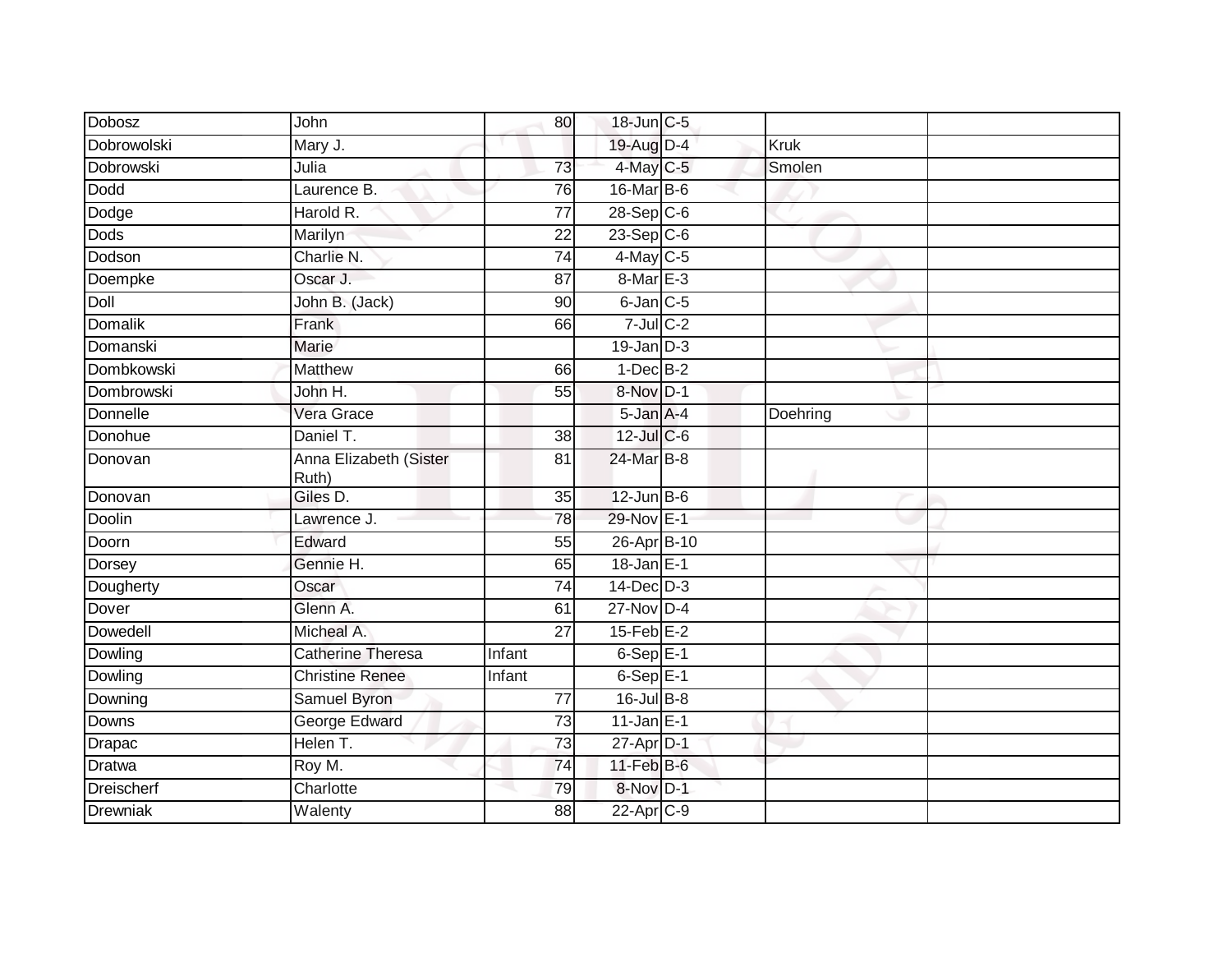| Drilling         | Frank A.             | 60              | $11 - \overline{Aug}$ B-4 |          |  |
|------------------|----------------------|-----------------|---------------------------|----------|--|
| Drozdz           | Theodore E.          | 60              | 30-Mar D-1                |          |  |
| Drury            | Maude                | 88              | 24-Apr C-8                |          |  |
| Dryer            | Marie                | 86              | $2$ -Nov $B-6$            |          |  |
| Dubish           | Peter                | $\overline{87}$ | 19-Nov B-12               |          |  |
| Dubreuil         | Dorothy              | 69              | $28 - Jan$ <sub>C-9</sub> |          |  |
| Duby             | Ernest Joseph        | $\overline{70}$ | 6-Feb B-3                 |          |  |
| <b>DuClos</b>    | <b>Shirley Mae</b>   | 46              | $10$ -Jul B-7             | Schachte |  |
| Dudas            | <b>Steven</b>        | $\overline{37}$ | $7 - Aug$ <sub>C-4</sub>  |          |  |
| <b>Dudzinski</b> | John T. (Pidgeon)    | 89              | $10$ -Apr $C-3$           |          |  |
| Duenes           | Albert               | 51              | $2$ -Jan $C-4$            |          |  |
| Dumakowski       | Ann B.               | 56              | 10-Apr C-3                |          |  |
| Dumanian         | Vahan T.             | 84              | 17-Dec B-6                |          |  |
| Dumas            | Carmella             | 22              | $9$ -Jul $D-2$            |          |  |
| Dumich           | <b>Mary</b>          | 88              | $22-Sep C-2$              |          |  |
| Dunca            | Antoniu (Father)     | 77              | 26-Jun B-7                |          |  |
| Duncan           | Eleanor              |                 | 5-Mar C-6                 |          |  |
| Duncan           | Stella M.            | 94              | 11-Oct G-9                |          |  |
| <b>Dunck</b>     | Pearl L.             | 85              | 24-Nov A-5                |          |  |
| Dunker           | William              | 88              | 6-Jan C-5                 |          |  |
| Dunn             | Lonnie M.            | 83              | $24-Sep D-2$              |          |  |
| Dunn             | <b>Mark</b>          | 23              | $1$ -Jun $C - 5$          |          |  |
| Dunning          | David M. (2nd Lt.)   | 23              | 30-Sep C-9                |          |  |
| Dunphy           | <b>Tsai Yun</b>      | 28              | $23$ -Jan $D-1$           |          |  |
| Dust             | Arthur F. (Bud)      | 57              | 18-Jun C-5                |          |  |
| Dust             | August W.            | 91              | $13$ -Jan D-1             |          |  |
| Dust             | William F.           | 62              | 22-Nov C-10               |          |  |
| Dutcher          | James E.             | $\overline{77}$ | $10$ -May $D-4$           |          |  |
| Dwyer            | Mary                 | 67              | 1-Nov D-1                 |          |  |
| Dye              | <b>Beulah Daisey</b> | 73              | 18-May C-6                | Thomas   |  |
| Dyer             | Luther L.            | 67              | $1-Sep$ $C-4$             |          |  |
| Dykman           | Beatrice W.          | 76              | $14$ -Jan $C-6$           |          |  |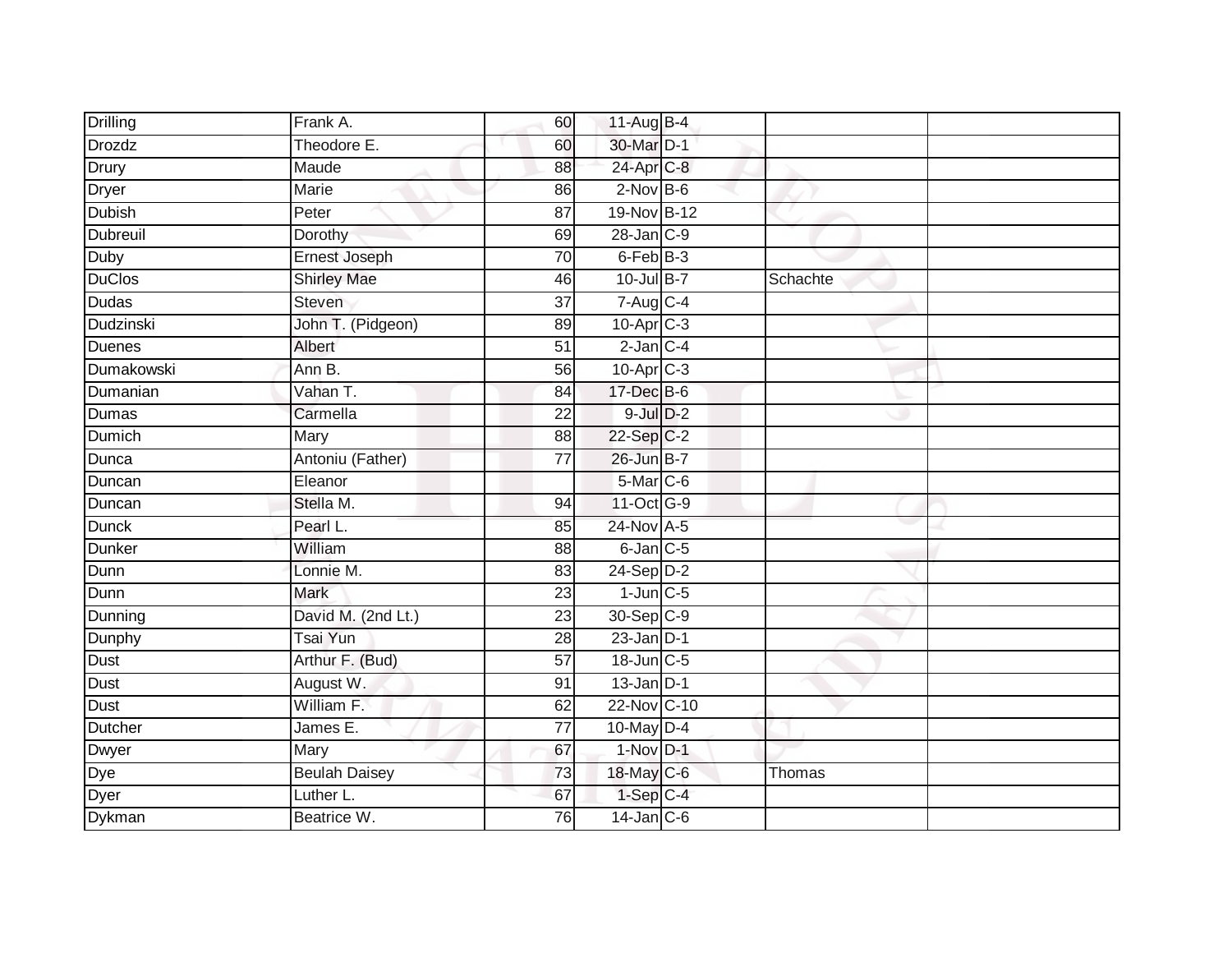| Dykstra          | Nancy R.              | 47              | $14$ -Dec $D-3$ |          |
|------------------|-----------------------|-----------------|-----------------|----------|
| <b>Dzurochak</b> | George W.             | 58              | $5$ -Feb $C-4$  |          |
| Eades            | Willard C.            | 73              | 20-Apr C-3      |          |
| Eads             | <b>Agnes Griffith</b> | 69              | 13-Nov B-6      |          |
| Eagan            | Margaret M.           | 89              | $13$ -Apr $D-4$ |          |
| Eagan            | Obie O.               | 60              | 29-Mar B-2      |          |
| Eaken            | Rosalie J.            | 62              | $23$ -Dec $C-3$ |          |
| Early            | May J.                | 76              | $23$ -Jan $D-1$ |          |
| Earnest          | Emery                 | 70              | 24-Dec D-1      |          |
| Eason            | Effa                  | 90              | 27-Mar C-3      | Wernicke |
| Easto            | Richard B.            | 63              | $23$ -Feb $C-3$ |          |
| Eberle           | Anthony               |                 | $27$ -Nov D-4   |          |
| Ebler            | Otto W.               | 67              | 27-Oct D-2      |          |
| Echterling       | Catherine L.          | 82              | $2$ -Oct $A-9$  |          |
| Echterling       | Grace M.              | 79              | 28-Dec D-3      |          |
| Echterling       | Waldemar              | 81              | 23-Feb C-3      |          |
| Edelstein        | Paul                  | 54              | 26-May A-4      |          |
| Eder             | Daniel E. (Dan)       | 86              | 3-Aug D-1       |          |
| Edinger          | Nina L.               | 56              | $11$ -May C-3   |          |
| Edwards          | Floyd D.              | $\overline{80}$ | $27$ -Apr $D-1$ |          |
| Edwards          | Roberta               |                 | 19-Oct C-4      |          |
| Eggers           | Edith                 | 79              | $18$ -Jan $E-1$ |          |
| Ehart            | Mary                  | 73              | $4$ -Jun $C$ -5 |          |
| Ehlen            | Louis M.              |                 | 29-Nov E-1      | O'Berg   |
| Eisenhutt        | Ruth                  | 75              | $4$ -Jan $E-1$  |          |
| Elias            | John                  | 68              | 18-Sep B-8      |          |
| Ellery           | Joseph J. Sr.         | $\overline{70}$ | $15-Sep$ B-3    |          |
| Ellington        | Elsie P.              |                 | $27$ -Feb $D-1$ |          |
| Ellington        | Flem                  | 65              | 5-Jan A-4       |          |
| Elliott          | <b>Fannie May</b>     | 81              | $3$ -Jul $D-1$  |          |
| Elliott          | <b>Samuel Edward</b>  | 52              | 6-Feb B-3       |          |
| <b>Ellis</b>     | <b>Betty Jane</b>     | $\overline{52}$ | $27$ -May $D-4$ |          |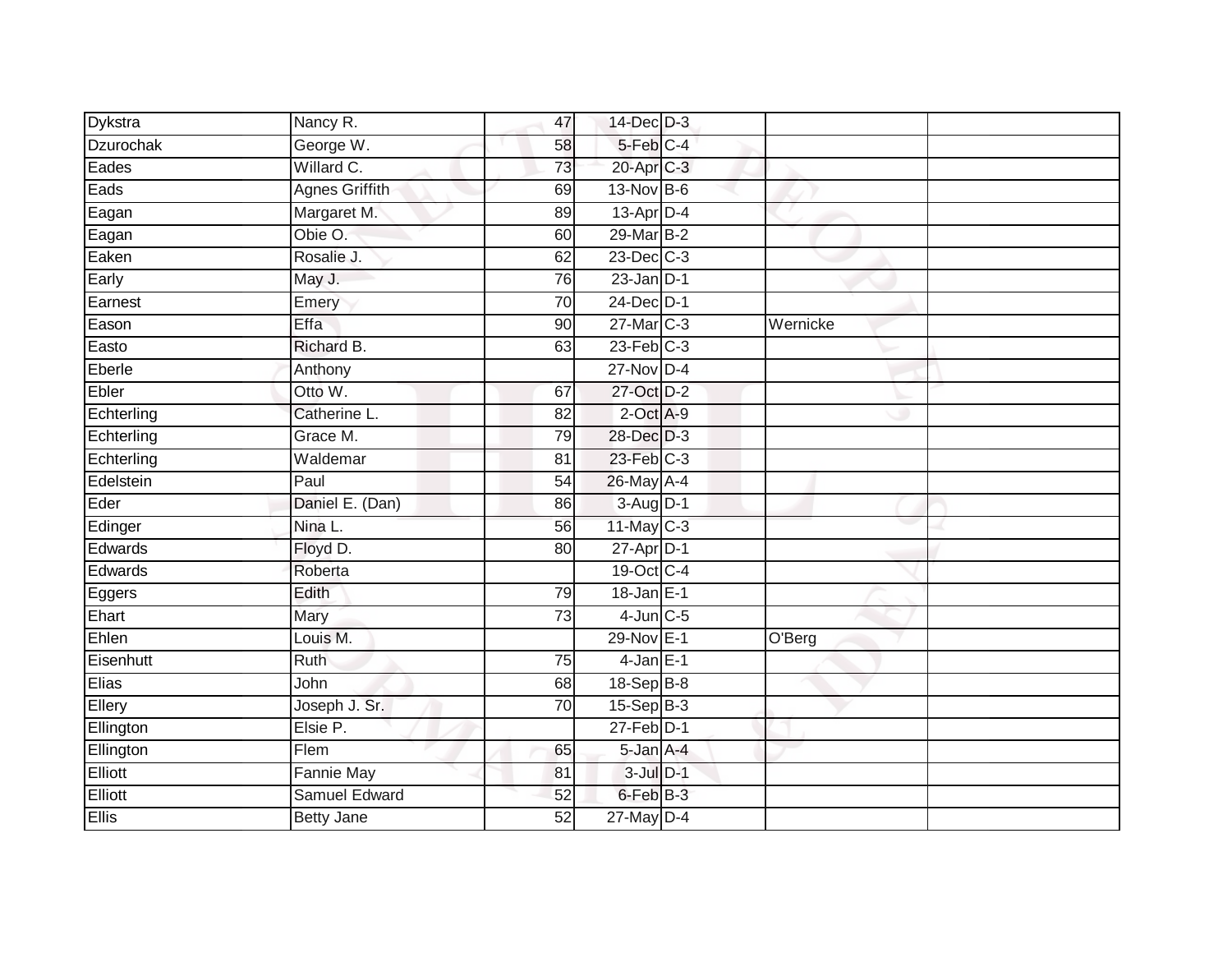| <b>Ellis</b> | <b>Herbert Henry</b> | $\overline{37}$ | 8-Oct B-8        |           |                        |
|--------------|----------------------|-----------------|------------------|-----------|------------------------|
| <b>Ellis</b> | Ross D.              | 47              | 24-Apr C-8       |           |                        |
| Elzinga      | John T.              | $\overline{71}$ | 30-Nov C-3       |           |                        |
| Emig         | Alexander            | 82              | $12$ -May C-2    |           |                        |
| Engel        | Edward               | 63              | $11$ -Dec $C-4$  |           |                        |
| Engel        | Louise R.            | 63              | 3-Mar C-3        |           |                        |
| Engle        | Richard C.           | 57              | $24$ -Jul $D-1$  |           |                        |
| Enoshel      | Helen                | 81              | $28$ -Dec $D-3$  |           | Also listed as Enasel. |
| Erickson     | Janine A.            | 46              | 19-Mar C-4       |           |                        |
| Ernst        | Edward J.            | 52              | 30-Mar D-1       |           |                        |
| Essary       | Luvetty A.           | 60              | $23-Nov$ D-2     |           |                        |
| Eurley       | Minnie               | 78              | 30-Aug D-2       |           |                        |
| Evanovich    | <b>Nellie</b>        |                 | 17-Nov C-3       |           |                        |
| Evans        | <b>Beatrice</b>      |                 | 30-Sep C-9       |           |                        |
| Evans        | <b>Dale</b>          | 68              | $4$ -Jun $C$ -5  |           |                        |
| Evans        | Jane Ella            | 66              | 23-Feb C-3       |           |                        |
| Evans        | John                 | $\overline{75}$ | 19-Mar C-4       |           |                        |
| Evans        | Odie Jr.             | 47              | 29-Mar D-1       |           |                        |
| Evans        | Roy                  | 87              | 9-Apr A-15       |           |                        |
| Evanson      | Dorothy B.           | 81              | $23$ -Oct B-6    |           |                        |
| Evanson      | Jean                 |                 | 31-May D-1       | Kieras    |                        |
| Evert        | Carl T.              | 61              | $9-$ Sep $B-8$   |           |                        |
| Evert        | Theodore             | 84              | $14$ -Jan $C$ -6 |           |                        |
| Eylander     | <b>Nellie</b>        | $\overline{71}$ | $9$ -Jun $B-4$   |           |                        |
| Fabian       | John J.              | 69              | $16$ -Feb $C-5$  |           |                        |
| Fabian       | Joseph P.            | 68              | 24-Nov A-5       |           |                        |
| Facovelli    | Ann                  | 64              | $4$ -Dec B-5     |           |                        |
| Fagyas       | Helen                | 86              | 20-Mar B-8       |           |                        |
| Falcone      | John                 | 70              | 6-Oct C-2        |           |                        |
| Fannin       | Velma                | $\overline{77}$ | 6-Aug C-4        |           |                        |
| Farina       | Mary                 | 60              | 21-May B-7       | Kowalczyk |                        |
| Farkas       | John                 | $\overline{92}$ | $4-Nov$ C-6      |           |                        |
|              |                      |                 |                  |           |                        |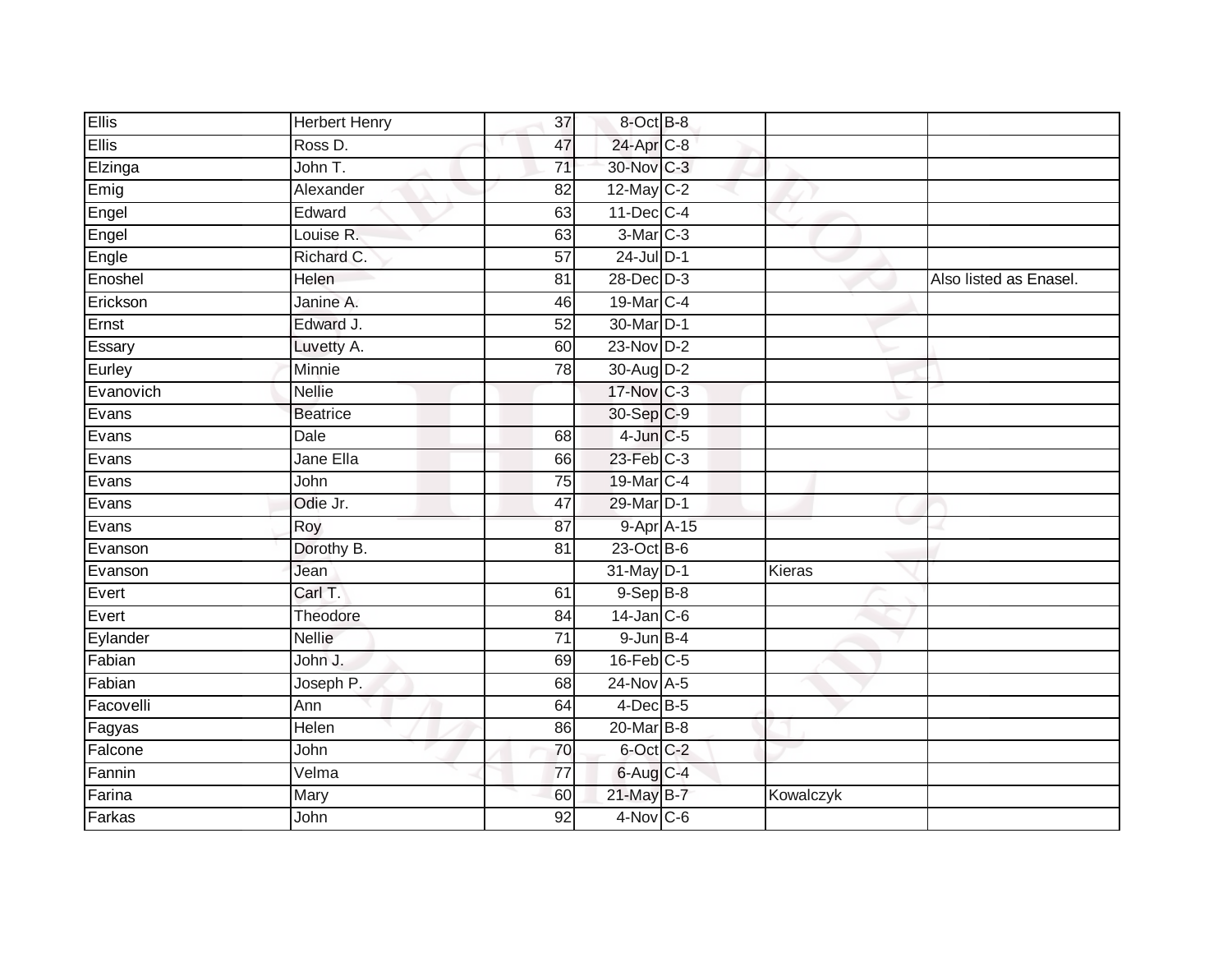| Kenneth R.          | 41              |  |                                                                                                                                                                                                                                                                                                                                                                                                                                                                              |                                  |
|---------------------|-----------------|--|------------------------------------------------------------------------------------------------------------------------------------------------------------------------------------------------------------------------------------------------------------------------------------------------------------------------------------------------------------------------------------------------------------------------------------------------------------------------------|----------------------------------|
| Nathan W.           | 60              |  |                                                                                                                                                                                                                                                                                                                                                                                                                                                                              |                                  |
| Dale R.             | $\overline{57}$ |  |                                                                                                                                                                                                                                                                                                                                                                                                                                                                              |                                  |
| <b>Lloyd Stoney</b> | 29              |  |                                                                                                                                                                                                                                                                                                                                                                                                                                                                              |                                  |
| Gale V.             | 76              |  |                                                                                                                                                                                                                                                                                                                                                                                                                                                                              |                                  |
| Joseph S.           | 68              |  |                                                                                                                                                                                                                                                                                                                                                                                                                                                                              |                                  |
| Moritz              | 85              |  |                                                                                                                                                                                                                                                                                                                                                                                                                                                                              |                                  |
| Peter J.            |                 |  |                                                                                                                                                                                                                                                                                                                                                                                                                                                                              |                                  |
| Vessie M.           | 81              |  |                                                                                                                                                                                                                                                                                                                                                                                                                                                                              |                                  |
| <b>David</b>        | $\overline{77}$ |  |                                                                                                                                                                                                                                                                                                                                                                                                                                                                              |                                  |
| Eleanor R.          | 70              |  |                                                                                                                                                                                                                                                                                                                                                                                                                                                                              |                                  |
| Eugene M.           | 73              |  |                                                                                                                                                                                                                                                                                                                                                                                                                                                                              |                                  |
| Ernest Sr.          | 66              |  |                                                                                                                                                                                                                                                                                                                                                                                                                                                                              |                                  |
| Edith E.            |                 |  |                                                                                                                                                                                                                                                                                                                                                                                                                                                                              |                                  |
| <b>Roderick</b>     | 57              |  |                                                                                                                                                                                                                                                                                                                                                                                                                                                                              |                                  |
| Dorothy A.          | 56              |  |                                                                                                                                                                                                                                                                                                                                                                                                                                                                              |                                  |
| Corlie              | 55              |  |                                                                                                                                                                                                                                                                                                                                                                                                                                                                              |                                  |
| Frances             | 70              |  |                                                                                                                                                                                                                                                                                                                                                                                                                                                                              |                                  |
| Evelyn A.           | 16              |  |                                                                                                                                                                                                                                                                                                                                                                                                                                                                              |                                  |
| Roland              | 68              |  |                                                                                                                                                                                                                                                                                                                                                                                                                                                                              |                                  |
| Robert E.           | 62              |  |                                                                                                                                                                                                                                                                                                                                                                                                                                                                              |                                  |
| Max                 | $\overline{55}$ |  |                                                                                                                                                                                                                                                                                                                                                                                                                                                                              |                                  |
| William F.          | 60              |  |                                                                                                                                                                                                                                                                                                                                                                                                                                                                              |                                  |
| Margaret E.         | 81              |  |                                                                                                                                                                                                                                                                                                                                                                                                                                                                              |                                  |
| Thelma              |                 |  |                                                                                                                                                                                                                                                                                                                                                                                                                                                                              |                                  |
| Mary E.             | 69              |  |                                                                                                                                                                                                                                                                                                                                                                                                                                                                              |                                  |
| David               | $\overline{17}$ |  |                                                                                                                                                                                                                                                                                                                                                                                                                                                                              | Picture of incident<br>included. |
| Frank               | $\overline{75}$ |  |                                                                                                                                                                                                                                                                                                                                                                                                                                                                              |                                  |
| Walter E.           | 73              |  |                                                                                                                                                                                                                                                                                                                                                                                                                                                                              |                                  |
| Dorothy M.          | 56              |  |                                                                                                                                                                                                                                                                                                                                                                                                                                                                              |                                  |
| Oscar O.            | 71              |  |                                                                                                                                                                                                                                                                                                                                                                                                                                                                              |                                  |
|                     |                 |  | 10-Sep D-11<br>24-Jun B-8<br>5-Feb C-4<br>$9$ -Jan $B-9$<br>$14$ -Jun $C-6$<br>30-Jun C-1<br>23-Apr D-9<br>31-May D-1<br>17-May C-6<br>24-Nov A-5<br>16-Aug B-6<br>10-Dec C-7<br>24-Apr C-8<br>13-Oct D-1<br>7-Aug C-4<br>17-Sep E-6<br>29-Dec D-1<br>$14$ -Jul C-1<br>12-Mar C-5<br>$9-Sep$ $B-8$<br>$1-Oct$ $D-2$<br>20-Dec E-1<br>$11$ -May C-3<br>$10$ -Aug $C-3$<br>$6$ -Jul $D-2$<br>$4$ -Jun $C$ -5<br>15-Feb<br>24-Jul D-1<br>8-Mar E-3<br>$1-May$ C-3<br>18-Jun C-5 |                                  |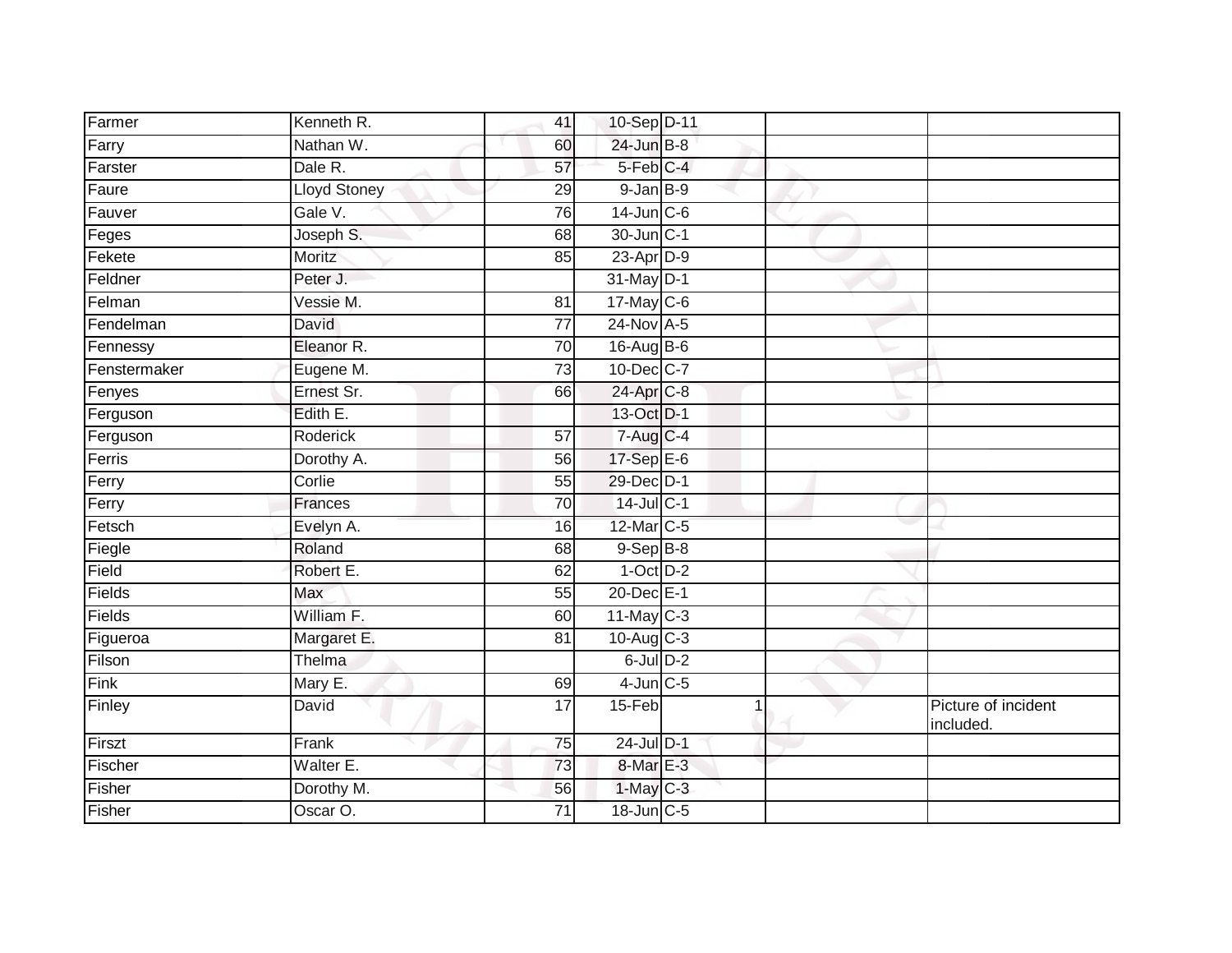| Fisher       | Ronnie A.             | 16              | 16-Nov 1, D-1           |         | Picture of incident<br>included on page 1. |
|--------------|-----------------------|-----------------|-------------------------|---------|--------------------------------------------|
| Fites        | James Lynn            | 75              | $29-Sep$ <sub>C-6</sub> |         |                                            |
| <b>Fites</b> | <b>Pearl Wheatley</b> | 87              | $3$ -Jul $D-1$          |         |                                            |
| Flanagin     | Helen M.              | 70              | 9-Apr A-15              |         |                                            |
| Fleischer    | John M. Jr.           | 64              | 28-Apr A-5              |         |                                            |
| Fleming      | Harold R. Sr.         | 72              | 22-Nov C-10             |         |                                            |
| Fleming      | John                  | 46              | $15$ -Jan B-7           |         |                                            |
| Fleming      | Mary Ann              | 44              | $27 - Apr$ D-1          | Olenski |                                            |
| Fleming      | Owen R. (Bob)         | 77              | 15-Nov E-11             |         |                                            |
| Flens        | Stanley E.            | 76              | 24-Dec D-1              |         |                                            |
| Fletcher     | Bernard D. Jr.        | $\overline{38}$ | 16-Nov D-1              |         |                                            |
| Florain      | Bertha P.             | 63              | 22-Sep C-2              | Kish    |                                            |
| Florek       | Andrew                | 87              | 4-May C-5               |         |                                            |
| Florence     | Johnnie               | 71              | $13$ -May $D-6$         |         |                                            |
| Flores       | Jose Rosario          | 80              | 7-Oct A-9               |         |                                            |
| Flores       | Peter                 | 54              | 27-May D-4              |         |                                            |
| Flynn        | <b>Bessie</b>         | 81              | 9-Dec C-9               |         |                                            |
| Foley        | Irene                 | 80              | $2$ -Nov $B-6$          |         |                                            |
| Foley        | Irene                 | 80              | $1-Nov$ D-1             |         |                                            |
| Forbes       | Mabel E.              | 87              | 16-Dec C-11             |         |                                            |
| Ford         | Margaret              | 65              | $9$ -Jun $B-4$          |         |                                            |
| Ford         | Margaret W.           | 62              | 29-Oct B-5              |         |                                            |
| Ford         | Richard W.            | 36              | 27-Oct D-2              |         |                                            |
| Foreman      | Donald U. Sr.         | 63              | 29-May B-7              |         |                                            |
| Foremski     | <b>Mark</b>           | $\overline{23}$ | 18-Sep B-8              |         |                                            |
| Fornal       | Frank                 | 63              | $11-Feb$ B-6            |         |                                            |
| Fornear      | Thelma                | 78              | $3-Nov$ $C-3$           |         |                                            |
| Foster       | Chris E.              | 18              | $12$ -Aug $B$ -6        |         |                                            |
| Foster       | Glenn                 | 75              | 8-Sep B-3               |         |                                            |
| Foster       | Robert Lee            | 60              | $23$ -Feb $C-3$         |         |                                            |
| Foster       | Ruby L.               | 71              | $7-Sep$ $C-2$           |         |                                            |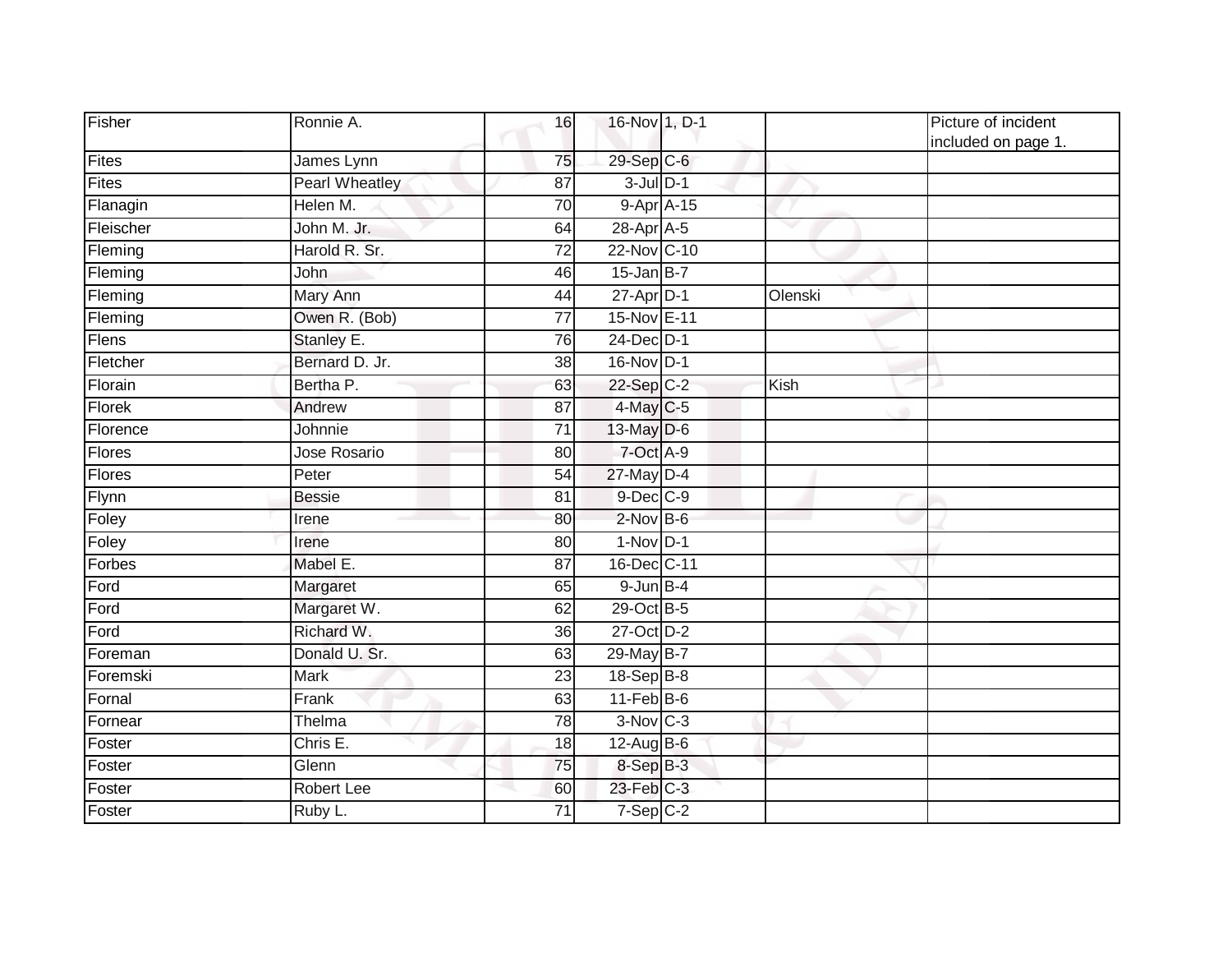| Foultz      | Orville R.        | 73              | 31-Jul B-4              |       |          |  |
|-------------|-------------------|-----------------|-------------------------|-------|----------|--|
| Fowler      | Florence M.       | 86              | 29-Oct B-5              |       |          |  |
| Fozkos      | Julia             | 93              | 14-Jan C-6              |       |          |  |
| Frailich    | Ben D.            |                 | 27-Oct D-2              |       |          |  |
| Frame       | Arthur B.         | 96              | 4-Feb C-10              |       |          |  |
| Franciski   | Irene             | 61              | $29-Sep$ <sub>C-6</sub> |       | Chiluski |  |
| Franczyk    | Frank J.          | 65              | 11-Mar D-6              |       |          |  |
| Franey      | Minnie A.         | 88              | 12-May C-2              |       |          |  |
| Franklin    | Timothy Sr.       | 72              | 18-May C-6              |       |          |  |
| Frankovich  | Joseph E. Sr.     | 80              | $11-Sep$ C-5            |       |          |  |
| Franzen     | Minnie D.         | 84              | $17 - Dec$ B-6          |       |          |  |
| Frastak     | <b>Peter Paul</b> | 48              | $14$ -Jun $C$ -6        |       |          |  |
| Fredianelli | Nello R.          | 75              | 15-Feb E-2              |       |          |  |
| Frew        | Lacie F.          | 80              | 22-Feb <sup>D-16</sup>  |       |          |  |
| Frigo       | Eugene B.         | 59              | 19-Feb E-2              |       |          |  |
| Frischmann  | Christine         |                 | 1 1/2 Novmeber<br>24    | $A-5$ |          |  |
| Frisk       | Esther E.         | $\overline{84}$ | 25-Feb C-11             |       |          |  |
| Fritz       | Paul              | 57              | 8-May C-4               |       |          |  |
| Frohnapple  | Amanda            | 7 dayd          | $16$ -Feb $C-5$         |       |          |  |
| Frohock     | Thomas            | 75              | $22$ -Dec $D-3$         |       |          |  |
| Frost       | Irene J.          | 50              | $10$ -Jul B-7           |       |          |  |
| Fry         | Earl L.           | 53              | 3-Apr B-2               |       |          |  |
| Frye        | Joseph Ray        | 56              | 22-Oct B-4              |       |          |  |
| Frye        | Mary Jo           | 23              | 31-Aug                  |       | 1        |  |
| Fryman      | Mary E.           | 96              | 28-Oct D-6              |       |          |  |
| Fuehrmeyer  | Herman            | 78              | $23$ -Jul $D-1$         |       |          |  |
| Fuehrmeyer  | Otto              | 80              | 25-Feb C-11             |       |          |  |
| Fuhrmark    | Virginia          | 58              | 5-Jun C-4               |       | Williams |  |
| Fulkerson   | Anthony L.        | 5 weeks         | 9-Apr A-15              |       |          |  |
| Fulkerson   | Goldie M.         | 75              | $12$ -Aug B-6           |       |          |  |
| Fuller      | Ollie Q. (Bo)     | 59              | $12$ -Jun $B$ -6        |       |          |  |
|             |                   |                 |                         |       |          |  |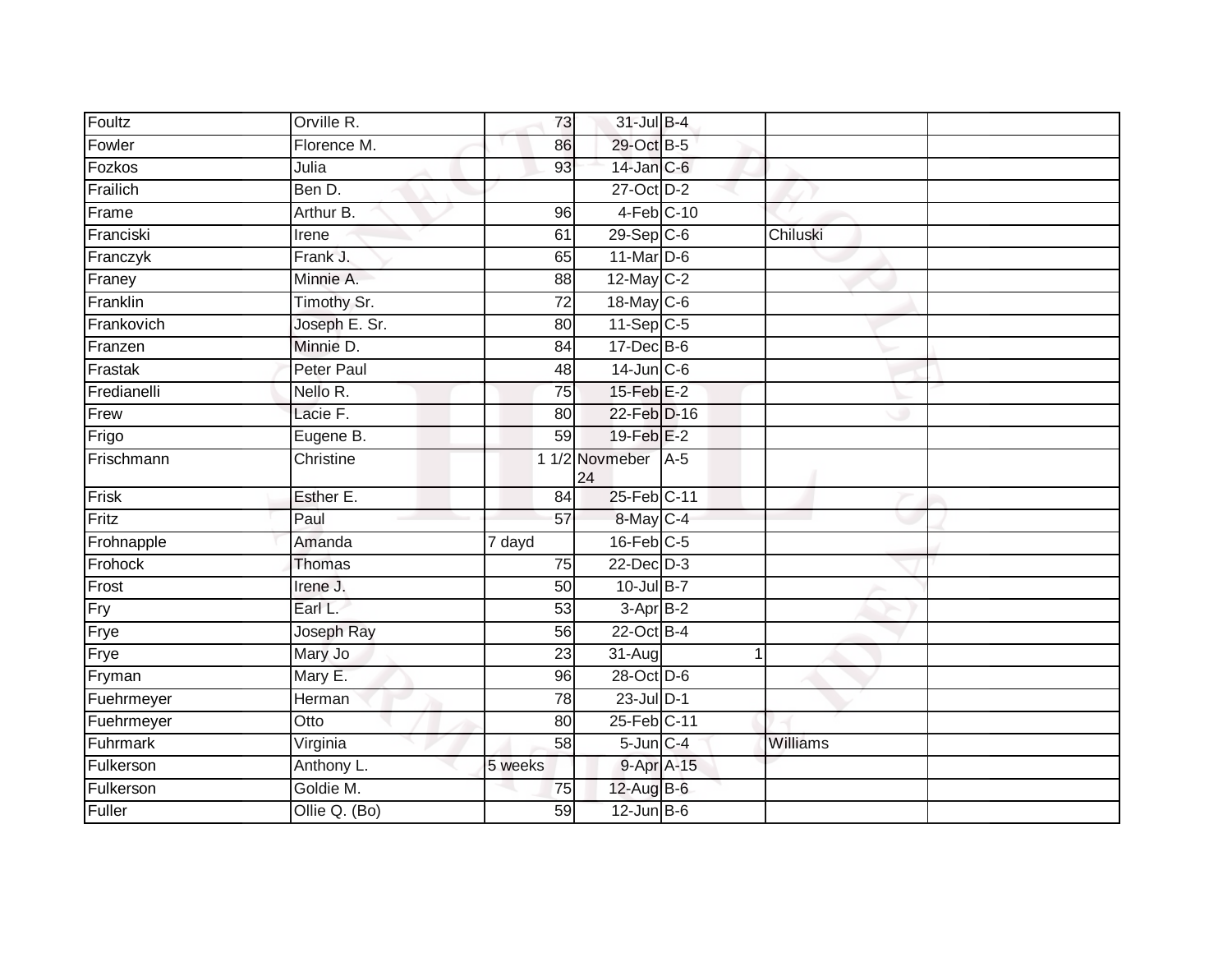| Fulton    | Debra Mae            | 16              | 3-Nov C-3         |          |  |
|-----------|----------------------|-----------------|-------------------|----------|--|
| Gabrich   | Max                  | 87              | 11-Nov C-5        |          |  |
| Gacsko    | John G.              | 73              | 10-May F-6        |          |  |
| Gainer    | Anna May             | 89              | 19-May $B-4$      |          |  |
| Gaines    | Theodore M.          | $\overline{24}$ | $3$ -Jun $E-2$    |          |  |
| Gajda     | Stanley              | $\overline{72}$ | $15-Sep$ B-3      |          |  |
| Gajewski  | Mary Ann (Marie)     |                 | $8$ -Jul $B$ -3   | Rokosz   |  |
| Galavan   | <b>Jerry Gregory</b> | $\overline{26}$ | 16-Feb 1, C-5     |          |  |
| Gallatin  | Letha J.             | 80              | 18-Sep B-8        |          |  |
| Gallucci  | Rudolph              | 51              | 17-Jun C-9        |          |  |
| Gamauf    | Harry J.             | 53              | $2-FebB-2$        |          |  |
| Gambini   | Jean D.              | 63              | 8-Feb D-1         |          |  |
| Gant      | E. Guy               | 85              | 15-May C-4        |          |  |
| Ganz      | Augusta              | 78              | $3$ -Jul $D-1$    |          |  |
| Ganz      | Eligio J.            | 56              | $1-Oct$ $D-2$     |          |  |
| Gapen     | Eileen               | 67              | 25-Sep C-7        |          |  |
| Gapsewicz | <b>Helen</b>         |                 | 8-Oct B-8         |          |  |
| Garcia    | Anselmo              | 19              | $27$ -Jan $C-5$   |          |  |
| Garcia    | Manuel               | 53              | 12-Feb B-8        |          |  |
| Garcia    | Peter M.             | 63              | 24-May D-1        |          |  |
| Garcia    | Ramon Jr. (Red)      | $\overline{22}$ | $14$ -Apr $C-2$   |          |  |
| Garcia    | <b>Trinidad</b>      | 76              | 2-Oct A-9         |          |  |
| Gard      | Anne V.              | 82              | $1-Feb$ B-13      |          |  |
| Gardner   | <b>Mary Agnes</b>    | 92              | $19$ -Feb $E-2$   |          |  |
| Garland   | Desmond              | 75              | $6$ -Dec $F-1$    |          |  |
| Garland   | Willie               | 59              | $4$ -Oct E-1      |          |  |
| Garlich   | Septimia A.          | 80              | 31-Dec C-1        | Williams |  |
| Garman    | Harriet J.           | 37              | $11$ -Mar $D-6$   |          |  |
| Garner    | Thomas E.            | 53              | $7 - Apr$ $C - 3$ |          |  |
| Garriott  | Minnie A.            | 89              | 27-Apr D-1        |          |  |
| Garrison  | Charles K.           | $\overline{75}$ | $4$ -Jun $C$ -5   |          |  |
| Garza     | Pedro                | 48              | 7-Apr             |          |  |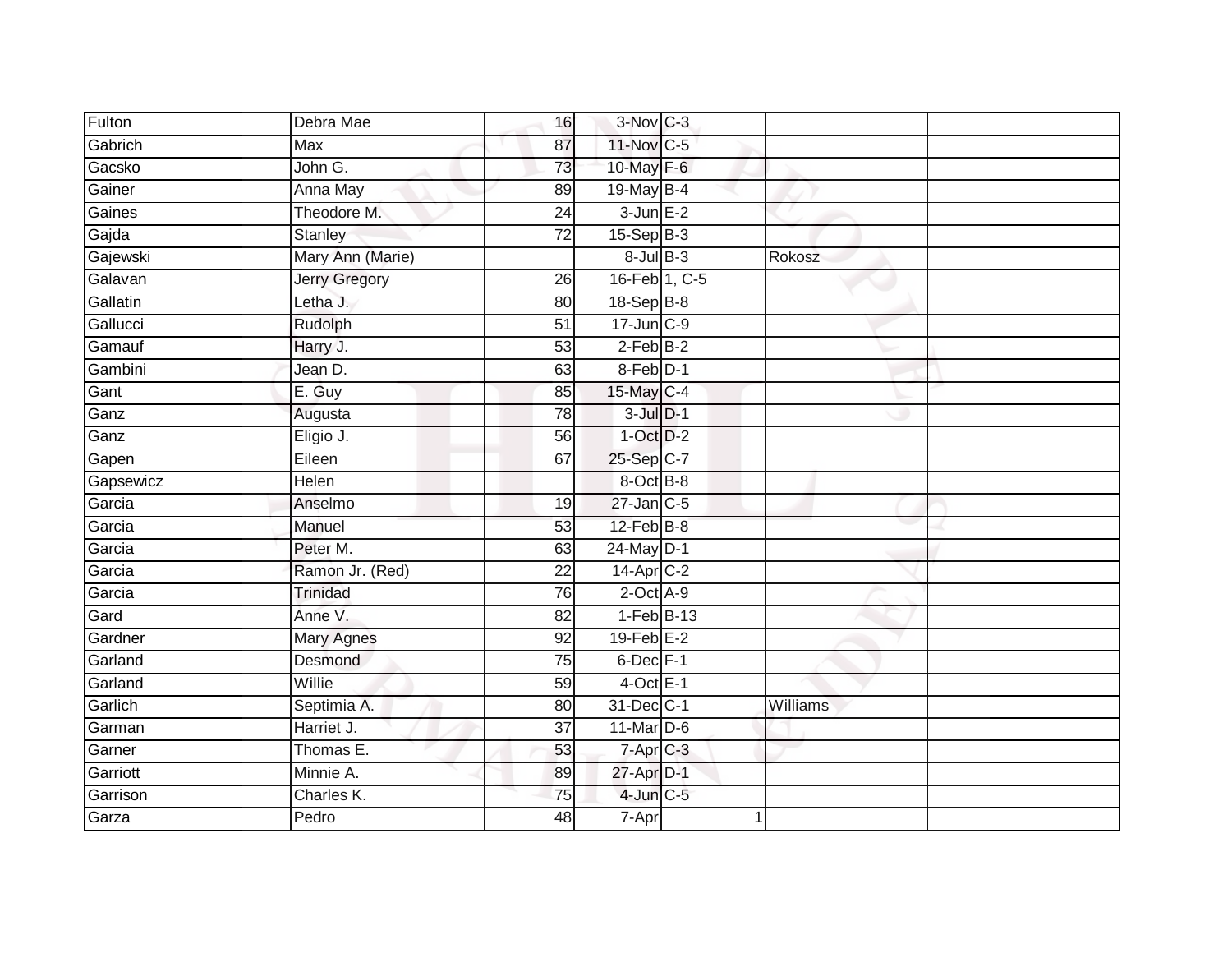| Gaskey     | Helen                | 64              | 18-Dec C-6      |          |
|------------|----------------------|-----------------|-----------------|----------|
| Gaskey     | Victor               | 58              | 15-Jan B-7      |          |
| Gasparovic | Fred F. Sr.          | 69              | 16-Jun C-1      |          |
| Gaston     | Josephine (Josie)    |                 | 21-Jan C-11     |          |
| Gates      | Steven J.            | $\overline{23}$ | $9$ -Dec $C$ -9 |          |
| Gati       | <b>Michelle Rose</b> | 31              | 21-Jan C-11     |          |
| Gavura     | John                 | 64              | 20-Dec E-1      |          |
| Gearhart   | Almeda S.            | 83              | 20-Nov A-18     |          |
| Geeve      | William F.           | 65              | $6$ -Jan $C$ -5 |          |
| Geffert    | Mary                 |                 | $14$ -Jun $C-6$ | Dragozet |
| Gehrels    | Timothy L.           | 25              | 24-Dec D-1      |          |
| Gehrke     | Lyle J.              | 77              | $7$ -Jan $D-7$  |          |
| Geisen     | Mary Edna            | 73              | $25$ -Jan E-1   |          |
| Geiser     | Emma E.              | 80              | $17-SepE-6$     |          |
| Gemignani  | Francis (Frank)      | 65              | 28-Oct D-6      |          |
| Gengler    | Mark                 | 28              | 29-Jul B-8      |          |
| Georgas    | <b>Mary Margaret</b> | 83              | $6$ -Jul $D-2$  |          |
| George     | Kenneth (Butch)      | 17              | 27-Aug D-13     |          |
| Gerkoff    | Carl                 | 70              | 11-Nov C-5      |          |
| Gerlach    | Rose M.              | 76              | $7$ -Jan $D-7$  |          |
| German     | Mary                 | 79              | 19-Oct C-4      |          |
| Gerold     | Emil                 | 70              | $11$ -Jun $C-4$ |          |
| Gerson     | Robert C.            | 56              | $16$ -Oct B-4   |          |
| Geske      | Grace L.             | 84              | $24-Sep D-2$    |          |
| Gettler    | Alma M.              | 89              | 8-Mar E-3       |          |
| Getz       | Olympia              | 66              | $20$ -Oct $B-3$ |          |
| Giannini   | Ray                  | 67              | 29-Jun D-1      |          |
| Gianopolus | George               | 63              | 24-Nov A-5      |          |
| Gibbs      | Alice                | 68              | 1-Mar B-10      | Garrison |
| Gibbs      | Fred Milton (Barney) | 59              | 19-Jan D-3      |          |
| Gibson     | Clara M.             | $\overline{77}$ | 21-May B-7      |          |
| Gibson     | Harold E.            | 62              | 9-Nov A-4       |          |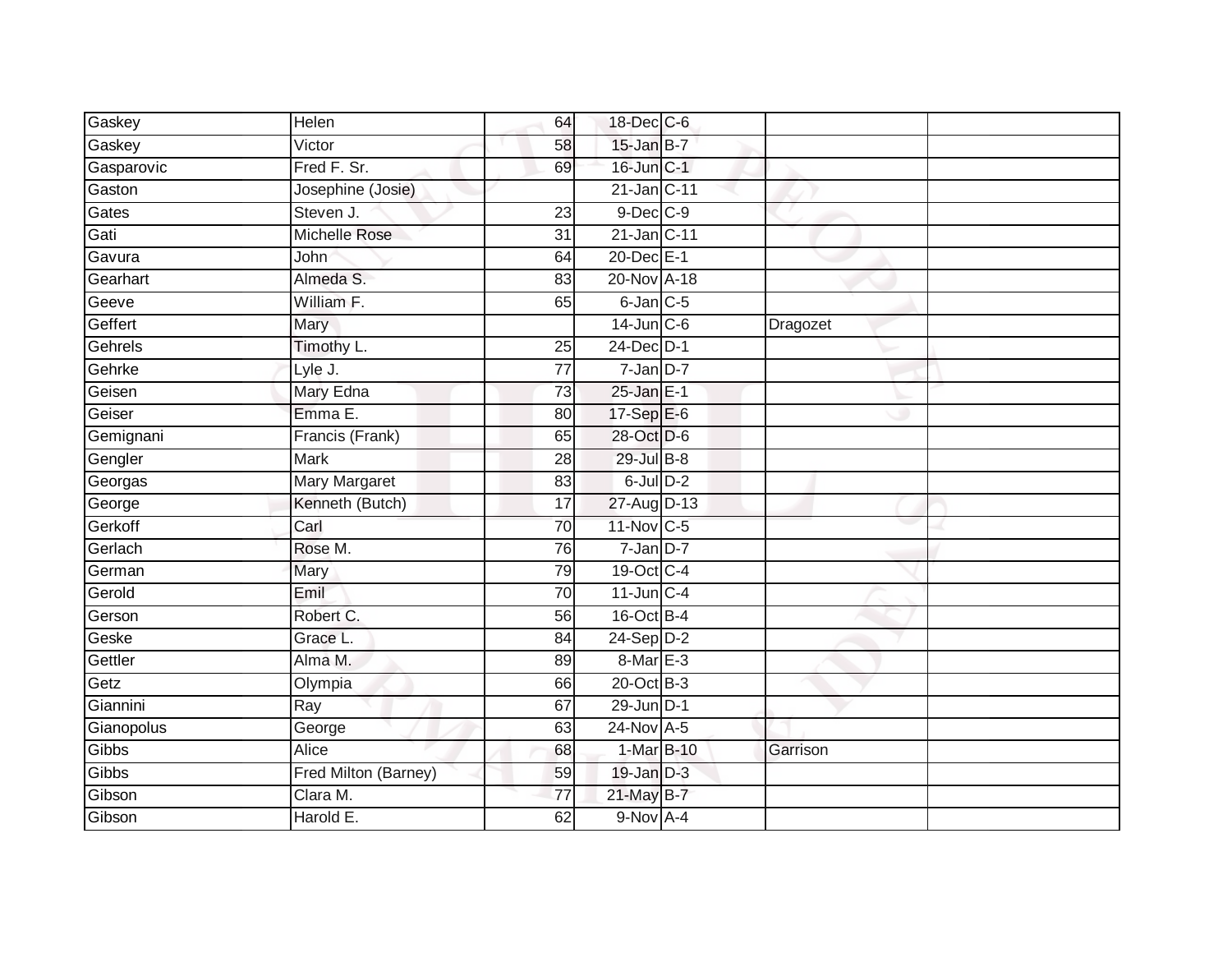| Gibson       | Leota M.          | 93 | 13-Mar C-3      |         |                          |
|--------------|-------------------|----|-----------------|---------|--------------------------|
| Gibson       | Roosevelt Sr.     |    | $23$ -Jun $C-2$ |         |                          |
| Gies         | Edward J. (Dutch) | 67 | 7-Jun D-1       |         |                          |
| Giffin       | Rita              | 49 | 16-Oct B-4      |         |                          |
| Gifford      | Ella              | 88 | $1-Nov$ D-1     |         |                          |
| Gil          | Jesus C.          | 55 | $29$ -Jun $D-1$ |         |                          |
| Gildersleeve | Claude R.         | 79 | 30-Sep C-9      |         |                          |
| Gilkinson    | <b>Bertha</b>     | 73 | 15-Sep B-3      | DeHann  |                          |
| Gill         | Louis E.          | 55 | $11$ -Jan E-1   |         |                          |
| Gillam       | Mary              | 79 | 26-Mar C-4      |         |                          |
| Gillespie    | Mary Elizabeth    | 80 | 8-Mar E-3       |         |                          |
| Gillis       | Florence          | 81 | $10$ -Feb $C-2$ |         |                          |
| Gilsinger    | Clarence V.       | 63 | 22-Dec D-3      |         |                          |
| Gima         | Mary              | 89 | 26-Jan C-1      |         |                          |
| Ginder       | Grace M.          | 76 | 10-Aug $C-3$    |         |                          |
| Ginther      | James F.          | 57 | $19$ -Jan $D-3$ |         |                          |
| Girman       | Michael E.        | 66 | $2$ -Nov $B-6$  |         |                          |
| Gist         | Wilma U.          | 65 | $4$ -Jun $C$ -5 |         |                          |
| Given        | Jay N.            | 51 | 17-May 1, C-6   |         | Picture included on page |
| Gize         | Edward A.         | 52 | 30-Aug D-2      |         |                          |
| Glady        | Regina            | 69 | 25-Nov B-4      |         |                          |
| Glass        | Collins Sr.       | 55 | 28-May A-12     |         |                          |
| Gleason      | Elizabeth L.      | 83 | 25-Mar B-2      | Kennedy |                          |
| Glenn        | James J.          | 67 | 26-Mar C-4      |         |                          |
| Glud         | Aasta A.          | 89 | 19-Apr D-1      |         |                          |
| Gluth        | Chester F.        | 61 | 29-Oct B-5      |         |                          |
| Gnajek       | Casimir J.        | 62 | 28-Oct D-6      |         |                          |
| Gocal        | Michael           | 69 | 28-Aug B-10     |         |                          |
| Godocik      | Mary              | 84 | $2$ -Jun $C-2$  |         |                          |
| Godra        | Peggy V.          | 59 | 15-Nov E-11     |         |                          |
| Goerg        | Clarence P. (Bud) | 67 | $24$ -Feb $D-1$ |         |                          |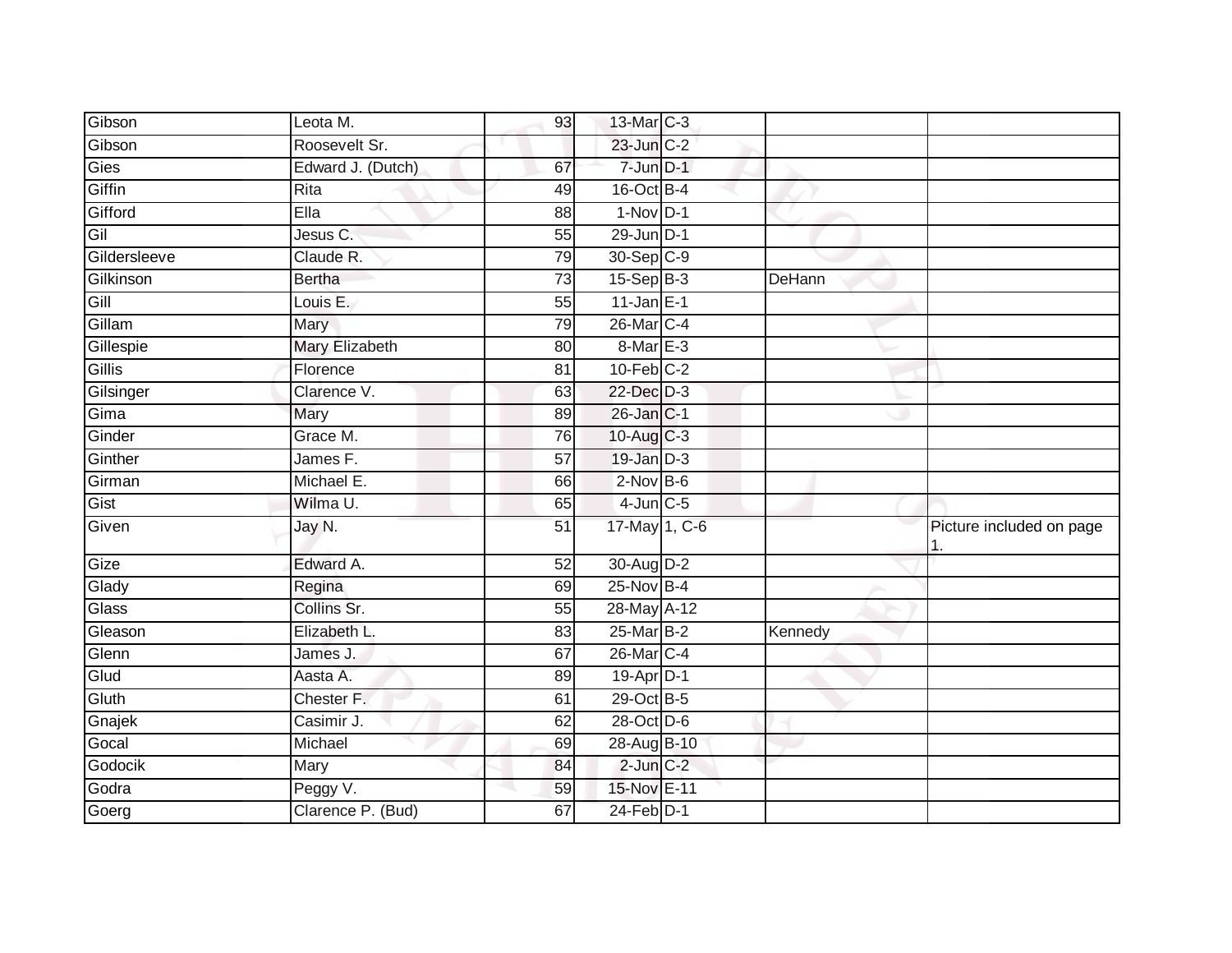| Goetzinger | Frederick J.          | 66              | 5-Aug D-1        |            |  |
|------------|-----------------------|-----------------|------------------|------------|--|
| Gohde      | Alexandra E.          | 85              | 29-Nov E-1       |            |  |
| Golden     | Frank                 | 57              | 29-Dec D-1       |            |  |
| Goldfein   | <b>Morris</b>         | 44              | 30-Jun C-1       |            |  |
| Goldman    | Georgia F.            | $\overline{80}$ | $5$ -May $C-4$   |            |  |
| Goldman    | Sarah R.              |                 | 19-Oct C-4       |            |  |
| Goldsmith  | Robert Sr.            | 67              | $1$ -Jun $C$ -5  |            |  |
| Goldstein  | Dorothy F.            | 69              | 8-Oct B-8        |            |  |
| Golec      | Pauline               | 92              | 25-Aug C-5       |            |  |
| Golecki    | Stanley               | 68              | $1$ -Jul B-3     |            |  |
| Golenia    | Michael F.            | 60              | 24-Nov A-5       |            |  |
| Gombos     | Margaret              | 78              | 8-Nov D-1        | Bewcze     |  |
| Gondek     | Michael               |                 | 17-Sep E-6       |            |  |
| Gonzales   | Elisabet              | 10              | 29-Nov E-1       |            |  |
| Gonzales   | Michael               | 51              | 20-Sep C-7       |            |  |
| Gonzalez   | Antonio               | 79              | 5-Apr E-6        |            |  |
| Gonzalez   | Carlos William        | $\overline{37}$ | $27$ -Jul B-3    |            |  |
| Gonzalez   | Carmelo M.            | 55              | $25$ -Jun $C$ -5 |            |  |
| Gonzalez   | Jesus                 | 89              | 16-Jul B-8       |            |  |
| Gonzalez   | Julio Jr.             | $\overline{19}$ | 3-May B-14       |            |  |
| Good       | Alice                 |                 | $30 - Jan$ $B-3$ |            |  |
| Goode      | Grandberry            | 86              | 26-Nov C-7       |            |  |
| Goodman    | Annie Beatrice Weldon | 62              | 24-Mar B-8       |            |  |
| Goodrich   | Pearl                 |                 | 24-Nov A-5       |            |  |
| Goodson    | Ralph W. Sr.          | 65              | $12$ -Apr $D-4$  |            |  |
| Goodwin    | Albert                | 55              | 25-Mar B-2       |            |  |
| Goodwin    | Marie C.              |                 | 29-Mar D-1       |            |  |
| Goorman    | John H.               |                 | $20$ -Jul B-3    |            |  |
| Gorlinski  | Katarzyna (Bednarz)   | 95              | 23-Mar C-6       | Tomczak    |  |
| Gormack    | Virginia              | 73              | 26-May A-4       | Wisniewski |  |
| Gorman     | Joseph T.             | $\overline{72}$ | 24-Aug B-3       |            |  |
| Gorman     | Ray                   |                 | 11-Oct G-9       |            |  |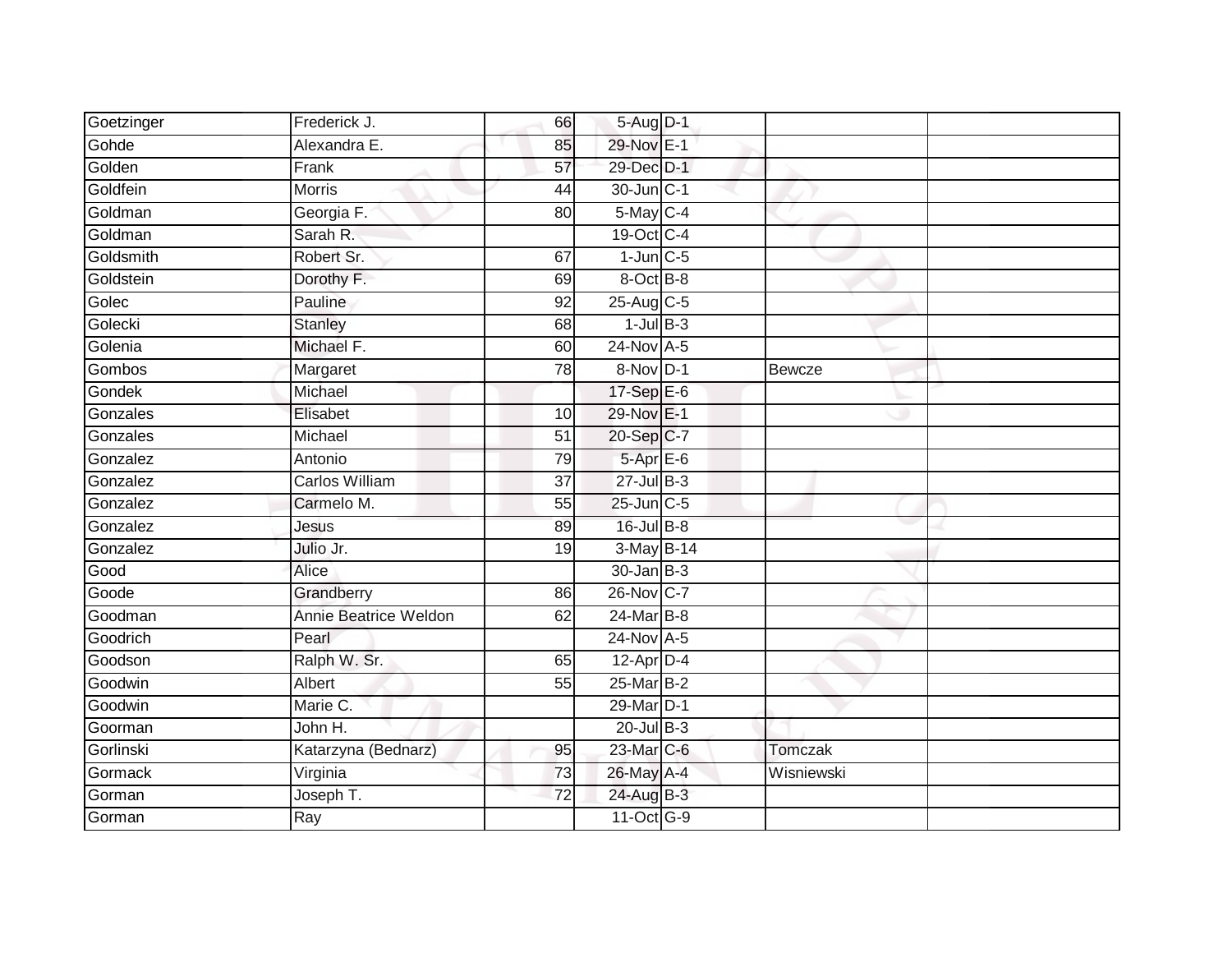| Gorney    | Antoinette   |                 | 29-Jun D-1           |              |          |  |
|-----------|--------------|-----------------|----------------------|--------------|----------|--|
| Goshen    | John         | 30              | 3-May                |              |          |  |
| Goshen    | Sandra       | 28              | 3-May                | $\mathbf{1}$ |          |  |
| Goss      | C. Robert    | 60              | $6$ -Jul $D-2$       |              |          |  |
| Goudey    | Donald K.    |                 | $9$ -Jan $B-9$       |              |          |  |
| Gouge     | Sam L.       |                 | 3-Mar <sub>C-3</sub> |              |          |  |
| Gouwens   | John J.      | 86              | 7-Oct A-9            |              |          |  |
| Govert    | Andrew W.    | 68              | 6-Nov D-1            |              |          |  |
| Govert    | Ruth A.      | 59              | 19-Oct C-4           |              |          |  |
| Graban    | Eugene       |                 | $6$ -May $C$ -5      |              |          |  |
| Grabara   | Helen        | 80              | 10-Apr C-3           |              | Sypulski |  |
| Graczyk   | David        | 18              | 18-Feb               | $\mathbf{1}$ |          |  |
| Grady     | Malcolm L.   | 61              | 14-Apr C-2           |              |          |  |
| Graefen   | Cheryl L.    | 34              | 27-Oct D-2           |              |          |  |
| Graegin   | Cecil        | $\overline{73}$ | 15-Nov E-11          |              |          |  |
| Graf      | C. Leighton  |                 | 30-Mar D-1           |              |          |  |
| Gralak    | Victor H.    | 66              | $3-AprB-2$           |              |          |  |
| Grambo    | Frederick J. | 76              | 16-Dec C-11          |              |          |  |
| Granback  | Robert F.    | 79              | 13-Feb B-6           |              |          |  |
| Grande    | Joseph A.    | 75              | $1-FebB-13$          |              |          |  |
| Gratowski | Michael      | 57              | $2$ -Feb $B-2$       |              |          |  |
| Gravel    | Ronald       | 69              | 26-Aug D-8           |              |          |  |
| Gravender | David R.     | 88              | $11-Sep C-5$         |              |          |  |
| Graves    | Harry O.     | 60              | $14$ -Aug C-3        |              |          |  |
| Gray      | Bernice M.   | 75              | 13-Dec F-1           |              |          |  |
| Gray      | Russel B.    | 75              | $4$ -Jan $E-1$       |              |          |  |
| Gray      | Vearl        | 76              | 8-Jan C-6            |              |          |  |
| Gray      | Walter S.    | 93              | 28-Aug B-10          |              |          |  |
| Grayer    | Edmund F.    | 83              | 9-Dec C-9            |              |          |  |
| Grcich    | Dora         | 90              | 19-Oct C-4           |              |          |  |
| Grdinich  | Jean         | 56              | 19-Jan D-3           |              | Rhodes   |  |
| Grdinich  | John         | 55              | $24$ -Jul $D-1$      |              |          |  |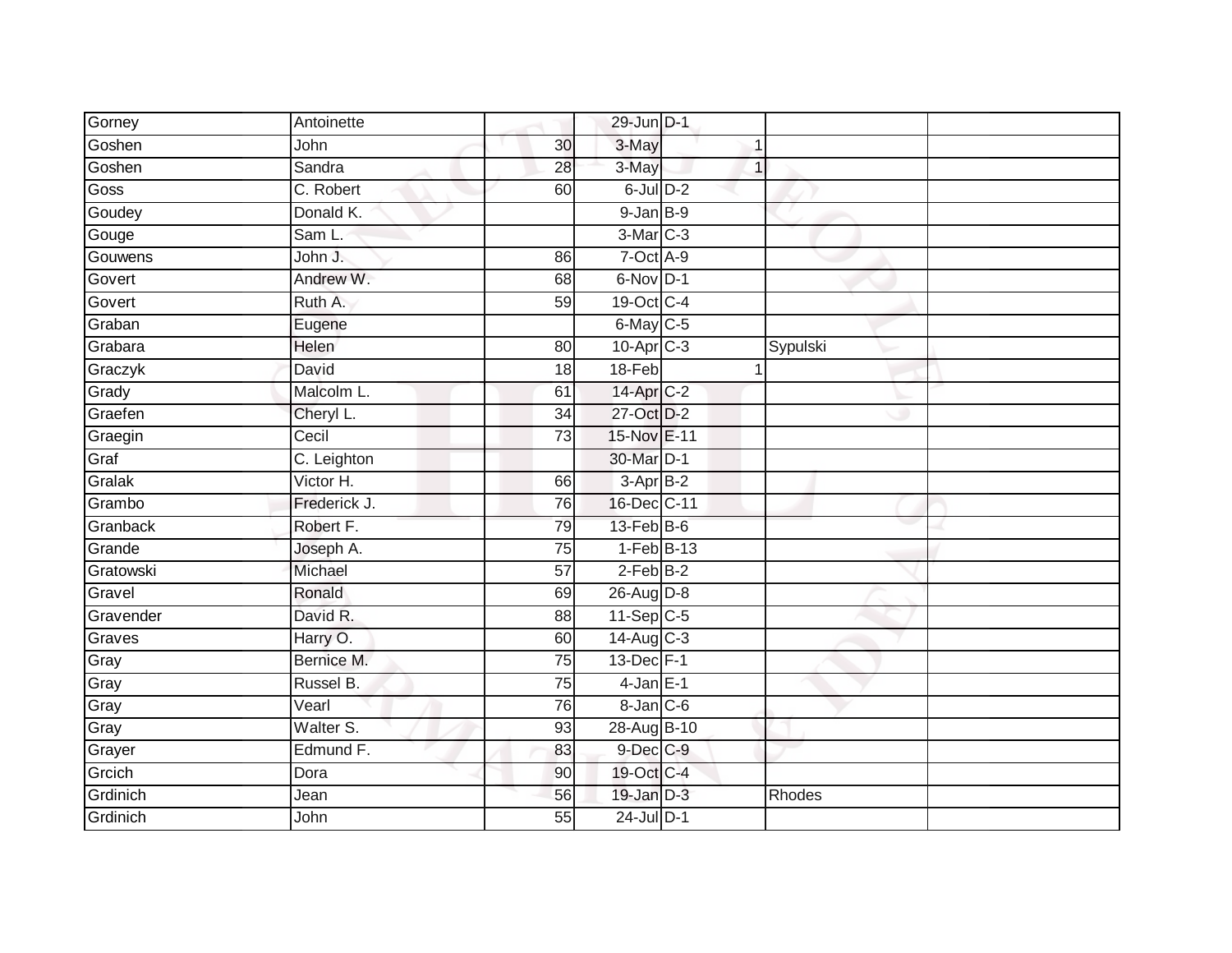| Green       | Addielou B.              | 91              | 11-Jan $E-1$      |  |  |
|-------------|--------------------------|-----------------|-------------------|--|--|
| Green       | Betty Z.                 | 78              | $4$ -Aug $D-1$    |  |  |
| Green       | Georgia L.               | 83              | 2-Nov B-6         |  |  |
| Green       | Hamp Jr.                 | 71              | $6$ -Jul $D-2$    |  |  |
| Green       | Marjorie Mae             | $\overline{75}$ | $7$ -Jan $D-7$    |  |  |
| Green       | Mary Lee                 | 63              | 18-Mar C-10       |  |  |
| Green       | Patricia Ann             | 29              | $10$ -Jun $E-1$   |  |  |
| Green       | Veronica D.              | 71              | $3$ -Jun $E-2$    |  |  |
| Green       | William G. Jr.           | 55              | 15-Oct B-9        |  |  |
| Greenwald   | Harry                    | 81              | 25-Feb C-11       |  |  |
| Greenwalt   | Thomas                   | 18              | 25-Oct D-2        |  |  |
| Greenwood   | Donald                   | 96              | 1-Mar B-10        |  |  |
| Gregas      | Grace R.                 | 72              | $9$ -Jul $D-2$    |  |  |
| Gregg       | Anna                     | 86              | $4$ -Oct E-1      |  |  |
| Grekoff     | Carl                     | 70              | 12-Nov E-2        |  |  |
| Grembowicz  | John A. (Rt. Rev. Msgr.) | 94              | 30-Dec D-3        |  |  |
| Gremp       | Edelaide                 | $\overline{90}$ | 31-Aug C-6        |  |  |
| Grenda      | Edna                     | 74              | 18-Sep B-8        |  |  |
| Grendzinski | Theresa                  |                 | 18-Aug B-6        |  |  |
| Greslo      | Kinga                    | $\overline{84}$ | $15$ -Feb $E-2$   |  |  |
| Griffin     | Mary Elizabeth (Lizzie)  | 82              | 22-May C-3        |  |  |
| Griffith    | Mervin M.                | 66              | 31-Aug C-6        |  |  |
| Grigson     | Jeffrey                  |                 | $2$ -Oct $A-9$    |  |  |
| Grindle     | Edna H.                  | 81              | $22$ -Jan $ C-7 $ |  |  |
| Grindle     | Lorraine A.              | 54              | $1-Apr$ D-6       |  |  |
| Grinstead   | James B.                 | 55              | 31-Dec C-1        |  |  |
| Grish       | Frank B.                 | 69              | $7 - Jun$ $D-1$   |  |  |
| Gromaire    | Mary A.                  | 92              | $29$ -Jan $C-2$   |  |  |
| Grosso      | William G. (Dr.)         | 67              | $1-May$ C-3       |  |  |
| Groves      | Sarah A.                 | $\overline{27}$ | 6-Jul D-2         |  |  |
| Gruener     | Edward G.                | 85              | 15-Mar C-10       |  |  |
| Grunewald   | Marie V.                 | $\overline{83}$ | 3-Sep B-10        |  |  |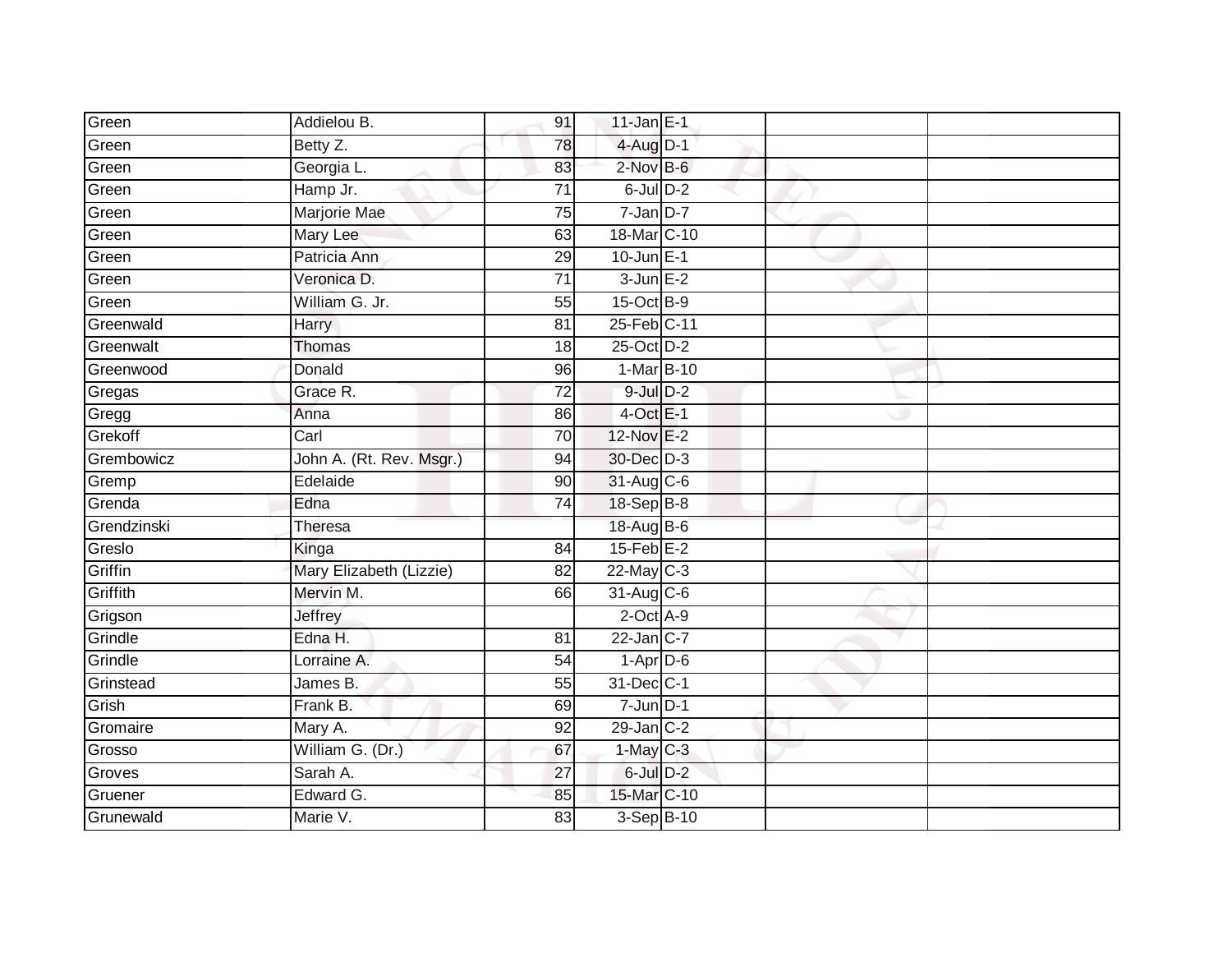| Grunstein     | <b>Steve</b>       | 54              | $30 - Jan$ $B-3$  |                  |  |
|---------------|--------------------|-----------------|-------------------|------------------|--|
| Gruszecki     | William M.         | 65              | 8-Sep B-3         |                  |  |
| Gryn          | Wincenty           | $\overline{72}$ | 18-Dec C-6        |                  |  |
| Grypstra      | August             | 86              | $6$ -Aug $C$ -4   |                  |  |
| Grys          | Frances            | $\overline{87}$ | 15-Oct B-9        |                  |  |
| Grzych        | Cecelia            | 79              | $13$ -Jul $D-1$   |                  |  |
| Guenther      | Tony A.            | 91              | 17-Mar B-5        |                  |  |
| Guernsey      | Opal               | 87              | $4$ -Jan $E-1$    | Canfield         |  |
| Guess         | Pearle A.          | 85              | $6 - Apr$ $C - 5$ |                  |  |
| Gulczynski    | Walter S. (Half)   | $\overline{77}$ | $5$ -Jul $B$ -8   |                  |  |
| Gullickson    | Lester D.          | 74              | $1-SepC-4$        |                  |  |
| Gulotta       | Constance (Connie) | 58              | $17$ -Feb $D-1$   |                  |  |
| Gulotta       | Rose M.            | 86              | 19-Apr D-1        |                  |  |
| Gumkowski     | Frank S.           | 58              | 30-Aug D-2        |                  |  |
| Gurekovich    | Virginia M.        | 59              | 19-Mar C-4        | <b>Dybel</b>     |  |
| Gurley        | Donna J.           | 45              | 29-May B-7        |                  |  |
| Gurski        | Clara C.           | 84              | 26-Jun B-7        | <b>Mackowiak</b> |  |
| Gussman       | Louis              | 48              | $6$ -Aug $C$ -4   |                  |  |
| Gutierrez     | Roberto C.         | 68              | 25-Feb C-11       |                  |  |
| Gutierrez     | Theodore (Teddy)   | 71              | 9-Apr A-15        |                  |  |
| Gutowsky      | Evelyn V.          | 80              | $3$ -Jun $E-2$    |                  |  |
| Guzinski      | Gertrude M.        | 89              | $7 - Jan$ $D-7$   | <b>Drysch</b>    |  |
| Guzman        | Carl Sr.           | 68              | $21$ -Jun $D-1$   |                  |  |
| Guzman        | Simona R.          | 73              | $4$ -Aug D-1      |                  |  |
| Gwinner       | Floyd K.           | 90              | $23$ -Jan $D-1$   |                  |  |
| Haag          | Robert E. Jr.      | 16              | $24$ -Mar $B-8$   |                  |  |
| Haas          | Louise             | 95              | $13$ -Feb $ B-6 $ |                  |  |
| Haase         | Marjorie C.        | 81              | 9-Mar A-7         |                  |  |
| Haburay       | John               | 67              | 21-Dec B-2        |                  |  |
| Hackenyos     | Grace I.           | 85              | 20-Dec E-1        |                  |  |
| Hadidian      | Aram H. (Rev.)     | 84              | 22-Mar F-5        |                  |  |
| <b>Haduch</b> | Sophie R.          | 67              | $2$ -Jan $C-4$    |                  |  |
|               |                    |                 |                   |                  |  |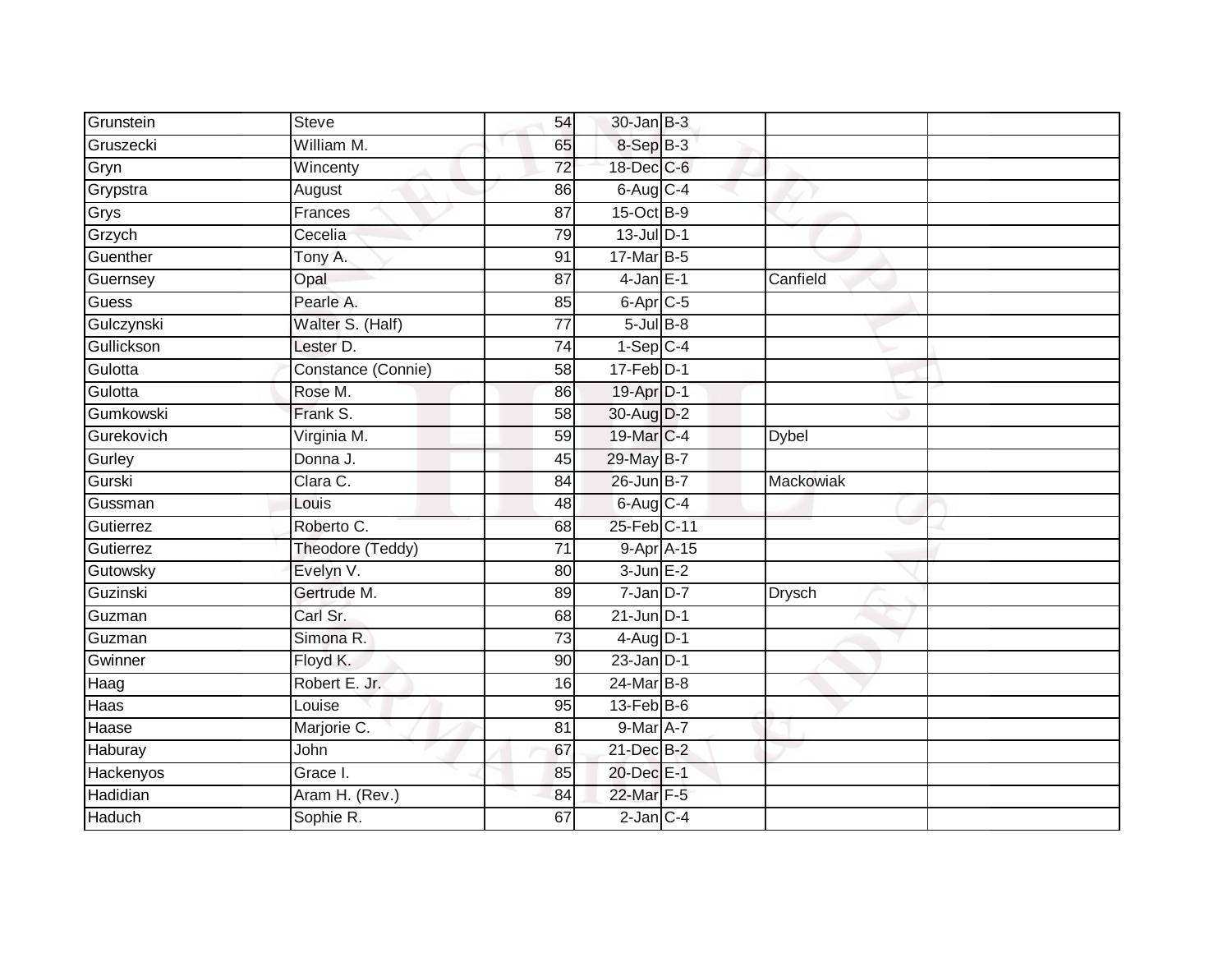| Haehnel         | Verna M.           | 84              | $21$ -Dec $B-2$         |         |  |
|-----------------|--------------------|-----------------|-------------------------|---------|--|
| Hahn            | Randel L.          | 24              | 8-May                   |         |  |
| <b>Haines</b>   | Mildred P.         | 78              | 29-Jun D-1              |         |  |
| Hajduch         | John Jr.           | 45              | 22-Mar F-5              |         |  |
| <b>Halas</b>    | Elizabeth          | $\overline{80}$ | 9-Aug C-7               |         |  |
| Halcarz         | Patricia J.        | 49              | $16$ -Feb $C-5$         |         |  |
| Hale            | Edna H.            | 60              | $10-Apr$ <sub>C-3</sub> |         |  |
| Haley           | John Jr.           | 30              | $20$ -Oct $B-3$         |         |  |
| <b>Halikias</b> | James P.           | 87              | 20-Aug D-2              |         |  |
| Hall            | Helen B.           | 87              | $9-Nov$ A-4             |         |  |
| Hall            | Laura M.           | $\overline{77}$ | $23$ -Jun $C-2$         |         |  |
| Hall            | William M.         | 75              | 31-Aug C-6              |         |  |
| Hallead         | Irene              | 60              | 24-Jul D-1              |         |  |
| Haller          | Susan              | 40              | $6-SepE-1$              | Radigan |  |
| <b>Hallmark</b> | Jeffrey K.         | $\overline{17}$ | 26-Apr B-10             |         |  |
| Halton          | Emmett             | 72              | 28-Apr A-5              |         |  |
| Hamill          | <b>Betty</b>       | 60              | $3-Mar$ C-3             |         |  |
| Hamilton        | Chuck              | 68              | $16$ -Jun $C-1$         |         |  |
| <b>Hamilton</b> | Harold E.          | 66              | 15-Oct B-9              |         |  |
| Hamke           | Jerry              | $\overline{71}$ | $6$ -Jul $D-2$          |         |  |
| Hampton         | Frank A.           | 94              | $13$ -Feb $B$ -6        |         |  |
| Handshy         | Nathan             | 11              | 20-Dec E-1              |         |  |
| Haney           | Fred               | 67              | $19$ -Feb $E-2$         |         |  |
| Hanlon          | Robert             | 66              | $15$ -Jan B-7           |         |  |
| Hann            | <b>Randall Lee</b> | 24              | $10$ -May $D-4$         |         |  |
| Hannan          | Marcella           | 84              | $3-Aug$ D-1             |         |  |
| Hansen          | August             | 80              | 8-Oct B-8               |         |  |
| Hansen          | Nobel A.           | 84              | 15-Oct B-9              |         |  |
| Hanusin         | Andrew J.          | 81              | 11-Mar D-6              |         |  |
| Harayda         | Mary V.            | 97              | 8-Oct B-8               |         |  |
| <b>Harbert</b>  | Walter F.          | 85              | 7-May B-12              |         |  |
| <b>Harbst</b>   | Lydia A.           | 86              | 30-Nov C-3              |         |  |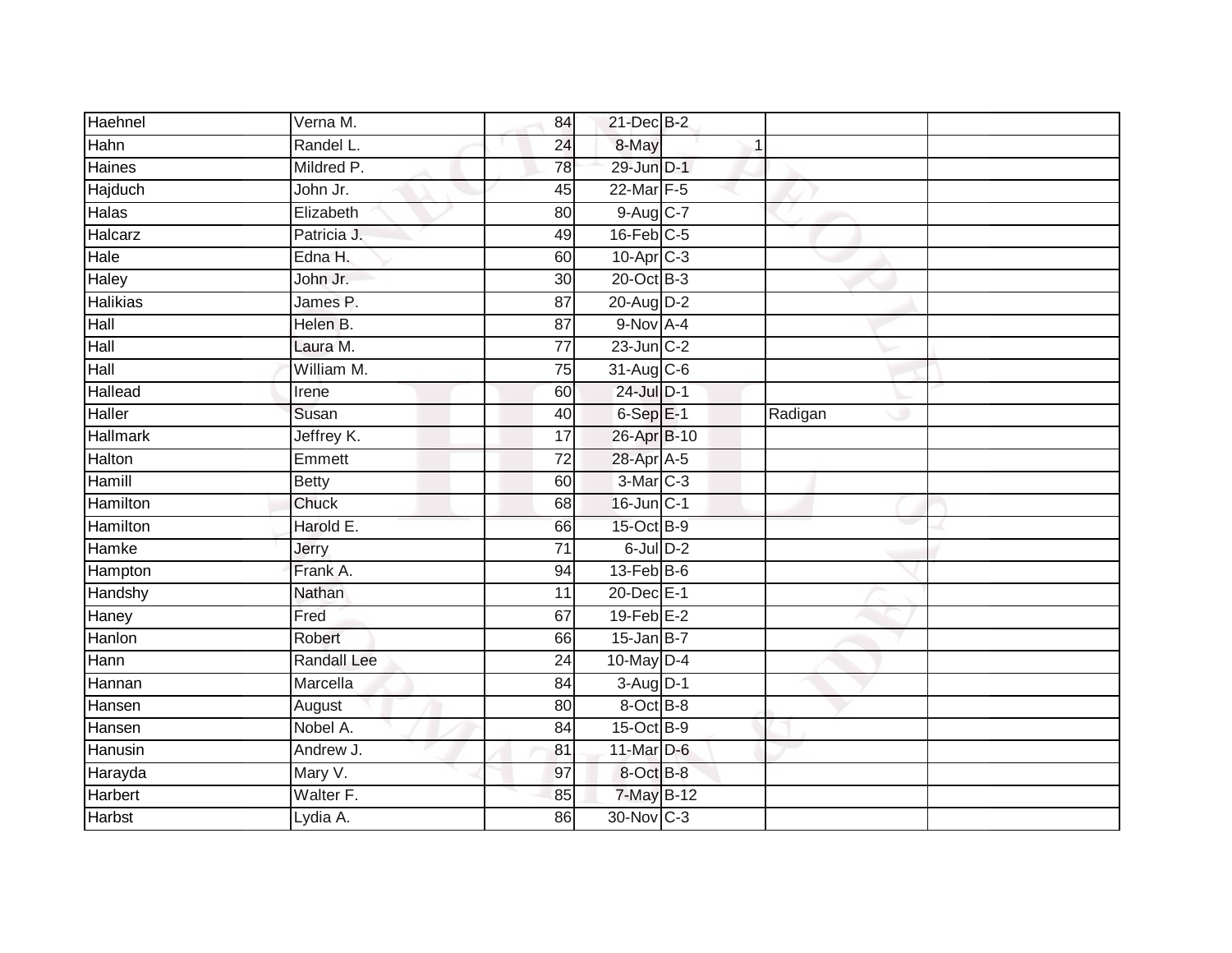| Hardebeck     | Charles E.         | 22              | $12$ -Jul C-6   |          |                   |
|---------------|--------------------|-----------------|-----------------|----------|-------------------|
| Harder        | Edward (Bud)       | 70              | 3-Aug D-1       |          |                   |
| Hardin        | Hollie A.          | 86              | 21-Apr B-4      |          |                   |
| Harding       | Robert C.          | 21              | 30-Nov C-3      |          |                   |
| Hardy         | Ronald L.          | 16              | 26-Jul D-1      |          |                   |
| Harlow        | Joseph L.          | 65              | 22-Feb D-16     |          |                   |
| Harmening     | Jessie B.          | 86              | $1-Dec$ B-2     |          |                   |
| Harmon        | George E. Sr.      | 68              | $27$ -Apr $D-1$ |          |                   |
| Harmon        | Leona M.           | 70              | 28-Aug B-10     |          |                   |
| Harper        | Gladys K.          | 64              | $15$ -Dec $D-3$ |          |                   |
| Harper        | Johnnie Sr.        | 85              | $21$ -Jun $D-1$ |          |                   |
| Harper        | Marvin B.          |                 | 1-Mar B-10      |          |                   |
| Harrington    | Earl               | 70              | $20$ -Jul $B-3$ |          |                   |
| Harris        | Altha L. (Mutt)    |                 | $27 -$ Jul B-3  |          |                   |
| <b>Harris</b> | Eddie              | $\overline{32}$ | 9-Mar A-2       |          |                   |
| Harris        | Herbert            | 59              | 1-Mar B-10      |          |                   |
| Harris        | Loveless (Kid)     | 70              | 22-Jan C-7      |          |                   |
| Harrison      | Jeanetta           | 79              | 14-Jun C-6      |          |                   |
| Hart          | Estelle I.         |                 | $4$ -Jan $E-1$  |          |                   |
| Hart          | Mattie L.          | 60              | $14$ -Dec $D-3$ |          |                   |
| Hart          | Ralph R.           | 52              | $11$ -Mar $D-6$ |          |                   |
| Harter        | <b>Nelle</b>       | $\overline{90}$ | 6-Feb B-3       |          |                   |
| Hartlerode    | Mary P.            | 80              | 12-Nov E-2      | Peternac |                   |
| Hartman       | Amy Louise         | 63              | $13-Sep$ $D-1$  |          |                   |
| Hartman       | Arthur R. Sr.      | 60              | 19-Oct C-4      |          |                   |
| Hartney       | Carrie Van Kempen  | 70              | 26-Mar C-4      |          |                   |
| Hartzler      | Effie M.           | 86              | 18-Aug B-6      |          |                   |
| Harvey        | Donald P.          | 69              | 17-Jul E-5      |          |                   |
| Harvey        | Pamela L.          | 27              | 28-Oct D-6      |          |                   |
| Harvey        | Raymond F.         | 62              | $3$ -Dec $C$ -6 |          | Picture included. |
| Harvey        | <b>Richard Lee</b> | 57              | 13-Sep D-1      |          |                   |
| Harwell       | Kenneth            | 41              | 20-Aug D-2      |          |                   |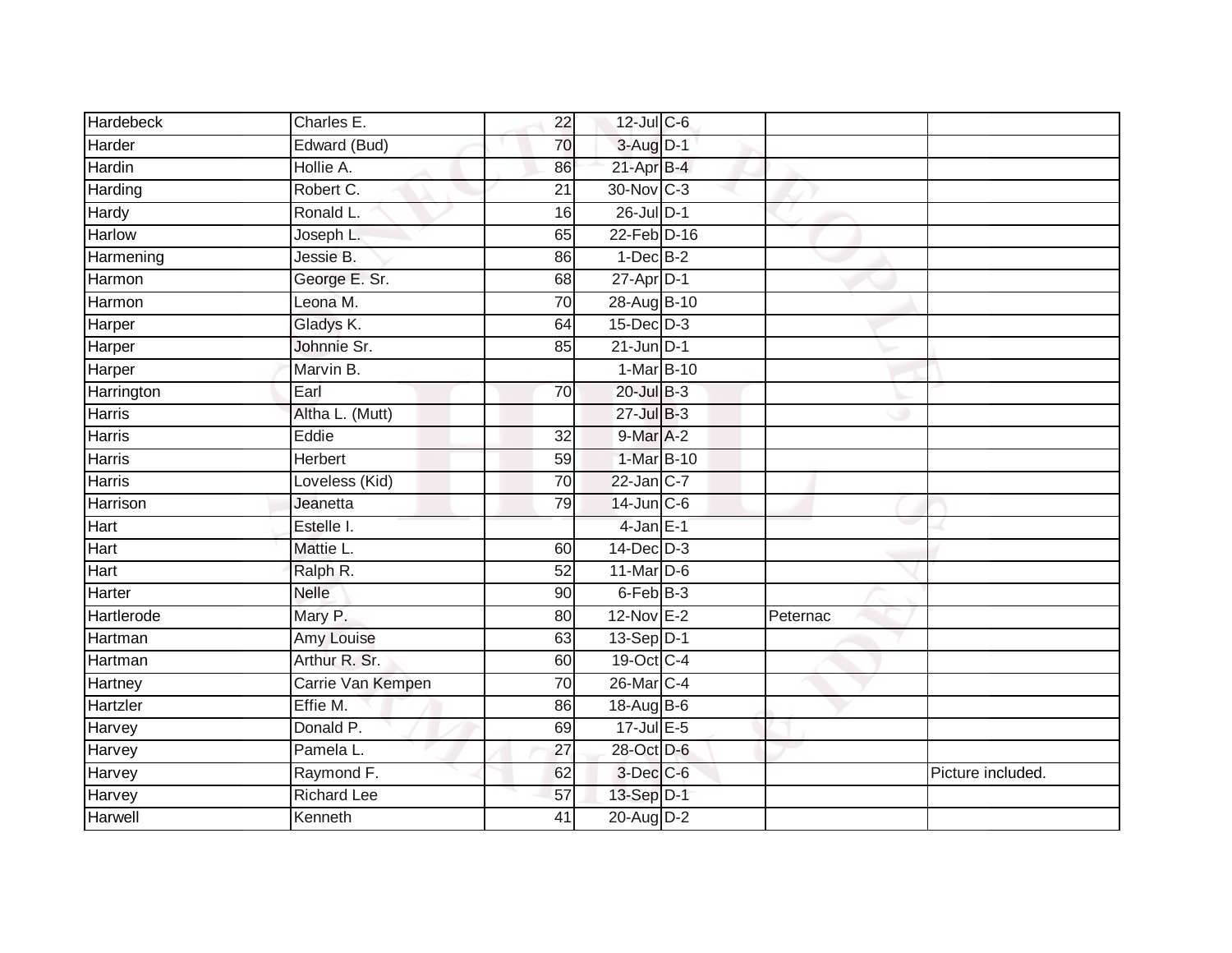| <b>Hawes</b>   | Eula M.                | 74              | 26-Aug D-8             |        |                                  |
|----------------|------------------------|-----------------|------------------------|--------|----------------------------------|
| <b>Hawk</b>    | James F.               | 44              | $1$ -Jul $B-3$         |        |                                  |
| <b>Hawkins</b> | <b>Chili Fine</b>      | $\overline{7}$  | 3-Mar C-3              |        |                                  |
| <b>Hawkins</b> | Hazel M.               | 78              | 14-Jul C-1             |        |                                  |
| Hayden         | Larry                  | 25              | $16$ -Jan B-4          |        |                                  |
| Haydock        | Joseph P.              | $\overline{73}$ | 3-Sep                  |        | Picture of incident<br>included. |
| <b>Hayduk</b>  | Mary                   | 90              | 20-Mar B-8             |        |                                  |
| Hayes          | Jennifer               | 1 day           | $21-AprB-4$            |        |                                  |
| Hazel          | John R.                | 44              | $2$ -Jun $C-2$         |        |                                  |
| Headley        | Ronald Ray             | 35              | $9$ -Feb $D-1$         |        |                                  |
| Hebda          | Walter J.              | 57              | 8-Nov D-1              |        |                                  |
| Heckman        | <b>Alice Pearl</b>     | 80              | $12$ -Apr $D-4$        |        |                                  |
| Hefner         | Donald Sr.             | 61              | 23-Dec C-3             |        |                                  |
| Hegedus        | Suzanna Krupa          | 87              | 6-May C-5              |        |                                  |
| Heilman        | Lawrence               | 64              | $15 - Jun$             | 1      |                                  |
| Heim           | Virgil C.              | 73              | $3-Aug$ D-1            |        |                                  |
| Heintz         | Lillian Babette        | 75              | 6-Oct C-2              |        |                                  |
| Heintz         | Martha                 | 85              | 10-Jul B-7             |        |                                  |
| Held           | M. Willibalda (Sister) | 84              | $13$ -May $D-6$        |        |                                  |
| Helman         | Myrtle E.              | 71              | 19-Apr <sub>D-1</sub>  |        |                                  |
| <b>Helms</b>   | Janet                  | 38              | $9-Aug$ <sub>C-7</sub> |        |                                  |
| Hemm           | John Joseph Sr.        | 56              | $25$ -Jun $C$ -5       |        |                                  |
| Hemphill       | Marjorie               | 72              | 14-Jul C-1             | Wilcox |                                  |
| Henderson      | Richard C.             | 58              | $16$ -Aug B-6          |        |                                  |
| Henderson      | Terry                  | $\overline{36}$ | $2$ -Feb $B-2$         |        |                                  |
| Henley         | Mary N.                | 56              | $9-Nov$ A-4            |        |                                  |
| Henning        | Alvina L.              | 91              | 15-Mar C-10            |        |                                  |
| Henry          | Sandra Kay             | 23              | 12-Nov E-2             |        |                                  |
| Hensley        | Dennis R.              | 36              | 1-Feb B-13             |        |                                  |
| Henson         | Oliver E. (Bus)        |                 | 8-Apr <sub>D-7</sub>   |        |                                  |
| <b>Hepker</b>  | Daniel Sr.             | 81              | 19-Mar C-4             |        |                                  |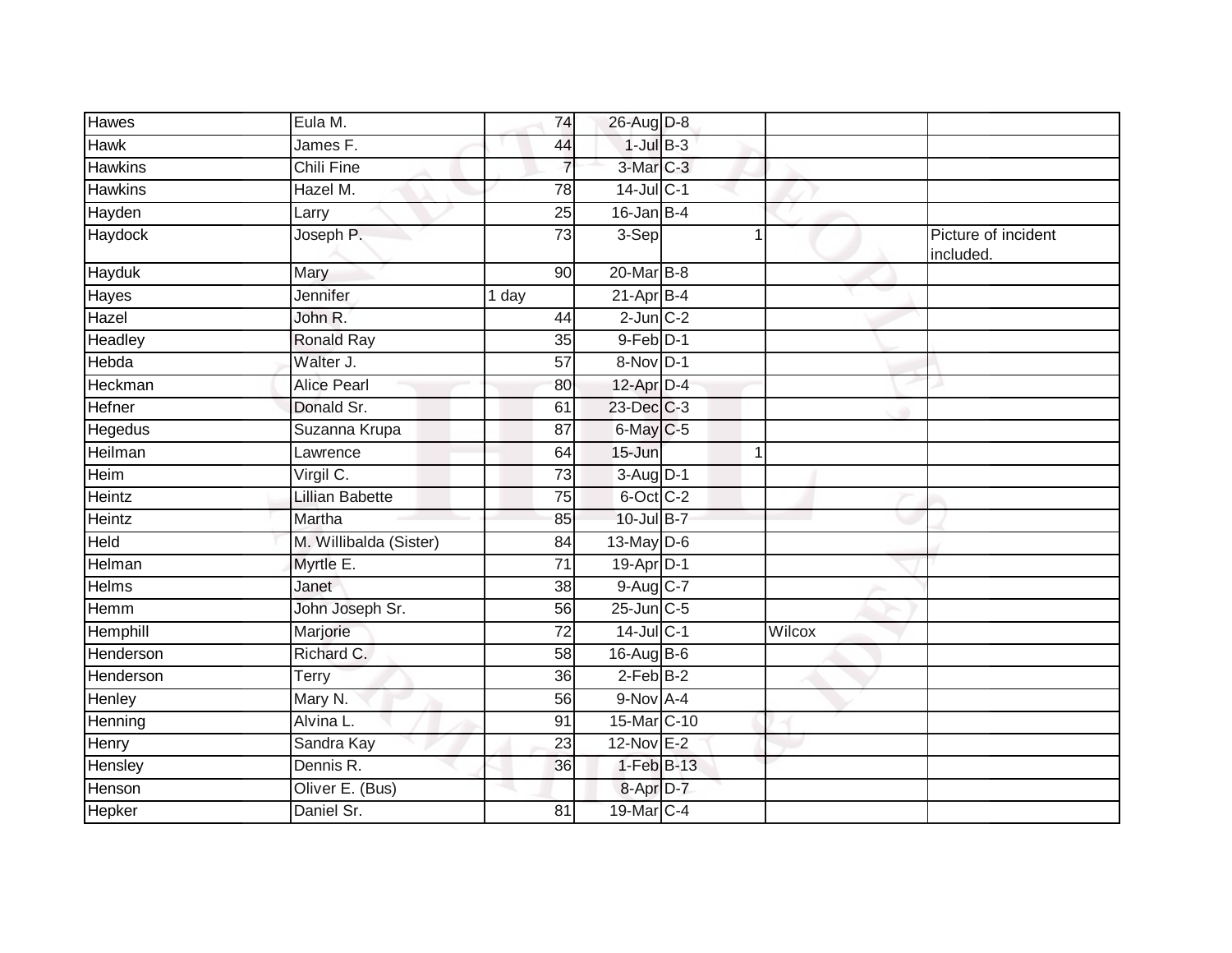| Herakovich        | David             | 26              | 14-Jul C-1        |               |  |
|-------------------|-------------------|-----------------|-------------------|---------------|--|
| Heresz            | John              | 89              | 28-Apr A-5        |               |  |
| Herman            | Margaret          | 78              | $16$ -Jan B-4     |               |  |
| Hermanski         | Richard S.        | 57              | 18-May C-6        |               |  |
| Hernandez         | Albert            | 73              | $23$ -Aug $D-4$   |               |  |
| Hernandez         | Jose L.           | $\overline{34}$ | 22-Oct B-4        |               |  |
| Hernandez         | Juan A.           | 46              | $2-Aug$           | 1             |  |
| Hernandez         | Porfiro           | 61              | $24$ -May $D-1$   |               |  |
| Herrera           | Salome            | $\overline{57}$ | 20-Dec E-1        |               |  |
| Herrman           | Fred C.           | 73              | 30-Oct D-1        |               |  |
| Herrmann          | Robert E.         | 69              | $18$ -Jun $C - 5$ |               |  |
| Hertz             | Dorothy           | 80              | $1-Nov$ D-1       |               |  |
| Heseman           | Herbert W.        | 74              | 28-Jun D-1        |               |  |
| Heslett           | Helen M.          | 73              | 18-Mar C-10       |               |  |
| <b>Hess</b>       | Arthur L.         | 76              | 25-Sep C-7        |               |  |
| Hester            | Anna P. (Mimi)    | 79              | $2-AprC-5$        |               |  |
| Hetzel            | Matilda           | 70              | $1-SepC-4$        |               |  |
| Hevezi            | Margaret          | 87              | 18-Nov D-6        |               |  |
| Hibbard           | Donald            | 32              | $20$ -Apr $C-3$   |               |  |
| Hickey            | Edward            | 61              | $4$ -May C-5      |               |  |
| Hickman           | Carl E. Sr.       | 63              | 8-Feb D-1         |               |  |
| <b>Hicks</b>      | Marion L.         | $\overline{71}$ | 8-Jan C-6         |               |  |
| <b>Hicks</b>      | Ronnie Dean       |                 | 1-Mar B-10        |               |  |
| Higgins           | Dorothy           | 63              | 5-Jan A-4         |               |  |
| Higgins           | Ida               | 78              | 28-Apr A-5        |               |  |
| Higgins           | <b>Ida Louise</b> | $\overline{87}$ | 20-Dec E-1        |               |  |
| Hilbrich          | Genevieve A.      | 80              | 29-Mar D-1        |               |  |
| <b>Hilbrich</b>   | Lawrence (Larry)  | 82              | 19-Aug D-4        |               |  |
| Hill              | Herbert J.        | 83              | $2$ -Aug $E-1$    |               |  |
| Hill              | Judith D.         | 46              | 1-Feb B-13        |               |  |
| Hill              | Margaret M.       | 78              | 16-Sep D-7        |               |  |
| <b>Hillegonds</b> | Verna J.          | 95              | $17$ -Jun $C-9$   | <b>Brewer</b> |  |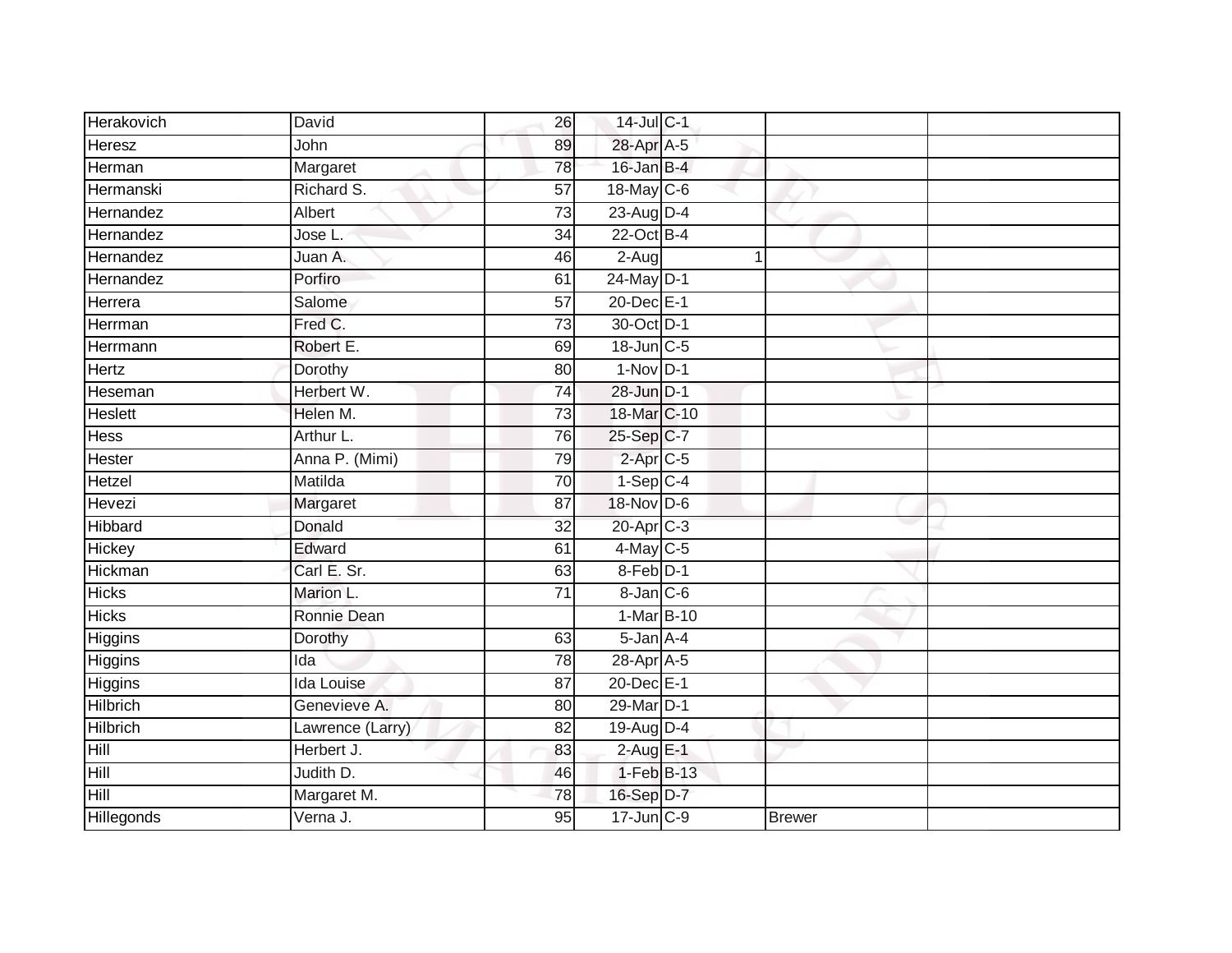| Hillman       | William V.          | 59              | 27-Dec E-1              |           |  |
|---------------|---------------------|-----------------|-------------------------|-----------|--|
| <b>Hilmes</b> | Frederick G.        | 67              | 12-Mar C-5              |           |  |
| <b>Hilton</b> | Harlan O.           | 73              | $14$ -Jan $C$ -6        |           |  |
| <b>Hiney</b>  | William J. Sr.      | 92              | 13-Oct D-1              |           |  |
| Hinman        | Lucille M.          | 73              | $3$ -Jul $D-1$          |           |  |
| Hinton        | Margaret (Maggie)   | 69              | 18-Aug B-6              |           |  |
| <b>Hirsch</b> | Helen W.            | 78              | $20$ -Feb $C-3$         |           |  |
| Hittle        | Vera M.             | 68              | 1-Mar B-10              |           |  |
| Hlinyanski    | Jennie              | $\overline{72}$ | $29-Sep$ <sub>C-6</sub> |           |  |
| Hoa           | Huynh Thi Hong      | $\overline{27}$ | $16$ -Jul $B-8$         | Hoa Vo    |  |
| Hodge         | <b>Brian Joseph</b> | 5 months        | $23$ -Jun $C-2$         |           |  |
| Hodupski      | Michalina           | 83              | $27$ -Mar $C-3$         |           |  |
| Hogdahl       | Jon Howard          | 36              | 9-Nov A-4               |           |  |
| Hoghtaling    | Allen               | 42              | 30-Sep C-9              |           |  |
| Holajter      | Elizabeth A.        | 85              | 3-Sep B-10              |           |  |
| Holicky       | Rose M.             | 56              | 18-Oct D-1              |           |  |
| <b>Hollis</b> | Joseph              | $\overline{88}$ | 29-Jul B-8              |           |  |
| <b>Hollis</b> | Tora G.             | 85              | 9-Mar A-7               |           |  |
| Holm          | Emil C.             | 75              | $22-Sep C-2$            |           |  |
| Holm          | Lawrence P.         | 65              | 26-Dec B-3              |           |  |
| Holm          | Victor E.           | 92              | $11$ -Jan E-1           |           |  |
| Holman        | Mary M.             | $\overline{84}$ | $9-Nov$ $A-4$           | Germick   |  |
| Holsclaw      | Delphia             | 59              | $10$ -Feb $C-2$         |           |  |
| Holso         | Ida M.              | 86              | $6 - Apr$ $C - 5$       | Flemming  |  |
| Holsomback    | Donnie Ray          | 19              | $12$ -Feb $B$ -8        |           |  |
| Holtz         | Minnie              | 93              | 3-Mar C-3               | Quamstrom |  |
| Holtzapple    | George Richard      | 60              | $21-Sep D-2$            |           |  |
| Homola        | Charles J.          | 68              | 19-Apr D-1              |           |  |
| Honeycut      | Donna D.            | $\overline{21}$ | 16-Jul B-8              |           |  |
| Hood          | Edna May            | 65              | 2-Mar C-7               |           |  |
| Hood          | Lawrence (Larry)    | 64              | 27-Nov D-4              |           |  |
| <b>Hook</b>   | Della               | 90              | $26$ -Feb $D-1$         |           |  |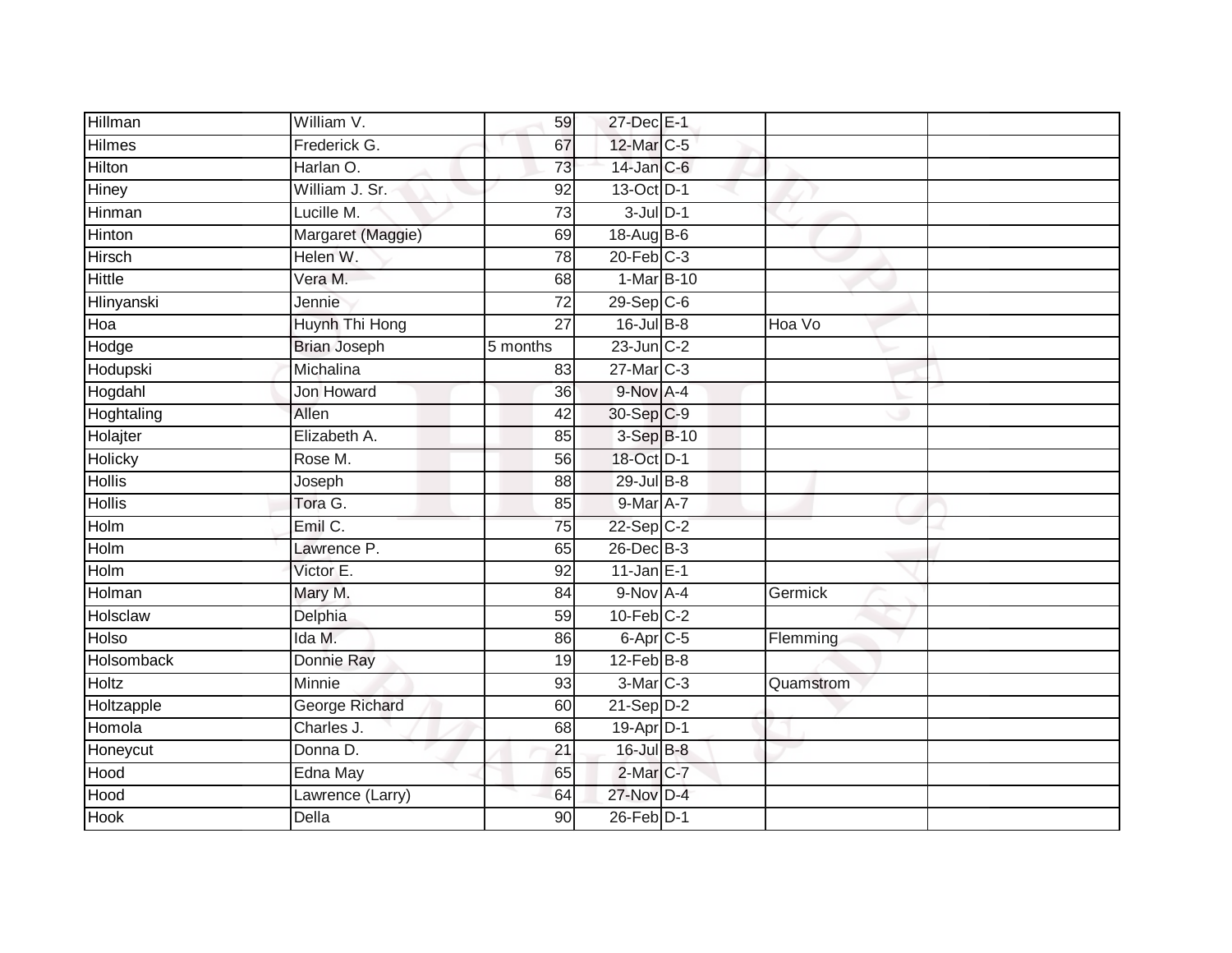| Hook             | Joseph T.               | 92              | 6-Dec F-1              |               |
|------------------|-------------------------|-----------------|------------------------|---------------|
| Hoover           | Helen C.                | 79              | $1-Nov$ D-1            |               |
| Hopman           | Ann                     | 62              | $12$ -Jun $B$ -6       |               |
| <b>Hopps</b>     | Charlene (Whelan)       | 35              | $9$ -Feb $D-1$         |               |
| Hora             | A. Richard (Sgt.)       | $\overline{37}$ | 23-Apr D-9             |               |
| Horina           | Frank J. Jr.            | 55              | $24$ -Jul $D-1$        |               |
| <b>Horlbeck</b>  | <b>Ethel Trost</b>      | $\overline{74}$ | $10-Apr$ $C-3$         |               |
| <b>Horlebeck</b> | Frank A.                | 82              | 3-Sep B-10             |               |
| Horst            | Edward P.               | 63              | $27$ -Feb $D-1$        |               |
| Horton           | Harold P.               | 76              | $9$ -Oct $B$ -6        |               |
| Horvat           | Andrew (Andro)          | 92              | 12-Apr D-4             |               |
| Horvath          | Julia                   | 88              | 8-Dec B-5              |               |
| Horvath          | Sophie                  | 64              | 25-Aug C-5             |               |
| <b>Houck</b>     | <b>Caroline Mae</b>     | 75              | 30-Oct D-1             |               |
| Hough            | Myrtle B.               | $\overline{82}$ | 25-Sep C-7             |               |
| House            | Alan A.                 | 69              | $5$ -May $C-4$         |               |
| House            | Josephine               | 80              | $11$ -Feb $B$ -6       |               |
| Hovey            | Pearl M.                | $\overline{72}$ | $4$ -Jan $E-1$         |               |
| Howard           | Harold E.               | 78              | $15$ -Feb $E-2$        |               |
| Howat            | Frederick M.            | 74              | $23-Nov$ D-2           |               |
| Howe             | Leo B.                  | 75              | 6-May C-5              |               |
| Howell           | <b>Giraldus</b>         | 94              | $7-Apr$ <sub>C-3</sub> |               |
| Howell           | <b>Gretchen Beckett</b> | 77              | 15-Mar C-10            |               |
| Hryn             | Irene T.                |                 | $26$ -Jul $D-1$        | <b>Ballon</b> |
| Hsu              | Si Ling                 | 75              | 26-Jul D-1             |               |
| <b>Huck</b>      | Lawrence W.             | 74              | 28-May A-12            |               |
| Hudson           | <b>Barbara</b>          | 45              | 24-Aug B-3             | Twitty        |
| Huff             | Iris                    | 88              | $4$ -Jan $E-1$         |               |
| Hughes           | Charles                 | 72              | 24-Aug B-3             |               |
| <b>Hughes</b>    | Ella                    | 80              | $20$ -Jan $B-3$        |               |
| Hughes           | Louis Jr.               | 48              | 15-Nov E-11            |               |
| Huitema          | Roy                     | 76              | 6-Feb B-3              |               |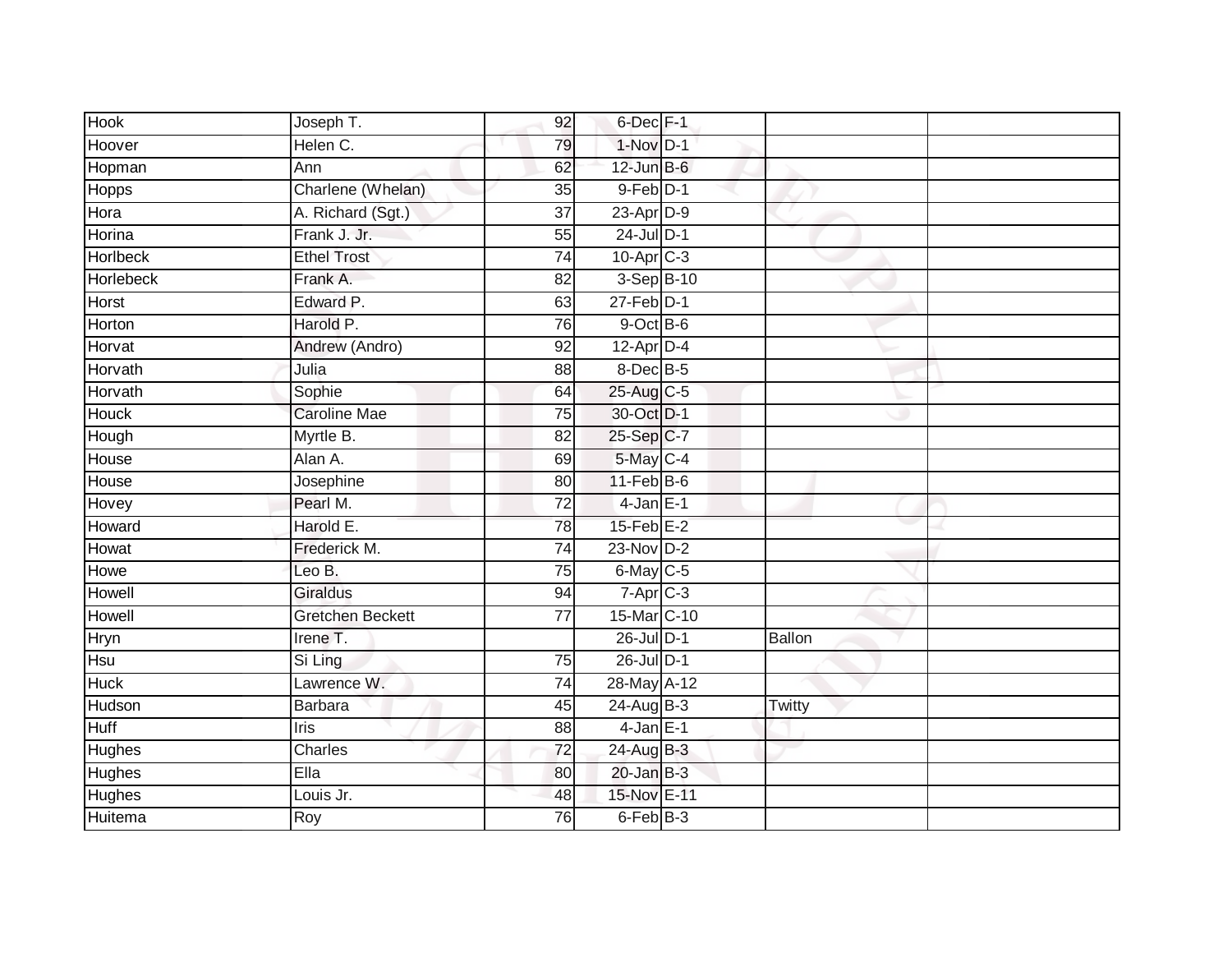| Huizenga        | James (Rev.)       | 47              | $11$ -Jun $C-4$         |   |                                            |
|-----------------|--------------------|-----------------|-------------------------|---|--------------------------------------------|
| Huizenga        | Theodore           | $\overline{77}$ | 27-Sep F-9              |   |                                            |
| <b>Hulitay</b>  | Frank              | 66              | 27-Feb D-1              |   |                                            |
| Humble          | Grace              | 78              | $23$ -Dec $C-3$         |   |                                            |
| Hunt            | Kimberly R.        | 12              | 18-May 1, C-6           |   | Picture of incident<br>included on page 1. |
| Hunt            | Mabelle            | 83              | $4$ -Dec B-5            |   |                                            |
| Hunter          | Harry H.           | 88              | 15-Nov E-11             |   |                                            |
| <b>Huntimer</b> | Mary A.            | $\overline{82}$ | $14$ -Jul C-1           |   |                                            |
| Huntington      | Howard             | 59              | 8-Sep B-3               |   |                                            |
| Huntington      | L. Edith           | 84              | $12-Apr$ D-4            |   |                                            |
| Huntley         | Alfred             | 47              | $19$ -Jan $D-3$         |   |                                            |
| <b>Hurd</b>     | Catherine          | 59              | 12-Mar C-5              |   |                                            |
| Hurd            | Wallace            | $\overline{57}$ | 12-Mar C-5              |   |                                            |
| Hurst           | <b>Bernard</b>     | 67              | 17-Feb D-1              |   |                                            |
| Huseman         | Arthur R.          | 69              | 29-Sep C-6              |   |                                            |
| Huseman         | <b>Ben</b>         | 95              | $9$ -Jul $D-2$          |   |                                            |
| <b>Hutchins</b> | Marium R.          | 56              | 22-Dec D-3              |   |                                            |
| <b>Huttle</b>   | Alex               | 75              | $15$ -Feb $E-2$         |   |                                            |
| Hynes           | Helen M.           | 83              | 12-Mar C-5              |   |                                            |
| <b>Hyzy</b>     | Robert E. Dave     | 51              | $20$ -Apr $C-3$         |   |                                            |
| Ignatz          | Eleanor            | 67              | $31$ -Jul B-4           |   |                                            |
| Ihnat           | <b>Steve</b>       |                 | 6-Dec F-1               |   |                                            |
| <b>Iliff</b>    | John A.            | 40              | $29-Sep$ <sub>C-6</sub> |   |                                            |
| <b>Iliff</b>    | <b>Robert Earl</b> | 64              | 1-Mar B-10              |   |                                            |
| Imer            | Forest W.          | 63              | $22$ -Oct B-4           |   |                                            |
| Inch            | Robert D. Sr.      | 51              | $23$ -Jul $D-1$         |   |                                            |
| Inderski        | Edward J. Sr.      | $\overline{72}$ | 29-Apr D-4              |   |                                            |
| Ingram          | Daniel             | 22              | 18-Oct                  | 1 |                                            |
| Inman           | Daniel J.          | 17              | 8-Feb D-1               |   |                                            |
| Inman           | Larry F.           | 31              | 18-Jan E-1              |   |                                            |
| Irvin           | Frances P.         | 62              | $12$ -Jan D-1           |   |                                            |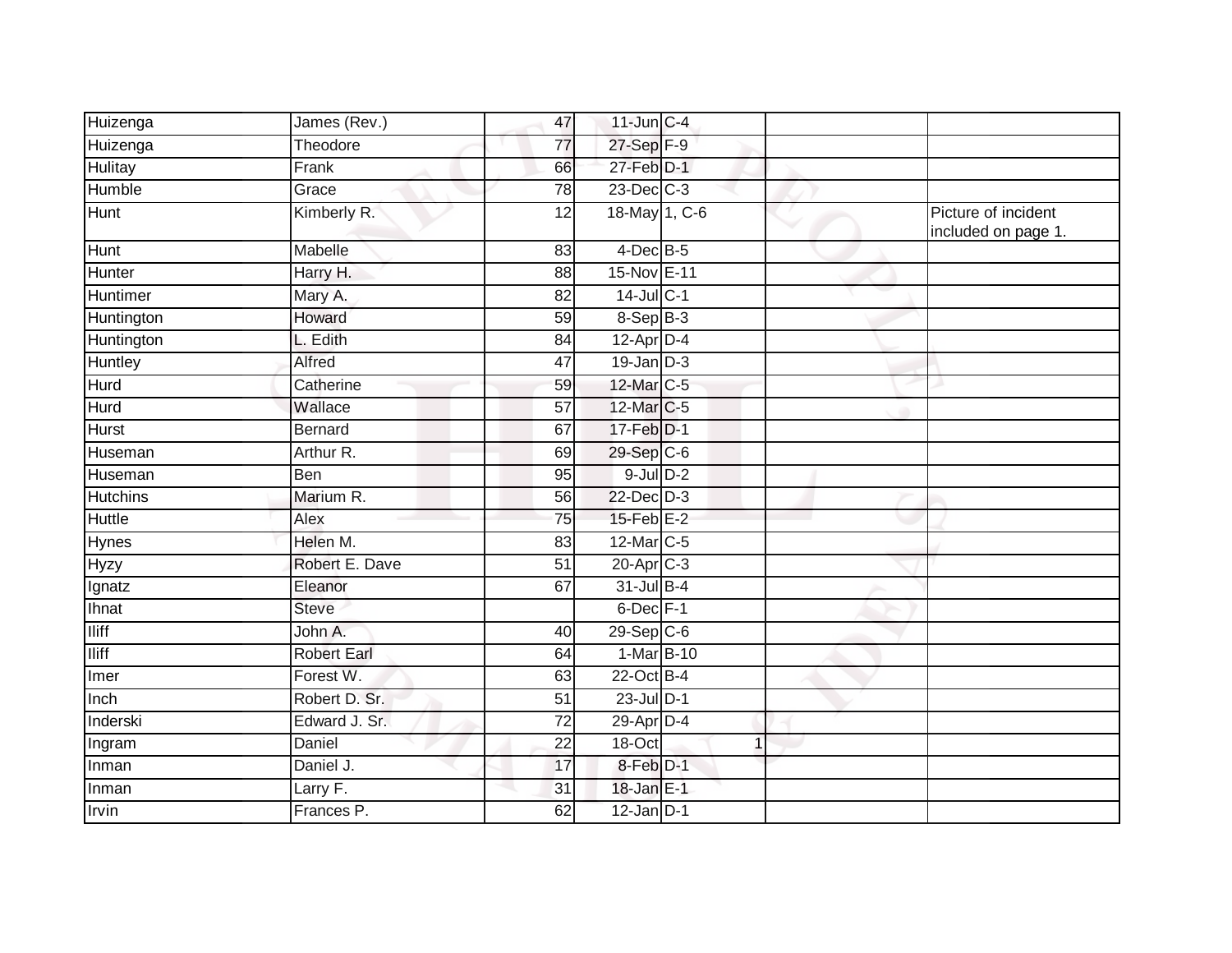| Isailovich  | Dobrivoj (Donald)  | 57              | $15$ -Feb $E-2$ |             |  |
|-------------|--------------------|-----------------|-----------------|-------------|--|
| Isbell      | Raymond E.         | 62              | 18-Oct D-1      |             |  |
| Isenberg    | Henrietta (Watson) | 68              | 6-Jul D-2       |             |  |
| Iski        | John               | 62              | $2-Apr$ C-5     |             |  |
| Ison        | Emerson            | 49              | 6-Feb B-3       |             |  |
| Ivastanin   | <b>Steve</b>       | 65              | $11$ -Jan E-1   |             |  |
| <b>Ivey</b> | <b>Willie Lue</b>  |                 | $9$ -Jul $D-2$  |             |  |
| Iwinski     | Frances E.         | 85              | $23$ -Jul $D-1$ |             |  |
| Izydorek    | <b>Beth Ann</b>    | 25              | 29-Apr D-4      |             |  |
| Jabczynski  | Ray T.             | $\overline{75}$ | 3-Apr B-2       |             |  |
| Jackson     | <b>Brian</b>       | 28              | 26-Jan          | 1           |  |
| Jackson     | Calvin James       | 24              | $10-Aug$ $C-3$  |             |  |
| Jackson     | Jeff               | 60              | 18-Jan E-1      |             |  |
| Jackson     | Lyle A.            | 76              | $2-FebB-2$      |             |  |
| Jackson     | Mose               | $\overline{55}$ | 22-Dec D-3      |             |  |
| Jackson     | Sylvia E.          | 80              | 15-Apr D-9      |             |  |
| Jackson     | Walter L.          | 40              | 26-Jul D-1      |             |  |
| Jacob       | Hattie M.          | 43              | 29-Mar B-2      |             |  |
| Jacobs      | Charles E.         | 52              | 30-Sep C-9      |             |  |
| Jacobs      | Clifford H.        | 77              | $7$ -Dec $B-8$  |             |  |
| Jacobs      | David              | 80              | 28-Aug B-10     |             |  |
| Jacque      | Laura E.           | 64              | $3-Nov$ C-3     |             |  |
| Jaeger      | Allen Sr.          | 57              | $6$ -Jul $D-2$  |             |  |
| Jaeger      | Carlotta           | 40              | $21$ -Dec $B-2$ |             |  |
| James       | Charles C.         | 25              | $22$ -Apr $C-9$ |             |  |
| James       | Junior             | 53              | 7-May B-12      |             |  |
| James       | Luther C. (L.C.)   | 49              | 23-Oct B-6      |             |  |
| James       | Pearl              | 81              | $4-Feb$ C-10    |             |  |
| James       | Thomas             | 83              | 22-Oct B-4      |             |  |
| Jamrose     | Martin J.          | 72              | $2$ -Jun $C-2$  |             |  |
| Jamrosz     | Joseph             |                 | $1-Sep$ C-4     |             |  |
| Jamrosz     | Mary T.            | 64              | $14$ -Jul C-1   | Chmielowski |  |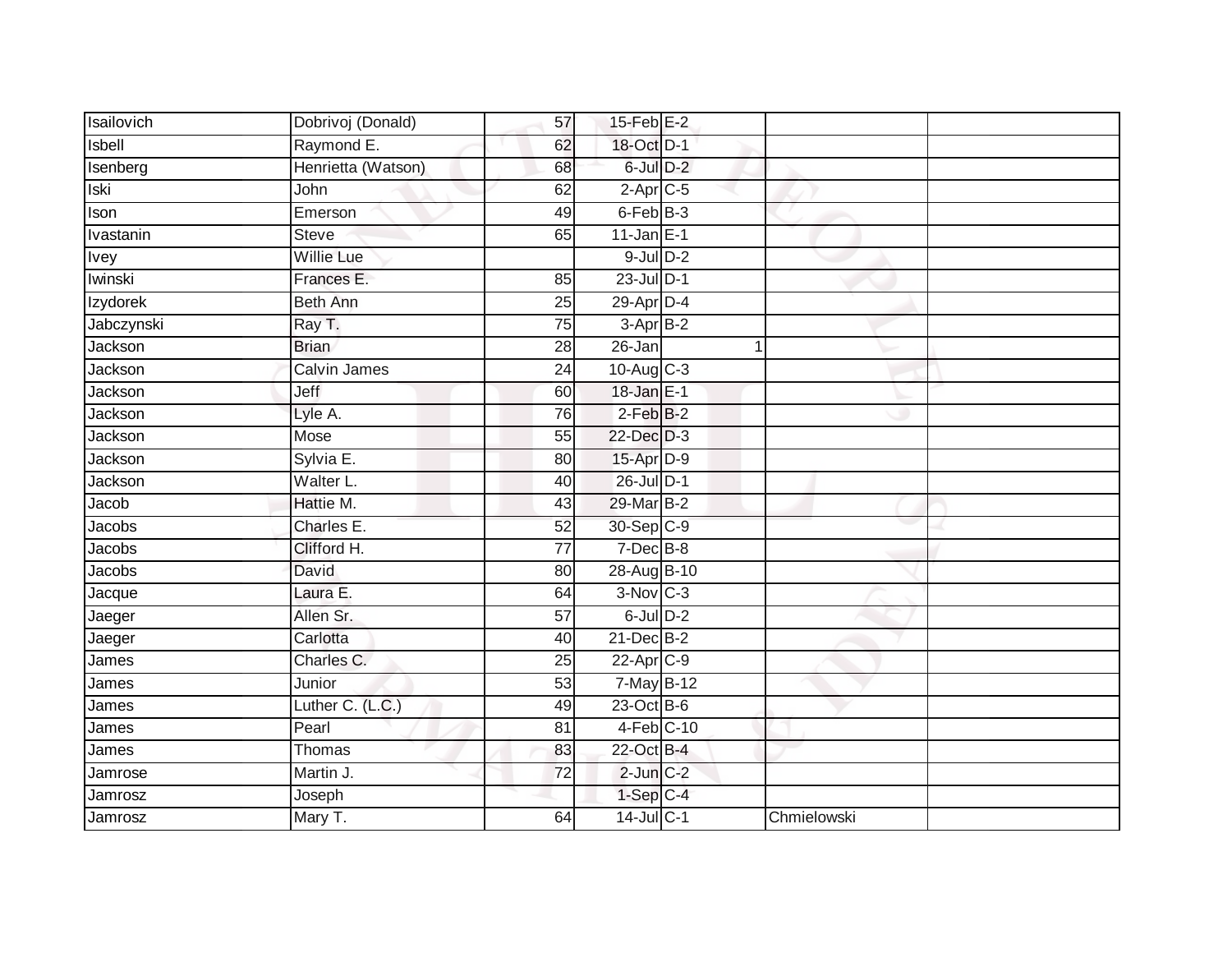| <b>Jancek</b> | Mary F.         | 65              | 16-Aug B-6             | Gondek  |  |
|---------------|-----------------|-----------------|------------------------|---------|--|
| Janeczko      | Eugene J.       | 63              | 14-Jun C-6             |         |  |
| Jania         | John A.         | 67              | $23$ -Jun $C-2$        |         |  |
| Janiga        | Bernard E.      | 65              | $4$ -Aug $D-1$         |         |  |
| Jankowski     | <b>Mary</b>     | $\overline{80}$ | 13-May D-6             |         |  |
| Jankowski     | Stanley J.      | $\overline{71}$ | 16-Sep D-7             |         |  |
| Jansky        | George C.       | 64              | $7$ -Dec $B$ -8        |         |  |
| Janus         | Josephine       | 66              | $16$ -Feb $C-5$        | Niemiec |  |
| Janzig        | Harold E.       | 69              | $1-Sep C-4$            |         |  |
| Jarabak       | Paul J.         | 68              | $14-Aug$ C-3           |         |  |
| Jaremski      | Casimir J.      | 54              | $13$ -Jul $D-1$        |         |  |
| Jarosz        | John A.         | 62              | $17$ -May C-6          |         |  |
| Jarvis        | George C.       | 80              | 17-May C-6             |         |  |
| Jasek         | Henry J. Sr.    | 62              | $9$ -Jun $B-4$         |         |  |
| Jasek         | John J. (Kelly) | 69              | $4$ -Dec $B$ -5        |         |  |
| Jasinski      | Stanley F. Sr.  | 77              | 27-Jan C-5             |         |  |
| Jaskulski     | <b>Stanley</b>  | 72              | $15$ -Dec $D-3$        |         |  |
| Jefchak       | Michael A.      | 55              | 27-Nov D-4             |         |  |
| Jelks         | Lewis Sr.       | 50              | 12-Mar C-5             |         |  |
| Jelski        | Adam Sr.        | 83              | $17$ -Feb $D-1$        |         |  |
| Jen           | Stella J.       | 72              | 13-Apr D-4             |         |  |
| Jenkins       | Robert K.       | 56              | $11-Feb$ B-6           |         |  |
| Jennings      | Evva L.         | 75              | $2-Apr$ <sub>C-5</sub> |         |  |
| Jernigan      | Walter H. Sr.   | $\overline{75}$ | $13$ -Dec $F-2$        |         |  |
| Jewett        | Irene           | 88              | $25 - Sep$ C-7         |         |  |
| Jezuit        | Albin F.        | 60              | $19$ -Jul $F - 7$      |         |  |
| Johns         | Stewart F.      | 61              | $6-Aug$ $C-4$          |         |  |
| Johns         | Veronica        | 87              | $27$ -Nov D-4          |         |  |
| Johnson       | Betty Lou       | 48              | 20-Sep C-7             |         |  |
| Johnson       | Eligah          | 61              | 10-Aug C-3             |         |  |
| Johnson       | Fred Jr.        | 57              | 6-Nov D-1              |         |  |
| Johnson       | Joseph B.       | 62              | $20$ -Apr $C-3$        |         |  |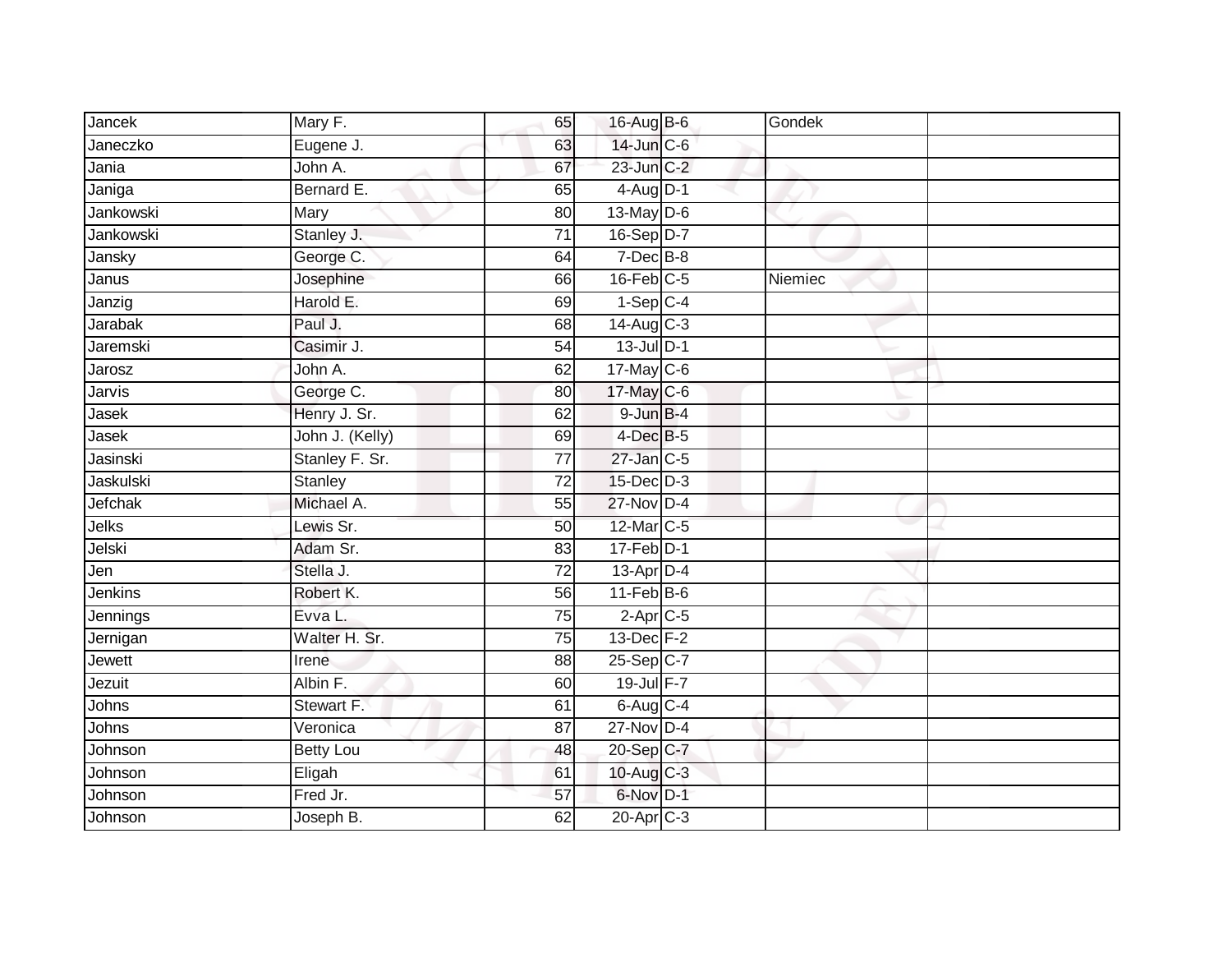| Johnson  | Marjorie J.         | 63              | 18-May C-6        |             |                                            |
|----------|---------------------|-----------------|-------------------|-------------|--------------------------------------------|
| Johnson  | <b>Miles</b>        | 83              | 29-Nov E-1        |             |                                            |
| Johnson  | Ophelia             | 56              | 4-Mar B-4         |             |                                            |
| Johnson  | Richard D.          | 67              | 10-Mar B-5        |             |                                            |
| Johnson  | Sally V.            | $\overline{97}$ | $9-Sep$ $B-8$     |             |                                            |
| Johnson  | Thelma C.           | 73              | 23-Mar C-6        |             |                                            |
| Johnson  | Virginia J.         | 50              | $4$ -Jun $C$ -5   | <b>Kuss</b> |                                            |
| Johnson  | William H. (Stuffy) | 80              | $28$ -Jan $C-9$   |             |                                            |
| Johnston | Cyrel G.            | 77              | $15$ -Dec $D-3$   |             |                                            |
| Johnston | Edna B.             |                 | 10-Mar B-5        |             |                                            |
| Johnston | Frank M.            | 85              | $8 - Jan$ $C - 6$ |             |                                            |
| Johnston | Joseph L.           | 83              | 28-Oct D-6        |             |                                            |
| Johnston | Kenneth E.          | 43              | 20-Jul B-3        |             |                                            |
| Johnston | Rosemary J.         | 51              | $2$ -Jan $C-4$    |             |                                            |
| Jonaitis | Stanley W.          | 65              | 5-May C-4         |             |                                            |
| Jonas    | Anna                | 70              | 19-Nov B-12       |             |                                            |
| Jonas    | Irene               | 69              | 26-Mar C-4        |             |                                            |
| Jonas    | Margaret C.         | 55              | $5$ -Feb $ C-4 $  |             |                                            |
| Jones    | Guy                 | 75              | 13-Mar C-3        |             |                                            |
| Jones    | Jeffrey J.          | 16              | 16-Nov 1, D-1     |             | Picture of incident<br>included on page 1. |
| Jones    | Margaret B.         | 80              | $4$ -Jan $E-1$    |             |                                            |
| Jones    | Margaret R.         | 60              | 27-Dec E-1        | Girton      |                                            |
| Jones    | Mattie Hope         | 70              | 27-Mar C-3        |             |                                            |
| Jones    | Olga G.             | 76              | $22$ -Jun $D-1$   |             |                                            |
| Jones    | Tommy R.            | 30              | $6 -$ Apr $C - 5$ |             |                                            |
| Jones    | Valerie             | 5               | $9$ -Feb $D-1$    |             |                                            |
| Jones    | Walter              | 85              | $21-Sep$ D-2      |             |                                            |
| Jongsma  | Serena M.           | 88              | 4-May C-5         |             |                                            |
| Jordan   | Anna                | 62              | 27-May D-4        |             |                                            |
| Jordan   | Merrill W.          | 71              | 27-Mar C-3        |             |                                            |
| Jordon   | Clara               | 85              | $15$ -Apr $D-9$   |             |                                            |
|          |                     |                 |                   |             |                                            |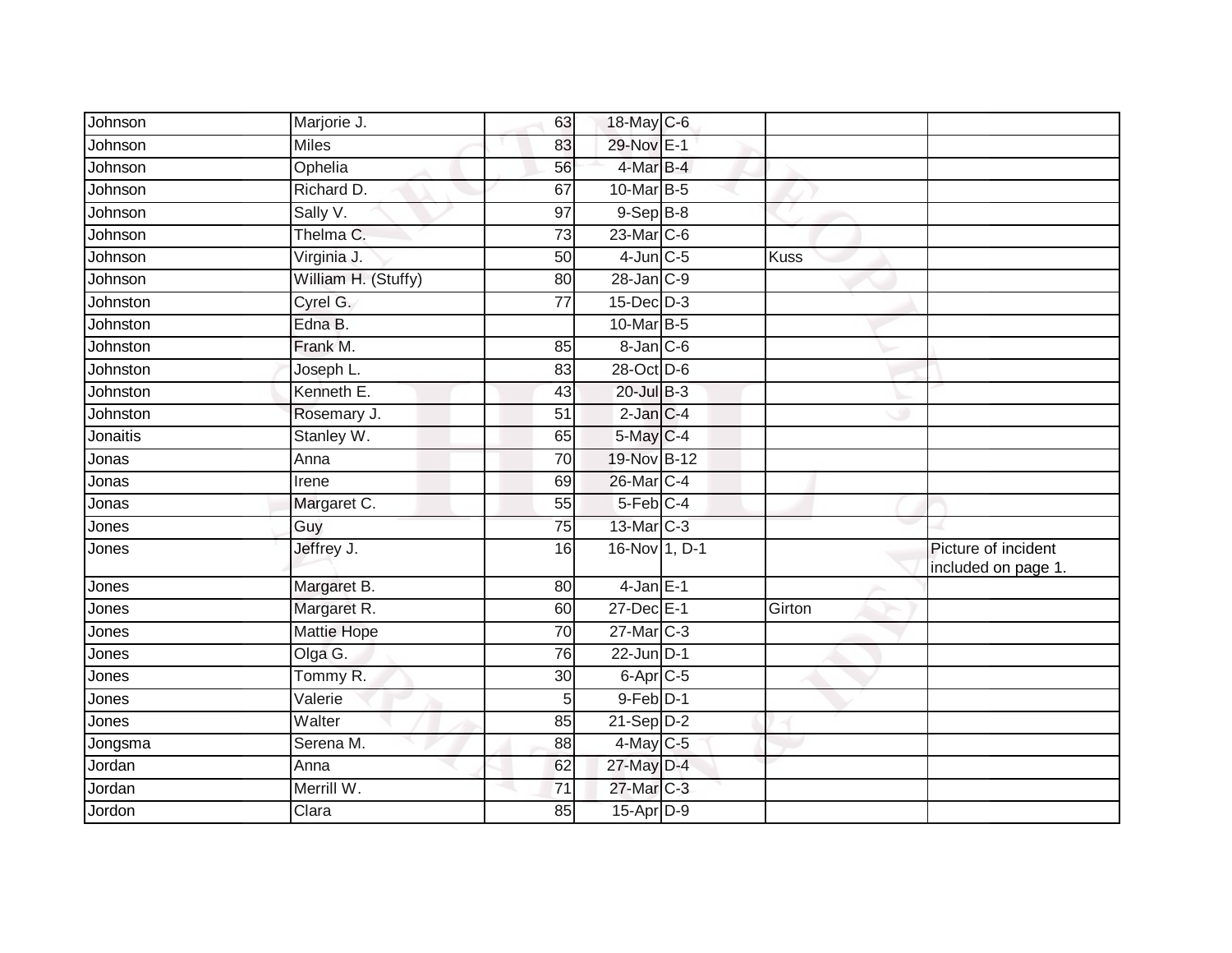| Joson       | Joseph          | 71              | 4-May C-5        |          |
|-------------|-----------------|-----------------|------------------|----------|
| Jovanovich  | Branimir Z.     | 42              | 8-Nov D-1        |          |
| Joy         | Alice R.        | $\overline{71}$ | 26-Feb D-1       |          |
| Joy         | Anna H.         | 89              | $15$ -Jul C-4    |          |
| Joyce       | Albert S.       | $\overline{88}$ | 14-Apr C-2       |          |
| Joyce       | Marshall J. Jr. | 44              | 14-Aug C-3       |          |
| Judy        | Steven T.       | 24              | 9-Mar            |          |
| Juhas       | John J. Jr.     | 63              | 14-Apr C-2       |          |
| Julian      | Raymond         | 52              | 29-Sep C-6       |          |
| Junker      | Myrtle R.       | 85              | $22$ -Jan C-7    |          |
| Juratic     | Joyce E.        | 54              | $22$ -Jun $D-1$  |          |
| Juratic     | <b>Steve</b>    | 53              | $27$ -Feb $D-1$  |          |
| Jutkus      | Petronela       |                 | 4-Dec B-5        |          |
| Kacocha     | Anna            | 82              | 10-Mar B-5       | Magdziak |
| Kaczmarczyk | Katherine       | 86              | 16-Jul B-8       |          |
| Kaegebein   | Erich L.        | 82              | $26$ -Jan $C-1$  |          |
| Kaine       | Margaret        |                 | 31-Mar B-5       |          |
| Kalvelage   | William H.      | 92              | 18-Jan E-1       |          |
| Kaminsky    | Ethel B.        | 68              | 16-Jul B-8       |          |
| Kaminsky    | Julia           | 78              | $15$ -Feb $E-2$  | Dvorscak |
| Kandalec    | Stephen J.      | 77              | 29-Dec D-1       |          |
| Kane        | William F. Jr.  | 52              | $5$ -Oct C-6     |          |
| Kann        | Mary Colleen    | 54              | $27$ -Apr $D-1$  |          |
| Kanocz      | Irene E.        |                 | $19$ -Feb $E-2$  |          |
| Kapantais   | <b>Bernice</b>  | 72              | $12$ -Feb $B$ -8 |          |
| Kapera      | Frank           | 55              | $18$ -Feb $B$ -4 |          |
| Kapera      | Victoria        | 88              | $2$ -Jan $C-4$   |          |
| Kapitan     | Johanna         | 80              | $9$ -Oct B-6     |          |
| Kaplan      | Ralph E.        | 58              | 3-May B-14       |          |
| Kapuscinski | <b>Stanley</b>  | 65              | 18-May C-6       |          |
| Karmowski   | Agnes           | 83              | 5-Aug D-1        |          |
| Karshner    | Robert L.       | $\overline{54}$ | $1-Nov$ D-1      |          |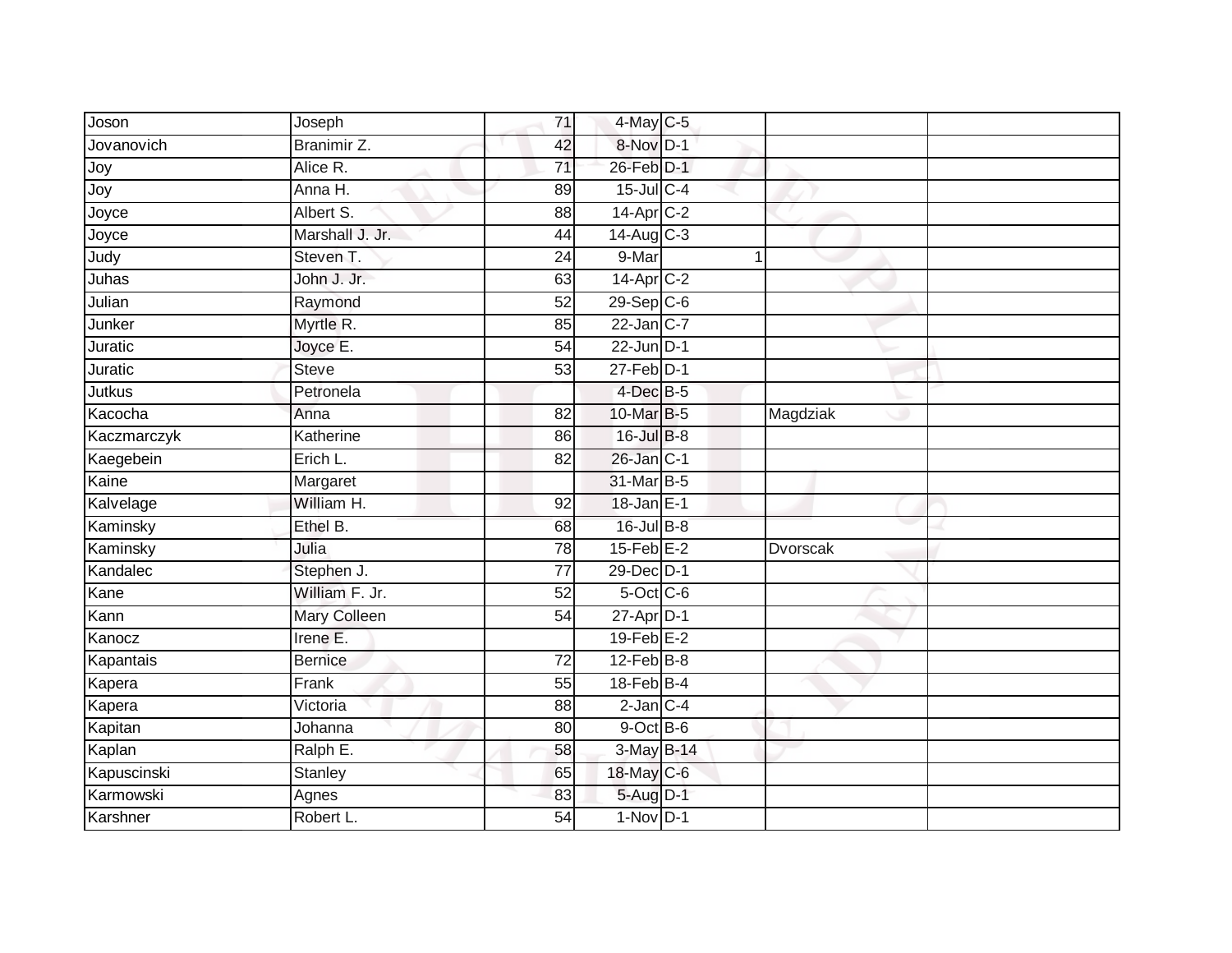| Karvunis       | John                   | 39              | 22-May C-3       |        |  |
|----------------|------------------------|-----------------|------------------|--------|--|
| Kasch          | Hulda                  | 73              | 16-Apr C-4       |        |  |
| Kaschube       | Carl J.                | 79              | 23-Dec C-3       |        |  |
| Kasprzak       | Frances G.             | $\overline{54}$ | 10-Jul B-7       |        |  |
| Kasprzycki     | Edward J.              | $\overline{51}$ | $5-Nov$ D-1      |        |  |
| Kasten         | Charlotte              | 86              | $15$ -Jan B-7    |        |  |
| Kasting        | Michelle L.            | 31/2            | $26$ -Jul $D-1$  |        |  |
| Kasza          | Caroline               | 47              | 5-Jan A-4        | Simich |  |
| <b>Kats</b>    | Donald                 | 52              | $4-Nov$ C-6      |        |  |
| Kats           | <b>John</b>            | $\overline{82}$ | 29-Jun D-1       |        |  |
| Kauble         | Ralph M.               | $\overline{82}$ | $27$ -Jan C-5    |        |  |
| Kauchak        | Martin P.              | 86              | 19-Mar C-4       |        |  |
| Kaufman        | Colleen T.             | 19              | 10-Jul B-7       |        |  |
| Kavanaugh      | John C.                | 47              | 8-May C-4        |        |  |
| Kavanaugh      | Martin T.              | 68              | 6-Oct C-2        |        |  |
| Kay            | Michael Egan           | 21              | $9$ -Jun $B-4$   |        |  |
| Kazmer         | William (Snoze)        | 73              | 27-Jul B-3       |        |  |
| Keefner        | Erma H.                | 81              | $14$ -Jan $C$ -6 |        |  |
| Keilman        | Grace C.               | 58              | 30-Oct D-1       |        |  |
| Keith          | Denver R.              | 66              | 10-Jul B-7       |        |  |
| Keith          | Jewel E. (Joe)         | 54              | 20-Nov A-18      |        |  |
| <b>Kekelik</b> | <b>Herbert (Kelly)</b> | 55              | 25-Feb C-11      |        |  |
| Kellar         | Frank J.               | 89              | 26-Feb D-1       |        |  |
| Keller         | Charles H.             | $\overline{73}$ | 5-Jan A-4        |        |  |
| Keller         | Edward G.              | 45              | $9-Sep$ $B-8$    |        |  |
| Keller         | Richard E.             | $\overline{52}$ | $13$ -Jul $D-1$  |        |  |
| Keller         | Robert A.              | 56              | $13$ -Apr $D-4$  |        |  |
| Kelley         | Bernice C.             | 76              | 19-Nov B-12      |        |  |
| Kelley         | Colleen Ann            | 11 months       | $21-Sep$ D-2     |        |  |
| Kelley         | Margaret R.            | 75              | 9-Oct B-6        |        |  |
| Kelley         | Noel Ann               |                 | 22-Jul D-1       |        |  |
| Kelly          | Amelia                 | 83              | $27$ -Nov D-4    |        |  |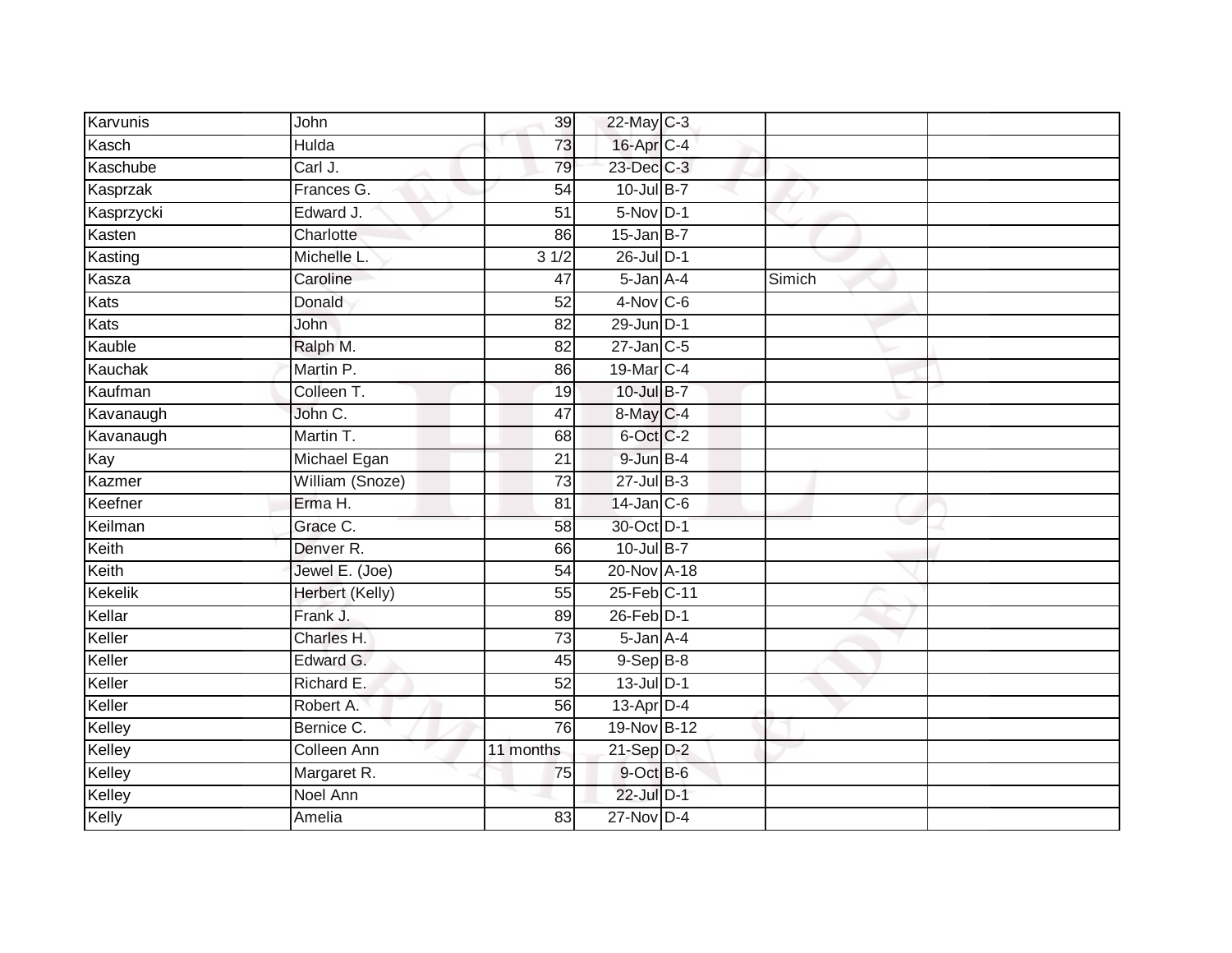| Kelly          | John B.               | 84              | $19$ -Feb $E-2$             |       |  |
|----------------|-----------------------|-----------------|-----------------------------|-------|--|
| Kelly          | Lee                   | 80              | 14-Jul C-1                  |       |  |
| Kelly          | <b>Mary Alice</b>     | 66              | 29-Jan C-2                  |       |  |
| Kelly          | Verna                 | 69              | $3$ -Jun $E-2$              |       |  |
| Kemp           | Mary E.               | 91              | 17-Mar B-5                  |       |  |
| Kennedy        | Patricia M.           | 53              | $25$ -Jan E-1               |       |  |
| Kennedy        | Ralph                 | 65              | 3-Sep B-10                  |       |  |
| Kepshire       | John G.               | 66              | $20$ -Jul $B-3$             |       |  |
| Kerns          | Jeanette              | 67              | $5$ -May C-4                |       |  |
| Kerr           | <b>Luther Stanley</b> | $\overline{83}$ | $29$ -Jun $D-1$             |       |  |
| Kerrick        | James A.              | 54              | 20-Apr C-3                  |       |  |
| Kerwin         | Doris A.              |                 | 29-Mar B-2                  | Ervin |  |
| Kesilis        | <b>Mike</b>           | 85              | $15-Sep$ $B-3$              |       |  |
| Kessler        | Rosa D.               | 87              | $5$ -Jun $C-4$              |       |  |
| Kew            | Lambert (Bert)        |                 | 13-Mar C-3                  |       |  |
| Kiekenapp      | Margaret              | 84              | 24-May D-1                  |       |  |
| Kiel           | Steven                | 5 <sup>1</sup>  | 11-Mar D-6                  |       |  |
| Kieras         | Catherine             | 89              | $27 - Sep$ $\overline{F-9}$ |       |  |
| Kiger          | Elizabeth Ann         | 6 days          | 20-Sep C-7                  |       |  |
| <b>Kikkert</b> | William J.            | 65              | $22$ -Jan $C-7$             |       |  |
| Kilhof         | <b>Nellie Seybold</b> | 79              | $14$ -Jul C-1               |       |  |
| Kimbel         | Orel L.               |                 | $2$ -Nov $B-6$              |       |  |
| Kimble         | Orel L.               |                 | $1-Nov$ D-1                 |       |  |
| Kimmet         | Julia H.              | 84              | $17 -$ Jul E-5              |       |  |
| King           | Arthur Jr. (Sonny)    | 50              | $23$ -Jan $D-1$             |       |  |
| King           | Arthur Sr.            | 77              | 19-May B-4                  |       |  |
| King           | Myron M.              | 58              | 24-May D-1                  |       |  |
| King           | Ruby E.               | $\overline{74}$ | 29-Jul B-8                  |       |  |
| King           | Virgil O.             | $\overline{71}$ | $1$ -Oct $D-2$              |       |  |
| Kingma         | Limbertus (Rev.)      | 67              | 27-Oct D-2                  |       |  |
| Kingston       | <b>Scott Thomas</b>   | Infant          | 17-Jul E-5                  |       |  |
| Kirin          | Katherine (Kata)      | 85              | $16$ -Feb $C-5$             |       |  |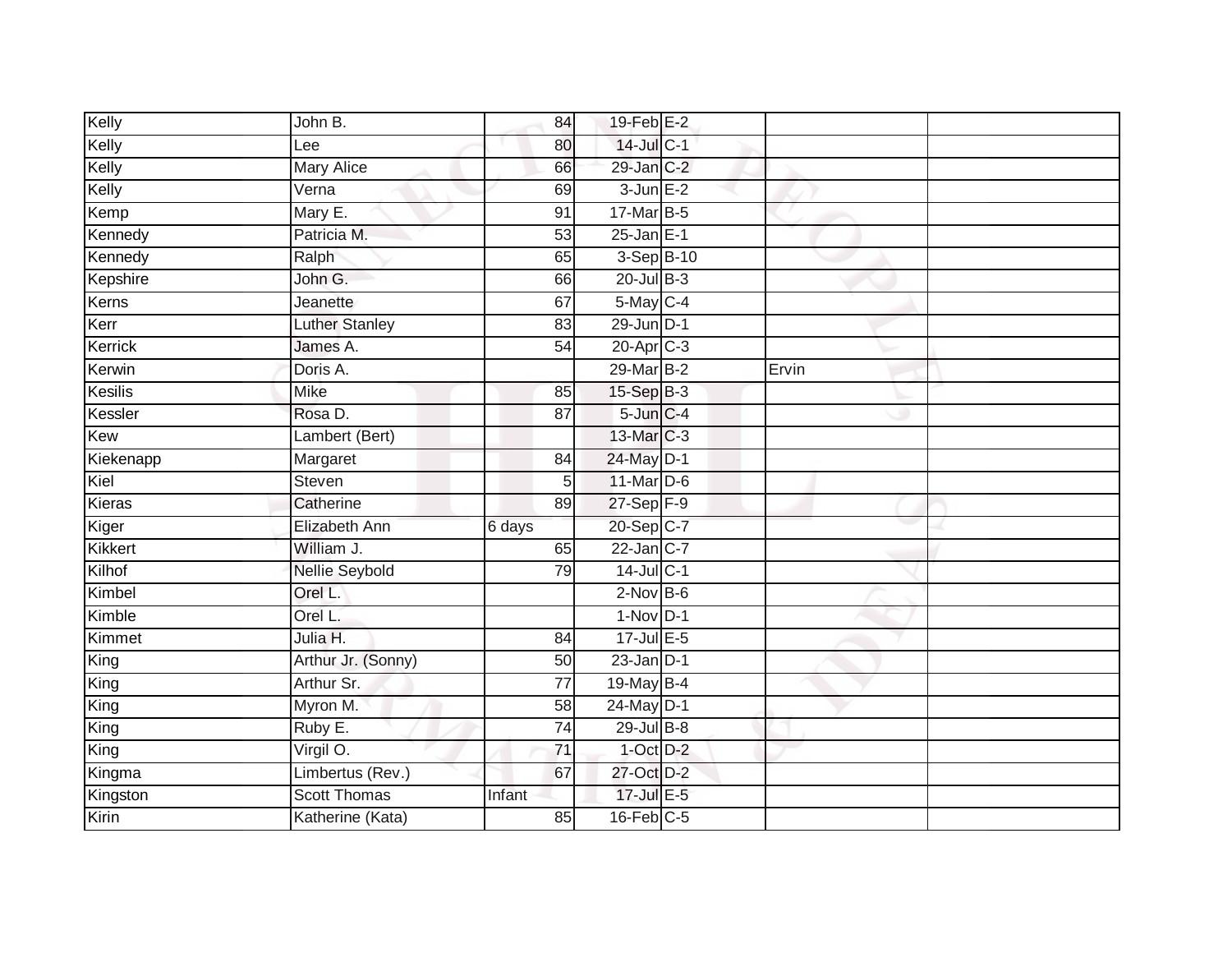| Kirincic      | Aurelia                | 48              | 9-Feb D-1              |            |          |  |
|---------------|------------------------|-----------------|------------------------|------------|----------|--|
| Kirincic      | Joseph                 | 85              | 16-Jul B-8             |            |          |  |
| Kirk          | Mamie O.               | 80              | 22-Oct B-4             |            |          |  |
| Kirtley       | Joan                   | $\overline{52}$ | $1-Sep$ <sub>C-4</sub> |            | Gerkin   |  |
| <b>Kirts</b>  | Ethel P.               | $\overline{81}$ | $12$ -Nov $E-2$        |            | Rowden   |  |
| Kiser         | <b>Burley Virgil</b>   | 82              | $23-Sep C-6$           |            |          |  |
| Kiser         | Marie G.               | 75              | $14$ -May B-6          |            |          |  |
| Kishbaugh     | William P.             | 75              | 5-Mar C-6              |            |          |  |
| Kissela       | Veronika               | 94              | 13-Mar C-3             |            |          |  |
| Klamut        | Ethel E.               | 70              | 13-Aug B-8             |            |          |  |
| Klank         | Patricia               | 49              | 24-Mar B-8             |            |          |  |
| Klarich       | Sue                    | 65              | $9$ -Jun $B - 4$       |            |          |  |
| Klaubo        | Flora V.               | 84              | 16-Sep D-7             |            |          |  |
| <b>Klawes</b> | Kathleen Susan         | Infant          | 18-Feb B-4             |            |          |  |
| <b>Klebs</b>  | Frances A.             | 81              | 27-Feb D-1             |            |          |  |
| <b>Klebs</b>  | George J.              | 81              | 24-Aug B-3             |            |          |  |
| Klein         | Harry A.               | 69              | 22-Dec D-3             |            |          |  |
| Klein         | Helen E.               | 66              | 22-Nov C-10            |            |          |  |
| Klein         | Herbert P.             | 75              | $13$ -Jan D-1          |            |          |  |
| Klein         | Ida                    | 75              | 15-Jul C-4             |            | Benjamin |  |
| Klein         | Peter J.               | 64              | 15-Oct B-9             |            |          |  |
| Klein         | Rose                   | 91              | $6$ -Jul $D-2$         |            | Deutsch  |  |
| Klemm         | Dorothy E.             | 69              | 20-Apr C-3             |            |          |  |
| Klen          | Francis T. (Frank)     | 70              | 16-Nov D-1             |            |          |  |
| Klen          | Joseph                 | 75              | 12-Jul C-6             |            |          |  |
| Klimentiotis  | <b>Andrew (Mantis)</b> | $\overline{32}$ | $29$ -Jun $D-1$        |            |          |  |
| Klindt        | Henry R.               | 73              | $2-Feb$ B-2            |            |          |  |
| Kline         | <b>William Roy</b>     | 33              | $9$ -Oct $B$ -6        |            |          |  |
| Klobuchar     | Anthony A.             | 65              |                        | 1-Mar B-10 |          |  |
| Klock         | Charles J.             | 84              | 17-Nov C-3             |            |          |  |
| Klus          | Edward                 | 75              | $1-Sep$ $C-4$          |            |          |  |
| Knabenhans    | Ernest L.              | 81              | 17-Aug B-5             |            |          |  |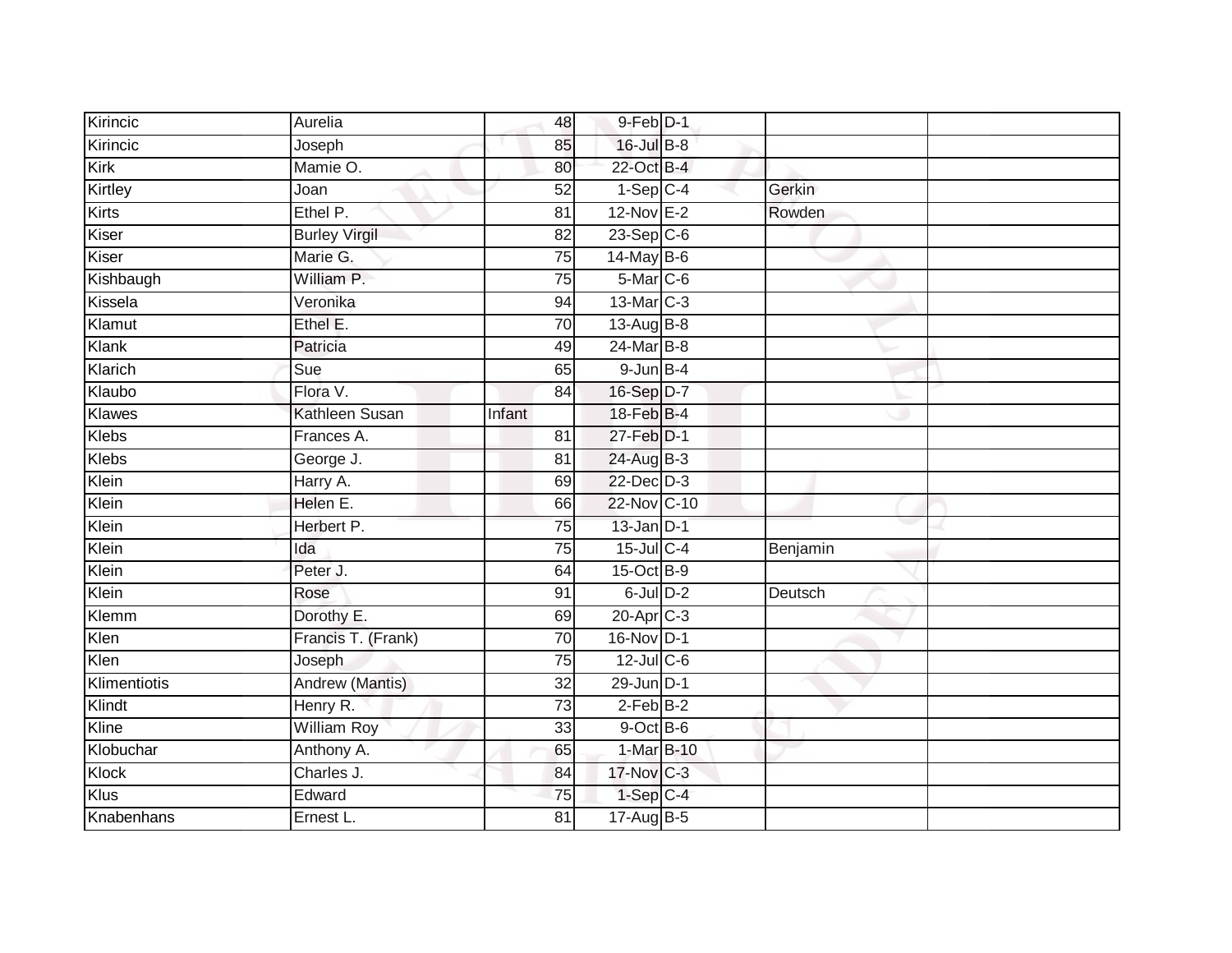| Knight        | Aleene G.         | 66              | 6-Mar D-1        |           |  |
|---------------|-------------------|-----------------|------------------|-----------|--|
| Knoll         | Lawrence J.       | 73              | 11-Oct G-9       |           |  |
| Knott         | Walter            | 91              | $4$ -Dec B-5     |           |  |
| Knotts        | John W.           | 79              | $11$ -Jun $C-4$  |           |  |
| Knutson       | Virginia          | $\overline{57}$ | $14$ -Jul C-1    | Downey    |  |
| Kobylarczyk   | Andrew C. (Koby)  | 68              | 22-Feb D-16      |           |  |
| Kochis        | Jacob M.          | 84              | $7$ -Oct $A-9$   |           |  |
| Kocur         | Mary              | 93              | 30-Mar D-1       |           |  |
| Koehn         | Emil              | 83              | $11-Aug$ B-4     |           |  |
| Kohen         | Harry             | $\overline{92}$ | 29-Jan C-2       |           |  |
| Kohler        | Nettie M.         | $\overline{82}$ | 23-Oct B-6       |           |  |
| Kokenis       | Mary              | 65              | $16$ -Feb $C$ -5 |           |  |
| Kokondy       | Victoria          | 77              | $5$ -Jul $B$ -8  |           |  |
| Kolakovich    | Lucia             | 81              | 18-May C-6       |           |  |
| Kolas         | Martha M.         | 61              | $22$ -Jun $D-1$  |           |  |
| Kolavo        | Joseph P. Sr.     | 65              | 31-Dec C-1       |           |  |
| Kolb          | <b>Bonnie Lee</b> | 61              | 20-Nov A-18      |           |  |
| <b>Kolbus</b> | Bernard J.        | 43              | 27-Dec E-1       |           |  |
| Kolbus        | Louis Sr.         | 73              | 30-Aug D-2       |           |  |
| <b>Kolbus</b> | Rose A.           | 80              | 20-Nov A-18      |           |  |
| Kolbus        | Stanley A.        | 79              | $24-Sep$ D-2     |           |  |
| Kolpin        | Rosalie E.        | 67              | $22$ -Jun $D-1$  |           |  |
| Komarowski    | Helen A.          | 64              | 16-Aug B-6       |           |  |
| Kometz        | Robert A.         | $\overline{54}$ | 31-Jul B-4       |           |  |
| Komorowski    | Joseph Sr.        | 76              | $25$ -Jan $E-1$  |           |  |
| Kondor        | Istvan            | $\overline{54}$ | 26-Apr           | 1         |  |
| Kondrat       | Edward J.         | $\overline{57}$ | 19-May B-4       |           |  |
| Konecki       | Michael F.        | 78              | 13-May D-6       |           |  |
| Koney         | Elizabeth M.      | 64              | $17$ -Feb $D-1$  | Hanyicska |  |
| Koniarski     | Peter P.          | 83              | 16-Oct B-4       |           |  |
| Konop         | Ethel H.          | 79              | 8-Sep B-3        |           |  |
| Konopasek     | Shirley           | 51              | $21-AprB-4$      |           |  |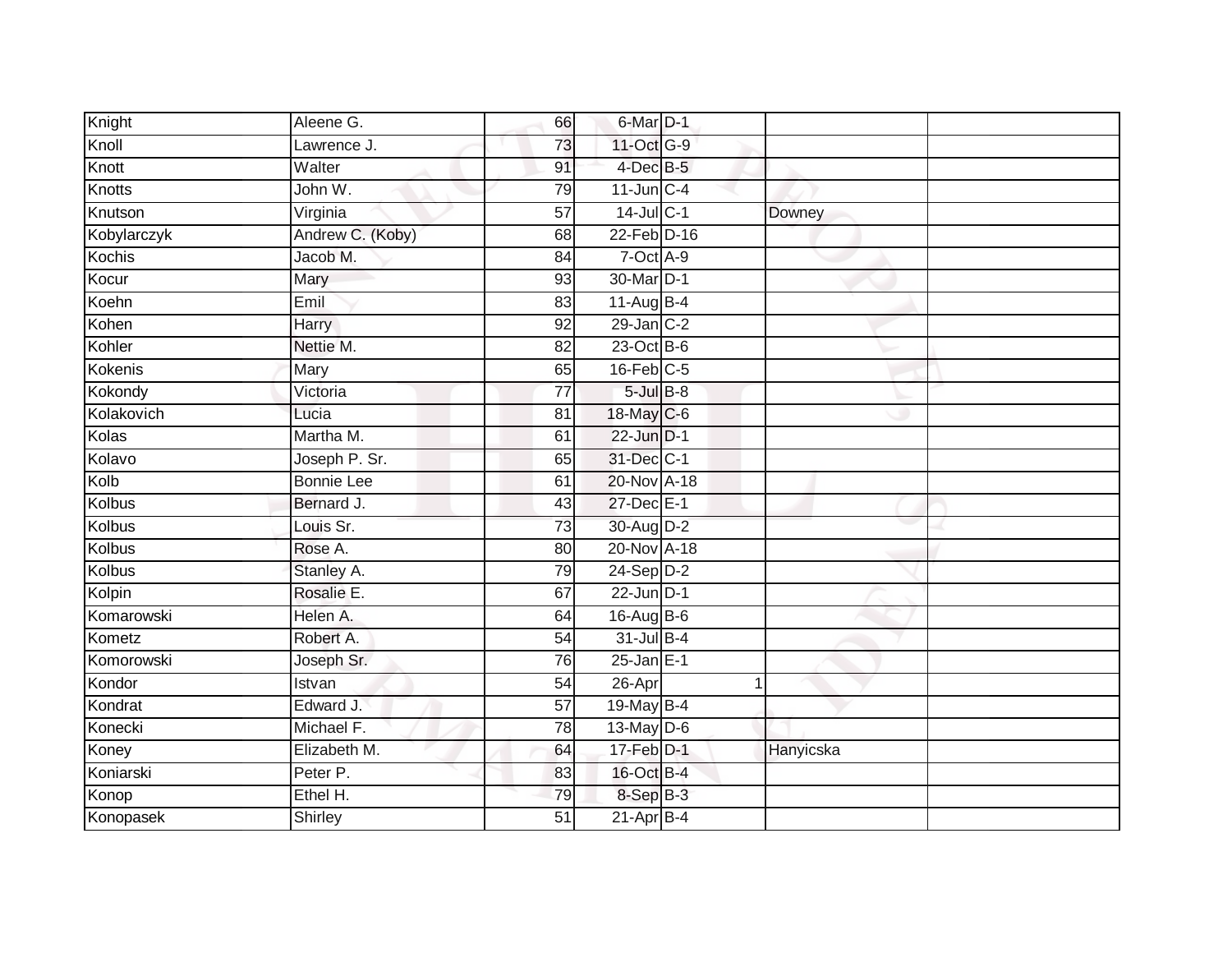| Konow         | William A.  | 80              | 27-Jul B-3       |          |
|---------------|-------------|-----------------|------------------|----------|
| Kontos        | Arris W.    | 49              | 11-Sep C-5       |          |
| Konvalinka    | Anton       | 78              | 3-Apr B-2        |          |
| Konyk         | Emily       | 38              | 6-Mar D-1        |          |
| Konyu         | Charles L.  | 69              | $7 - Jan$ $D-7$  |          |
| Kooi          | Lavern A.   | 60              | $4$ -May C-5     |          |
| Koonce        | Burdette E. | $\overline{53}$ | $10-Aug$ $C-3$   |          |
| Kopas         | Steven      | 19              | 3-Dec            |          |
| Koppelman     | Herman      | 76              | 16-Oct B-4       |          |
| Kornasel      | Tanka       | 86              | 15-May C-4       |          |
| Kornaus       | Valerie S.  | 57              | 16-Aug B-6       | Hamerla  |
| Korte         | Irene K.    | 85              | $7 - Jan$ $D-7$  |          |
| Korthauer     | Michael     | 92              | $7$ -Jul $C$ -2  |          |
| Koselke       | Paul N.     | 79              | 9-Mar A-7        |          |
| Koselke       | William R.  | $\overline{57}$ | $7 - Jun$ $D-1$  |          |
| Kosinski      | Mary        | 72              | 29-Nov E-1       |          |
| <b>Koss</b>   | Frank Sr.   | 71              | $17-SepE-6$      |          |
| Kosteba       | Amelia      | 59              | $27$ -Jul B-3    | Verlik   |
| Kostopulos    | Charlotte   | 87              | 23-Oct B-6       |          |
| Kostra        | Otilia      | 79              | 30-Mar D-1       |          |
| Kott          | Martha      | 78              | $21$ -May B-7    |          |
| <b>Koulis</b> | James G.    | 75              | $1$ -Jun $C$ -5  |          |
| Kountz        | Catherine   | 52              | $17$ -Apr $B$ -3 |          |
| Kovac         | Helen       | 49              | 17-Jun C-9       | Galambos |
| Kovac         | John J.     | 85              | 11-Oct G-9       |          |
| Kovach        | Albert S.   | 64              | $15$ -Jan B-7    |          |
| Kovach        | Anna        | 93              | 5-May C-4        |          |
| Kovach        | Elizabeth   | 61              | $1-Sep$ C-4      |          |
| Kovach        | Helen E.    | 84              | 13-Apr D-4       |          |
| Kovach        | Max J.      | 81              | 23-Apr D-9       |          |
| Koval         | John M.     | 71              | 24-Feb D-1       |          |
| Kowalski      | Henry E.    |                 | $27$ -Jul B-3    |          |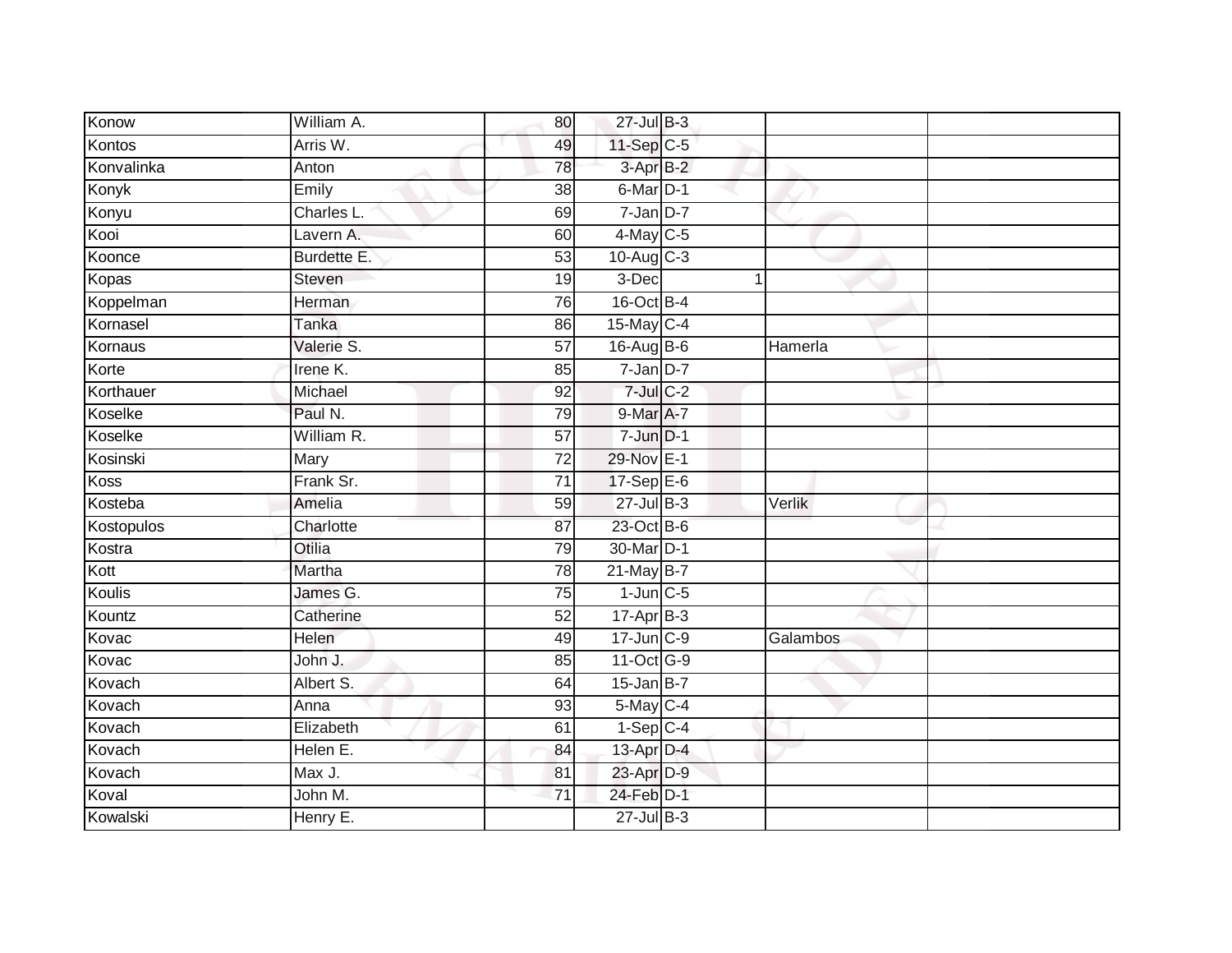| Kowalski       | John B.                | 63              | 2-Mar C-7                |             |                         |
|----------------|------------------------|-----------------|--------------------------|-------------|-------------------------|
| Kowalski       | Josephine              | 81              | 24-Apr <sub>C-8</sub>    |             |                         |
| Kowalski       | Mary                   | 81              | 5-Aug D-1                | Demps       |                         |
|                |                        |                 |                          |             |                         |
| Kowalski       | Matthew L. (Shine)     | 65              | $4$ -Jan $E-1$           |             | Also listed as Kowalik. |
| Kowandy        | Anthony B. (Tony)      | 68              | $14-Sep C-6$             |             |                         |
| Kozare         | Mary                   | 90              | 22-Mar F-5               |             |                         |
| Kozeny         | Oral A.                | 57              | 13-Aug $B-8$             |             |                         |
| Koziol         | Bazyl                  | 65              | 4-Dec B-5                |             |                         |
| Kozlowski      | Roy James              | 25              | $19$ -Feb $E-2$          |             |                         |
| Kozlowski      | Stella M.              | 76              | 28-Jan C-9               | Cleszynski  |                         |
| Krainovich     | Violet                 | 86              | $1-Apr$ D-6              | Jerich      |                         |
| Krajewski      | Ane (Mickey)           | 66              | $12$ -Feb $B$ -8         |             |                         |
| Krajewski      | Helen K.               | 85              | 1-Mar B-10               |             |                         |
| <b>Kralik</b>  | Andrew                 | 69              | 8-Sep B-3                |             |                         |
| Kramp          | Blanche E.             | 83              | 31-Mar B-5               |             |                         |
| <b>Krask</b>   | Frank J.               | 70              | 3-Aug D-1                |             |                         |
| Krauel         | Philip                 | 85              | 24-Apr C-8               |             |                         |
| Krause         | William R.             | 24              | $3$ -Jul $D-1$           |             |                         |
| Krawczyk       | Victoria B. (Aunt Vic) | 85              | $9$ -Oct $B$ -6          |             |                         |
| Krewson        | William                |                 | $19 - Jan$ $D-3$         |             |                         |
| Krippahne      | Bernice M.             |                 | $8-SepB-3$               |             |                         |
| Krisfalusy     | Catherine              | 65              | $5-AprE-6$               | Pierscionek |                         |
| Kristoff       | Frank                  | 65              | 28-Jul B-5               |             |                         |
| Kristoff       | Jennie                 | 80              | $11$ -May C-3            |             |                         |
| Kriston        | Sylvia H.              | 65              | 26-Aug D-8               |             |                         |
| Kroll          | Hazel                  | 86              | $14$ -Jun $C-6$          |             |                         |
| Krooswyk       | Benjamin W.            | 79              | $21$ -May B-7            |             |                         |
| Kroslack       | William A.             | 62              | $\overline{24}$ -Aug B-3 |             |                         |
| Krueger        | Frieda A.              | 88              | 25-Jan E-1               |             |                         |
| Krukowski      | Frances                | 88              | 25-Aug C-5               |             |                         |
| Krupa          | Joseph P.              | 71              | 30-Nov C-3               |             |                         |
| <b>Kryszak</b> | John H.                | $\overline{75}$ | $18-Sep$ B-8             |             |                         |
|                |                        |                 |                          |             |                         |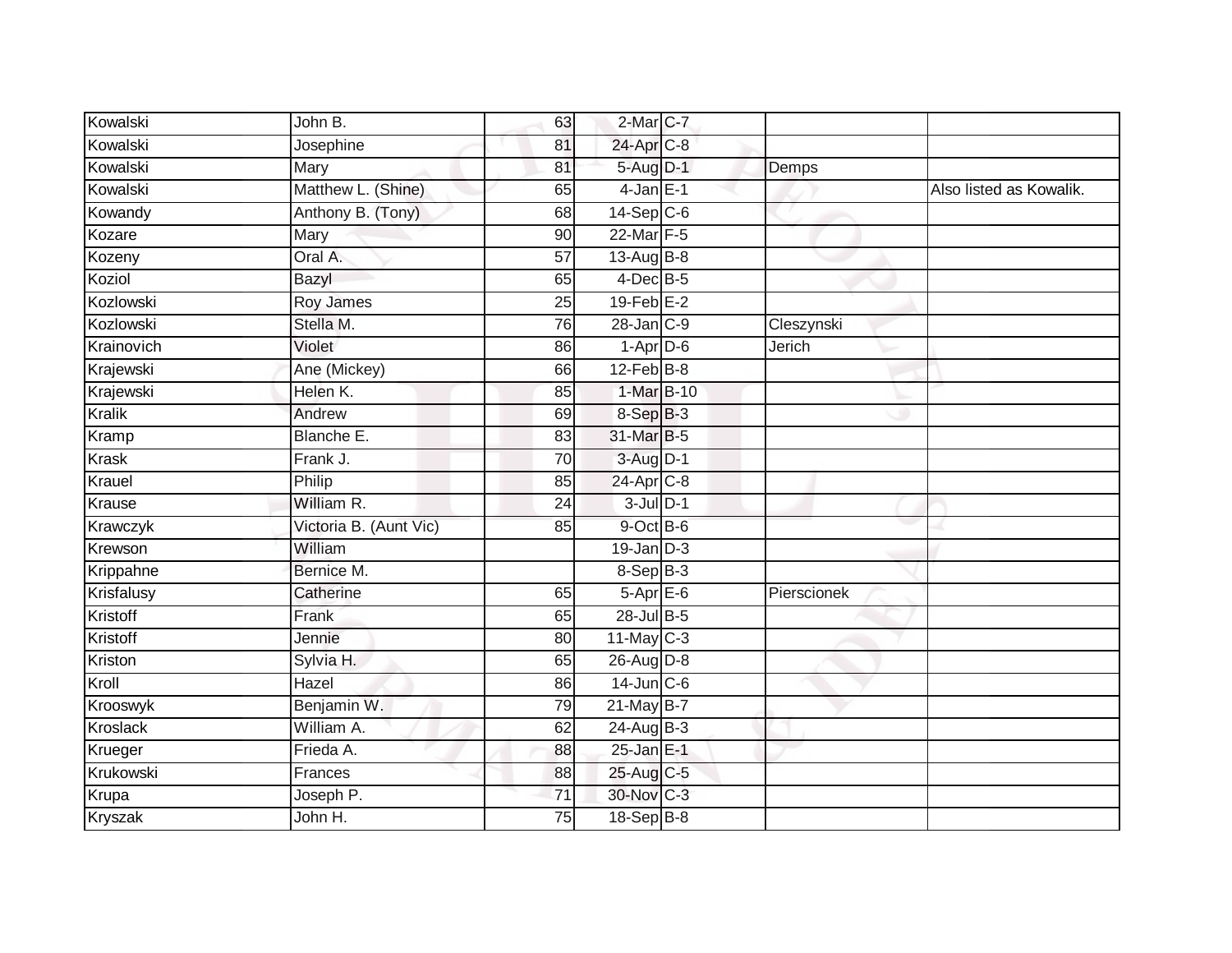| Krzan       | Steve J.              | 66              | $21$ -Jul $D-1$      |                 |
|-------------|-----------------------|-----------------|----------------------|-----------------|
| Krzyston    | Mary                  | 88              | $10$ -Aug C-3        | Dabrowska       |
| Kubiszewski | Eugene J. (Kuby)      | 52              | 6-Dec F-1            |                 |
| Kucaba      | Tekla                 | 86              | $1-Apr$ D-6          |                 |
| Kudele      | Louis T. (Dr.)        | $\overline{72}$ | $1-Dec$ B-2          |                 |
| Kudla       | <b>Milton Stanley</b> | 63              | $7$ -Dec $B$ -8      |                 |
| Kuehle      | George F.             | 83              | $3$ -Dec $C$ -6      |                 |
| Kuiper      | Lizzie                | $\overline{72}$ | 29-Apr D-4           |                 |
| Kujawa      | Albert J. (Dunks)     | $\overline{73}$ | 11-Oct G-9           |                 |
| Kukta       | Kenneth J.            | 29              | $9$ -Jan $B-9$       |                 |
| Kukulski    | Irene E.              | 74              | $14-Sep$ C-6         | <b>Brombosz</b> |
| Kulczyk     | George V.             | 61              | $22$ -Jan C-7        |                 |
| Kulik       | Adeline M.            |                 | 31-May D-1           | <b>Bolek</b>    |
| Kulik       | <b>Stella</b>         | 87              | 27-Sep F-9           | Lewandowski     |
| Kuna        | John                  | 101             | 8-Feb D-1            |                 |
| Kurella     | Albert William (Bets) | 58              | 26-May A-4           |                 |
| Kuriat      | Stefania              | $\overline{82}$ | 19-Nov B-12          |                 |
| Kurland     | Fannie                | 87              | 30-Oct D-1           |                 |
| Kurland     | Milton C.             | 62              | 6-Sep <sub>E-1</sub> |                 |
| Kurnik      | John C.               | 64              | $20$ -Jul $B-3$      |                 |
| Kurowski    | Julius D. (Jay)       | 42              | $1-Dec$ B-2          |                 |
| Kuruc       | Eva L.                | $\overline{51}$ | 20-Nov A-18          |                 |
| Kuschel     | Melvin W.             | 76              | $3-Aug$ D-1          |                 |
| Kuss        | <b>Steve</b>          | 80              | $6$ -Jul $D-2$       |                 |
| Kutaj       | Frank J.              | 66              | 30-Dec D-3           |                 |
| Kutak       | Jessamine M.          |                 | $8$ -Jan $C$ -6      |                 |
| Kvederas    | Frank J.              | 62              | 16-Jun C-1           |                 |
| Kwasny      | Celia J.              | 75              | 19-May B-4           |                 |
| Kwiatkowski | Rose B.               | 89              | $19$ -Jan $D-3$      |                 |
| Kwilosz     | Edward F.             | 67              | 20-Dec E-1           |                 |
| La Posa     | Joseph                | 74              | 17-Jul E-5           |                 |
| Lacko       | Anthony V.            | 61              | 24-Nov A-5           |                 |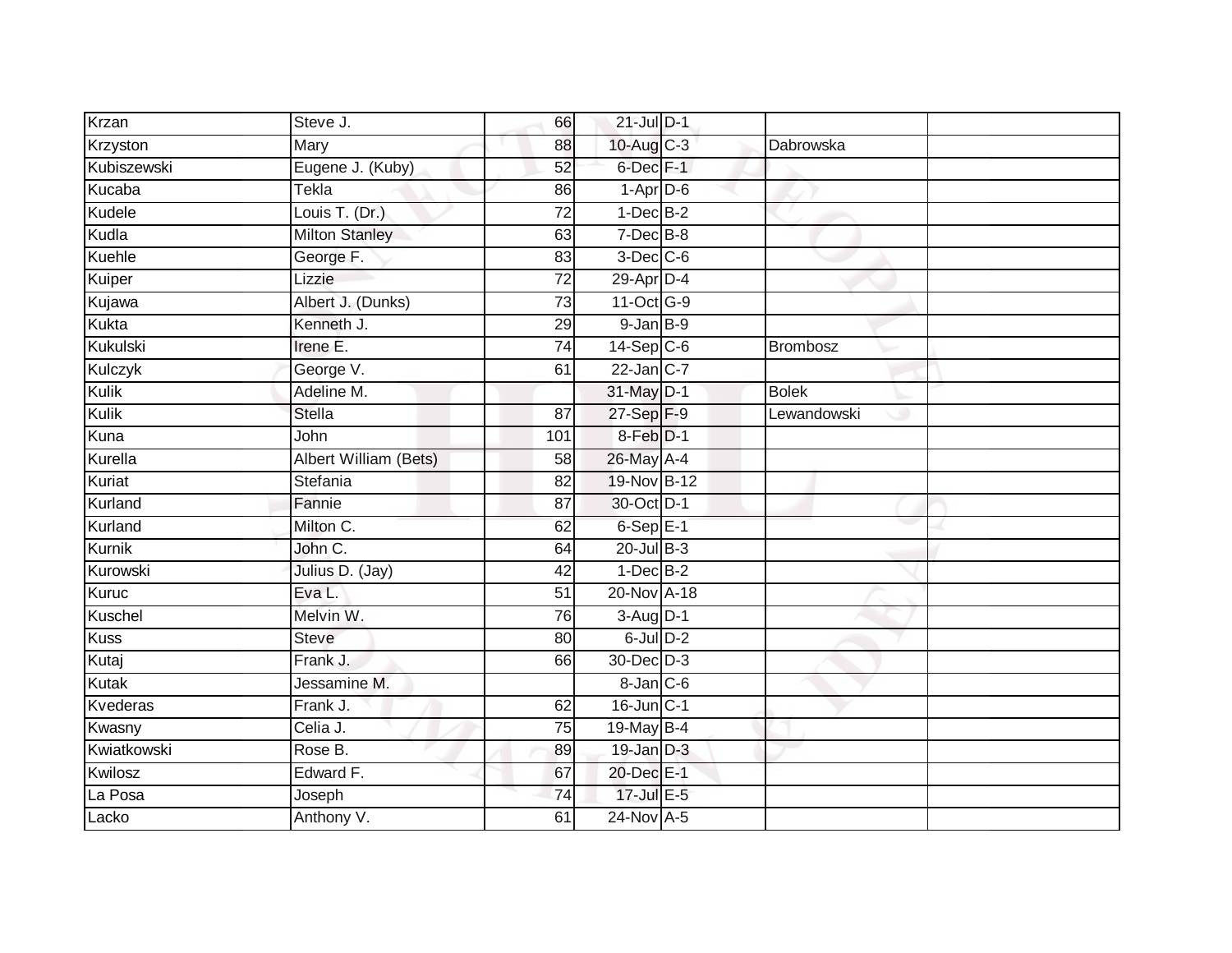| Laczi     | Betty (Mares)     | 66              | 9-Oct B-6         |  |
|-----------|-------------------|-----------------|-------------------|--|
| Ladowicz  | <b>Stanley</b>    | 64              | 19-Apr D-1        |  |
| LaForce   | Mary E.           | 75              | 31-Aug C-6        |  |
| Lahey     | Margaret          | $\overline{73}$ | 6-May C-5         |  |
| Lahey     | Margaret          | $\overline{73}$ | $5$ -May $C-4$    |  |
| Lamb      | <b>Eddie Mae</b>  | 90              | $19$ -Jan $D-3$   |  |
| Lambert   | Emma              | 70              | $29$ -Jun $ D-1 $ |  |
| Lamm      | Paul Ray          | 55              | 8-Mar E-3         |  |
| Lamott    | Mary              | 65              | 8-Jun D-1         |  |
| Lampa     | Joseph            | $\overline{54}$ | $6$ -Aug $C-4$    |  |
| Lamprecht | August J. Sr.     | 78              | $2$ -Oct $A-9$    |  |
| Landeck   | Vernon E. Sr.     | 62              | 25-Feb C-11       |  |
| Landell   | Russell E.        | 71              | 12-Oct C-4        |  |
| Lane      | Donna M.          | 49              | $1-Nov1 - 1$      |  |
| Lanfear   | <b>Alice</b>      | 62              | 4-Mar B-4         |  |
| Lang      | Robert S.         | 56              | 31-Dec C-1        |  |
| Lange     | Frank O. Jr.      | $\overline{36}$ | 19-Apr D-1        |  |
| Langer    | Thaddeus P. (Ted) | 56              | $9$ -Feb $D-1$    |  |
| Langley   | Madge M.          | 55              | 21-May B-7        |  |
| Lanman    | John G.           | 29              | 15-Mar C-10       |  |
| LaPeer    | Alphonse (Toby)   | 69              | 11-Oct G-9        |  |
| Larson    | Edwin C.          | 84              | 15-May C-4        |  |
| Larson    | Guy E. (Gene)     | 57              | $11$ -Dec $C-4$   |  |
| Larson    | Ivar              | 81              | $13$ -Jan $D-1$   |  |
| Larson    | John D.           | $\overline{59}$ | $11$ -May C-3     |  |
| Larson    | Mary M.           | 63              | 12-Oct C-4        |  |
| Lasaro    | Maria G.          | 81              | 31-Jul B-4        |  |
| Lasaro    | Steven Raymond    | 15              | 23-Mar C-6        |  |
| Lascoff   | Susie             | 79              | $13$ -Feb $B$ -6  |  |
| Lashbrook | Lawrence A.       | 69              | $13$ -Jan $D-1$   |  |
| Lasics    | Gladys L.         | 67              | 19-Jan D-3        |  |
| Laslow    | Joseph            | $\overline{54}$ | $20$ -Jan $B-3$   |  |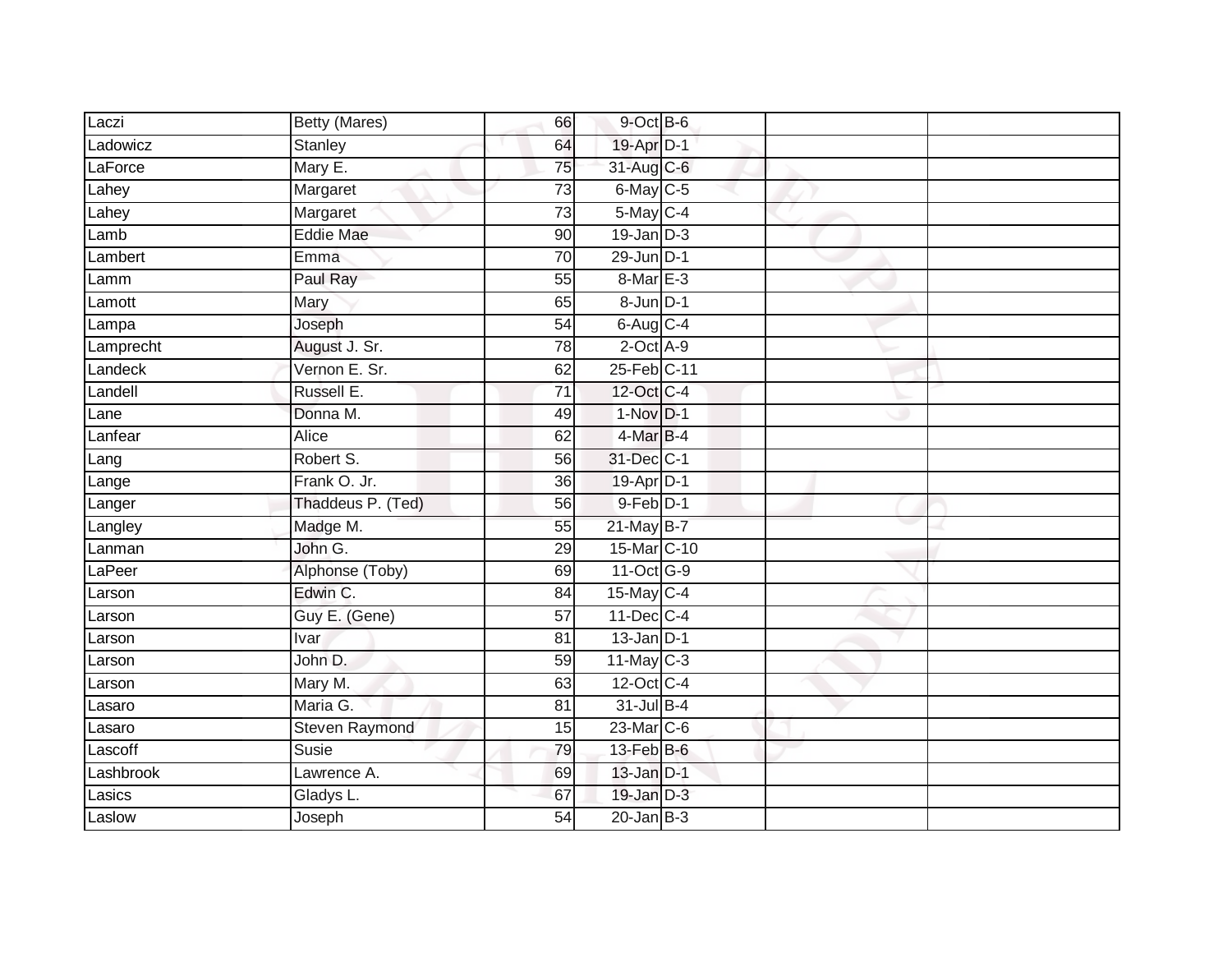| Laughy     | Ann B.                 | 70              | 26-Mar C-4            |              |  |
|------------|------------------------|-----------------|-----------------------|--------------|--|
| Laurent    | Reva                   | $6\phantom{1}$  | 10-Nov B-6            |              |  |
| Laurincik  | George A.              | 66              | $31$ -Jul B-4         |              |  |
| Lawbaugh   | Ernest                 | 78              | $24$ -Aug B-3         |              |  |
| Lawson     | Joseph A.              | 45              | 22-Jan C-7            |              |  |
| Lawvere    | Sybil                  | 45              | 6-Nov D-1             |              |  |
| Layne      | Elmer T.               | 62              | $22-AprC-9$           |              |  |
| Layton     | <b>Dolores</b>         | 76              | $5$ -Feb $C-4$        |              |  |
| Lazzell    | James L.               | 66              | $7-Oct$ $A-9$         |              |  |
| Learman    | Irene                  | 83              | 26-Aug D-8            |              |  |
| Leary      | John E.                | $\overline{72}$ | $2$ -Jun $C-2$        |              |  |
| Lee        | Florence M.            | 79              | $9$ -Feb $D-1$        |              |  |
| Lee        | Mildred M.             | 77              | 10-May D-4            |              |  |
| Lee        | Spencer                | 45              | 23-Sep C-6            |              |  |
| Leech      | Charlotte              | 90              | $2$ -Jan $C-4$        |              |  |
| Leep       | <b>Hilda</b>           | $\overline{81}$ | 19-Feb E-2            |              |  |
| Leeson     | Dewey E.               | 82              | 14-Apr C-2            |              |  |
| Lehman     | John                   | 81              | $7 - Jun$ $D-1$       |              |  |
| Lehnhoff   | Helene                 |                 | 26-Mar C-4            | Wojtas       |  |
| Lennon     | Alexander J. (Scotty)  | 46              | $18$ -Feb $B$ -4      |              |  |
| Leon       | Lucille                | 54              | $14$ -Jul C-1         | <b>Skiba</b> |  |
| Lepak      | John A.                | 70              | 9-Mar A-7             |              |  |
| Lepp       | Georg J.               | 88              | $8 - Jan$ $C - 6$     |              |  |
| Lerch      | Arthur                 | 86              | $1-Nov$ D-1           |              |  |
| Leslie     | <b>Lillian Rogers</b>  | 79              | 9-Nov A-4             |              |  |
| Leslie     | William A.             | 65              | $19 - \text{Jul}$ F-7 |              |  |
| Lesmeister | Edward F.              | $\overline{77}$ | $2-Aug$ E-1           |              |  |
| Lesniak    | Benjamin J. Sr.        | 70              | $28$ -Jan $C-9$       |              |  |
| Lessner    | Julius L. Sr. (Whitey) | 75              | 27-Oct D-2            |              |  |
| Lester     | Margaret               | 39              | 20-Dec E-1            |              |  |
| Letko      | Louis Michael (Rev.)   | 62              | $11$ -Feb $B$ -6      |              |  |
| Leubcke    | Helmuth J.             | 96              | $12$ -Oct C-4         |              |  |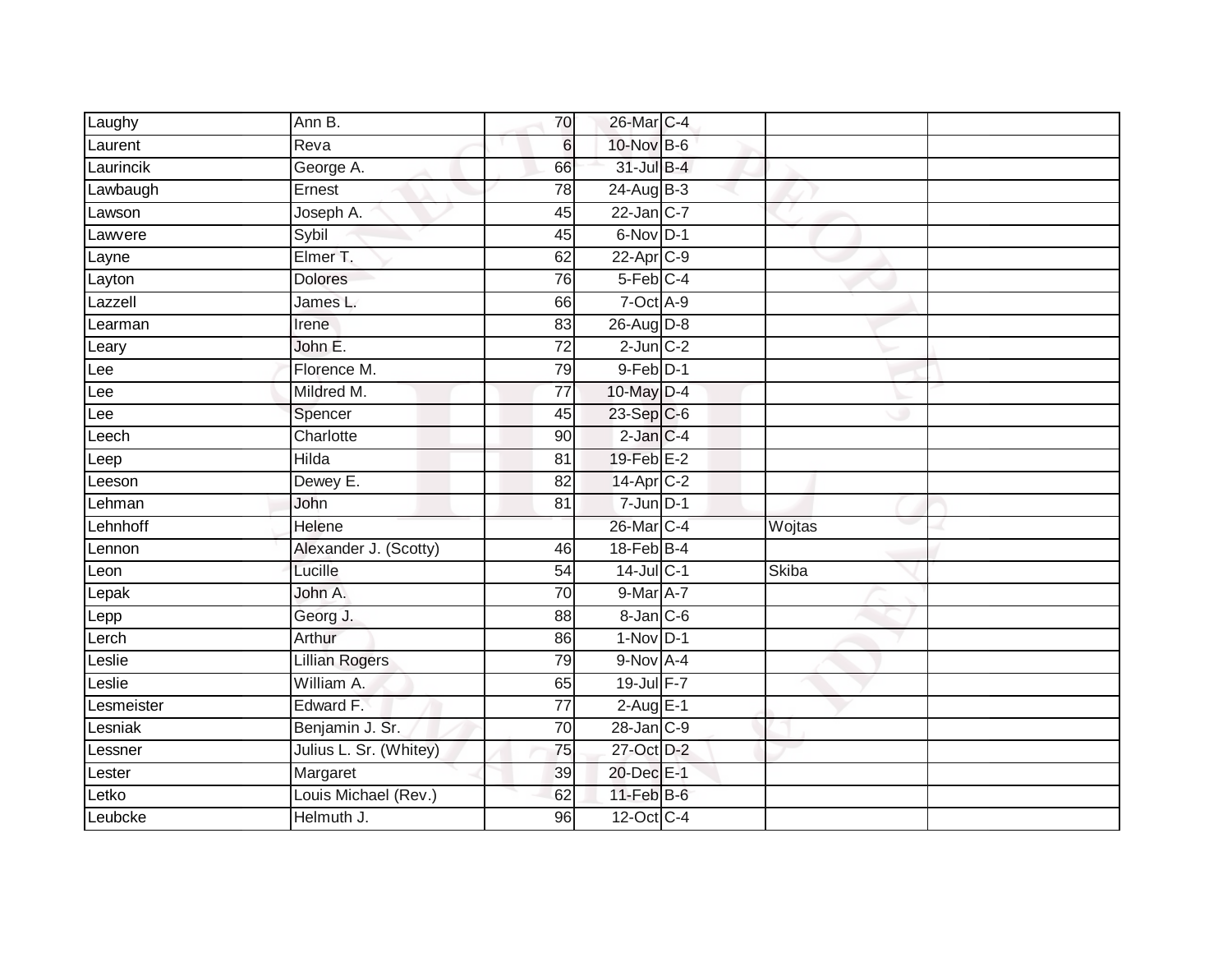| Lew         | Frances                         | 85              | $4$ -Jun $C$ -5         | Dolemba |  |
|-------------|---------------------------------|-----------------|-------------------------|---------|--|
| Lewark      | Virginia (Tiny)                 | 61              | 7-May B-12              |         |  |
| Lewis       | <b>Dellia Jenkins</b>           |                 | $1$ -Jan $D-3$          |         |  |
| Lewis       | Ella Huel                       | 88              | 10-Sep D-11             |         |  |
| Lewis       | <b>Hattie</b>                   | 83              | 6-Feb B-3               |         |  |
| Lewis       | Henry (H)                       | 61              | 16-Mar B-6              |         |  |
| Lewis       | <b>Stephen Torrence</b>         | 23              | $15-Sep$ B-3            |         |  |
| Lieberman   | Arthur                          | 66              | $12$ -Jun B-6           |         |  |
| Lieberman   | Shirley R.                      | 59              | $29$ -Jan $C-2$         |         |  |
| Lieberum    | Herbert C.                      | 80              | $4$ -May C-5            |         |  |
| Limoges     | Margaret C.                     | 67              | 13-Nov B-6              | Jones   |  |
| Lindauer    | Elizabeth M.                    | 67              | $9$ -Jul $D-2$          |         |  |
| Lindauer    | Leo                             | 80              | $8$ -Jul $B$ -3         |         |  |
| Lindsey     | Clarence L.                     | 70              | 16-Mar B-6              |         |  |
| Link        | Genevieve A.                    | 63              | 12-Apr D-4              |         |  |
| Linkiewicz  | Pauline                         | 91              | $1-FebB-13$             |         |  |
| Linoski     | Julie B.                        | 63              | $1$ -Jan $D-3$          |         |  |
| Lipman      | Ben H.                          | 78              | $20$ -May $D-6$         |         |  |
| Lippert     | Charles                         | 66              | $23$ -Feb $C-3$         |         |  |
| Liss        | Kathleen (Sister, SSJ,<br>TOSF) | 42              | $27$ -Jan $C$ -5        |         |  |
| Littrell    | Lary James II                   | Infant          | $7 - \overline{AugC-4}$ |         |  |
| Lively      | Charles V.                      | 84              | 28-Jan C-9              |         |  |
| Livingston  | Clarence T.                     | 71              | $14-Sep C-6$            |         |  |
| Livingston  | Harvey                          | 76              | 22-Nov C-10             |         |  |
| Lloyd       | Bessie M.                       | $\overline{80}$ | 15-Jun C-7              |         |  |
| Loar        | Frances J.                      | 43              | $2-AprC-5$              |         |  |
| Lobodzinski | <b>Frank Stanley</b>            | 80              | 7-May B-12              |         |  |
| Lockhart    | Jared                           |                 | $31$ -Aug C-6           |         |  |
| LoDuca      | Vincenza                        | 69              | $4$ -Jan E-1            |         |  |
| Loebe       | Lillie H.                       | 92              | 20-Nov A-18             |         |  |
| Lonardi     | <b>Maria</b>                    | 87              | $4$ -Oct E-1            |         |  |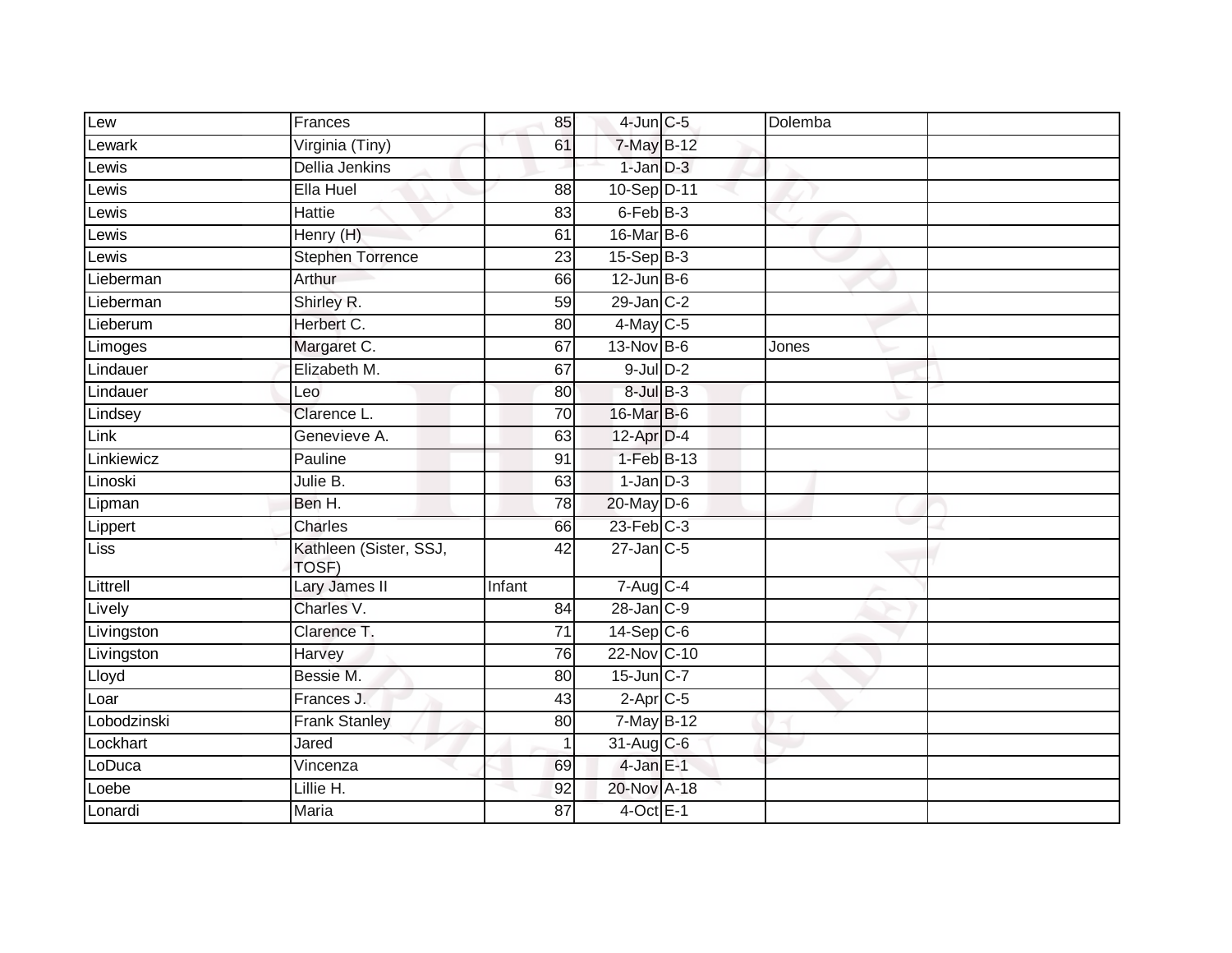| Lone       | Olive L.                     | 65              | 13-Nov B-6       |  |                          |
|------------|------------------------------|-----------------|------------------|--|--------------------------|
| Long       | Diane M.                     | 24              | 27-Sep F-9       |  |                          |
| Long       | Dorothy                      | 72              | 6-Jul D-2        |  |                          |
| Long       | Irma F.                      | 63              | $5$ -Oct $C$ -6  |  |                          |
| Long       | Lester K.                    | $\overline{72}$ | 25-Oct D-2       |  |                          |
| Long       | Lois Morrison                |                 | $4$ -Dec B-5     |  |                          |
| Long       | Myer J.                      | 82              | 22-Nov C-10      |  |                          |
| Lopez      | <b>Juana Dolores</b>         | 64              | 23-Mar C-6       |  |                          |
| Losinski   | Olga M. (Lush)               | 69              | $6$ -Jul $D-2$   |  |                          |
| Lovgren    | Anna M.                      | $\overline{98}$ | $27$ -Nov D-4    |  |                          |
| Lowden     | <b>Nina</b>                  |                 | 13-Mar C-3       |  |                          |
| Lowe       | Donald W.                    | 50              | 18-Mar C-10      |  |                          |
| Lowe       | William C.                   | 25              | 8-Dec B-5        |  |                          |
| Lowry      | Thelma M.                    | 70              | $9$ -Jul $D-2$   |  |                          |
| Lozow      | Joseph                       | 83              | 26-Aug D-8       |  |                          |
| Lubanowski | August P. Sr.                | 75              | 19-Mar C-4       |  |                          |
| Luby       | Jerome J.                    | 82              | $27$ -Apr $D-1$  |  |                          |
| Lucas      | Elizabeth                    | 91              | $7-Apr$ C-3      |  |                          |
| Luckett    | Jeffery                      | 20              | $9-$ Sep $B-8$   |  |                          |
| Ludwig     | Arthur Auerl (Rev., Dr.)     | 72              | 26-Feb 1, D-1    |  | Picture included on page |
| Ludwig     | Gary T.                      | $\overline{23}$ | 20-Dec E-1       |  |                          |
| Lukaszyk   | Stella F.                    | 69              | 8-May C-4        |  |                          |
| Lukeman    | Helen K.                     | 72              | 21-May B-7       |  |                          |
| Lukmann    | Mary C.                      | 73              | $22 - Sep$ C-2   |  |                          |
| Lundgren   | <b>August Rudolph (Rudy)</b> | 91              | $25$ -Jan $E-1$  |  |                          |
| Lundgren   | Jeanne                       | 63              | $23$ -Jun $C-2$  |  |                          |
| Lundstrom  | Carlos T.                    | 63              | $2$ -Dec $C$ -10 |  |                          |
| Lunsford   | Arthur L.                    | 70              | 8-Feb D-1        |  |                          |
| Lutz       | Lillian I.                   | 87              | 22-Jun D-1       |  |                          |
| Lynk       | <b>Delbert</b>               | 76              | 28-Apr A-5       |  |                          |
| Lynn       | Mary V.                      |                 | $15$ -Jan B-7    |  |                          |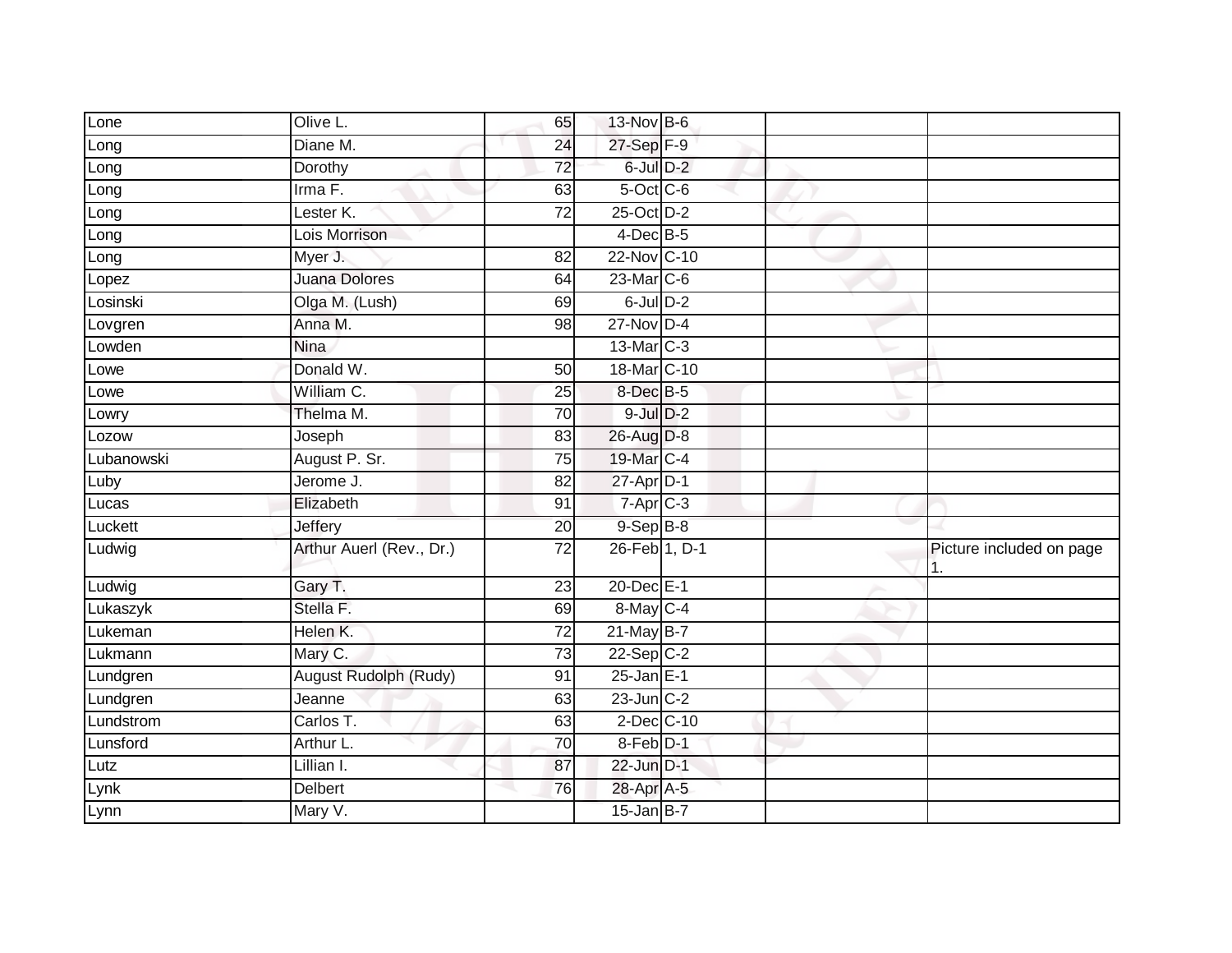| Lypka | Pearl | 82 | 5-Mar C-6 |   | Paraska |  |
|-------|-------|----|-----------|---|---------|--|
|       |       |    |           |   |         |  |
|       |       |    | a.<br>٦.  |   |         |  |
|       |       |    |           |   |         |  |
|       |       |    |           |   |         |  |
|       |       |    |           |   |         |  |
|       |       |    |           |   |         |  |
|       |       |    |           |   |         |  |
|       |       |    |           |   |         |  |
|       |       |    |           |   |         |  |
|       |       |    |           |   |         |  |
|       |       |    |           |   |         |  |
|       |       |    |           |   |         |  |
|       |       |    |           |   | ۰       |  |
|       |       |    |           |   |         |  |
|       |       |    |           |   |         |  |
|       |       |    |           |   |         |  |
|       |       |    |           |   |         |  |
|       |       |    |           |   |         |  |
|       |       |    |           |   |         |  |
|       |       |    |           |   |         |  |
|       |       |    |           |   |         |  |
|       |       |    |           |   |         |  |
|       |       |    |           |   |         |  |
|       |       |    |           |   |         |  |
|       |       |    |           |   |         |  |
|       |       |    |           |   |         |  |
|       |       |    |           |   |         |  |
|       |       |    |           |   |         |  |
|       |       |    |           |   |         |  |
|       |       |    |           | ≻ |         |  |
|       |       |    |           |   |         |  |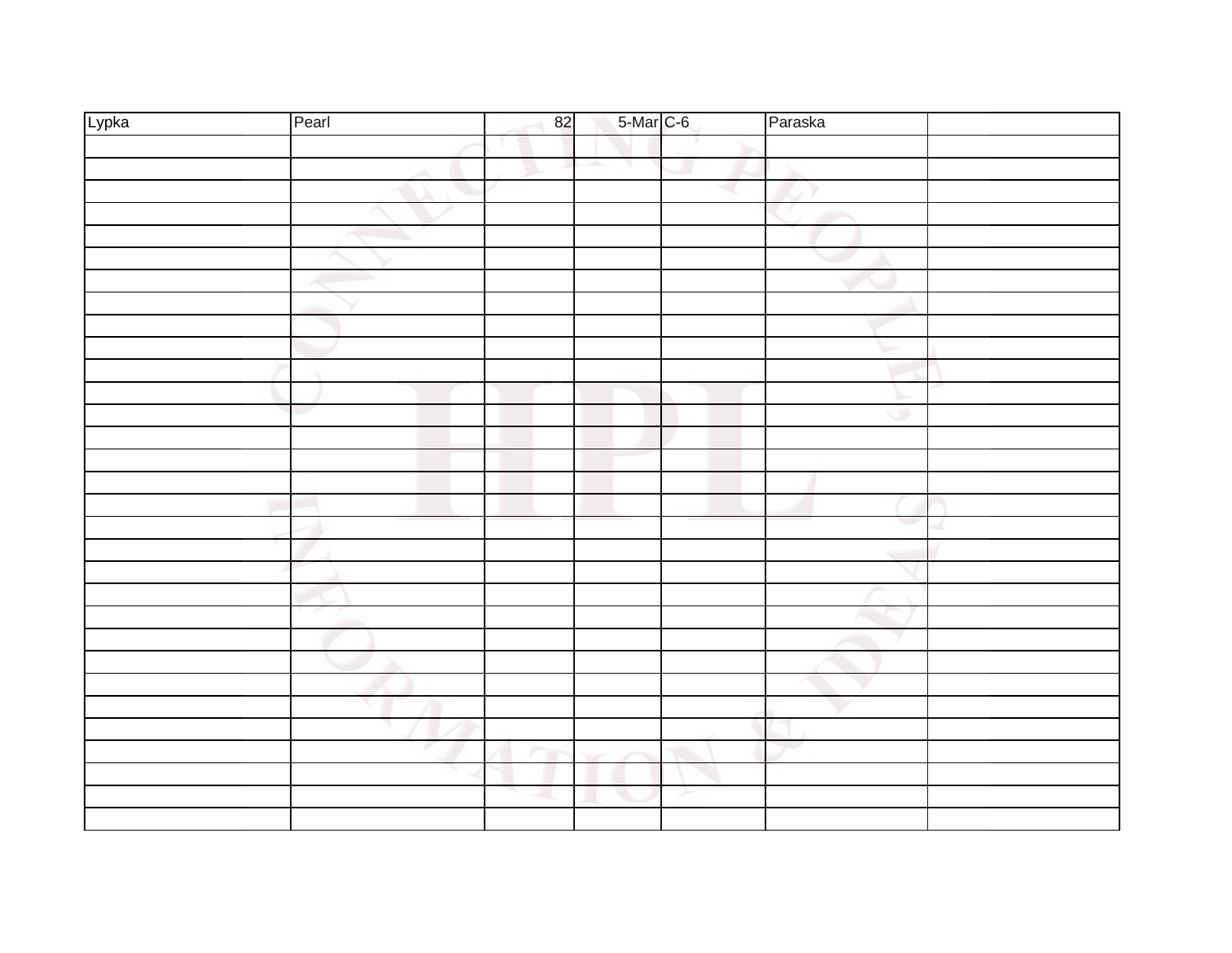| <b>Surname</b>  | <b>Given</b>         | Age             | <b>Date</b>      | Page | <b>Maiden</b> | <b>Note</b>            |
|-----------------|----------------------|-----------------|------------------|------|---------------|------------------------|
| <b>Mabins</b>   | Nancy M.             | 69              | 1-Feb B-13       |      |               |                        |
| <b>Macaitis</b> | John F.              | 81              | 5-Jun C-4        |      |               |                        |
| MacDonald       | Cecil E.             | 68              | 14-May B-6       |      |               |                        |
| Macdonald       | Stephanie S.         | 65              | 18-Feb B-4       |      | Georgeff      |                        |
| Macenski        | Michael              | 76              | $10$ -Feb $C-2$  |      |               |                        |
| Macey           | Theodore S.          | 63              | $24-AugB-3$      |      |               |                        |
| Machaj          | Cecilia              | 66              | $16$ -Aug $B$ -6 |      |               | Also listed as Machay. |
| Machuca         | Joyce Katherine      | 26              | $27$ -Apr $D-1$  |      |               |                        |
| Machuca         | Richard              | $\overline{28}$ | $27$ -Apr $D-1$  |      |               |                        |
| Mack            | Marilyn              | $\overline{27}$ | 29-Oct B-5       |      |               |                        |
| Mackay          | Irene                | 64              | 8-Sep B-3        |      |               |                        |
| Madison         | Dorothy              | 60              | $6-Sep$ E-1      |      |               |                        |
| Mager           | Clara                | 71              | 13-Apr D-4       |      |               |                        |
| Mager           | John N.              | $\overline{75}$ | $8-SepB-3$       |      |               |                        |
| <b>Maglio</b>   | Marie                | 73              | 25-Aug C-5       |      | LaForte       |                        |
| Maguire         | Betty J.             | 56              | 12-Oct C-4       |      |               |                        |
| Magurany        | Joseph               | 68              | $26$ -Jan C-1    |      |               |                        |
| Mahaffey        | Rose                 | 49              | 9-Mar A-7        |      |               |                        |
| <b>Mahler</b>   | Walter               | 66              | 6-Mar D-1        |      |               |                        |
| Majewski        | <b>Stnaley Peter</b> | 63              | 10-May F-6       |      |               |                        |
| <b>Makaryk</b>  | Adaline (Blondie)    | 55              | $4-JanE-1$       |      |               |                        |
| Malcolm         | Ann C.               | 63              | 26-May A-4       |      |               |                        |
| Maldonado       | <b>Jerry</b>         | $\overline{1}$  | 6-Oct C-2        |      |               |                        |
| Maldonado       | John Sr.             | 49              | $9$ -Jul $D-2$   |      |               |                        |
| Malene          | Stephanie (Stella)   | 66              | $24$ -Aug $B-3$  |      | Urban         |                        |
| <b>Maley</b>    | <b>Mary Margaret</b> | $\overline{75}$ | $23-Sep C-6$     |      |               |                        |
| Malinich        | Michael Jr.          | 39              | $4$ -Oct $E-1$   |      |               |                        |
| <b>Malis</b>    | Elizabeth (Lil)      | 70              | 23-Nov D-2       |      |               |                        |
| Malo            | Lucille M.           | 87              | 29-Mar D-1       |      |               |                        |
| Malone          | Lois                 | 73              | $2$ -Jan $C-4$   |      |               |                        |
| Maloney         | Patrick Sr.          | $\overline{87}$ | $2$ -Nov $B-6$   |      |               |                        |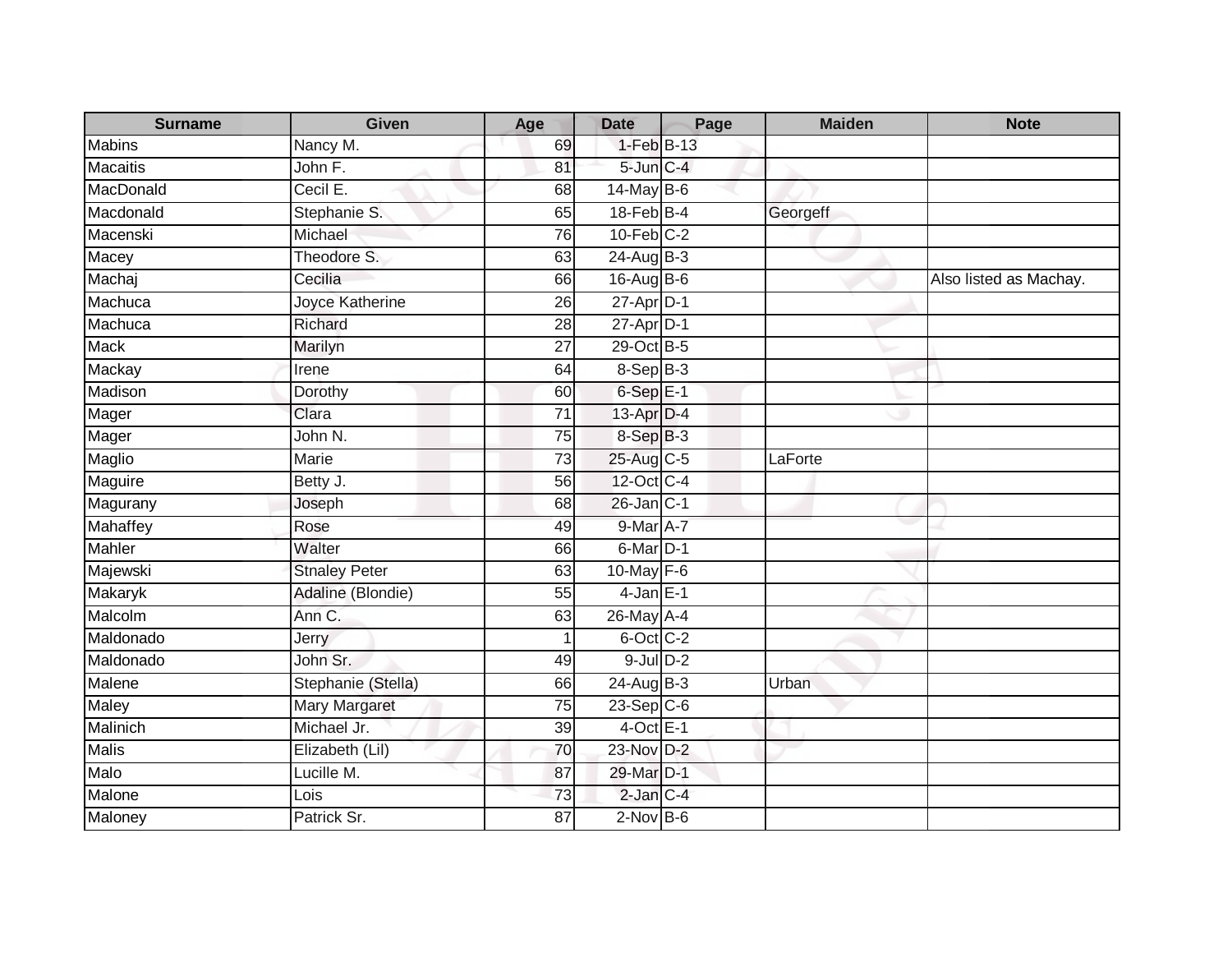| Maluchnik     | Ann                    | 75              | 1-May C-3        | Arendt    |  |
|---------------|------------------------|-----------------|------------------|-----------|--|
| Manchak       | <b>Richard Dean</b>    | 29              | 20-Apr C-3       |           |  |
| Mangiaracina  | Andrew                 | 93              | $13$ -Jul $D-1$  | Mancino   |  |
| Mankowski     | John Jason             | 3               | $11$ -Jan $E-1$  |           |  |
| Mankowski     | <b>Katherine Renee</b> | $\overline{2}$  | $11$ -Jan E-1    |           |  |
| Mankowski     | Lisa Marie             | 5               | $11$ -Jan E-1    |           |  |
| Mann          | Anna I.                | 82              | $4-Feb$ C-10     |           |  |
| Mannel        | Gerhardt (Gay)         | 81              | $4$ -Oct E-1     |           |  |
| Manning       | Anne K.                | 65              | $6$ -Jan $C$ -5  |           |  |
| Manning       | Marie                  | 70              | $6$ -Jul $D-2$   |           |  |
| Mansavage     | Max L.                 | 63              | 29-May B-7       |           |  |
| Mansfield     | Wilbert E.             | 69              | $22$ -Jun $D-1$  |           |  |
| Marczewski    | Victoria J.            | 79              | 26-May A-4       |           |  |
| Mardos        | Louis                  | 66              | 29-Nov E-1       |           |  |
| <b>Marek</b>  | <b>Stella</b>          | 59              | 3-Sep B-10       | Czenczek  |  |
| Marianes      | <b>Bessie</b>          | 86              | 21-Oct B-4       |           |  |
| Marino        | Josephine M.           | 60              | $15$ -Jan B-7    |           |  |
| Markovich     | Milider                | 67              | 29-Mar D-1       |           |  |
| Markovich     | <b>Steve</b>           | 73              | 19-Oct C-4       |           |  |
| Markowski     | Josephine M.           | 87              | $11-Sep$ C-5     |           |  |
| Marlatt       | Harold R.              | 64              | $15$ -Jan B-7    |           |  |
| Marlowe       | <b>Charlotte Ann</b>   | 48              | 28-Apr A-5       |           |  |
| Marlowe       | John (Dr.)             |                 | $15$ -Feb $E-2$  |           |  |
| Marolewski    | Aloysius J.            |                 | 18-Dec C-6       |           |  |
| Marolewski    | <b>Steven</b>          | 81              | 8-Nov D-1        |           |  |
| Marquist      | Edwin F.               | 84              | $23$ -Jan D-1    |           |  |
| Marsh         | Hazel                  | 90              | $9$ -Dec $C$ -9  | Roudebush |  |
| Marsh         | Ned O.                 | $\overline{78}$ | $9-Apr$ A-15     |           |  |
| Marsh         | Robert D.              | 47              | $23$ -Mar $C$ -6 |           |  |
| Marsh         | William H. Jr.         | 50              | 22-Dec D-3       |           |  |
| Martin        | <b>Eric Robert</b>     | 29              | 2-Jan 1, C-4     |           |  |
| <b>Martin</b> | Forrest R.             | 73              | $17 - Dec$ B-6   |           |  |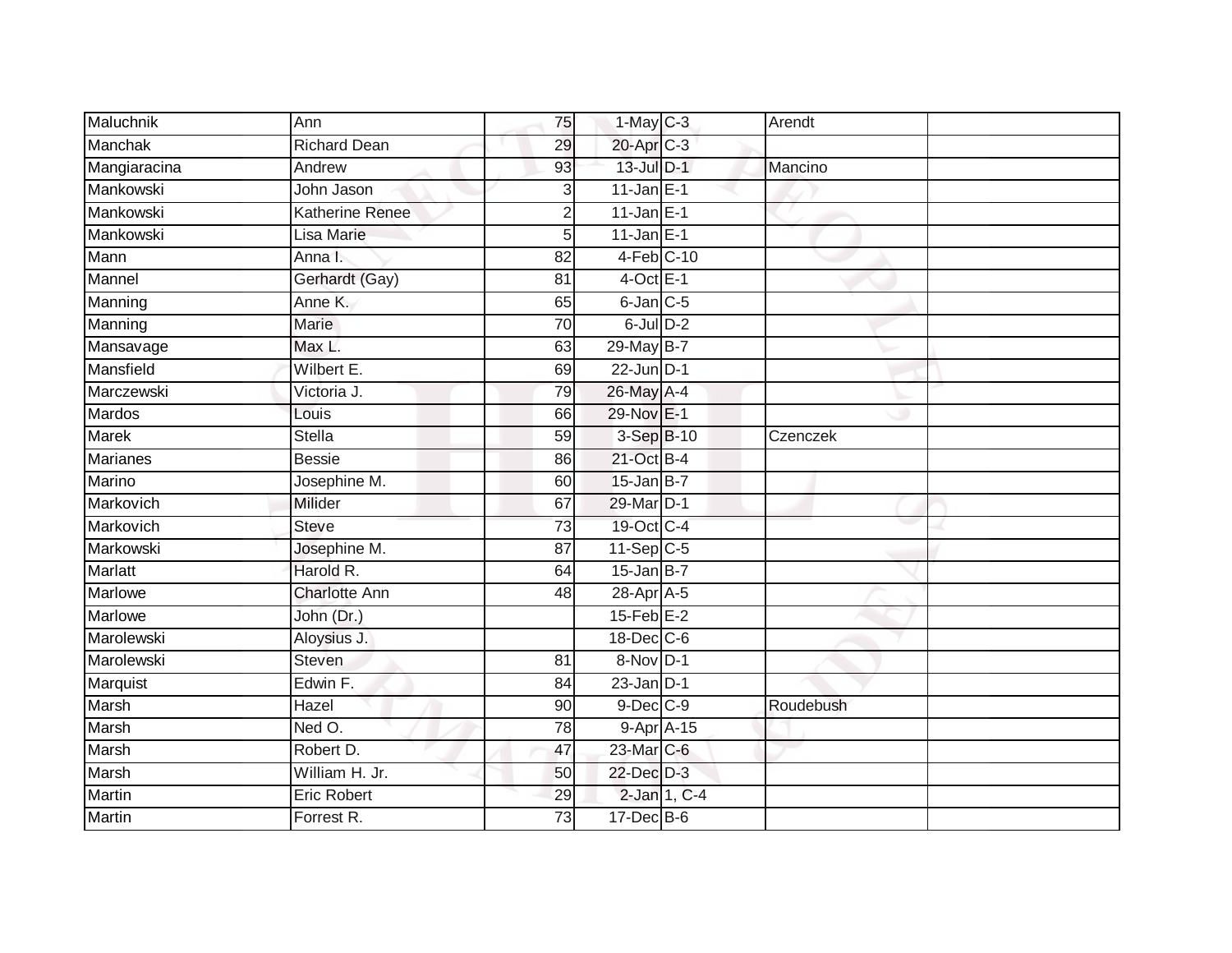| <b>Martin</b>   | John W. (Bill)       | 67              | 23-Sep C-6       |                |                       |
|-----------------|----------------------|-----------------|------------------|----------------|-----------------------|
| <b>Martin</b>   | Norma Jean           | 59              | 3-Dec C-6        |                |                       |
| Martin          | Oliver <sub>N.</sub> | 78              | 1-Nov D-1        |                |                       |
| Martin          | Petra M.             | 93              | $25$ -Aug C-5    |                |                       |
| <b>Martinez</b> | Argentina S.         | $\overline{51}$ | $11$ -Feb $B$ -6 |                |                       |
| Martinez        | Augustina            | 81              | $28$ -Jan $C-9$  |                |                       |
| Martinez        | Fernando Hugo        | 23              | 24-May D-1       |                |                       |
| Martinez        | Miguel               | 75              | $22-Sep$ C-2     |                |                       |
| Martinez        | <b>Starr</b>         | 5               | 15-May C-4       |                |                       |
| Marton          | Andro                | 81              | 20-Apr C-3       |                |                       |
| <b>Martz</b>    | Anna                 | 68              | $27$ -Nov D-4    |                |                       |
| Masich          | John                 | 72              | 20-May D-6       |                |                       |
| Mason           | Ruth                 | 64              | 2-Oct A-9        |                |                       |
| Mason           | William M.           | 30              | $13$ -Jul $D-1$  |                |                       |
| Massey          | William J.           | 47              | $2$ -Nov $B-6$   |                |                       |
| Masterson       | Forrest E.           | 84              | $5$ -Mar $C$ -6  |                |                       |
| <b>Mathers</b>  | Rose                 | 75              | $30 - Jan$ $B-3$ |                |                       |
| <b>Mathews</b>  | Dorothy M.           | 80              | $5$ -Jun $C-4$   | <b>Jackson</b> |                       |
| <b>Mathews</b>  | Jess J.              | 92              | $29-Sep C-6$     |                |                       |
| <b>Mathews</b>  | Roscoe W.            | 73              | $24$ -Jun $B-8$  |                |                       |
| Mathewson       | Joseph (Ralph)       | 64              | $20$ -Feb $C-3$  |                |                       |
| <b>Matias</b>   | Trina R.             | $\overline{83}$ | $10-Apr$ $C-3$   |                |                       |
| <b>Matis</b>    | Helen                | 68              | 6-Oct C-2        | Balon          |                       |
| <b>Matis</b>    | Michael              |                 | $23$ -Jan D-1    |                |                       |
| Matlock         | Walter               | 66              | $16$ -Oct B-4    |                | Also listed as Matok. |
| Matovina        | Anthony (Tony)       | 51              | 19-Apr D-1       |                |                       |
| Matovina        | Martha               | 69              | 15-Oct B-9       |                |                       |
| <b>Matthews</b> | Anges M.             | 87              | 22-Nov C-10      | Pospychala     |                       |
| Mattson         | Tillie A.            | 89              | 19-Jul F-7       |                |                       |
| <b>Matulis</b>  | Grace                | 66              | $1$ -Jul $B-3$   | <b>Nowak</b>   |                       |
| Matuska         | Michael              | 87              | 31-Aug C-6       |                |                       |
| Matuszak        | <b>Dolores</b>       | 49              | $1-Dec$ B-2      |                |                       |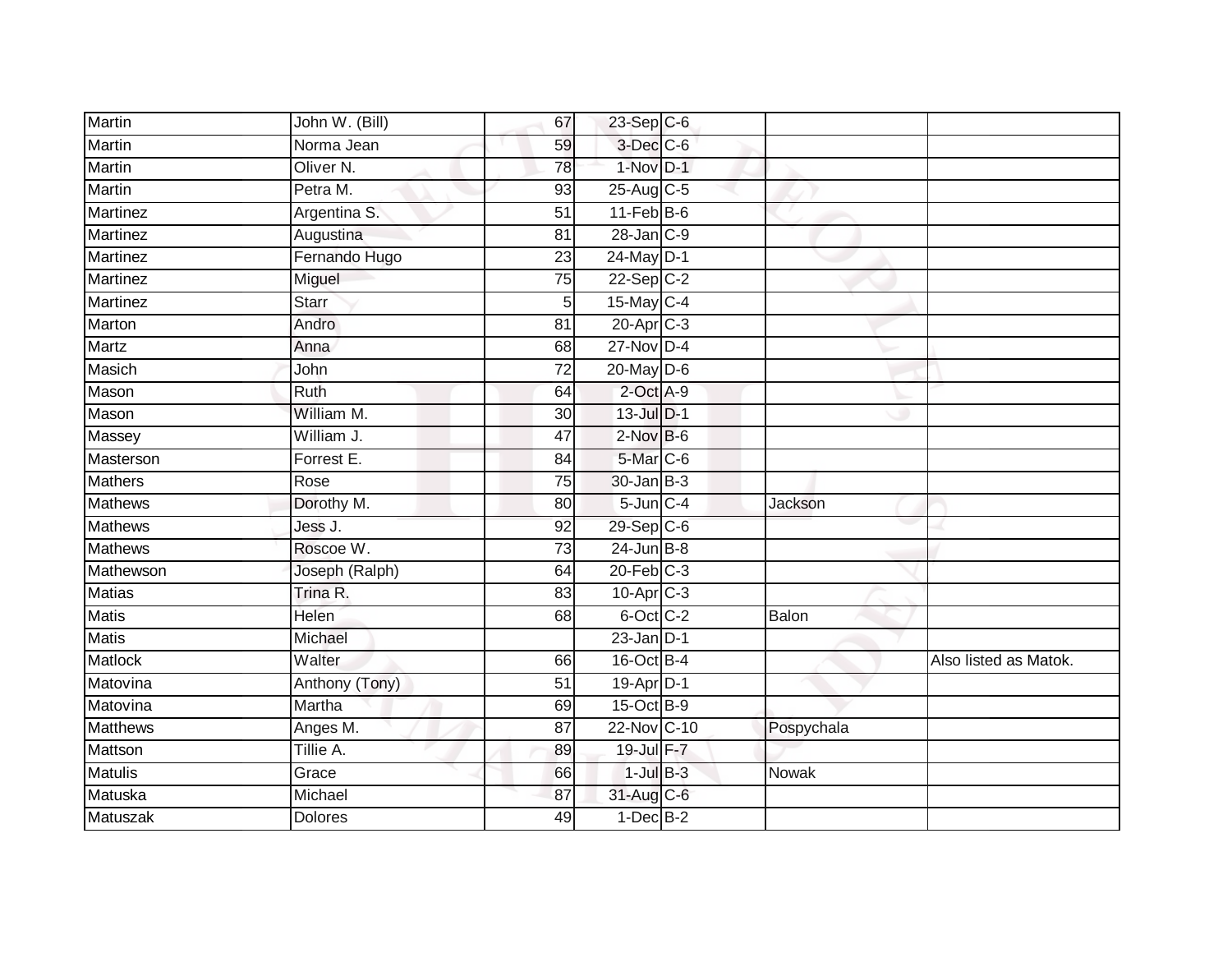| <b>Steve</b>        | 87              |  |                                                                                                                                                                                                                                                                                                                                                                                                                                                                                                                    |  |
|---------------------|-----------------|--|--------------------------------------------------------------------------------------------------------------------------------------------------------------------------------------------------------------------------------------------------------------------------------------------------------------------------------------------------------------------------------------------------------------------------------------------------------------------------------------------------------------------|--|
| <b>Mary Ellen</b>   | 69              |  |                                                                                                                                                                                                                                                                                                                                                                                                                                                                                                                    |  |
| Ann                 | 80              |  |                                                                                                                                                                                                                                                                                                                                                                                                                                                                                                                    |  |
| Charles H.          |                 |  |                                                                                                                                                                                                                                                                                                                                                                                                                                                                                                                    |  |
| Leona (Peggy)       | 61              |  |                                                                                                                                                                                                                                                                                                                                                                                                                                                                                                                    |  |
| John                | 77              |  |                                                                                                                                                                                                                                                                                                                                                                                                                                                                                                                    |  |
| Susie               | 85              |  |                                                                                                                                                                                                                                                                                                                                                                                                                                                                                                                    |  |
| Ernest A. Sr.       | 85              |  |                                                                                                                                                                                                                                                                                                                                                                                                                                                                                                                    |  |
| Valentine           | 74              |  |                                                                                                                                                                                                                                                                                                                                                                                                                                                                                                                    |  |
| Charles (Mac)       | 60              |  |                                                                                                                                                                                                                                                                                                                                                                                                                                                                                                                    |  |
| Rosetta             | 77              |  |                                                                                                                                                                                                                                                                                                                                                                                                                                                                                                                    |  |
| Donna               |                 |  |                                                                                                                                                                                                                                                                                                                                                                                                                                                                                                                    |  |
| Minnie              |                 |  | MacLaren                                                                                                                                                                                                                                                                                                                                                                                                                                                                                                           |  |
| Lawrence J.         | 83              |  |                                                                                                                                                                                                                                                                                                                                                                                                                                                                                                                    |  |
| Glenn T.            | 64              |  |                                                                                                                                                                                                                                                                                                                                                                                                                                                                                                                    |  |
| Elbert              | 51              |  |                                                                                                                                                                                                                                                                                                                                                                                                                                                                                                                    |  |
| Wilson H.           | 69              |  |                                                                                                                                                                                                                                                                                                                                                                                                                                                                                                                    |  |
| Irene C.            | 66              |  |                                                                                                                                                                                                                                                                                                                                                                                                                                                                                                                    |  |
| Fred E.             | $\overline{77}$ |  |                                                                                                                                                                                                                                                                                                                                                                                                                                                                                                                    |  |
| Johnny (Dottie Dee) | 46              |  |                                                                                                                                                                                                                                                                                                                                                                                                                                                                                                                    |  |
| Marilyn M.          | 49              |  |                                                                                                                                                                                                                                                                                                                                                                                                                                                                                                                    |  |
| Robert M.           | 65              |  |                                                                                                                                                                                                                                                                                                                                                                                                                                                                                                                    |  |
| Judith A. (Read)    | 44              |  |                                                                                                                                                                                                                                                                                                                                                                                                                                                                                                                    |  |
| John                | 87              |  |                                                                                                                                                                                                                                                                                                                                                                                                                                                                                                                    |  |
| Harvey D.           | $\overline{75}$ |  |                                                                                                                                                                                                                                                                                                                                                                                                                                                                                                                    |  |
| Lynn W.             | 86              |  |                                                                                                                                                                                                                                                                                                                                                                                                                                                                                                                    |  |
| Roland M.           | 78              |  |                                                                                                                                                                                                                                                                                                                                                                                                                                                                                                                    |  |
| Gracia M.           | 90              |  |                                                                                                                                                                                                                                                                                                                                                                                                                                                                                                                    |  |
| Orin A.             | 91              |  |                                                                                                                                                                                                                                                                                                                                                                                                                                                                                                                    |  |
| Medford             | 68              |  |                                                                                                                                                                                                                                                                                                                                                                                                                                                                                                                    |  |
| Patricia Ann        | 4               |  |                                                                                                                                                                                                                                                                                                                                                                                                                                                                                                                    |  |
| Buell R.            | 70              |  |                                                                                                                                                                                                                                                                                                                                                                                                                                                                                                                    |  |
|                     |                 |  | 18-Feb B-4<br>24-Jul D-1<br>$12$ -Feb $B$ -8<br>$5 -$ Jul B-8<br>28-Jun D-1<br>$17 - Jun$ $C-9$<br>$27$ -Jul B-3<br>$4-Sep$ B-1<br>$1$ -Jun $C$ -5<br>22-Nov C-10<br>$31$ -Jul B-4<br>$23$ -Feb $C-3$<br>24-Sep D-2<br>8-Oct B-8<br>$3-AprB-2$<br>5-Mar C-6<br>$1-Oct$ $D-2$<br>8-May C-4<br>$1-Dec$ B-2<br>8-Apr D-7<br>$15-Sep$ B-3<br>8-Sep B-3<br>$27$ -Nov D-4<br>26-Apr B-10<br>$22$ -Jul $D-1$<br>$10$ -Jun $E-1$<br>15-Nov E-11<br>22-Feb D-16<br>23-Dec C-3<br>7-Jan D-7<br>22-Jun D-1<br>$7 - Jun$ $D-1$ |  |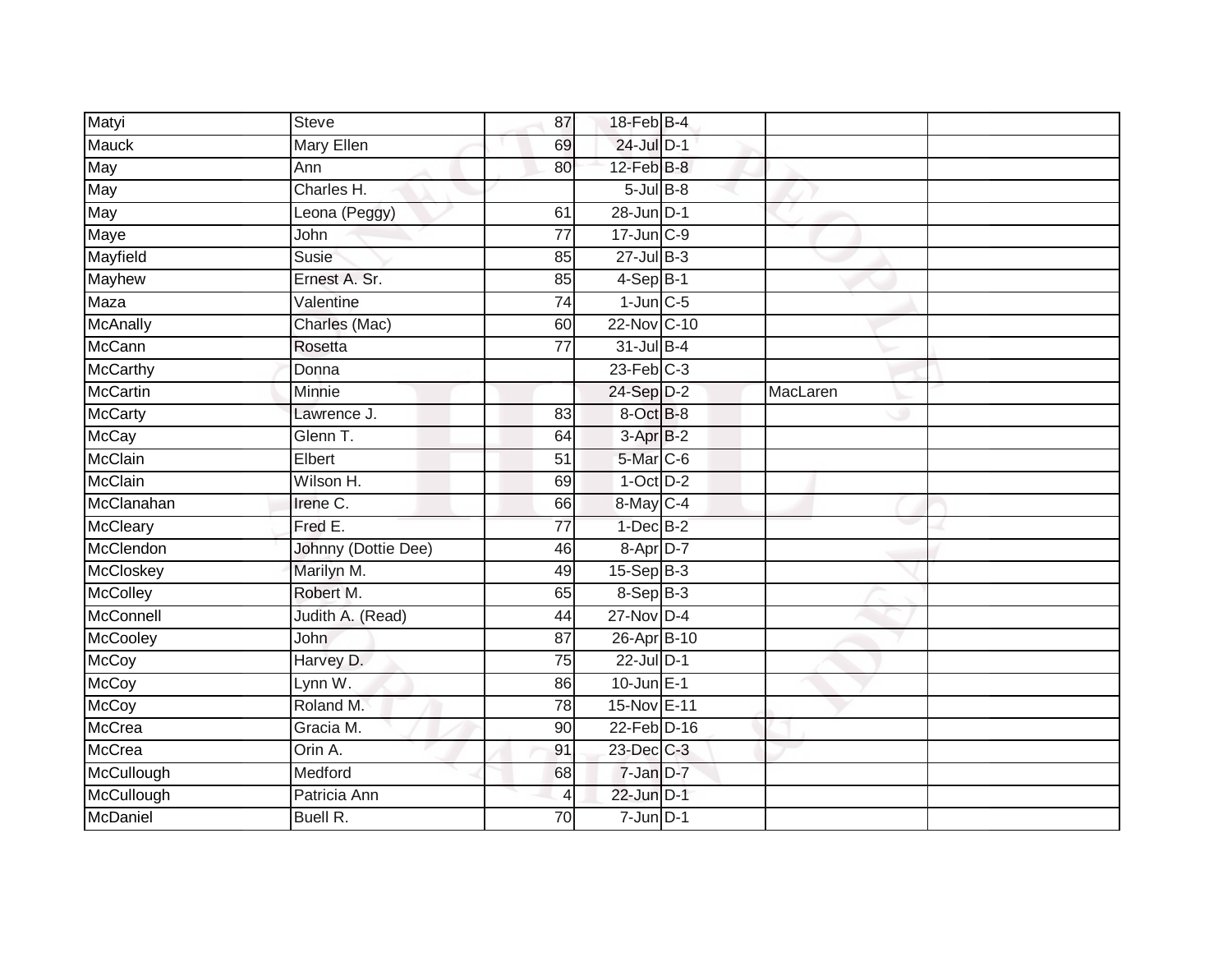| <b>McDermott</b>  | Rose                | 68              | 27-Mar C-3              |              |                |                   |
|-------------------|---------------------|-----------------|-------------------------|--------------|----------------|-------------------|
| McDonald          | Eugene J. (Mac)     | 55              | 19-Oct C-4              |              |                |                   |
| McGough           | Frank C.            | 65              | 29-Oct B-5              |              |                |                   |
| <b>McGrath</b>    | Mary                | 82              | 15-Nov E-11             |              |                |                   |
| <b>McHone</b>     | Mary L.             | 68              | $9$ -Dec $C-9$          |              |                |                   |
| McIntosh          | <b>Mary Marie</b>   | $6 \mid$        |                         | 5-Jan 1, A-4 |                |                   |
| McIntyre          | Mary                | 81              | $10$ -Feb $C-2$         |              |                |                   |
| McIntyre          | Vivien              | 70              | 8-Oct B-8               |              |                |                   |
| McKeighen         | Maxine M.           | 60              | $9-AprA-15$             |              |                |                   |
| McKenna           | Elma                | $\overline{73}$ | $15$ -Jan B-7           |              |                |                   |
| <b>McKinney</b>   | Sophie C.           | 82              | 25-Oct D-2              |              |                |                   |
| McLaughlin        | Robert Leo          | 61              | $12-Nov$ E-2            |              |                |                   |
| McLendon          | Cintra              | 28              | $10$ -Apr $C-3$         |              | <b>Bell</b>    |                   |
| McMahon           | <b>Alice Martin</b> | 86              | $3-AuqD-1$              |              |                |                   |
| <b>McManus</b>    | Charlotte T.        | 84              | 14-Aug C-3              |              | Novak          |                   |
| McNagny           | Phil M. Jr.         | 56              | 29-Mar                  |              |                | Picture included. |
| <b>McQuilkin</b>  | Clark C.            | 86              | 25-Sep C-7              |              |                |                   |
| McTaggart         | Minnie              | 87              | 13-Nov B-6              |              |                |                   |
| <b>McVey</b>      | Glen F. (Tackey)    | 84              | 10-Jul B-7              |              |                |                   |
| <b>McWilliams</b> | Donald Jay          | 54              | $11$ -Jun $C-4$         |              |                |                   |
| Meacham           | Lily                |                 | 22-Nov C-10             |              |                |                   |
| Mead              | Virginia            | 58              | $23-Nov$ D-2            |              |                |                   |
| Meahcam           | Lily                |                 | 20-Nov A-18             |              |                |                   |
| Mecha             | Jeanette A.         | 64              | 16-Apr C-4              |              | Pinkowski      |                   |
| Meeker            | George E. (Dr.)     | 80              | $21-Aug$ <sub>C-3</sub> |              |                |                   |
| Mehler            | Phyllis A.          | 27              | $25$ -Jan E-1           |              |                |                   |
| <b>Meier</b>      | Andrew F.           | 60              | 31-May D-1              |              |                |                   |
| Melchor           | Maria (Susie)       | 56              | $20$ -Feb $C-3$         |              | <b>DeJesus</b> |                   |
| Mellenthin        | Mary H.             | 91              | 18-Mar C-10             |              |                |                   |
| Meltzer           | Lydia B.            | 76              | 29-Mar D-1              |              |                |                   |
| Menarik           | Francis T. (Rev.)   | 65              | 29-Mar D-1              |              |                |                   |
| Mencke            | George              | 65              | $6$ -Oct $C$ -2         |              |                |                   |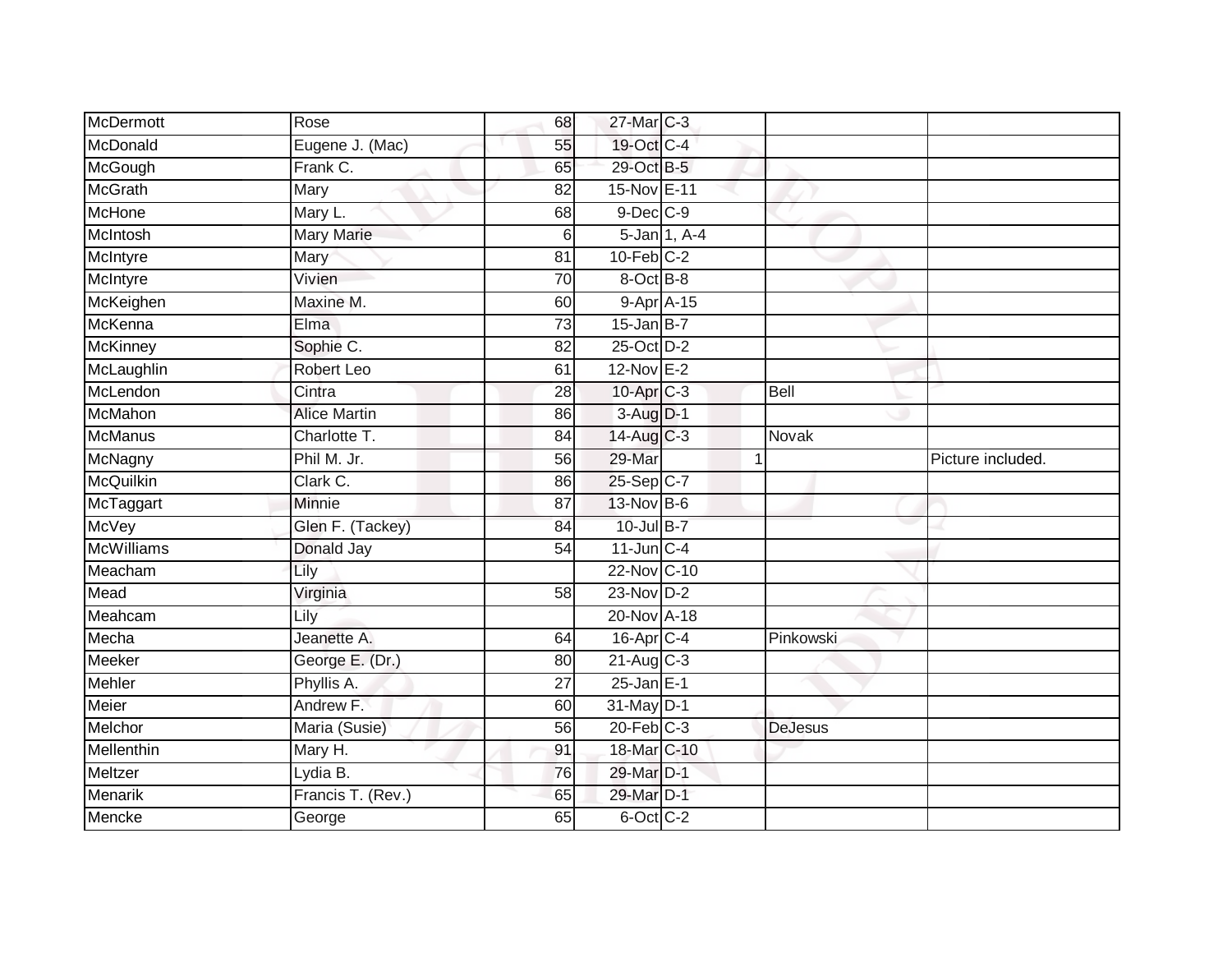| Mendoza         | Emilia C.         | 75              | 29-Apr D-4           |           |  |
|-----------------|-------------------|-----------------|----------------------|-----------|--|
| Mendoza         | Kathleen          | Infant          | 20-Dec E-1           |           |  |
| Mendoza         | Maria Puga        | 83              | $2-MarB-3$           |           |  |
| Mengon          | Robert J.         | 26              | $4$ -Jan $E-1$       |           |  |
| Mercier         | Virgil M.         | $\overline{74}$ | $5$ -Oct C-6         |           |  |
| <b>Merkelis</b> | Ernest J.         | 56              | 8-Sep B-3            |           |  |
| <b>Merrick</b>  | Billy V.          | 56              | $27$ -May D-4        |           |  |
| <b>Mertic</b>   | Otto              | 77              | 26-Oct B-2           |           |  |
| <b>Mertz</b>    | Lucille           | 70              | 22-Feb D-16          |           |  |
| <b>Meskis</b>   | Leo R.            | 44              | $8$ -Feb $D-1$       |           |  |
| Messenger       | Ralph R.          | 81              | 12-Mar C-5           |           |  |
| Mettler         | Victor H.         | 69              | 15-Jun C-7           |           |  |
| Metzger         | John H.           | 75              | $15-Sep$ B-3         |           |  |
| Meyer           | Charles Sr.       | 61              | $4$ -Nov $C$ -6      |           |  |
| Meyer           | Laura B.          | 103             | 17-Jul E-5           |           |  |
| Meyer           | Orville A.        | 76              | $1-Nov$ D-1          |           |  |
| Meyer           | Richard V.        | 67              | 11-Mar D-6           |           |  |
| Meyer           | Theodore A. (Ted) | 80              | $7-Sep$ C-2          |           |  |
| <b>Meyers</b>   | Antoinette        | 90              | 22-Oct B-4           |           |  |
| <b>Meyers</b>   | Edward C.         | 69              | 28-Dec D-3           |           |  |
| Meyers          | Eugene A.         | 84              | $9$ -Jan $B-9$       |           |  |
| <b>Meyers</b>   | Margaretta J.     |                 | 6-Apr <sub>C-5</sub> |           |  |
| Meza            | Catalina          | 80              | $26$ -Jan $C-1$      |           |  |
| Mezydlo         | <b>Stanley</b>    | 64              | $16$ -Apr $C-4$      |           |  |
| Michalak        | Emilia I.         |                 | $27$ -Apr $D-1$      | Stanaszak |  |
| Michalczyk      | Regina (Cioka)    | 71              | $24-Sep$ D-2         |           |  |
| Michalik        | <b>Bertha</b>     | 92              | $12$ -Aug B-6        |           |  |
| Michalski       | Amanda E.         | 75              | $12$ -Apr $D-4$      |           |  |
| Michalski       | Joseph W.         | 81              | 30-Mar D-1           |           |  |
| Michel          | Paul              | 62              | 13-Aug B-8           |           |  |
| Micheletto      | Dorothy           | 54              | 18-Dec C-6           |           |  |
| Michnia         | Lucille           | 62              | 9-Aug C-7            |           |  |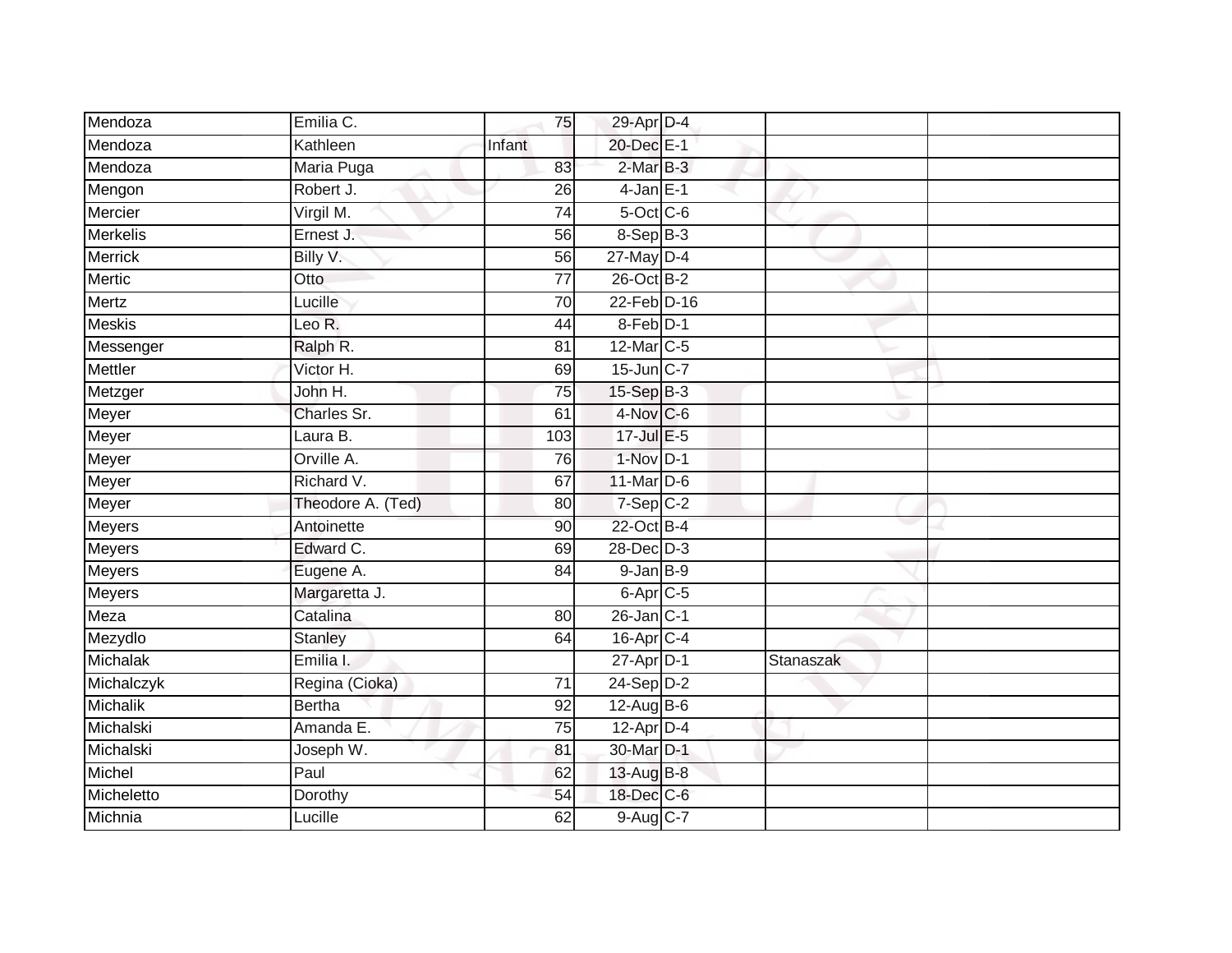| <b>Midkiff</b> | Chester             | 74              | 4-Mar B-4       |            |  |
|----------------|---------------------|-----------------|-----------------|------------|--|
| Miedema        | Jean                | 68              | $23$ -Jan $D-1$ |            |  |
| Mielke         | Kairon H. (Red)     | 52              | 27-May          | 1          |  |
| Miga           | John Jr.            | $\overline{73}$ | 22-Jul D-1      |            |  |
| Mihalov        | Mary                | 85              | $16$ -Apr $C-4$ |            |  |
| <b>Mika</b>    | Stanley S.          | 75              | $9$ -Feb $D-1$  |            |  |
| Mikovetz       | Mary C.             | 85              | 11-Oct G-9      |            |  |
| <b>Miksis</b>  | Tony J.             | 74              | 28-Oct D-6      |            |  |
| Mikula         | <b>Edward Shawn</b> | Infant          | $10$ -Feb $C-2$ |            |  |
| Mikulski       | Joseph J.           | $\overline{72}$ | $7 - Jan$ $D-7$ |            |  |
| <b>Mikuly</b>  | John P.             | 73              | 30-Oct D-1      |            |  |
| Milazzo        | Angelo              | 63              | 20-Nov A-18     |            |  |
| <b>Miles</b>   | Peggy A.            | 59              | 3-May B-14      | Leeson     |  |
| <b>Milesy</b>  | Louise              |                 | 4-May C-5       |            |  |
| <b>Milich</b>  | Victoria            | $\overline{80}$ | 17-Aug B-5      |            |  |
| Miller         | Barbara S.          | 62              | 7-Dec B-8       |            |  |
| Miller         | Elizabeth           | 60              | $25$ -Jan E-1   |            |  |
| <b>Miller</b>  | Herbert W.          | $\overline{57}$ | $21$ -Jun $D-1$ |            |  |
| <b>Miller</b>  | James W.            | 53              | 28-Aug B-10     |            |  |
| <b>Miller</b>  | Louis               | $\overline{71}$ | 17-Nov C-3      |            |  |
| Miller         | Mary                | 78              | 26-May A-4      |            |  |
| Miller         | Mary                |                 | 17-Jun C-9      |            |  |
| <b>Miller</b>  | Mildred             | 57              | $24-Sep D-2$    |            |  |
| <b>Miller</b>  | Paul                | $\overline{71}$ | 31-Aug C-6      |            |  |
| Miller         | Paul D.             | 64              | 30-Nov C-3      |            |  |
| <b>Miller</b>  | Paul J.             | 79              | $25$ -May C-1   |            |  |
| <b>Miller</b>  | Peter G.            | 60              | $16$ -Jan B-4   |            |  |
| <b>Miller</b>  | Philip C. (Phil)    | 60              | $2$ -Oct $A-9$  |            |  |
| <b>Miller</b>  | Robert (Bosco)      | 50              | 24-Apr C-8      |            |  |
| <b>Miller</b>  | Samuel (Bro Boy)    |                 | 12-Oct C-4      |            |  |
| Miller         | Stella A.           | 71              | 23-Dec C-3      | Kazmierski |  |
| Miller         | William L. (Speedy) | 58              | $6$ -Dec $F-1$  |            |  |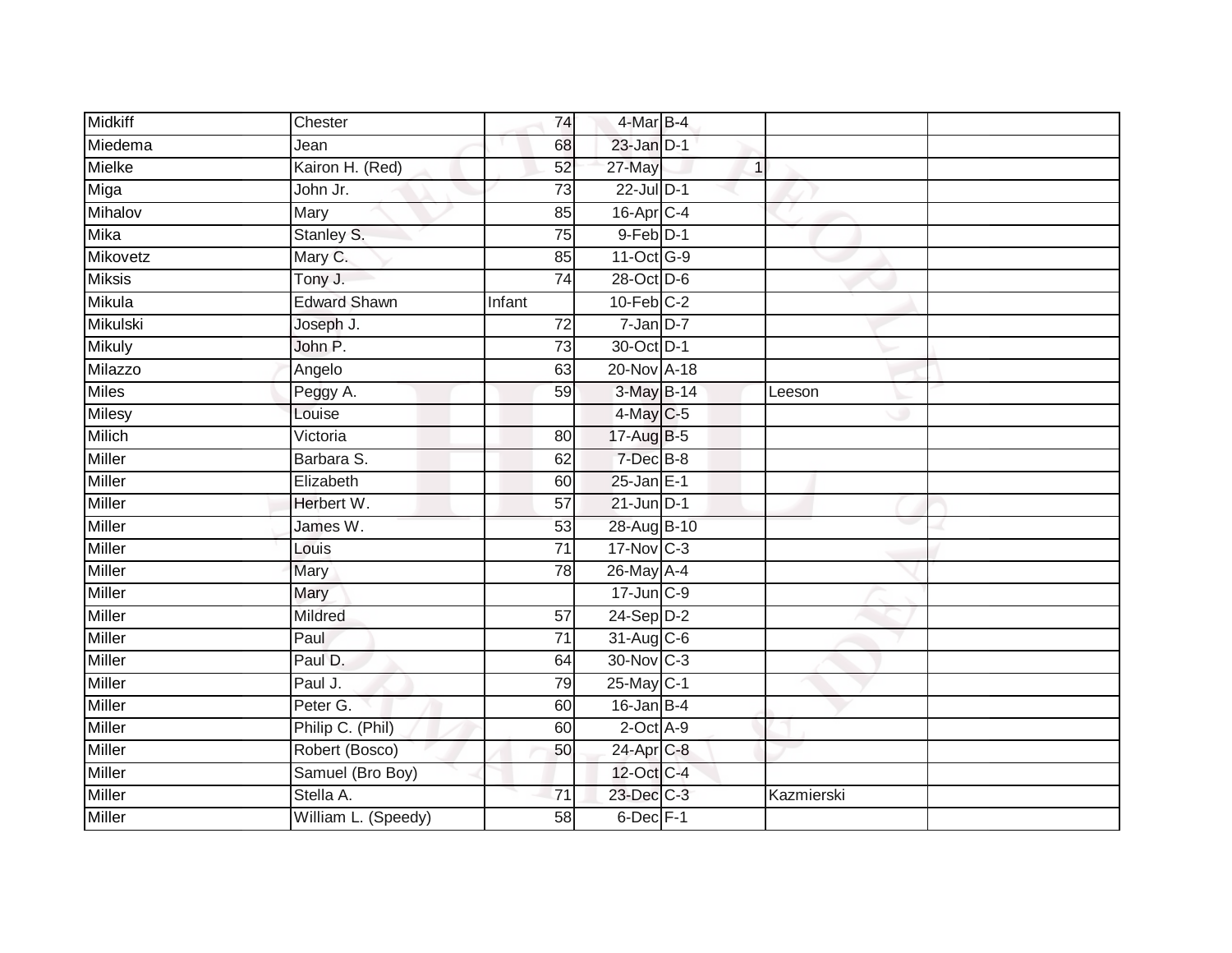| <b>Millet</b>  | Ervie V.          | 61               | 3-Mar C-3             |       |  |
|----------------|-------------------|------------------|-----------------------|-------|--|
| <b>Mills</b>   | Clara L.          | 82               | 10-Sep D-11           |       |  |
| Mills          | John R.           | 76               | 22-Feb D-16           |       |  |
| Minch          | Cyril G.          | $\overline{70}$  | 24-Nov A-5            |       |  |
| Miner          | Vernon George     | $\overline{57}$  | $3-Feb$ $C-5$         |       |  |
| Miotka         | John J.           | 69               | $9$ -Jul $D-2$        |       |  |
| Mireles        | <b>Jesus</b>      | $\overline{72}$  | 22-Apr <sub>C-9</sub> |       |  |
| <b>Mireles</b> | Onesimo           | 53               | $12$ -Jan D-1         |       |  |
| Mish           | Stanely Louis Jr. | 32               | 10-Nov B-6            |       |  |
| Misner         | Jessie M.         | 61               | $21$ -Apr $B-4$       |       |  |
| Misner         | Robert D.         | 50               | 20-Aug D-2            |       |  |
| Mitchell       | Marguerite        | 21               | $28-Sep$              |       |  |
| Mitchell       | Roger H.          | 76               | 30-Dec D-3            |       |  |
| Mittelsdorf    | <b>Virgil Lee</b> | 55               | 10-Mar B-5            |       |  |
| Mlynarcik      | Jeremy E.         | 4 days           | 31-May D-1            |       |  |
| Mobley         | Lewis L.          | 75               | 7-Oct A-9             |       |  |
| Mock           | John G.           | $\overline{71}$  | 24-May D-1            |       |  |
| Mohr           | Charles H.        | 83               | 9-Nov A-4             |       |  |
| Moir           | Agnes (Kallen)    | 58               | 18-Dec C-6            | Lynch |  |
| <b>Mokris</b>  | John              | $\overline{81}$  | $1-Oct$ $D-2$         |       |  |
| Molnar         | Alex              | 83               | $5-Aug$ D-1           |       |  |
| Molnar         | Joseph            | 95               | 14-Apr C-2            |       |  |
| Molson         | Michael           | 73               | 14-Sep C-6            |       |  |
| Monberg        | Wilmer E.         | $\overline{73}$  | $1-Oct$ $D-2$         |       |  |
| Moneta         | Chester F. Jr.    | $\boldsymbol{9}$ | 30-Nov C-3            |       |  |
| Montalvo       | Theresa           | 63               | $11$ -Jan E-1         |       |  |
| Montgomery     | Mary Jane         | $\overline{58}$  | 9-Nov A-4             |       |  |
| Montie         | Joseph A.         | 71               | $5$ -Oct C-6          |       |  |
| Mooney         | James Joseph      | 66               | 8-Jan C-6             |       |  |
| Moor           | Charles W.        | 80               | 1-Oct D-2             |       |  |
| Moore          | Amil              | 71               | 15-Oct B-9            |       |  |
| Moore          | David L.          | 20               | 1-Mar B-10            |       |  |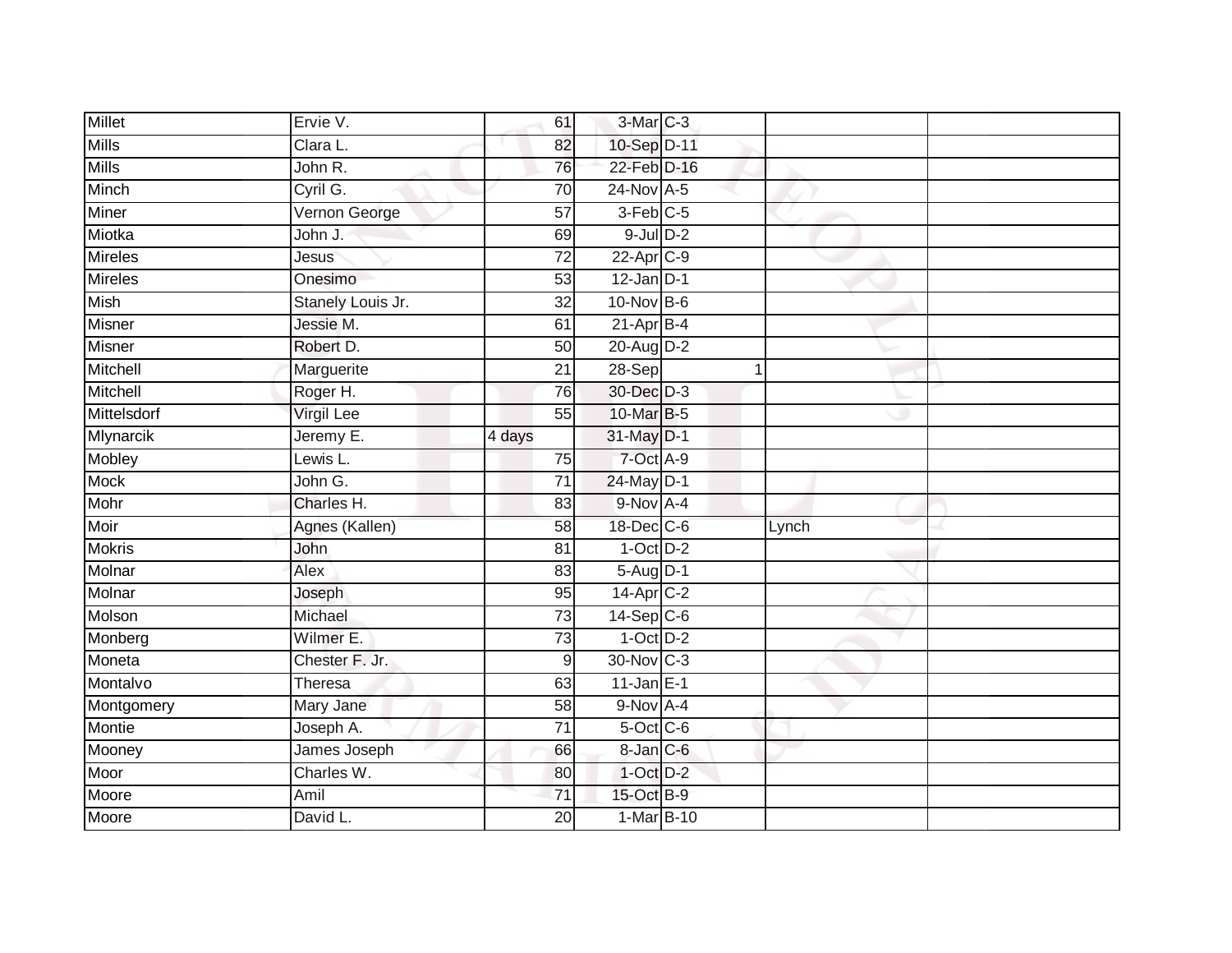| Moore          | Elmer R.          | 79              | 28-Aug B-10             |            |  |
|----------------|-------------------|-----------------|-------------------------|------------|--|
| Moore          | Harvey L.         | 52              | 16-Dec C-11             |            |  |
| Moore          | Hazel R.          | 71              | $2$ -Nov $B-6$          |            |  |
| Moore          | Julia             | 75              | $9-Sep$ $B-8$           | Bretzinger |  |
| Moore          | Lawrence E.       |                 | $13$ -Jul $D-1$         |            |  |
| Moore          | Wyatt H.          | 63              | 22-Mar F-5              |            |  |
| Moran          | James F. Sr.      | 83              | 6-Feb B-3               |            |  |
| Moran          | Jeannette         | 87              | $2-Sep$ $D-5$           |            |  |
| <b>Mordus</b>  | John              | 21              | $25-Aug$ <sub>C-5</sub> |            |  |
| Moreno         | Silveria (Sylvia) | $\overline{81}$ | 27-Oct D-2              |            |  |
| Morgan         | Helen             |                 | 26-Mar C-4              | Mercon     |  |
| Morgan         | Norma J.          | 48              | $25-Sep$ <sub>C-7</sub> | Conger     |  |
| Moriarty       | Pearl A.          | 96              | 28-Sep C-6              |            |  |
| Moricz         | Richard           | $\overline{51}$ | $1-FebB-13$             |            |  |
| <b>Morris</b>  | Dorsey C.         |                 | 13-Aug B-8              |            |  |
| <b>Morris</b>  | Paul              | 60              | 9-Feb D-1               |            |  |
| Morris         | <b>Stella</b>     | $\overline{87}$ | $1$ -Jun $C$ -5         |            |  |
| <b>Morris</b>  | Walter Sr.        | 78              | $3$ -Jul $D-1$          |            |  |
| Morrison       | Corinne M.        | 83              | 8-Feb D-1               |            |  |
| Morrison       | George Ray        | $\overline{71}$ | 26-Nov C-7              |            |  |
| <b>Moses</b>   | Fonzie            | 89              | 15-Nov E-11             |            |  |
| Motkowicz      | Mary A.           | 70              | 26-Dec B-3              |            |  |
| Motkowski      | Theresa M.        | 50              | 17-May C-6              |            |  |
| <b>Mouts</b>   | Louise            | 89              | 19-Jun C-7              |            |  |
| Mudon          | Thomas J.         | 80              | $3-AprB-2$              |            |  |
| <b>Mudrak</b>  | Garnetta E.       | 56              | $15$ -Jun $C-7$         | Coleman    |  |
| <b>Mueller</b> | Vera M.           | 61              | $27$ -Jan C-5           |            |  |
| <b>Mueller</b> | William E.        | 55              | $17$ -Feb $D-1$         |            |  |
| Muenich        | Roy A.            | 85              | $11$ -Feb $B$ -6        |            |  |
| Mulder         | William G.        | 64              | 14-Aug C-3              |            |  |
| Mullen         | Blanche M.        |                 | 6-Apr C-5               |            |  |
| Mullen         | Thomas C.         | 91              | 11-Oct G-9              |            |  |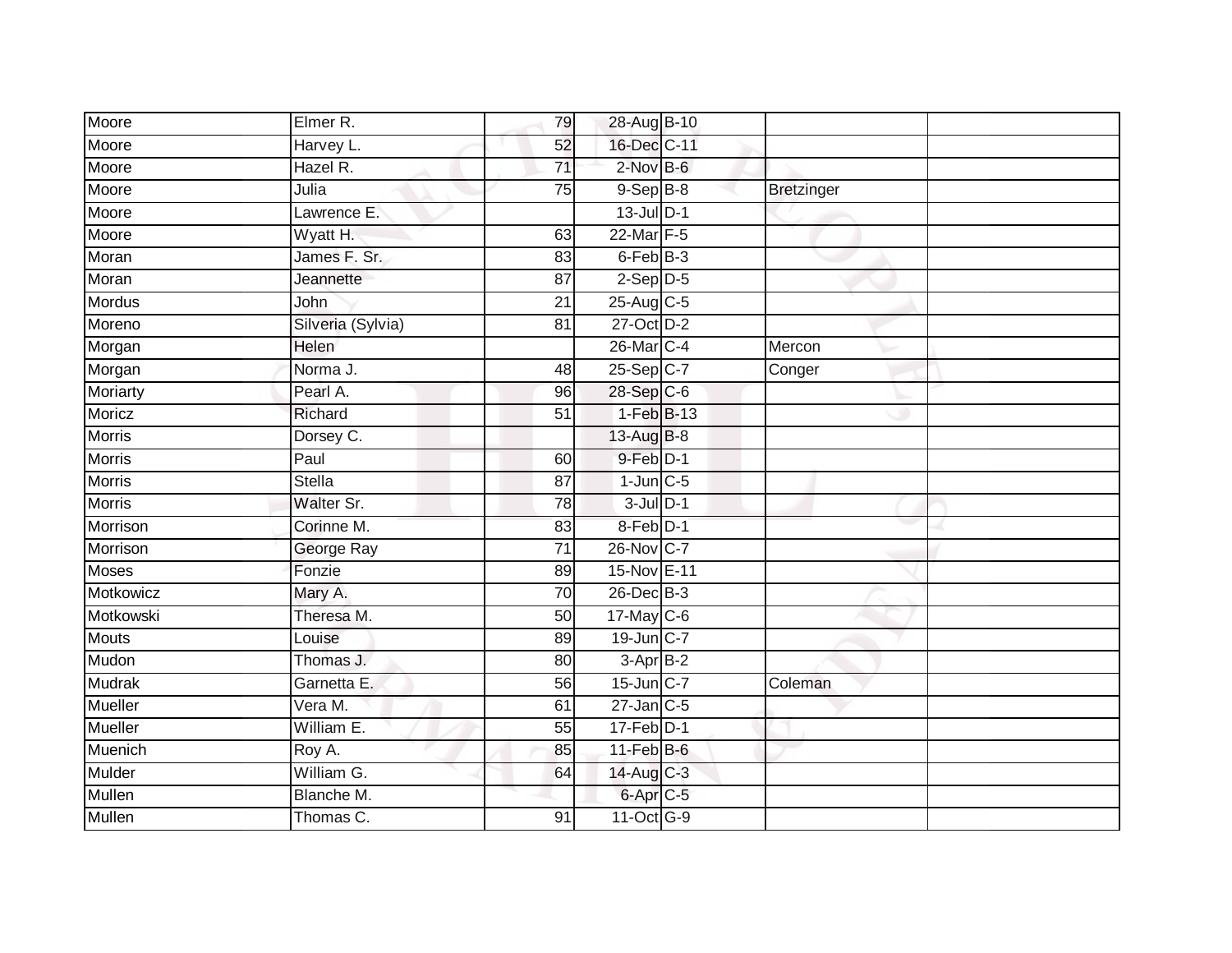| Mulligan       | Herbert J.    | 81              | 27-Jul B-3       |   |               |                                 |
|----------------|---------------|-----------------|------------------|---|---------------|---------------------------------|
| Mulligan       | Rocco (Rocky) | 61              | 22-Oct B-4       |   |               |                                 |
| Muntean        | Mary          | 62              | 13-Jan D-1       |   | Alb           |                                 |
| Murga          | Andrew Sr.    | 80              | 10-Mar B-5       |   |               |                                 |
| <b>Murillo</b> | Roman         | $\overline{81}$ | $25$ -Jun $C$ -5 |   |               |                                 |
| Murn           | Betty J.      | 57              | $14$ -Jun $C-6$  |   |               |                                 |
| Murphy         | Hila          | 83              | 18-Nov D-6       |   |               |                                 |
| Murphy         | Terence       | 43              | 31-May D-1       |   |               |                                 |
| Murray         | Anita A.      | 56              | $14$ -Jul C-1    |   |               |                                 |
| <b>Murray</b>  | Bill          | $\overline{52}$ | $13$ -Jan $D-1$  |   |               |                                 |
| Murray         | Mary V.       | 58              | 19-Jun C-7       |   |               |                                 |
| Murrell        | William S.    | 60              | $23-Sep$ C-6     |   |               |                                 |
| Murzyn         | Walter F.     |                 | 12-Feb B-8       |   |               |                                 |
| <b>Musolf</b>  | Harold W. Sr. | 57              | 29-Jun D-1       |   |               |                                 |
| <b>Myer</b>    | Leroy S.      | 61              | 11-Nov C-5       |   |               |                                 |
| <b>Myers</b>   | Beatrice V.   | 64              | 25-Nov B-4       |   |               |                                 |
| <b>Myers</b>   | Carl E.       | $\overline{70}$ | 22-Jan C-7       |   |               |                                 |
| Myers          | Donald R.     | 72              | 26-May A-4       |   |               |                                 |
| Myers          | Felicia       | 18              | 15-Feb           | 1 |               | Picture of incident<br>included |
| <b>Myslive</b> | Carolyn       | $\overline{71}$ | 17-Nov C-3       |   |               |                                 |
| <b>Mysliwy</b> | Henry         | 66              | $23$ -Feb $C-3$  |   |               |                                 |
| <b>Nack</b>    | Herbert G.    | 33              | 19-May $B-4$     |   |               |                                 |
| Nagel          | Jaclyn        |                 | $22$ -Dec $D-3$  |   |               |                                 |
| <b>Naglic</b>  | John          | 72              | 18-Jun C-5       |   |               |                                 |
| Naglich        | Rose (Dolly)  | $\overline{54}$ | $12$ -Jan D-1    |   | <b>Melcic</b> |                                 |
| <b>Nagy</b>    | John          | 75              | 11-Oct G-9       |   |               |                                 |
| Nagy           | Marie C.      | 42              | $21$ -May B-7    |   |               |                                 |
| Nalepa         | Emanuel       | 82              | 4-May C-5        |   |               |                                 |
| Nasca          | Carla June    | 33              | $21$ -Jul $D-1$  |   | Woolard       |                                 |
| Natale         | Paul S.       | 63              | 6-Oct C-2        |   |               |                                 |
| <b>Neal</b>    | Sophia W.     | 84              | $22$ -Jun $D-1$  |   |               |                                 |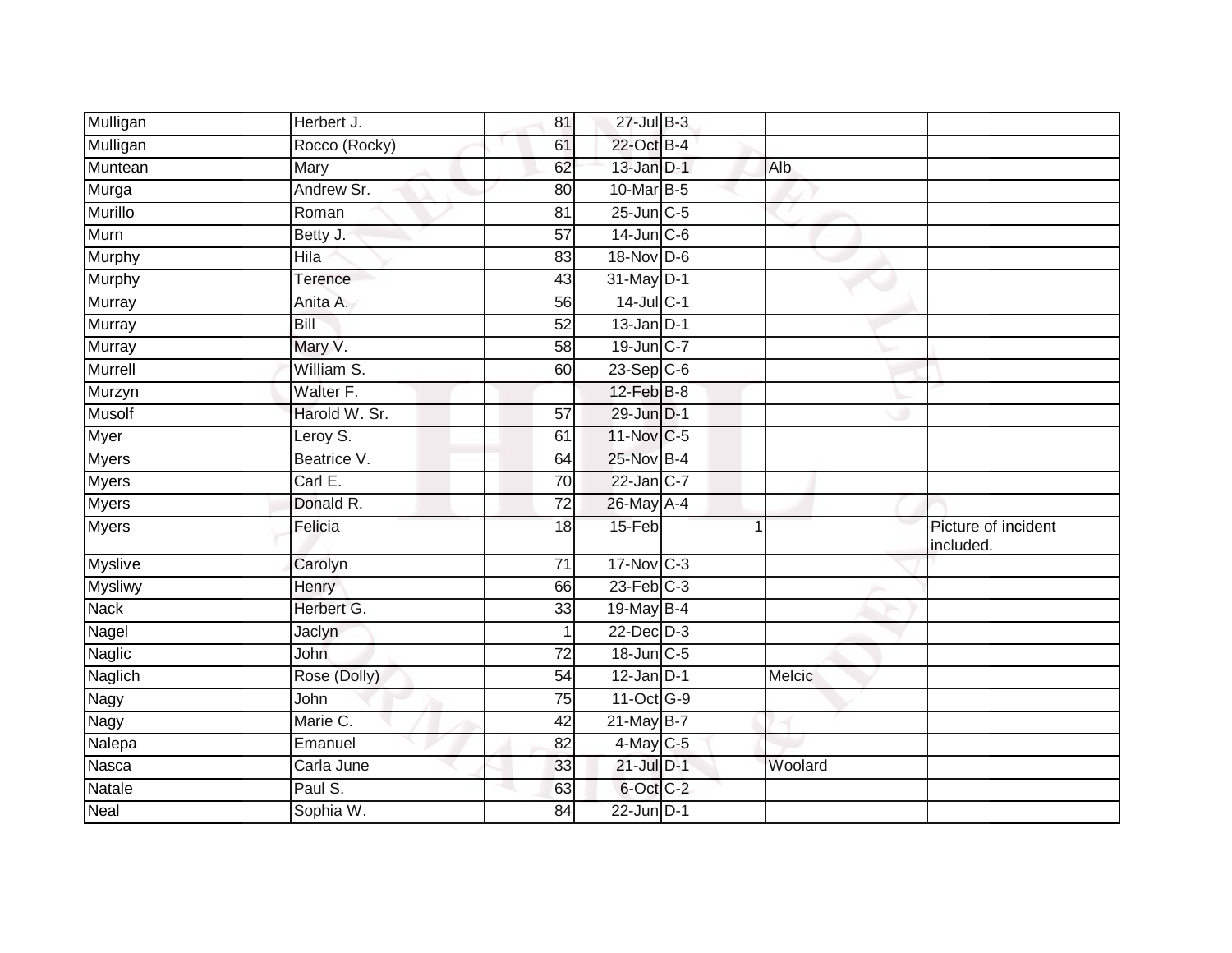| Negrelli                          | Dorothy M.              | 69              | $2$ -Nov $B-6$          |              |  |
|-----------------------------------|-------------------------|-----------------|-------------------------|--------------|--|
| Nelson                            | Angela Lynn             | $\overline{2}$  | $8-MarE-3$              |              |  |
| Nelson                            | Arnold (Jake)           | 49              | 18-Mar C-10             |              |  |
| Nelson                            | Charles Edward Sr.      | 63              | $9$ -Jan $B$ -9         |              |  |
| Nelson                            | Edward E.               | 49              | 3-Sep B-10              |              |  |
| Nelson                            | Wayne E.                | 60              | $15$ -Jan B-7           |              |  |
| Nemcevic                          | Peter D.                | 61              | $12$ -Apr $D-4$         |              |  |
| Neugebauer                        | James                   | 76              | $26$ -Jul $D-1$         |              |  |
| Newberry                          | Herbert D. Jr.          | 38              | 18-Oct D-1              |              |  |
| <b>Newell</b>                     | Joshua David            | 4               | $8$ -Jul $B$ -3         |              |  |
| Newhard                           | <b>B.</b> Dale          | 64              | $9-$ Sep $B-8$          |              |  |
| Newman                            | <b>Bessie</b>           | 78              | 27-Aug D-13             |              |  |
| Newton                            | John H.                 |                 | $29-Sep$ <sub>C-6</sub> |              |  |
| Neyhart                           | Ralph V.                | 59              | 14-May B-6              |              |  |
| $\overline{\mathsf{N}}\mathsf{g}$ | $\overline{\text{Tan}}$ | 65              | $3-AprB-2$              |              |  |
| <b>Nichols</b>                    | Doris M.                | 68              | 31-Dec C-1              |              |  |
| Nichols                           | LeRoy                   |                 | $23-Sep C-6$            |              |  |
| Nicholson                         | Alice                   | 50              | $21-Aug$                | $\mathbf{1}$ |  |
| Nicholson                         | Harold Jr.              |                 | $21-Aug$                |              |  |
| Nicholson                         | Harold Sr.              | $\overline{50}$ | $21 - Aug$              |              |  |
| Nicholson                         | John H.                 | 91              | $11$ -Jan E-1           |              |  |
| Nicolaisen                        | Metha M.                | 94              | $10$ -Feb $C-2$         |              |  |
| Niechwiej                         | Edward V.               |                 | 28-Aug B-10             |              |  |
| Nielsen                           | Deion N.                | 78              | $6-Nov$ D-1             |              |  |
| <b>Nihiser</b>                    | David Lester Sr.        | 81              | $12$ -Mar $ C-5 $       |              |  |
| <b>Nikrin</b>                     | Frank                   | 81              | $18$ -Feb $B-4$         |              |  |
| Nimon                             | Harriet                 | $\overline{75}$ | $9$ -Jun $B-4$          |              |  |
| <b>Nisle</b>                      | Josephine               | 86              | 23-Aug D-4              |              |  |
| <b>Nitz</b>                       | Eugene F.               | 60              | 26-Dec B-3              |              |  |
| <b>Nix</b>                        | Felton Perry Sr.        | 60              | 23-Dec C-3              |              |  |
| <b>Noble</b>                      | Hilda A.                | 66              | 9-Aug C-7               |              |  |
| Nolan                             | Harry M.                | 66              | 27-Aug D-13             |              |  |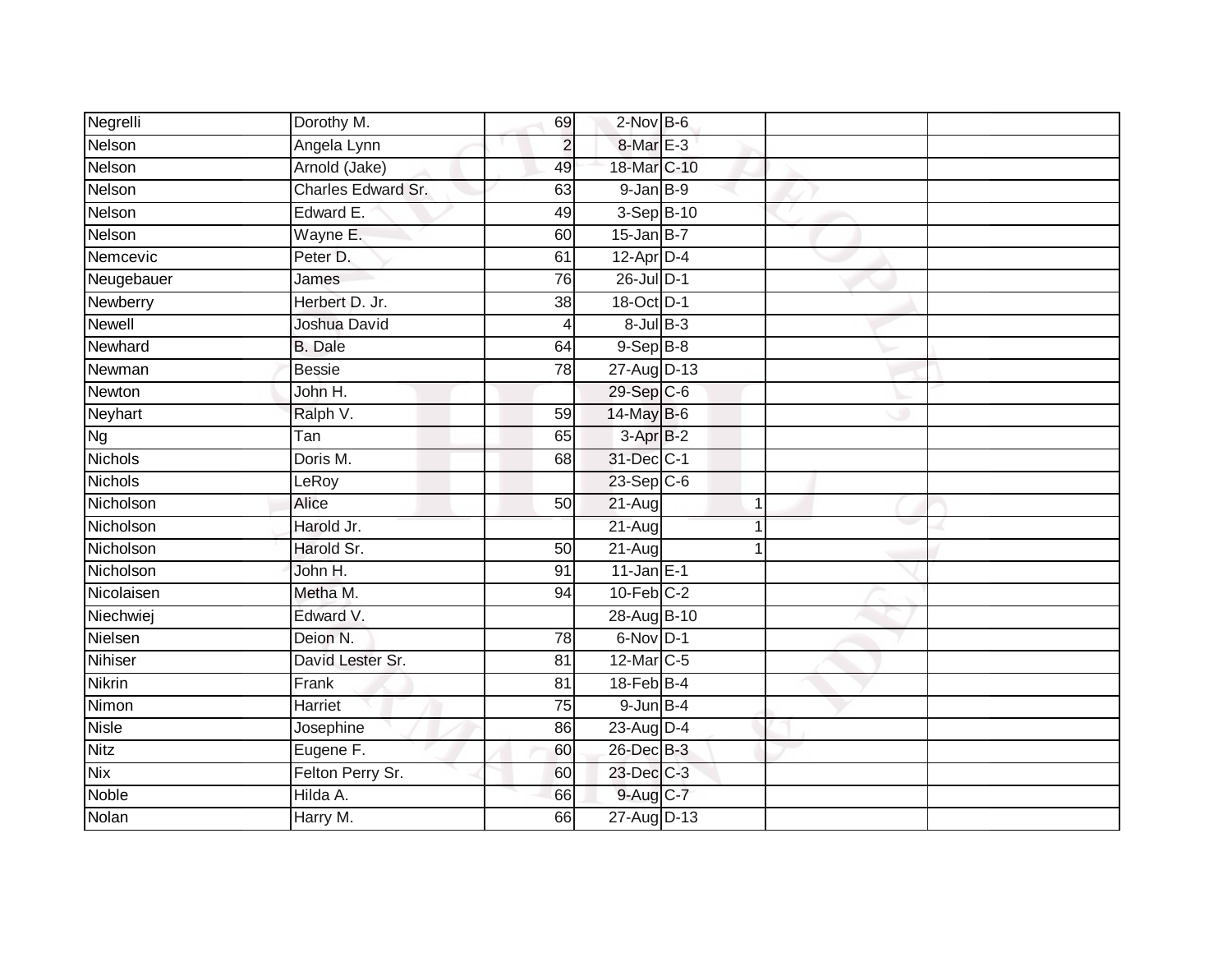| Nolan                          | John J.            | 83              | $1$ -Jan $D-3$  |              |                                  |
|--------------------------------|--------------------|-----------------|-----------------|--------------|----------------------------------|
| Nolan                          | William M.         | $\overline{72}$ | 10-Sep D-11     |              |                                  |
| Nomanson                       | Edward C.          | 79              | $1$ -Jan $D-3$  |              |                                  |
| Noojin                         | Darrell            | $\overline{32}$ | 31-Aug C-6      |              |                                  |
| Nordmann                       | Sharon R.          | $\overline{40}$ | $9$ -Dec $C$ -9 | Fisher       |                                  |
| Nordyke                        | David Allen        | 20              | 12-Oct C-4      |              |                                  |
| Normant                        | Marolyn Brown      | 33              | $15$ -Apr $D-9$ |              |                                  |
| Norrgran                       | Harry              | $\overline{73}$ | $4$ -Dec B-5    |              |                                  |
| Norrgran                       | Hester R.          | 84              | 17-Mar B-5      |              |                                  |
| Northrup                       | Clyde              | 68              | $8 - Jun$ $D-1$ |              |                                  |
| Norton                         | H. Oliver          | 70              | 7-May B-12      |              |                                  |
| Norton                         | Ronald Dean        | 50              | $20$ -Jan $B-3$ |              |                                  |
| Norwood                        | Nancy              | 74              | 3-Aug D-1       |              |                                  |
| Novak                          | James E.           | 70              | $4$ -Jun $C$ -5 |              |                                  |
| Novak                          | Mildred            | 60              | 21-Sep D-2      | Mau          |                                  |
| Novak                          | Stephen            | 73              | 22-Mar F-5      |              |                                  |
| Novakovich                     | Michael M.         | 63              | $6$ -Jan $C$ -5 |              |                                  |
| Novotney                       | Vincent J.         | 24              | 30-Apr B-7      |              |                                  |
| Nowak                          | Gladys             | 87              | $2$ -Nov $B-6$  |              |                                  |
| <b>Nowak</b>                   | Joseph S.          | 63              | 18-Oct D-1      |              |                                  |
| Nowakowski                     | Mary               | 87              | 13-Oct D-1      |              |                                  |
| Nowakowski                     | Rose               |                 | $13-Sep$ D-1    | Kravetz      |                                  |
| Nuccio                         | Joseph             | 52              | 20-Nov A-18     |              |                                  |
| $\overline{\mathsf{N}}$ utting | Rolland J.         | 63              | $10$ -Jun $E-1$ |              |                                  |
| Nyberg                         | Clarence P.        | 84              | $4$ -Jan $E-1$  |              |                                  |
| O'Bannon                       | William            | 65              | 29-Mar D-1      |              |                                  |
| Oberle                         | R. Donald          | 66              | $24$ -Jul $D-1$ |              |                                  |
| Obremski                       | Antoinette         | 84              | $28$ -Dec $D-3$ |              |                                  |
| O'Connor                       | Casey              | 19              | $11$ -Jun       | $\mathbf{1}$ | Picture of incident<br>included. |
| O'Connor                       | Terence P.         | 27              | 16-Feb 1, C-5   |              |                                  |
| O'Dea                          | Joseph Michael Sr. | 80              | 29-Jul B-8      |              |                                  |
|                                |                    |                 |                 |              |                                  |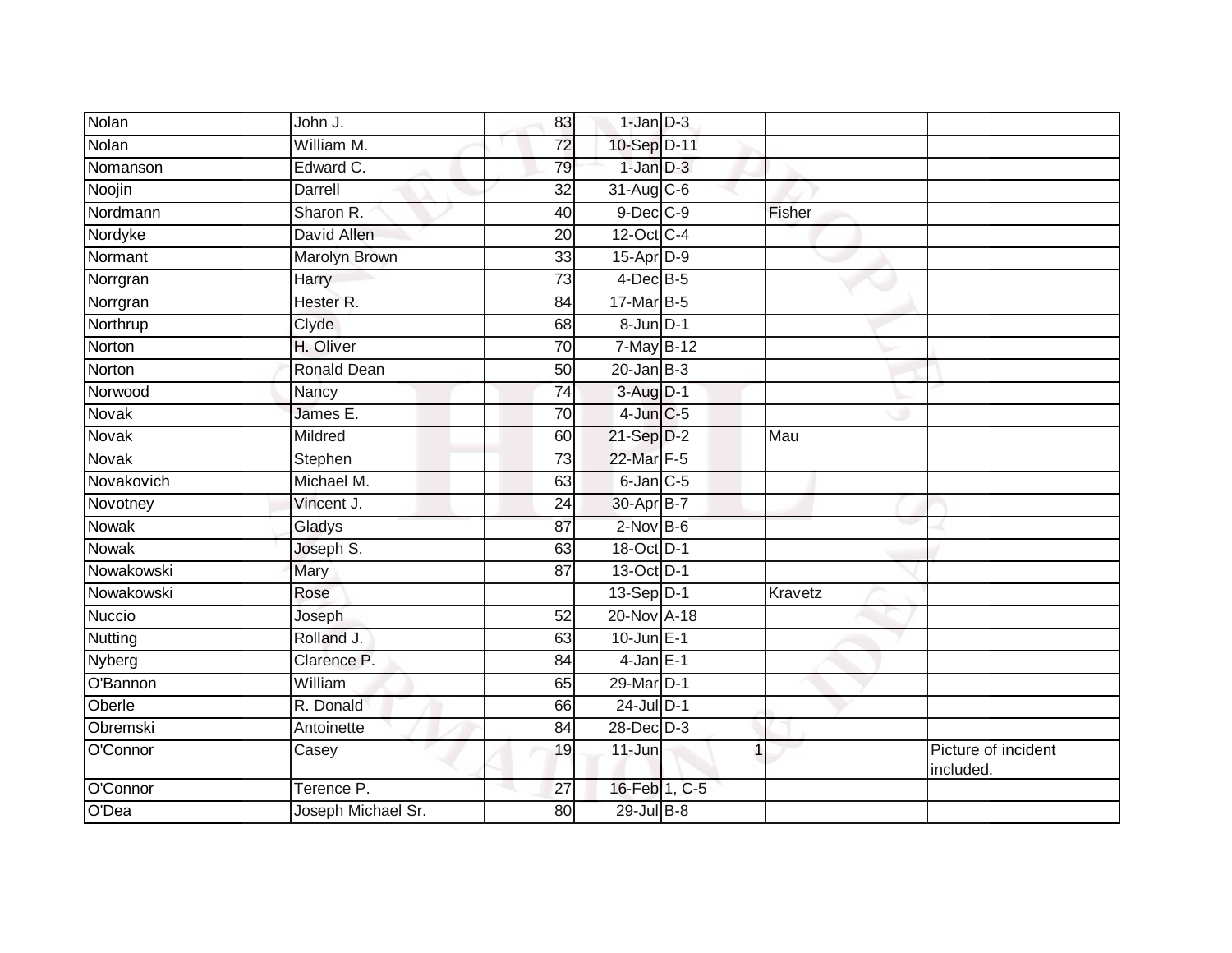| Oderwald     | Alvin G.           | 49              | 8-Feb D-1               |         |  |
|--------------|--------------------|-----------------|-------------------------|---------|--|
| O'Donnell    | Anna               | 75              | $12$ -Jan $D-1$         |         |  |
| O'Donnell    | William            | 69              | $9$ -Jul $D-2$          |         |  |
| O'Drobinak   | Arthur A. (Archie) | 64              | 26-May A-4              |         |  |
| O'Hare       | Daniel P.          | $\overline{24}$ | 25-Nov B-4              |         |  |
| Ohm          | Robert F.          | $\overline{57}$ | $6$ -Jul $D-2$          |         |  |
| Ojeda        | Antonio            | 52              | $21-Sep$ D-2            |         |  |
| O'Keefe      | Michael            | 87              | $21-Aug$ <sub>C-3</sub> |         |  |
| Okerstrom    | Eric               | 72              | 6-Nov D-1               |         |  |
| Oliver       | <b>Doris</b>       | 64              | 30-Sep C-9              |         |  |
| Oliver       | Glenie             | 65              | 22-Dec D-3              |         |  |
| Olivi        | Aimone             | 78              | 22-Oct B-4              |         |  |
| Olivi        | Mary C.            | 72              | 28-Jul B-5              | Sartori |  |
| Ols          | Nancy              | 40              | 19-Jul F-7              | Kolpin  |  |
| Olschki      | Rose               | 79              | 19-Feb E-2              |         |  |
| Olsen        | Walter H.          | 85              | 28-Jun D-1              |         |  |
| Olson        | Edna               | 70              | 16-Oct B-4              |         |  |
| Olthoff      | Peter              | 84              | 19-Jul F-7              |         |  |
| Olton        | Helen              | 68              | 30-Jun C-1              | Getz    |  |
| O'Neill      | Dorothy Irma       | 68              | $16$ -Jan B-4           |         |  |
| O'Neill      | Robert T.          | 65              | $18$ -Feb $B$ -4        |         |  |
| Ooms         | Edith I.           | $\overline{77}$ | $23$ -Jun $C-2$         |         |  |
| Oostman      | Sadie              | 63              | 7-Oct A-9               |         |  |
| Orhan        | Helen              | $\overline{72}$ | $2$ -Feb $B-2$          |         |  |
| <b>Orkis</b> | Mary               | 86              | $2-Aug$ E-1             |         |  |
| O'Rourke     | Lisa Marie         |                 | 29-Mar B-2              |         |  |
| Orr          | Wanda M.           | 62              | 30-Dec D-3              | Mansell |  |
| Ortiz        | Channo             | 76              | 6-May C-5               |         |  |
| Osborn       | Roger Dean         | 26              | 30-Jul C-6              |         |  |
| Osborne      | Rachel             | 61              | 23-Jul D-1              |         |  |
| Osenga       | Richard            | 80              | $23$ -Jan $D-1$         |         |  |
| Osetek       | Michael (Rev. Sr.) | $\overline{78}$ | 28-Jan C-9              |         |  |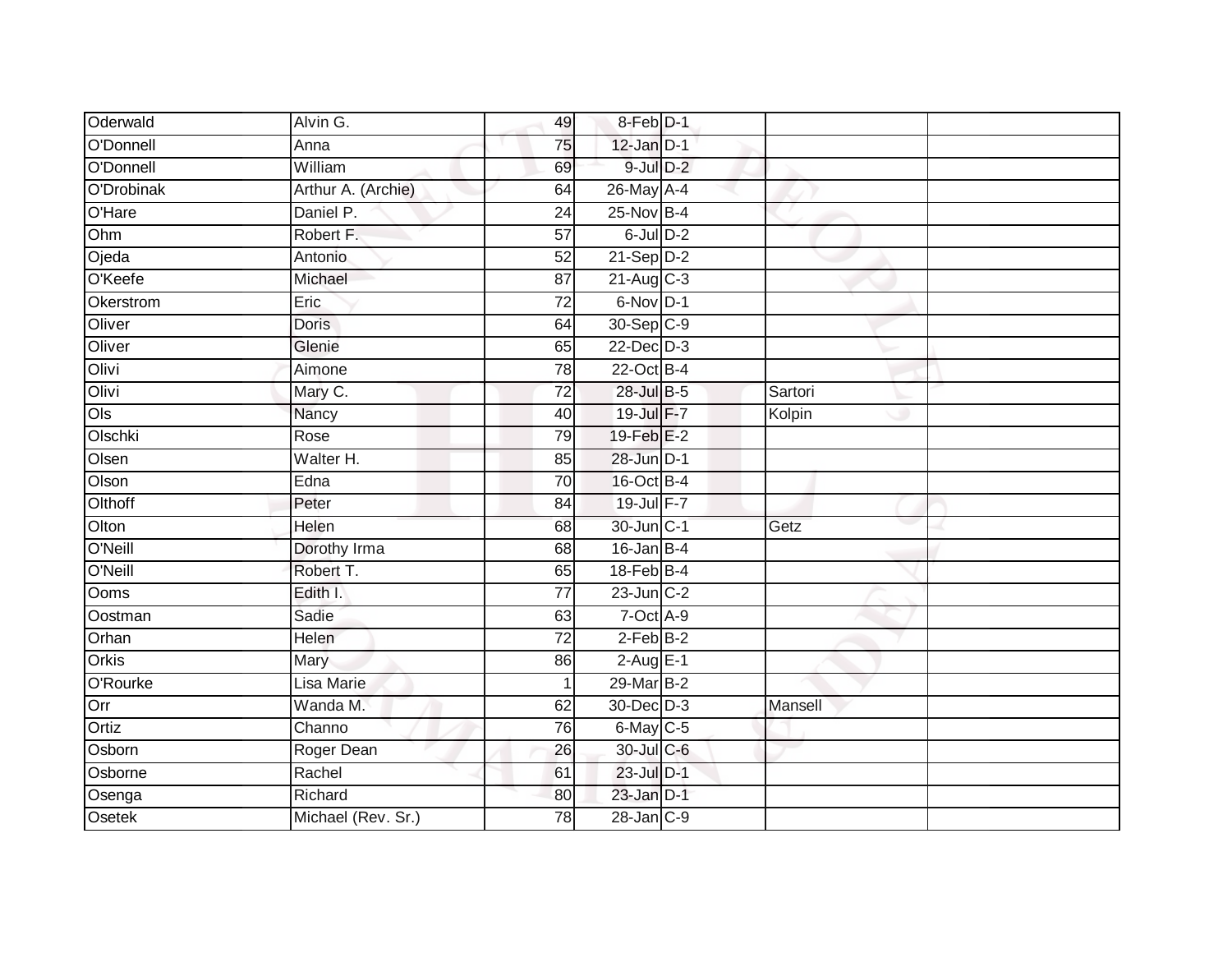| Otterman  | Joni Jane         | 26              | $6$ -Aug $C$ -4   |         |
|-----------|-------------------|-----------------|-------------------|---------|
| Otto      | Mary E.           | 80              | 31-Mar B-5        |         |
| Ovanek    | Henry             | 70              | $1-Dec$ B-2       |         |
| Overton   | Lloyd A.          | 66              | 19-Apr D-1        |         |
| Paarlberg | Mary              | $\overline{81}$ | $26$ -Jan $ C-1 $ |         |
| Pacific   | Charles G.        | 47              | $1-Apr$ D-6       |         |
| Pagorek   | Emily             | $\overline{75}$ | $7$ -Jan $D-7$    |         |
| Pahnke    | Martin L.         | 69              | 16-Dec C-11       |         |
| Pajak     | Stanley F.        | 60              | 6-Feb B-3         |         |
| Pajdzik   | Walter T.         | 53              | $24$ -Jun $B-8$   |         |
| Palazzolo | Vincenza          | 89              | $12$ -Jul C-6     |         |
| Paliga    | Catherine M.      | 75              | 5-Feb C-4         |         |
| Palikan   | Michael J.        | 83              | 15-May C-4        |         |
| Palmateer | Anna              | 84              | $2$ -Jun $C-2$    |         |
| Palmer    | Ernest P.         | $\overline{39}$ | 22-Nov C-10       |         |
| Palmer    | Hilda S.          | 69              | $14$ -Jun $C$ -6  |         |
| Palmer    | Phyllis J.        | 43              | $2$ -Feb $B-2$    |         |
| Paluch    | Laura             | 36              | 18-May C-6        | Mehuron |
| Panfil    | Joseph A.         | 49              | 22-Mar F-5        |         |
| Pannos    | Ernest A.         | 65              | $1$ -Jun $C$ -5   |         |
| Panozzo   | Veronica F.       | 58              | 9-Apr A-15        | Mutka   |
| Papach    | George J. Jr.     | 60              | 15-Mar C-10       |         |
| Papach    | Pearl Irene       | 62              | $11$ -Jan E-1     |         |
| Pappas    | Mary E.           | 49              | $5 - Jan A - 4$   | Hamade  |
| Parham    | Barbara A.        | 34              | 13-Aug $B-8$      |         |
| Parish    | Rose M.           | 94              | 9-Nov A-4         |         |
| Parker    | Clifford R. (Ray) | 78              | 27-Dec E-1        |         |
| Parker    | Dorothy           | 56              | $6$ -Nov $D-1$    |         |
| Parker    | Erwin G.          | 84              | 16-Jul B-8        |         |
| Parker    | Jeffrey R.        | 27              | 18-May C-6        |         |
| Parker    | Paula             | 23              | $7$ -Jul $C$ -2   |         |
| Parker    | Robert S.         | 73              | $15$ -Apr $D-9$   |         |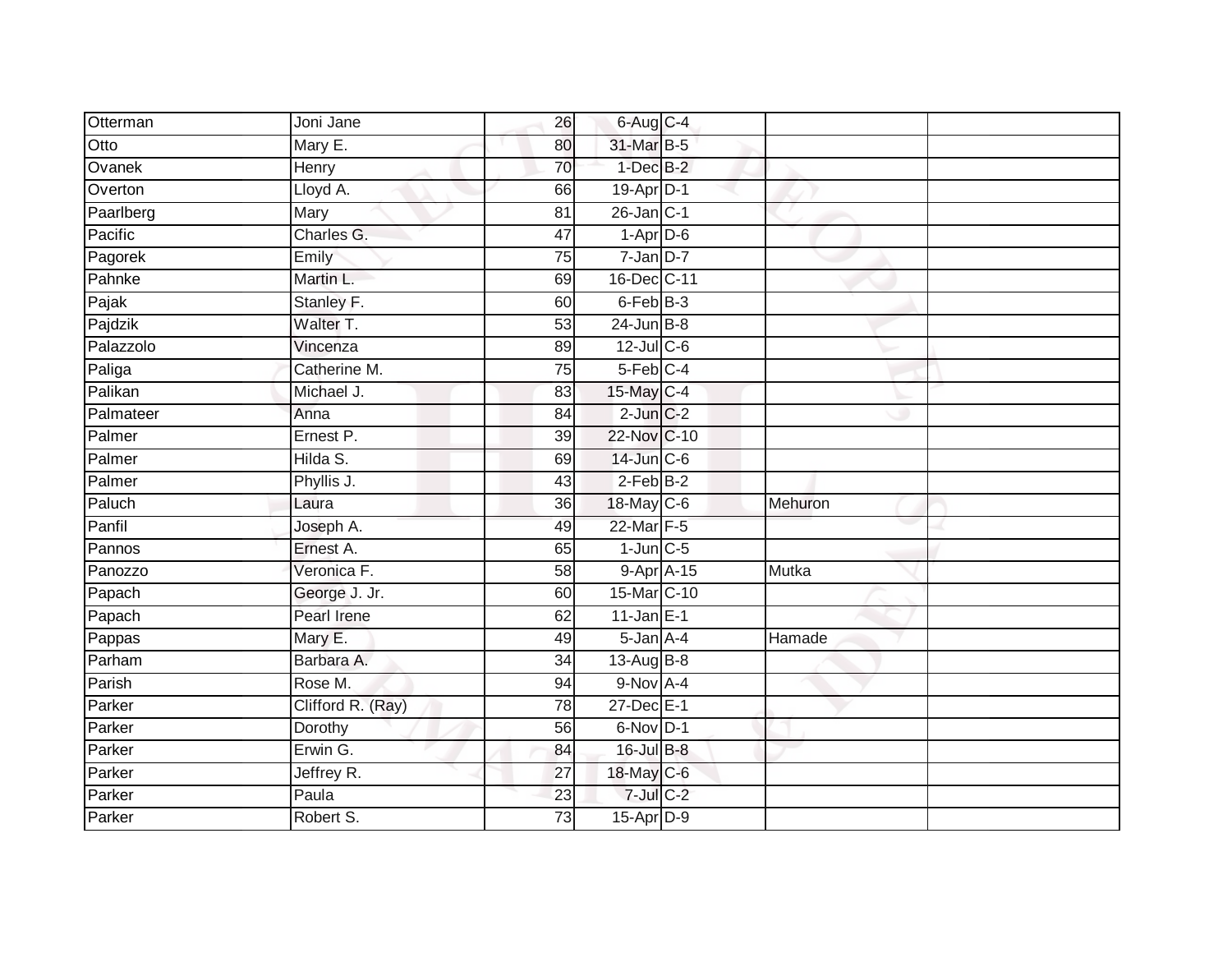| Parkhurst      | Kenneth C.            | 66              | 17-Jun C-9       |       |                                            |
|----------------|-----------------------|-----------------|------------------|-------|--------------------------------------------|
| Parks          | Grace                 | 83              | $2-AprC-5$       |       |                                            |
| Parks          | William H.            | 70              | 27-Sep F-9       |       |                                            |
| Parr           | Nolan R.              | 77              | $14$ -Dec $D-3$  |       |                                            |
| Parson         | George                | $\overline{37}$ | 26-Dec B-3       |       |                                            |
| Parsons        | Robert Lee            | 46              | 27-Nov D-4       |       |                                            |
| Parus          | Kristen M.            | 3               | 10-Dec C-7       |       |                                            |
| Paschal        | Arthur L.             | 56              | $12-Nov$ E-2     |       |                                            |
| Paschke        | Dolores M.            | 51              | $17$ -May $C$ -6 | Okray |                                            |
| Pasternak      | John                  | 63              | 26-Dec B-3       |       |                                            |
| Pastor         | Anna B.               | 85              | $18$ -AugB-6     |       |                                            |
| Pastor         | Catherine M.          | 81              | $6-SepE-1$       |       |                                            |
| Pastove        | Angeline              | 67              | $1-May$ C-3      |       |                                            |
| Pataky         | George T.             | 71              | 23-Sep C-6       |       |                                            |
| Pate           | Gracie L.             | 56              | 22-Sep C-2       |       |                                            |
| Paterson       | Robert B.             | $\overline{75}$ | 30-Jun C-1       |       |                                            |
| <b>Patrick</b> | Rose                  | 79              | 29-Sep C-6       |       |                                            |
| Patten         | McKinley Jr.          | 38              | $11-Feb$ B-6     |       |                                            |
| Patterson      | Helen J.              | 59              | 20-Aug D-2       |       |                                            |
| Pawlak         | Edmund J.             | 55              | $19$ -Feb $E-2$  |       |                                            |
| Paxhia         | Pasquale (Pat)        | 60              | $4$ -Jan $E-1$   |       |                                            |
| Paxton         | Jerry Lee             | Infant          | $27$ -May $D-4$  |       |                                            |
| Payne          | <b>Meta Catherine</b> | 83              | $31$ -Jul B-4    |       |                                            |
| Payne          | <b>Sidney Arthur</b>  | 86              | $20$ -Aug $D-2$  |       |                                            |
| Payton         | James (Jake)(Colonel) | 72              | $2-MarB-3$       |       |                                            |
| Pazanin        | Martha M.             | 60              | $10$ -Feb $C-2$  |       |                                            |
| Peacock        | Gordon H.             | 60              | $5-NovD-1$       |       |                                            |
| Peacock        | James R.              | 19              | 27-Apr 1, D-1    |       | Picture of incident<br>included on page 1. |
| Pearcy         | <b>Mildred Irene</b>  | 63              | $15$ -Feb $E-2$  |       |                                            |
| Pearson        | Dorothy A.            | 73              | 12-Nov E-2       |       |                                            |
| Pearson        | Patricia A.           |                 | $17$ -Apr $B$ -3 |       |                                            |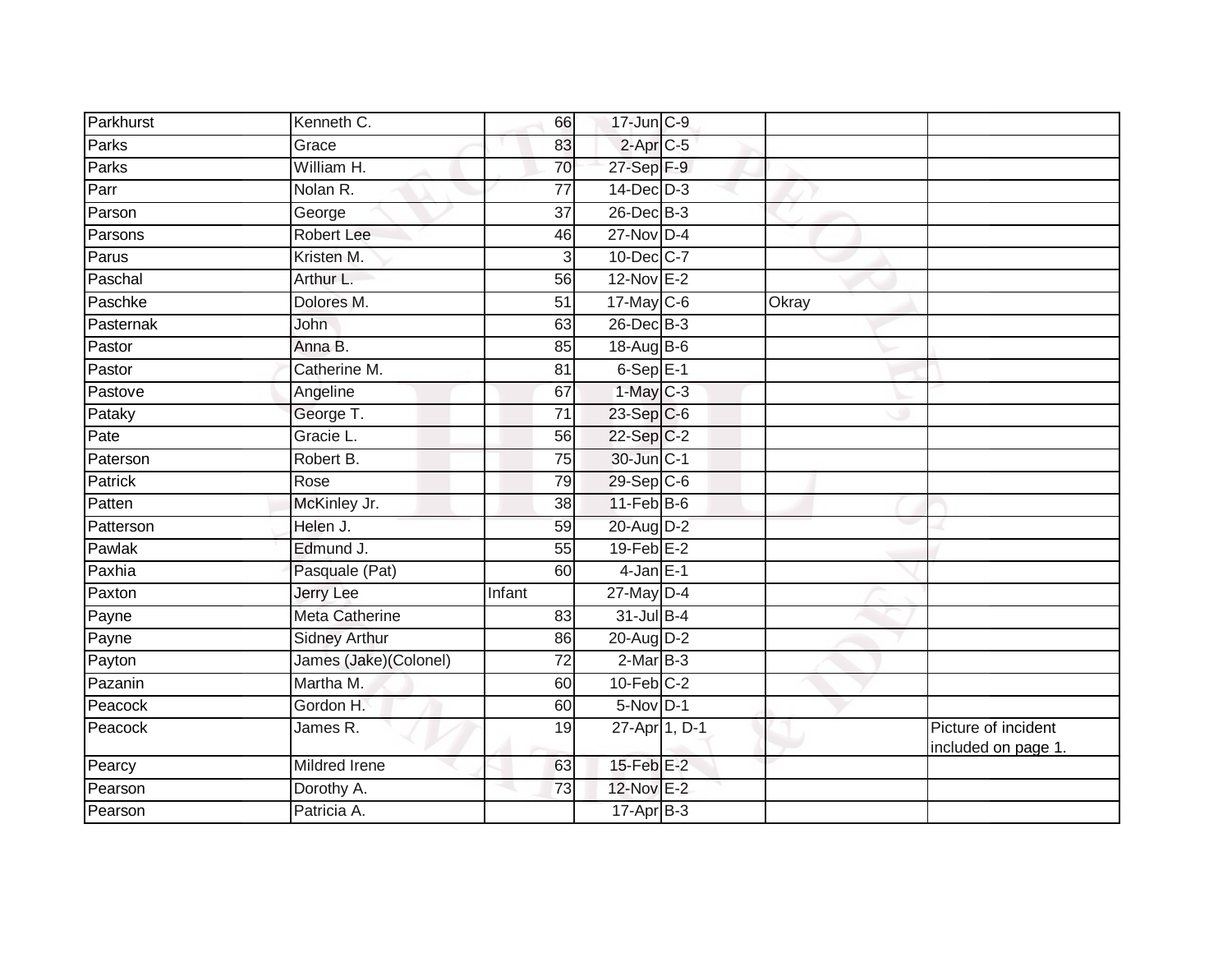| Pecelin    | Frances               | 70              | 18-Aug B-6        |              |  |
|------------|-----------------------|-----------------|-------------------|--------------|--|
| Pedersen   | Olga Helen            | 60              | 30-Sep C-9        | Bednar       |  |
| Peevyhouse | Martha E.             | 49              | 12-Jul C-6        |              |  |
| Peneton    | Otis                  | 91              | $11$ -Jan E-1     |              |  |
| Penning    | Mary M.               | 55              | $4-Nov$ C-6       |              |  |
| Penny      | Waldo C.              | $\overline{74}$ | $16$ -Jan $B-4$   |              |  |
| Penska     | Andrew Sr. (Pop)      | 68              | 28-Jul B-5        |              |  |
| Pensy      | Catherine M.          | 65              | 3-Apr B-2         | Wojcikiewicz |  |
| Pepper     | <b>Mildred Lee</b>    | 65              | $20$ -Jan B-3     |              |  |
| Pera       | Amato                 |                 | 5-Mar C-6         |              |  |
| Peral      | Jose M.               | 83              | 28-Jul B-5        |              |  |
| Perdomo    | Jairo                 | 32              | 2-Jan             | 1            |  |
| Perez      | Gerardo               | 20              | $2$ -Nov $B-6$    |              |  |
| Perez      | Julio G.              | 62              | $2$ -Jul $C-4$    |              |  |
| Perez      | William               | $\overline{27}$ | 15-May C-4        |              |  |
| Perkins    | Henry L. (Pimp)       | 57              | 2-Oct A-9         |              |  |
| Perkins    | Lyle R.               | 61              | $7-Sep C-2$       |              |  |
| Pero       | George                | 64              | 8-Oct B-8         |              |  |
| Peronto    | Ida M.                | 84              | $3-Feb$ $C-5$     |              |  |
| Perrota    | <b>Dwight</b>         | $\overline{11}$ | 15-Jun            | 1            |  |
| Perry      | <b>Hollis</b>         |                 | $15$ -Dec $D-3$   |              |  |
| Perry      | Pearl M.              |                 | 18-Dec C-6        |              |  |
| Perryman   | Debbie                | 28              | 19-Oct C-4        |              |  |
| Perschall  | Walter W.             | 68              | $5 -$ Apr $E - 6$ |              |  |
| Person     | Carl                  | 81              | $26$ -May A-4     |              |  |
| Perunko    | Anna Theresa          | 76              | $22$ -May C-3     | Maksimik     |  |
| Peschke    | <b>William Morris</b> | 80              | $14$ -Dec $D-3$   |              |  |
| Peters     | Agnes                 | 93              | $12$ -Jan D-1     |              |  |
| Peters     | Geoffrey L. (Jeff)    | 28              | $3$ -Dec $C$ -6   |              |  |
| Peters     | Helga S.              |                 | 12-Mar C-5        |              |  |
| Petersen   | Sadie A.              | 91              | 6-Dec F-1         | O'Neill      |  |
| Peterson   | James H.              | 21              | 22-Jul D-1        |              |  |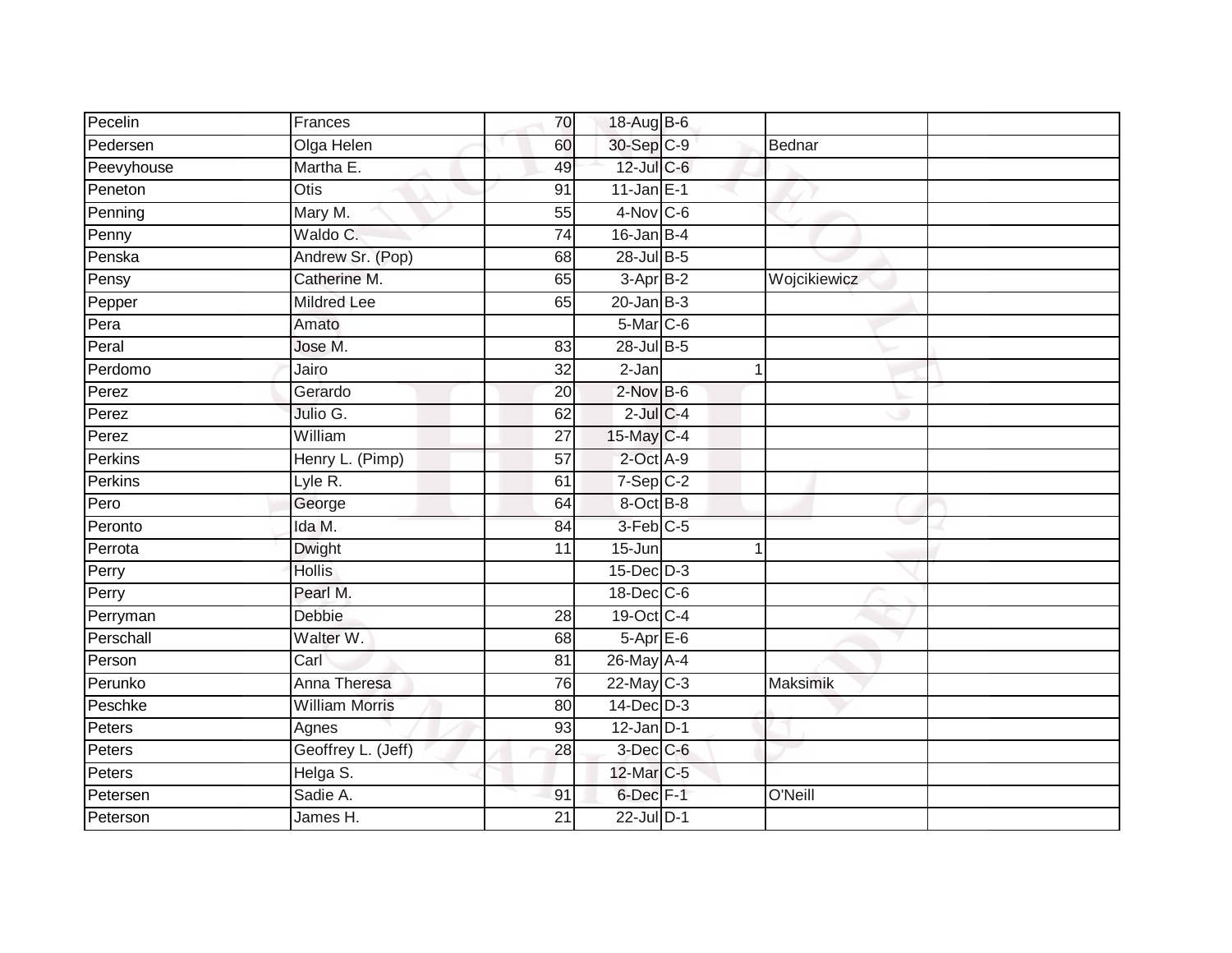| Peterson     | James L.                         | 68              | 23-Oct B-6           |               |  |
|--------------|----------------------------------|-----------------|----------------------|---------------|--|
| Petesron     | Carroll W. Jr. (Rev.)            | 48              | 13-Sep D-1           |               |  |
| Peto         | Barbara (Stomp)                  | 64              | 8-Jan C-6            |               |  |
| Petraitis    | Antanas                          | 77              | 10-Sep D-11          |               |  |
| Petrick      | Nicholas L.                      | $\overline{53}$ | 26-Apr B-10          |               |  |
| Petrlich     | Bruce E.                         | 27              | $11$ -Jun $C-4$      |               |  |
| Petrlich     | John J.                          | $\overline{84}$ | 30-Nov C-3           |               |  |
| Petrowski    | Stanley P.                       | 58              | $13$ -Jul $D-1$      |               |  |
| Petty        | Jack E.                          | 52              | $27 -$ Jul B-3       |               |  |
| Petzinger    | Minnie                           | 84              | $6$ -May $C$ -5      |               |  |
| Pfeiffer     | Andrew                           | 83              | 19-Aug D-4           |               |  |
| Pfeiffer     | Zella F.                         | 75              | $6$ -Jul $D-2$       |               |  |
| Phelps       | Laurence H.                      | 79              | 6-Oct C-2            |               |  |
| Philips      | George E.                        | 58              | 6-Apr <sub>C-5</sub> |               |  |
| Phillips     | <b>Cecil Blanche</b>             | 91              | $1$ -Jun $C$ -5      |               |  |
| Philpot      | James (Scotty)                   | 82              | $12$ -Jan $D-1$      |               |  |
| Pickett      | Alta V.                          | 96              | 30-Mar D-1           |               |  |
| Pickett      | Roselyn                          | 37              | $9$ -Mar $A$ -7      |               |  |
| Piech        | Herman H.                        | 64              | $9$ -Mar $A$ -7      |               |  |
| Pieczykolan  | Christine                        | 41              | 4-Feb C-10           |               |  |
| Pieczynski   | Harry J.                         | 75              | $5-AprE-6$           |               |  |
| Piekarczyk   | Edwin W.                         | $\overline{30}$ | 28-Jun D-1           |               |  |
| Pierzchalski | Andrew (Red)                     | 76              | $12$ -Jan D-1        |               |  |
| Pietrowski   | Anthony (Tony)                   | 86              | $13$ -Jan $D-1$      |               |  |
| Pigg         | <b>Mary Alice</b>                | 61              | 26-Apr B-10          |               |  |
| Pigg         | <b>Terry Wayne</b>               | 22              | $5 - Jan A - 4$      |               |  |
| Pilackas     | Edward Frantone Sr.<br>(Skeeter) | $\overline{47}$ | $6$ -Jan $C$ -5      |               |  |
| Pilotto      | Alfred                           | $\overline{72}$ | 26-Jul               | $\mathbf{1}$  |  |
| Pilsitz      | John J.                          | 33              | 8-Jan                |               |  |
| Piniak       | Julia                            | 65              | $6$ -Aug $C$ -4      | <b>Ryback</b> |  |
| Pinkowski    | Walter F.                        | 66              | 19-Mar C-4           |               |  |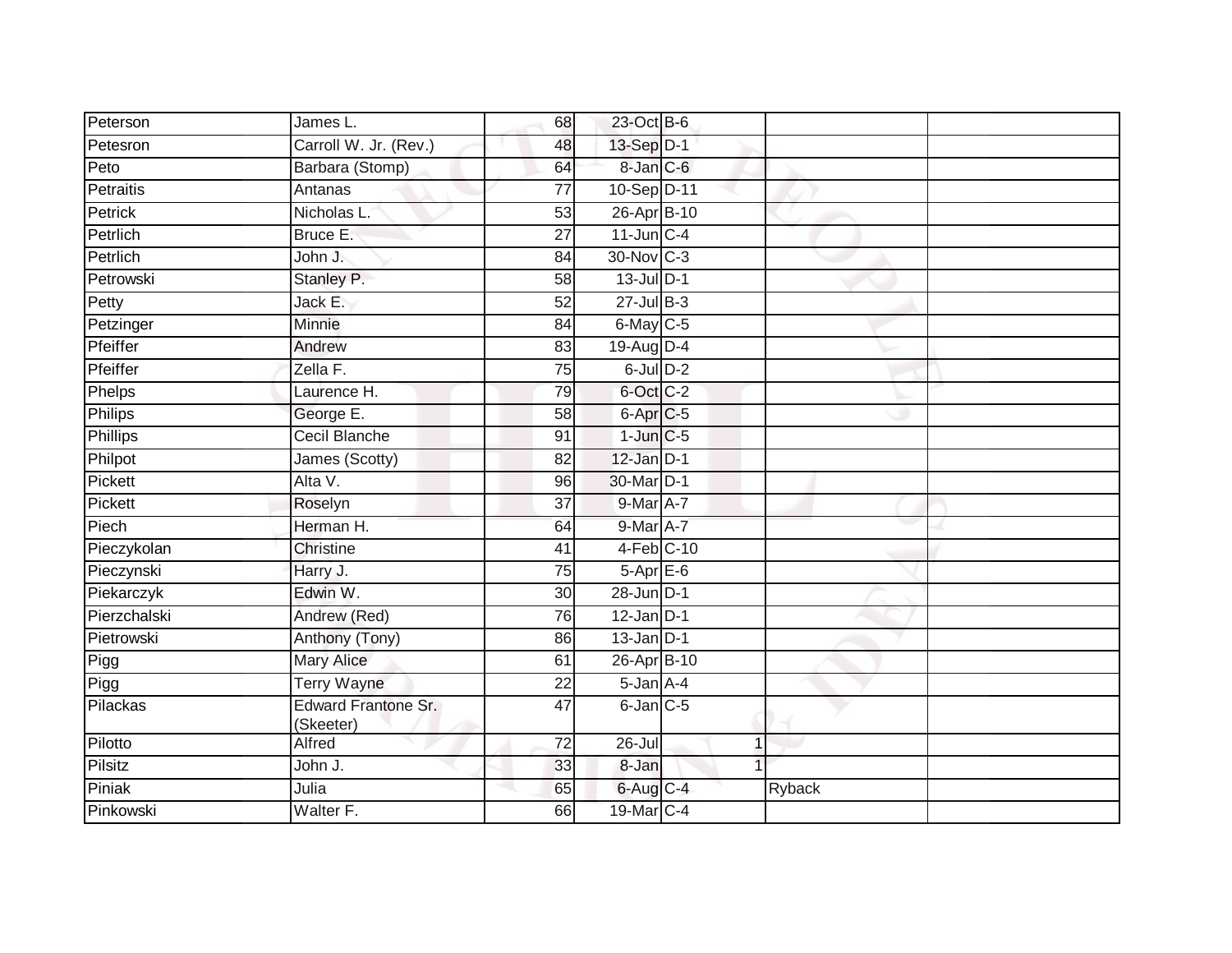| Pinsak      | Peter                  | 82              | 26-Feb D-1       |            |            |  |
|-------------|------------------------|-----------------|------------------|------------|------------|--|
| Pinter      | Alma                   | 87              |                  | 9-Apr A-15 |            |  |
| Pinto       | Vasil C.               | 54              | 6-May C-5        |            |            |  |
| Piper       | Harry L. Jr.           | 56              | $8 - Apr$ $D-7$  |            |            |  |
| Pistrui     | Sida                   | $\overline{92}$ | $9$ -Jan $B-9$   |            |            |  |
| Pittman     | Lawrence Sr.           | 78              | 16-Nov D-1       |            |            |  |
| Plavek      | Joseph                 | 74              | $5$ -Jun $C-4$   |            |            |  |
| Plesha      | James P.               | 29              | 28-Dec D-3       |            |            |  |
| Plopper     | Georgia M.             | 84              | 8-Nov D-1        |            |            |  |
| <b>Plys</b> | Walter A. (Placki)     | 63              | $8-MarE-3$       |            |            |  |
| Poczok      | Frank                  | 53              | $23$ -Feb $C-3$  |            |            |  |
| Podsiadlo   | Helen                  | 85              | $19$ -Jan $D-3$  |            | Swiderski  |  |
| Pohlplatz   | Elmer T.               | $\overline{72}$ | $4 - Aug$ $D-1$  |            |            |  |
| Pokraka     | Albert G. (Pinty)      | 73              | 27-Feb D-1       |            |            |  |
| Polisson    | Nicholas Sr.           | 79              | 9-Aug C-7        |            |            |  |
| Pollet      | Elva                   | 83              | 5-Aug D-1        |            |            |  |
| Poloncak    | Michael J. Jr.         | 52              | 27-Dec E-1       |            |            |  |
| Poludniak   | Theresa                |                 | $5$ -Mar $C$ -6  |            | <b>Hus</b> |  |
| Polus       | <b>Paul Peter</b>      | 61              | $2$ -Nov $B-6$   |            |            |  |
| Ponce       | <b>Francisca Salas</b> | $\overline{92}$ | $26$ -Jun $B-7$  |            |            |  |
| Ponziano    | Debbie                 | 25              | $2$ -Jul         |            |            |  |
| Poole       | Dwight E.              | 26              | 17-Dec B-6       |            |            |  |
| Poole       | Grover Sr.             | 95              | 16-Oct B-4       |            |            |  |
| Poole       | Ruth Ann               | 33              | $3-Nov$ $C-3$    |            |            |  |
| Poole       | Ruth M.                | 74              | $21$ -Dec $B-2$  |            |            |  |
| Poort       | Harry Sr.              | $\overline{72}$ | $20$ -Jan $B-3$  |            |            |  |
| Popa        | Pompelia (Paul)        | $\overline{77}$ | 17-Jun C-9       |            |            |  |
| Popa        | Rozalia (Rose)         | 78              | $3$ -Jun $E-2$   |            |            |  |
| Popiela     | Walter F. Sr.          | 58              | 4-Feb C-10       |            |            |  |
| Popovich    | Ann P.                 | 63              | $1$ -Sep $ C-4 $ |            |            |  |
| Popp        | <b>Steve James</b>     | 58              | $4$ -Jan E-1     |            |            |  |
| Portal      | Sylvester              | 73              | $29$ -Jan $C-2$  |            |            |  |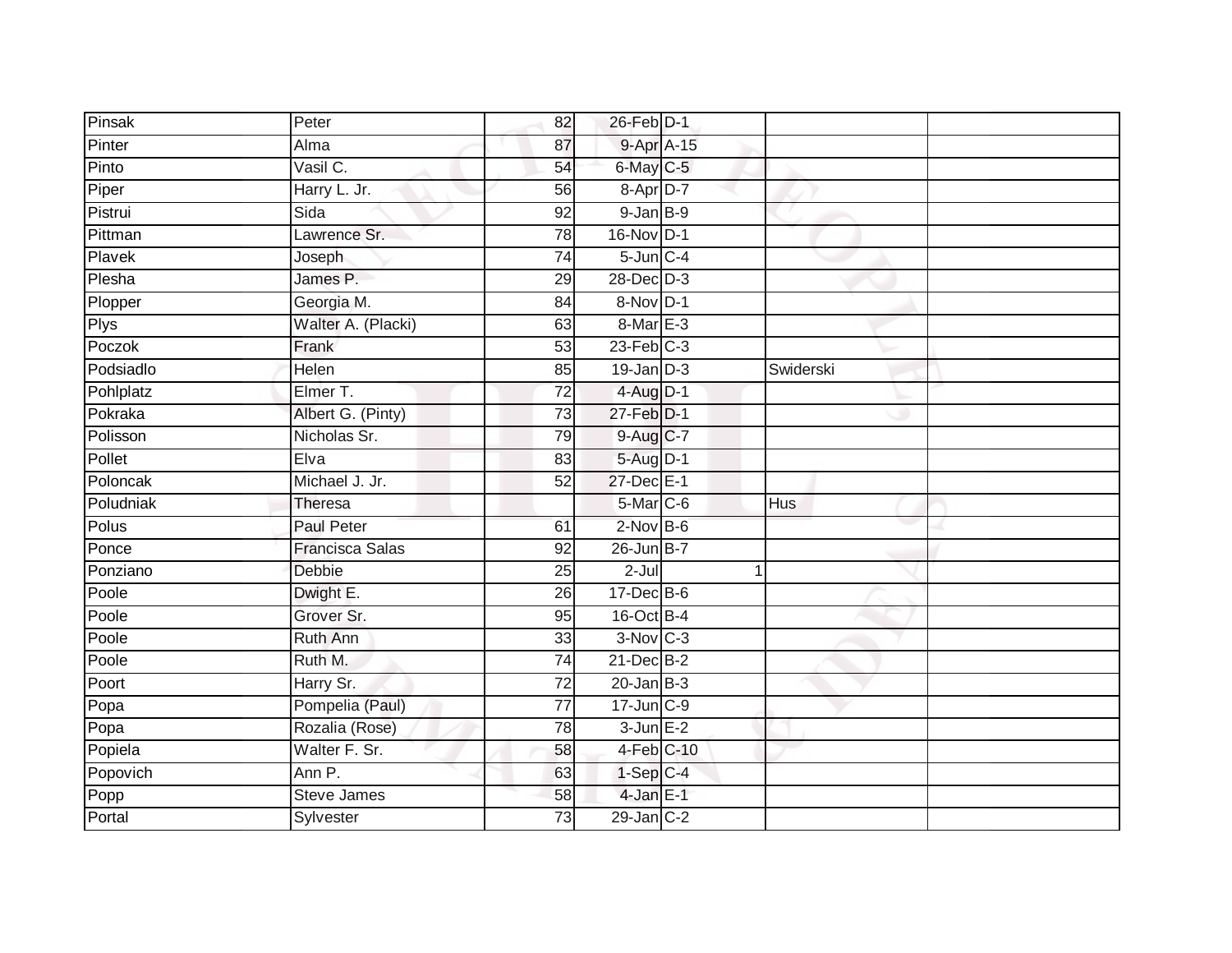| Portal     | Viola M.           | 67              | 8-Jun D-1               | Whittenburg |  |
|------------|--------------------|-----------------|-------------------------|-------------|--|
| Porter     | Owen B.            | 93              | 10-Dec C-7              |             |  |
| Porter     | Thelma             | 69              | 20-Nov A-18             | Hudson      |  |
| Portlock   | Stanley L. Sr.     | 69              | $8$ -Jan $C$ -6         |             |  |
| Pospychala | Celia              | 76              | $12$ -Feb $B$ -8        |             |  |
| Post       | Herman             | 90              | 23-Oct B-6              |             |  |
| Potasnik   | John Richard       | 48              | 30-Nov C-3              |             |  |
| Potchen    | Mary Jane          | 40              | 18-Jan E-1              |             |  |
| Potter     | Florance           | $\overline{73}$ | 22-Mar F-5              |             |  |
| Potter     | Richard            | $\overline{72}$ | 9-Mar A-7               |             |  |
| Potter     | Wilbur D.          | 50              | $29-Sep$ <sub>C-6</sub> |             |  |
| Potts      | Alvin R.           | 78              | $2$ -Feb $B-2$          |             |  |
| Potts      | Harry              | 77              | $2$ -Mar $C$ -7         |             |  |
| Potts      | Stephen            | $\overline{32}$ | $1-Nov$ D-1             |             |  |
| Powell     | Christine          | 43              | $2-AugE-1$              |             |  |
| Powell     | <b>Elsie Marie</b> | 76              | 28-Dec D-3              |             |  |
| Powers     | Kenneth R.         | 58              | 23-Oct B-6              |             |  |
| Powers     | LaSalle C.         | 68              | $8$ -Jan $C$ -6         |             |  |
| Powers     | Lois M.            | 69              | 28-Dec D-3              |             |  |
| Pratt      | Raymond O.         | 49              | $1-Jan$ $D-3$           |             |  |
| Premetz    | John A. Sr.        |                 | 29-Nov E-1              |             |  |
| Press      | Estil M.           | 67              | 20-Sep C-7              |             |  |
| Press      | Paul O.            | 70              | $11$ -Jan E-1           |             |  |
| Price      | <b>Millie</b>      |                 | $20$ -Jan $B-3$         |             |  |
| Priest     | Gladys             | 81              | $14-Sep$ C-6            |             |  |
| Privott    | Homer G.           | $\overline{72}$ | $27$ -May $D-4$         |             |  |
| Probst     | Reimer E.          | 62              | 3-Mar C-3               |             |  |
| Prohl      | John H.            | 76              | $5-Mar$ C-6             |             |  |
| Proulx     | Joseph W.          | 81              | $6-Sep$ E-1             |             |  |
| Prucy      | Stanley J.         | 54              | 6-Jul D-2               |             |  |
| Pruitt     | Lucian E.          | 74              | $11-Sep$ C-5            |             |  |
| Pryor      | Rose M.            | 86              | $23$ -Feb $C-3$         | Ribiski     |  |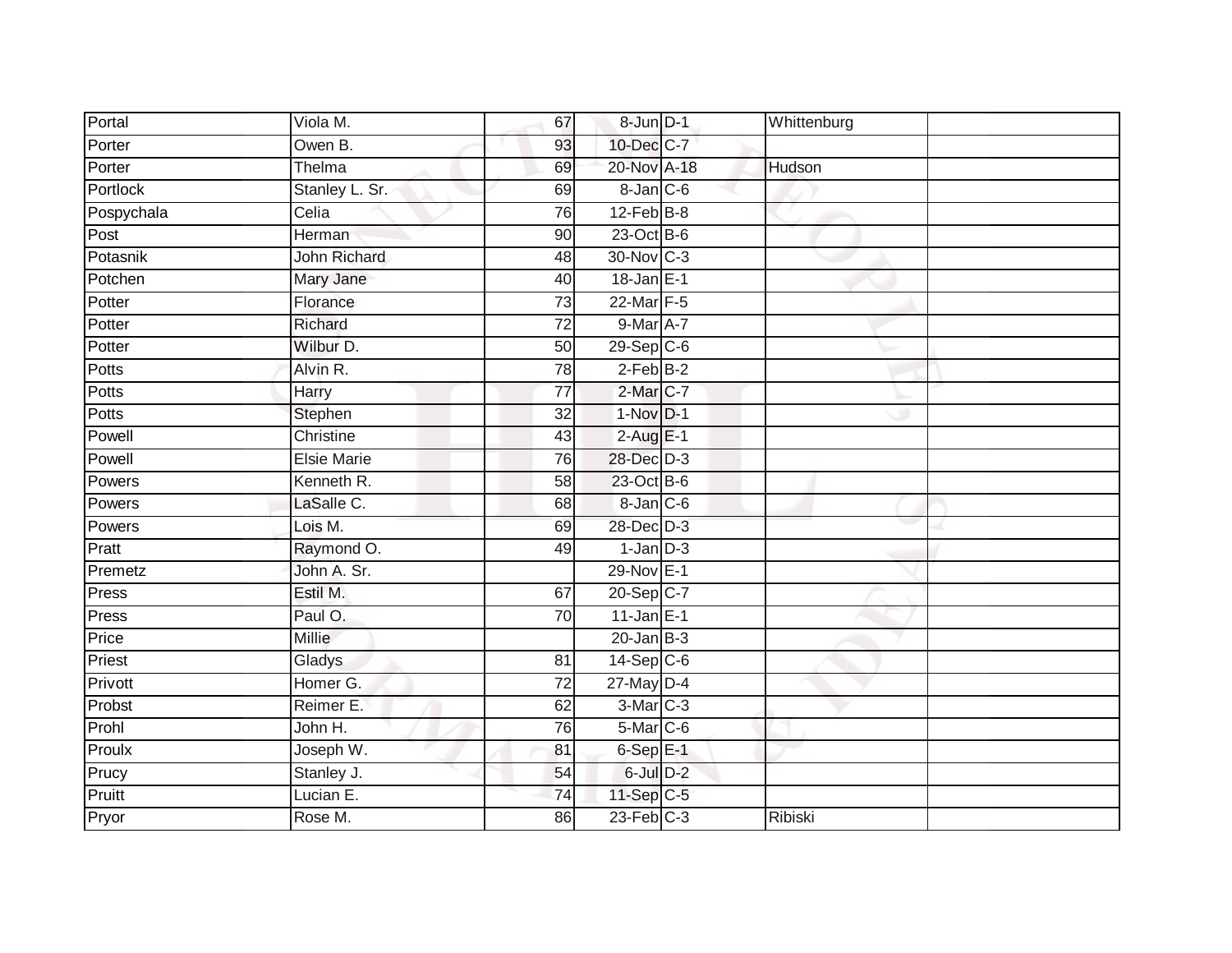| Przybylski  | Clara M.                 | 85              | 1-Nov D-1       |              |  |
|-------------|--------------------------|-----------------|-----------------|--------------|--|
| Puente      | Amelia                   | 54              | $15$ -Jul $C-4$ | Delgado      |  |
| Puente      | <b>Felipe Rios</b>       | 21/2            | $11-Sep$ C-5    |              |  |
| Puente      | Lino                     | 55              | $25$ -Jan $E-1$ |              |  |
| Purnick     | Edward                   | $\overline{81}$ | 19-Nov B-12     |              |  |
| Pushckor    | Frank J.                 | 68              | $1-Sep$ C-4     |              |  |
| Qualkenbush | Frances                  | 63              | $16$ -Jul $B-8$ |              |  |
| Qualls      | James (Edward)           | 49              | $10$ -Nov $B-6$ |              |  |
| Qubeck      | <b>Bernard</b>           | 62              | 26-Jul D-1      |              |  |
| Quinlan     | Emma                     | 67              | 8-Apr D-7       |              |  |
| Quisenberry | Karen K.                 | 36              | $10$ -Feb $C-2$ | Kleinschmidt |  |
| Raab        | Fred                     | 85              | $13$ -Apr $D-4$ |              |  |
| Rabie       | <b>Michael Bell</b>      | 82              | $15$ -Jan B-7   |              |  |
| Raczak      | Walter F. (Butch)        | 65              | $4$ -Jan $E-1$  |              |  |
| Radakovich  | George                   | 75              | 28-Jun D-1      |              |  |
| Radnick     | Fred E. Jr.              | $\overline{42}$ | 18-Dec C-6      |              |  |
| Radowski    | Jennie                   | 78              | 27-Nov D-4      |              |  |
| Raduski     | John                     | 68              | 10-Jul B-7      |              |  |
| Radwan      | Joseph                   | 61              | 18-Jun C-5      |              |  |
| Rae         | Jones (Jonesy)           | $\overline{72}$ | $11-Sep C-5$    |              |  |
| Ragelis     | Anna                     | 74              | 18-Oct D-1      |              |  |
| Rahn        | Eva T.                   | 89              | $2$ -Aug E-2    |              |  |
| Raich       | Mary                     | 64              | $24$ -Mar $B-8$ |              |  |
| Rajchel     | <b>Stanley</b>           | 86              | $17 -$ Jul E-5  |              |  |
| Rajkovich   | Helen                    | 79              | 26-Feb D-1      |              |  |
| Raker       | Marion (Ted)             | 66              | $14-Sep C-6$    |              |  |
| Raksanyi    | Mary                     | $\overline{84}$ | 18-May C-6      |              |  |
| Ralph       | Jessie M.                |                 | 16-Oct B-4      |              |  |
| Ralston     | Carl T.                  | 69              | 27-Nov D-4      |              |  |
| Ramirez     | Jose D.                  | 56              | $2$ -Feb $B-2$  |              |  |
| Randall     | <b>Frances Elizabeth</b> | 74              | 6-Jan C-5       |              |  |
| Randall     | William                  | 50              | 22-Oct B-4      |              |  |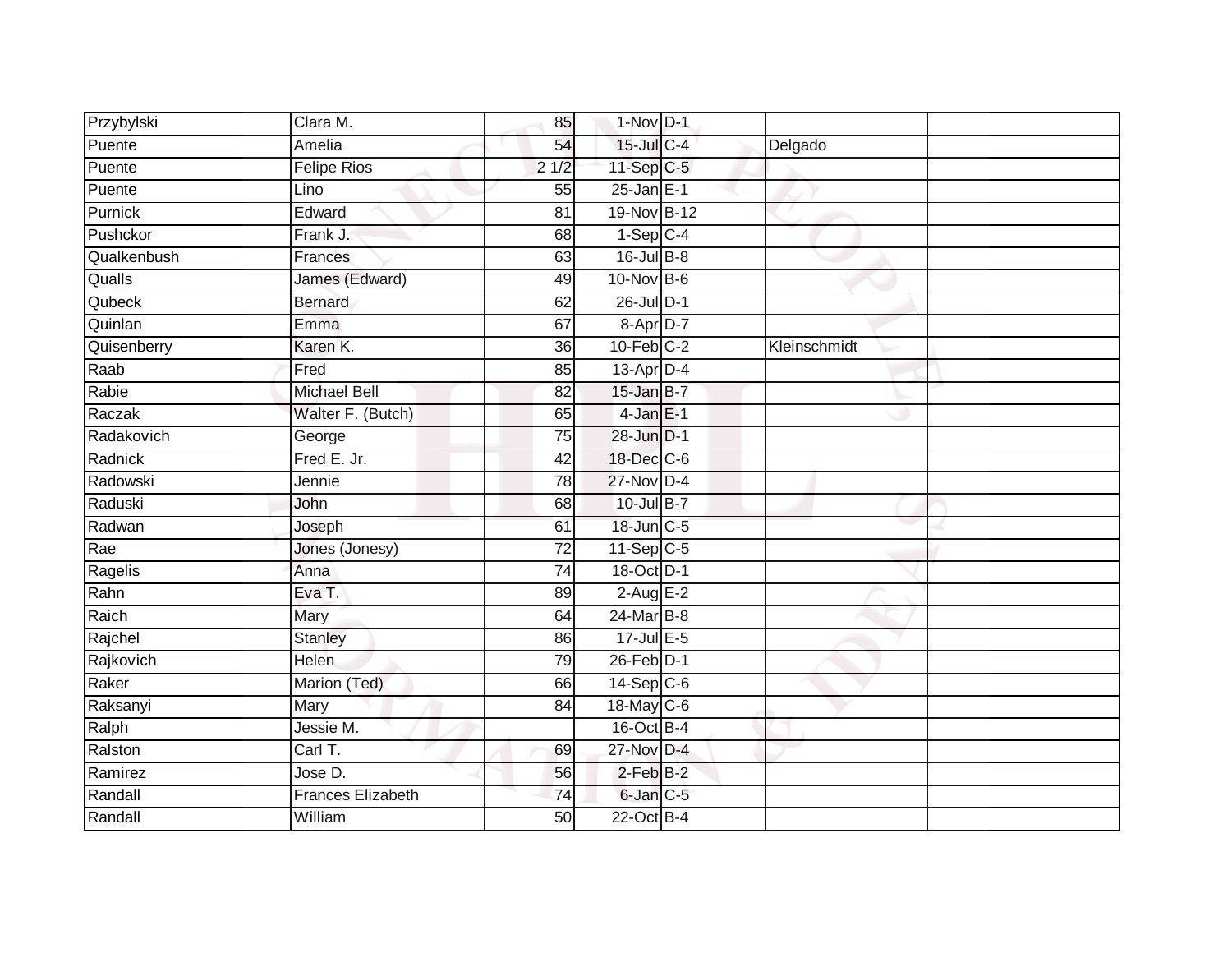| Rankovich    | Ceda                  | 77              | 4-May C-5         |           |  |
|--------------|-----------------------|-----------------|-------------------|-----------|--|
| Ranostaj     | Andrew                | 83              | 10-Dec C-7        |           |  |
| Ranostaj     | John                  | $\overline{77}$ | 5-Oct C-6         |           |  |
| Rasberry     | John Dwayne           | 23              | $12$ -Jan D-1     |           |  |
| Rataj        | Anna                  | 78              | $26$ -Dec $B-3$   |           |  |
| Ratajczak    | Jerome F. (Jerry)     | $\overline{52}$ | 20-May D-6        |           |  |
| Ratajczak    | John P.               | 75              | $23$ -Feb $C-3$   |           |  |
| Rathbun      | Geraldine             | 65              | $2-MarB-3$        |           |  |
| Ratliff      | Iva P.                | 78              | 20-Dec E-1        |           |  |
| Rau          | Anne J.               | 70              | 6-Feb B-3         | Kaniewski |  |
| Raves        | Nellie L.             | 81              | $3$ -Jul $D-1$    |           |  |
| Ray          | <b>Ethel Westcott</b> | 78              | 6-Mar D-1         |           |  |
| Ray          | Lawrence T. Sr.       | 59              | 20-Aug D-2        |           |  |
| Raycroft     | Maurice (Maury)       | 70              | 3-May B-14        |           |  |
| Reagan       | Scruggs B.            | 95              | $1-Dec$ B-2       |           |  |
| Reba         | <b>Mary Theresa</b>   | 65              | 27-Mar C-3        |           |  |
| Rector       | Jane Railey           | 63              | 26-Mar C-4        |           |  |
| Redding      | John H.               | 42              | $7 - Jan$ $D-7$   |           |  |
| Reed         | Alma K.               | 90              | 12-May C-2        |           |  |
| Reed         | Hannah                |                 | $21$ -Dec $B-2$   |           |  |
| Reed         | Helen I.              | 81              | 13-Nov B-6        | Obremski  |  |
| Reedy        | Thomas A.             | $\overline{71}$ | 17-Dec B-6        |           |  |
| Reeves       | Ernest                | 43              | $16$ -Jun $C-1$   |           |  |
| Regennitter  | Waldo D.              |                 | $18$ -Jun $C - 5$ |           |  |
| Regnier      | Ronald O.             |                 | $21$ -Jul $D-1$   |           |  |
| Reichenmeier | Rosina                | $\overline{71}$ | $5-Aug D-1$       |           |  |
| Reil         | Helen L.              | 86              | 13-Jul D-1        |           |  |
| Reinert      | Blanche E.            | 86              | 17-Mar B-5        |           |  |
| Reinhardt    | Katherine E.          | 63              | $1-FebB-13$       |           |  |
| Reitz        | Julie A.              | 18              | 19-Feb E-2        |           |  |
| Rejon        | Alma                  | 57              | 27-Oct D-2        |           |  |
| Relinski     | Mary                  | 75              | $27 -$ Jul B-3    | Watroba   |  |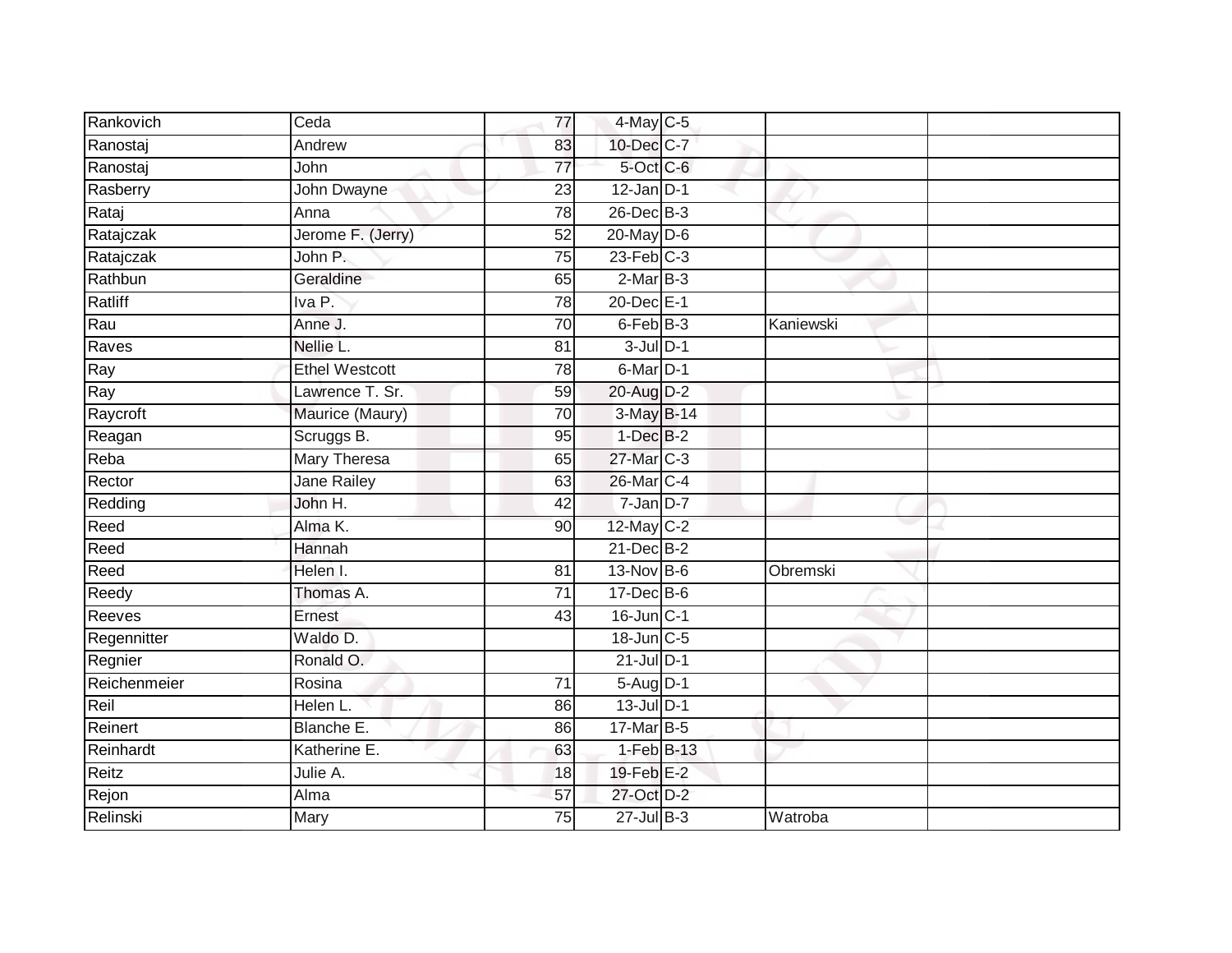| Reppa           | Andrew J.            | 64              | 22-Nov C-10             |   |                   |
|-----------------|----------------------|-----------------|-------------------------|---|-------------------|
| Reptik          | George R.            | 62              | 29-Nov E-1              |   |                   |
| Ress            | Gus                  | 64              | 23-Dec C-3              |   |                   |
| Retzloff        | Harvey A.            | 86              | 8-Apr D-7               |   |                   |
| Revenew         | Edward J.            | $\overline{80}$ | 8-Nov D-1               |   |                   |
| Reynolds        | Florence H.          | 74              | $5-AprE-6$              |   |                   |
| Rhoades         | <b>Robert James</b>  | 50              | $10$ -Jun $E-1$         |   |                   |
| Rhoton          | Jerry                | 25              | 3-Sep B-10              |   |                   |
| Rice            | Edith M.             | 94              | $21-Sep$ D-2            |   |                   |
| Rice            | <b>Gollie Lee</b>    | 59              | 25-Mar B-2              |   |                   |
| Rice            | Harry                | 76              | 30-Sep C-9              |   |                   |
| Rice            | Mary Jo              | 50              | $13$ -Jan $D-1$         |   |                   |
| Rice            | Walter A.            | 77              | $1$ -Dec $B-2$          |   |                   |
| Richards        | Dalton               | 62              | 2-Dec C-10              |   |                   |
| Richards        | Melvin               | 35              | 21-May B-7              |   |                   |
| Richardson      | Anna J.              |                 | 24-Aug B-3              |   |                   |
| Richardson      | Jeanette S.          | 51              | 10-May D-4              |   |                   |
| Richardson      | <b>Jeffrey Chris</b> | 19              | 18-Dec C-6              |   |                   |
| <b>Richares</b> | Dalton               | 62              | $3$ -Dec $C$ -6         |   |                   |
| Richter         | Anna                 | 85              | $2$ -Aug E-2            |   |                   |
| Richter         | Verna                | 88              | 18-Dec C-6              |   |                   |
| Riddle          | Nelson Jr.           | $\overline{55}$ | $27$ -Feb $D-1$         |   |                   |
| Rieser          | Malina Marija        | 13 months       | 18-Mar C-10             |   |                   |
| Rigg            | Ray E.               | 77              | $10-Apr$ <sub>C-3</sub> |   |                   |
| Riggle          | Helen M.             | 68              | $18-Sep B-8$            |   |                   |
| Riordan         | James J.             | 57              | $8 - Jun$               | 1 | Picture included. |
| <b>Rios</b>     | Samuel Jr.           | $\overline{33}$ | 16-Nov D-1              |   |                   |
| <b>Rios</b>     | Tony C.              | 33              | 30-Dec D-3              |   |                   |
| Ristic          | Milivoje             | 68              | 16-Aug B-6              |   |                   |
| Rivera          | Jose                 | 75              | 15-Jan B-7              |   |                   |
| Rivett          | Edwin P.             | $\overline{74}$ | 22-Apr C-9              |   |                   |
| <b>Rizza</b>    | Joseph T.            | $\overline{90}$ | $10$ -Jun $E-1$         |   |                   |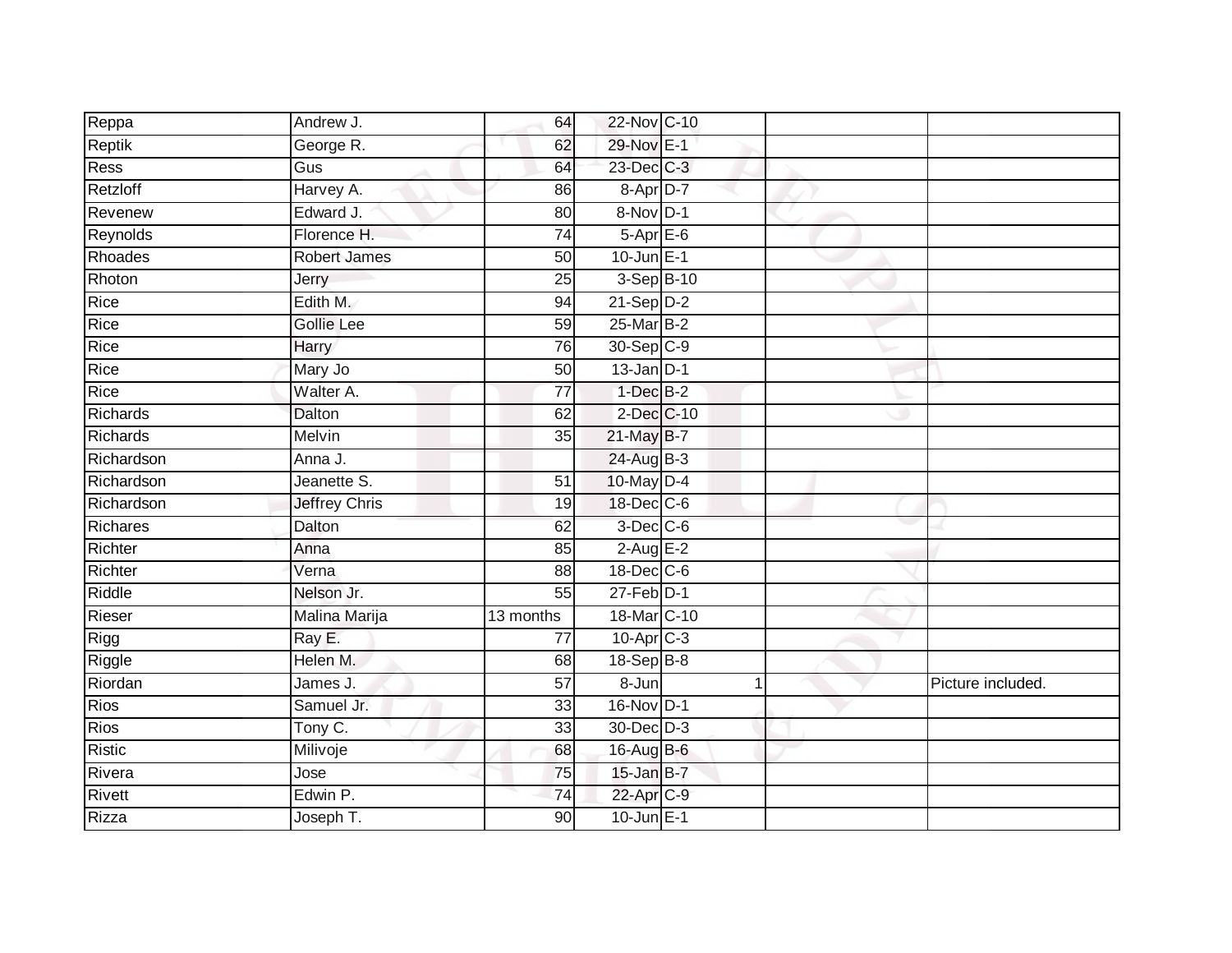| 19-Apr D-1<br>Roberson<br>Sally                                |                                  |
|----------------------------------------------------------------|----------------------------------|
| 74                                                             |                                  |
| <b>Bela Floyd</b><br>20-Dec E-1<br><b>Roberts</b><br>101       |                                  |
| 7-May B-12<br><b>Roberts</b><br>Geri<br>21                     |                                  |
| <b>Roberts</b><br>15-Mar C-10<br>Joan J.<br>49<br><b>Krsak</b> |                                  |
| <b>Roberts</b><br>Thirman<br>$23$ -Jan $D-1$<br>54             |                                  |
| 23-Nov D-2<br><b>Roberts</b><br>61<br>Wayne                    |                                  |
| $9$ -Feb $D-1$<br>Robertson<br>Alberta B.<br>64                |                                  |
| John W. Jr.<br>31-Aug C-6<br>Robertson<br>50                   |                                  |
| 22-Oct B-4<br>T. Donald<br>Robertson<br>68                     |                                  |
| Robilotta<br>Azona W.<br>$1-FebB-13$<br>84                     |                                  |
| Robinson<br>$13$ -Jan $D-1$<br>Bessie G. (Grandma)<br>81       |                                  |
| Robinson<br>Daniel T.<br>13-Aug B-8<br>73                      |                                  |
| Robinson<br>Eddie A.<br>27-Sep<br>29                           | Picture of incident<br>included. |
| Eric<br>Robinson<br>$\overline{11}$<br>2-Aug<br>$\overline{ }$ | Picture of incident<br>included. |
| 18-Mar C-10<br>Robinson<br>Lovell<br>42                        |                                  |
| 18-Dec C-6<br>Robinson<br>Mary Elizabeth (Beth)<br>29          |                                  |
| Robinson<br>$22$ -Oct B-4<br>Mary L.                           |                                  |
| Max B. Sr.<br>31-Jul B-4<br>Robinson<br>47                     |                                  |
| $1$ -Jun $C$ -5<br>Robinson<br>Robert T. (Roby)<br>62          |                                  |
| Robinson<br>21-Dec B-2<br>Sallie<br>90                         |                                  |
| 9-Mar A-7<br>Robson<br>55<br>Kriss<br>Dorothy                  |                                  |
| Rock<br>Cecil L.<br>$2$ -Nov $B-6$<br>76                       |                                  |
| Rock<br>$13$ -Apr $D-4$<br>Frances<br>89                       |                                  |
| Rockwell<br>19-Jul F-7<br>Dorothy C.<br>58                     |                                  |
| $23$ -Jan D-1<br>Rocky<br>Pauline<br>76                        |                                  |
| 22-Oct B-4<br>Rodriguez<br>Angelino<br>63                      |                                  |
| Rodriguez<br>Hermilo<br>10-Feb C-2<br>70                       |                                  |
| Pascual Z.<br>15-Mar C-10<br>Rodriguez<br>58                   |                                  |
| 3-Feb C-5<br>Rogers<br>Barbara (Bessie)<br>91                  |                                  |
| Rogers<br>Dawn I.<br>$6$ -Jan $C$ -5<br>69                     |                                  |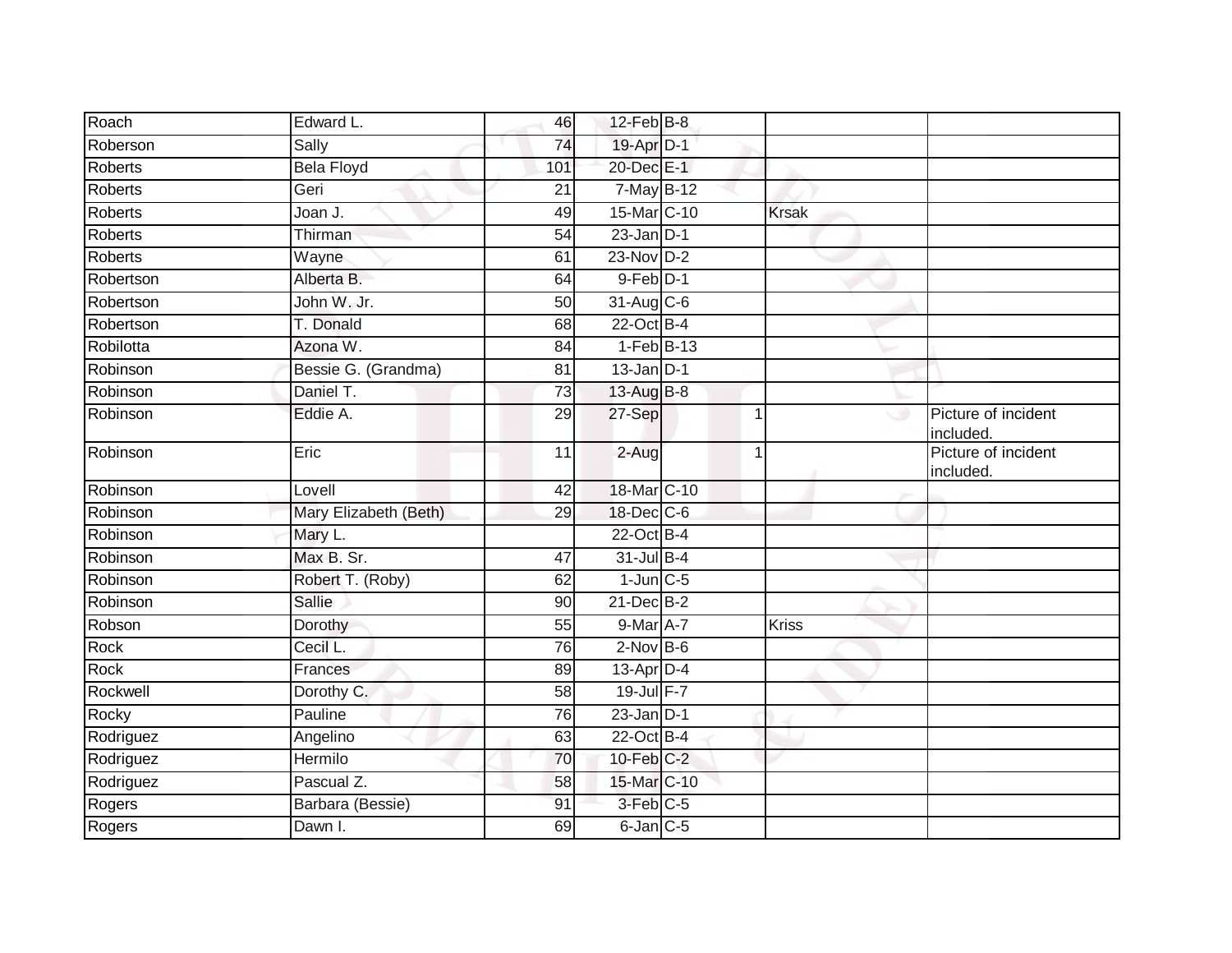| Rogula      | Anna               | 95              | 19-Mar C-4              |               |  |
|-------------|--------------------|-----------------|-------------------------|---------------|--|
| Rohn        | Esther E.          | 85              | 13-Sep D-1              |               |  |
| Rokosz      | Frank P.           | 67              | 10-Jul B-7              |               |  |
| Rolff       | Lois J.            | 42              | 8-Dec B-5               |               |  |
| Romaniak    | Josephine A.       | 67              | 15-Apr D-9              |               |  |
| Rompca      | Paul J.            | 86              | $10-Apr$ <sub>C-3</sub> |               |  |
| Rongers     | Anna M.            | 88              | 24-Sep D-2              |               |  |
| Roop        | Elsie              | 72              | 16-Dec C-11             |               |  |
| Roorda      | Albert J.          |                 | 23-Mar C-6              |               |  |
| Roper       | Ernest N.          | 69              | $11$ -Dec $C-4$         |               |  |
| Rosales     | Humberto           | 34              | $13$ -Jan D-1           |               |  |
| Rosas       | Jose Gustavo       | 63              | $3$ -Dec $C$ -6         |               |  |
| Rosdil      | Tom                | 30              | 20-Sep C-7              |               |  |
| Rose        | Charles P.         | 62              | 16-Jun C-1              |               |  |
| Rosen       | David              | 55              | 26-Nov C-7              |               |  |
| Rosenau     | Ernest A. Sr.      | 73              | 20-Dec E-1              |               |  |
| Rosenberg   | Charles L.         | 68              | 5-Feb C-4               |               |  |
| Ross        | Anne L.            | 61              | 10-Sep D-11             |               |  |
| Ross        | Jonas              | $\overline{22}$ | 24-May D-1              |               |  |
| <b>Ross</b> | Kenneth J.         | 70              | $27$ -May $D-4$         |               |  |
| Ross        | Lester E.          | 66              | 10-Jul B-7              |               |  |
| <b>Ross</b> | Robert             | $\overline{37}$ | 15-Apr D-9              |               |  |
| Ross        | Rosalie V.         | 64              | 24-May D-1              |               |  |
| Rossa       | <b>Helen Marie</b> | 69              | 13-Apr D-4              |               |  |
| Rosse       | Thomas             | 41              | 22-Mar F-5              |               |  |
| Rossi       | Florence           | 80              | 31-Mar B-5              |               |  |
| Rothman     | Rose               | 93              | 16-Dec C-11             |               |  |
| Rovi        | Mary               | 74              | $9-Nov$ A-4             |               |  |
| Rowley      | Laura              |                 | 19-Apr D-1              | <b>McClun</b> |  |
| Rubacha     | Walter             | 65              | 12-Jul C-6              |               |  |
| Ruble       | Horace E.          | 79              | 5-Apr E-6               |               |  |
| Rudenga     | Gertrude           | 65              | $29-Sep$ <sub>C-6</sub> |               |  |
|             |                    |                 |                         |               |  |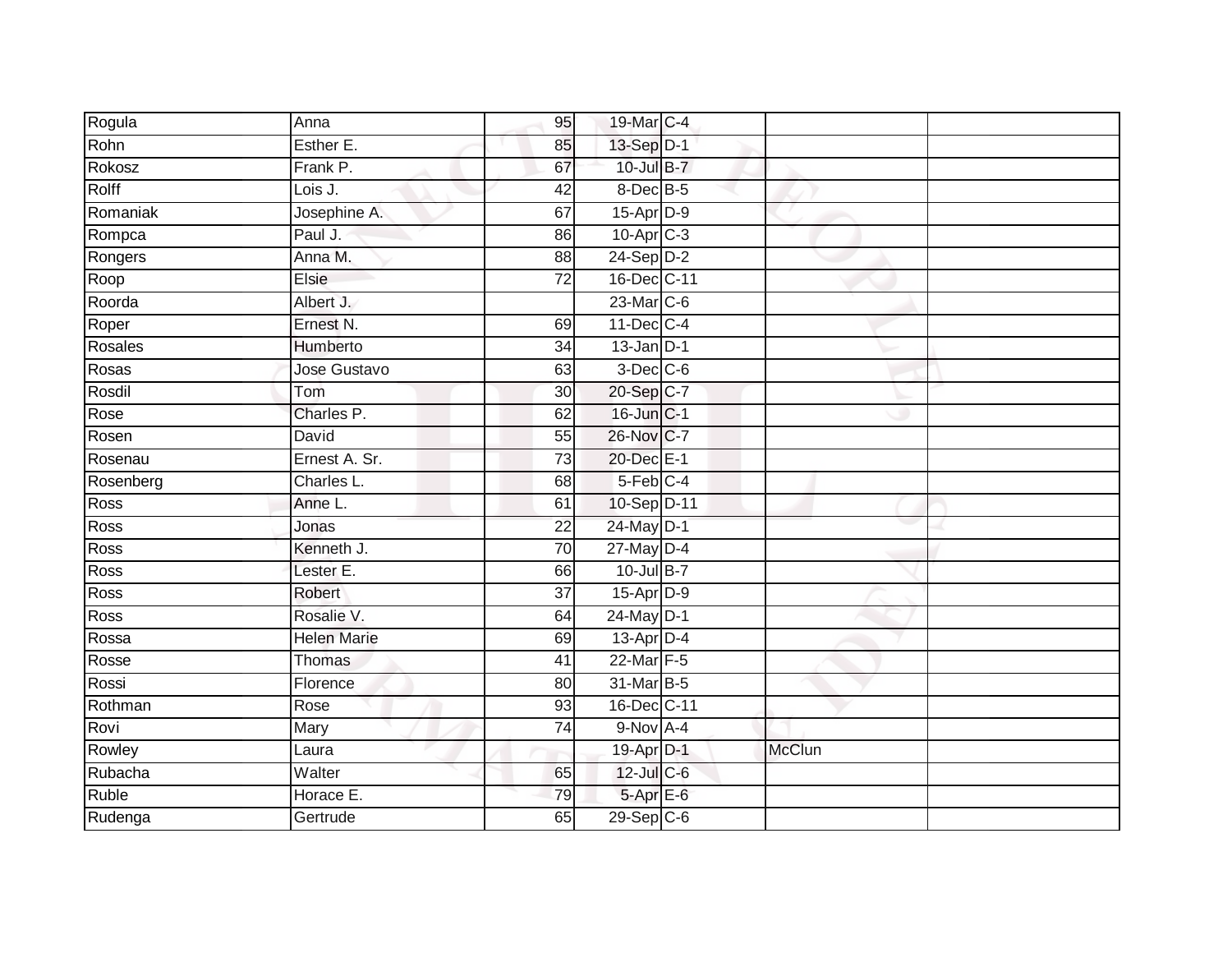| Ruebhausen | Edward J.             | 80              | 26-Dec B-3      |           |  |
|------------|-----------------------|-----------------|-----------------|-----------|--|
| Ruman      | <b>Theresa</b>        | 84              | 5-Mar C-6       |           |  |
| Rush       | <b>Anthony Joseph</b> | 17 days         | 16-Jun C-1      |           |  |
| Rush       | Florence              | 83              | $15-Sep B-3$    |           |  |
| Rusin      | Joseph                | $\overline{57}$ | $6$ -Apr $C$ -5 |           |  |
| Ruskin     | Matthew (Mike)        | 77              | $6$ -Jul $D-2$  |           |  |
| Rusnack    | Michael Sr.           | 84              | $24$ -Aug $B-3$ |           |  |
| Rutan      | Geraldine             | $\overline{77}$ | 13-Oct D-1      |           |  |
| Ruth       | Charles H.            |                 | $22$ -May C-3   |           |  |
| Ruthrauff  | Dwight L.             | 65              | 5-Oct C-6       |           |  |
| Ryan       | Florence L.           | 75              | 23-Mar C-6      |           |  |
| Rybarski   | Steven E.             | 72              | $25$ -Jan E-1   |           |  |
| Rybicki    | Casimire J. (Kayo)    | 60              | $27$ -Jul B-3   |           |  |
| Rybicki    | Mary                  | 74              | 6-Dec F-1       |           |  |
| Rycerz     | Irene                 | 54              | 8-May C-4       | Tometczak |  |
| Ryder      | Richard Jr. (Al)      | 32              | 25-Mar B-2      |           |  |
| Sabin      | Catherine M.          | 61              | 21-Jan C-11     |           |  |
| Sablich    | Beata (Sister)        |                 | 17-Dec B-6      |           |  |
| Sabo       | Mary                  | 84              | $21$ -Jun $D-1$ |           |  |
| Sachse     | Frank O.              | $\overline{73}$ | $22-Sep$ C-2    |           |  |
| Sadler     | Ernestine J.          | 56              | 27-Aug D-13     |           |  |
| Sadowski   | Edward R.             | 65              | $11-Sep$ C-5    |           |  |
| Sadowski   | Jean C.               | 62              | 26-Apr B-10     | Lesniak   |  |
| Sakowicz   | Edward A.             | 62              | 21-May B-7      |           |  |
| Salamon    | Rudy                  | 70              | $18$ -Jan E-1   |           |  |
| Salek      | Ignatuis              | 77              | 19-Mar C-4      |           |  |
| Saliga     | William P.            | 50              | $12$ -Jan $D-1$ |           |  |
| Salka      | Ron                   | 45              | 11-Aug $B-4$    |           |  |
| Salyer     | Mary F. (Christie)    | 81              | 29-Jun D-1      |           |  |
| Samarzia   | John (Ivan)           | 87              | $8$ -Jul $B$ -3 |           |  |
| Sambrooks  | Linda M.              | 33              | $1$ -Jan $D-3$  |           |  |
| Sampias    | Elizabeth             | 85              | 12-Mar C-5      |           |  |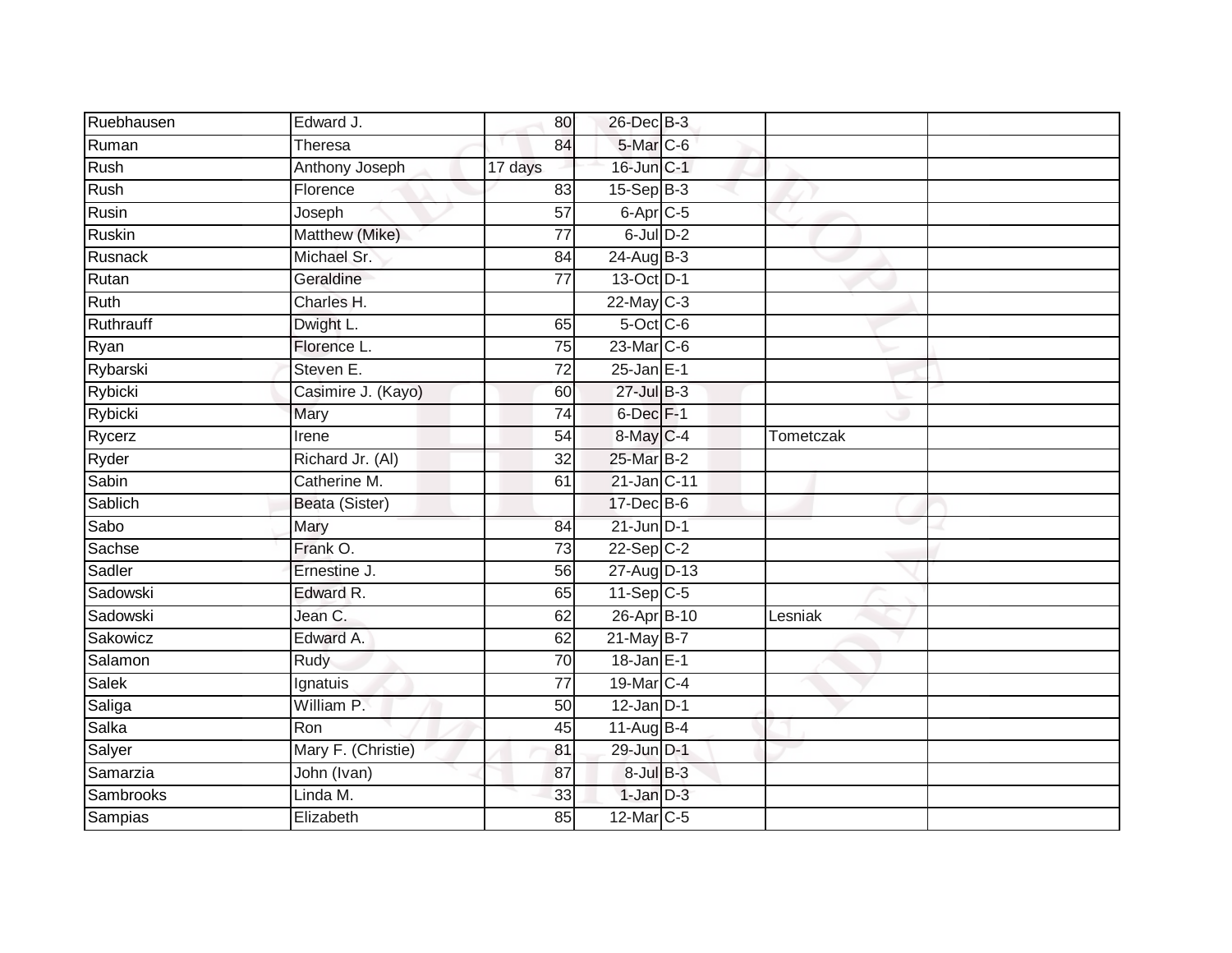| Samuel         | <b>Tina Marie</b>  | 18              | 15-Feb                |             | Picture of incident<br>included. |
|----------------|--------------------|-----------------|-----------------------|-------------|----------------------------------|
| Sanchez        | Gloria             | 39              | 17-Dec B-6            |             |                                  |
| Sanchez        | Julie              | 1 day           | $12$ -Jun B-6         |             |                                  |
| Sanchez        | Sue Eva            | 76              | $2$ -Jan $C-4$        |             |                                  |
| Sancya         | Anna               | 87              | 25-Feb C-11           |             |                                  |
| Sandbach       | Kathleen           | 68              | $3$ -Jul $D-1$        | Sarkotich   |                                  |
| Sanders        | Alex J.            | 78              | $7$ -Jan $D-7$        |             |                                  |
| <b>Sanders</b> | Emma A.            | 82              | $3$ -Jun $E-2$        |             |                                  |
| <b>Sanders</b> | Leola              | $\overline{52}$ | 31-May D-1            |             |                                  |
| Sanders        | Noble L.           | 62              | 9-Dec C-9             |             |                                  |
| Sanders        | Wayne N.           | 78              | $12$ -Feb $B$ -8      |             |                                  |
| Sanders        | William L.         | 59              | 16-Jul B-8            |             |                                  |
| Sandor         | Minnette R.        | 59              | $20$ -Jan $B-3$       |             |                                  |
| Sandoval       | Marjorie           | 48              | 5-Nov D-1             | Kwiatkowski |                                  |
| Sanecki        | Edward J.          | 65              | 8-Nov D-1             |             |                                  |
| Sankowski      | Opal L.            | 62              | $9$ -Mar $A$ -7       |             |                                  |
| Santiago       | Archangel (Rivera) | 35              | 23-Apr D-9            |             |                                  |
| Santos         | Candelario         | 55              | 6-Apr <sub>IC-5</sub> |             |                                  |
| Santos         | Ismael             | 37              | 27-Oct D-2            |             |                                  |
| Sarzyniak      | John L.            | 65              | 27-Nov 1, D-4         |             |                                  |
| Sasseville     | Claudine M.        | 54              | $2$ -Nov $B-6$        |             |                                  |
| Sassman        | Alberta May        | 65              | $15$ -Jan B-7         |             |                                  |
| Sastram        | Arthur D.          | 90              | 20-Dec E-1            |             |                                  |
| <b>Satkus</b>  | Thomas M.          | 63              | 30-Nov C-3            |             |                                  |
| Saunier        | Lynn A.            | $\overline{32}$ | 18-May C-6            |             |                                  |
| Sawicki        | Raymond A.         | 61              | $8$ -Jul $B$ -3       |             |                                  |
| Schaaphok      | Clara              | 88              | $11$ -Jun $C-4$       | Dykema      |                                  |
| Schab          | Caroline           | 84              | 29-Apr D-4            |             |                                  |
| Schaefer       | Rose Katherine     | 90              | 26-Feb D-1            |             |                                  |
| Schaeffer      | Paul G. (Rev.)     | 81              | 30-Nov C-3            |             |                                  |
| Schaller       | Della A.           | 88              | 7-Aug C-4             |             |                                  |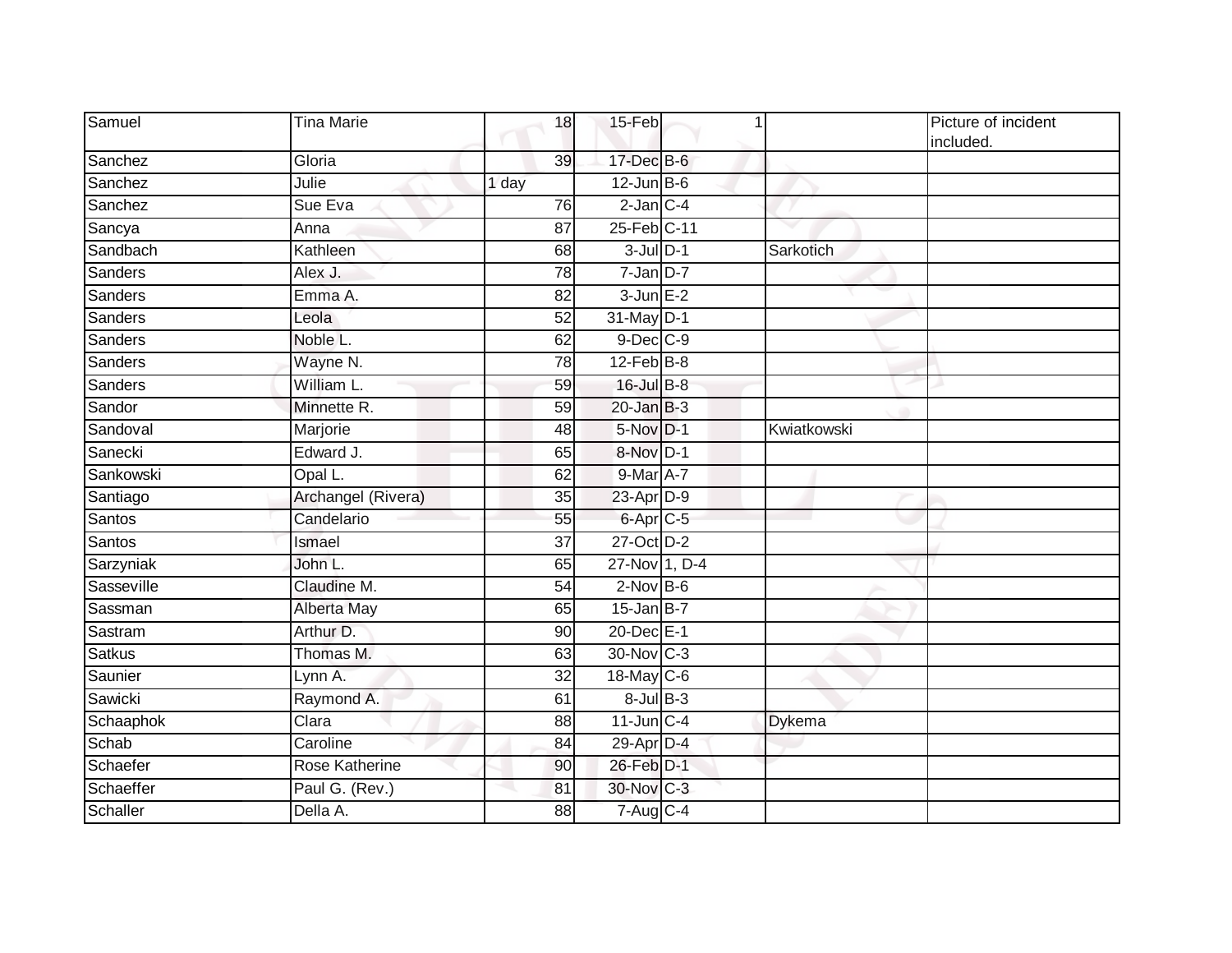| Schatter    | Eva L.               | 67              | 13-Sep D-1                   |          |  |
|-------------|----------------------|-----------------|------------------------------|----------|--|
| Schatz      | <b>Martin Bruce</b>  | 26              | $11$ -Jun $C-4$              |          |  |
| Schau       | Elwin                | 65              | 9-Oct B-6                    |          |  |
| Scherer     | Joseph J.            | 91              | $5$ -Jun $C-4$               |          |  |
| Scherette   | Ronald Lee           | 53              | $6$ -Dec $F-1$               |          |  |
| Schickel    | Leona M.             | 60              | 13-Nov B-6                   |          |  |
| Schiller    | Pauline              | 69              | $6 - \overline{Apr}$ $C - 5$ |          |  |
| Schillo     | John M.              | 79              | $7$ -Dec $B$ -8              |          |  |
| Schillo     | <b>Lillian Marie</b> | 89              | 19-Oct C-4                   |          |  |
| Schiltz     | Leo J.               | 67              | $3-SepB-10$                  |          |  |
| Schlarp     | Fred W.              | 66              | $23-Nov$ D-2                 |          |  |
| Schlater    | Annette Buchanan     | 80              | 26-Aug D-8                   |          |  |
| Schlemmer   | George E.            | 68              | $20$ -May $D-6$              |          |  |
| Schlossberg | Victor Jr. (Dr.)     | $\overline{51}$ | 15-May C-4                   |          |  |
| Schmidt     | Jessie B.            | 86              | 9-Apr A-15                   | Beucher  |  |
| Schmidt     | Mildred M.           | 62              | $11$ -Jan $E-1$              |          |  |
| Schmueser   | William A.           | 85              | 29-May B-7                   |          |  |
| Schofield   | Blanche L.           | 72              | $12$ -Jan $D-1$              |          |  |
| Schopp      | <b>Bertha</b>        | 84              | 5-Jan A-4                    |          |  |
| Schreiber   | Agnes M.             | $\overline{74}$ | 19-Oct C-4                   |          |  |
| Schreiber   | Henry M.             | 85              | $20$ -Jul B-3                |          |  |
| Schreiber   | Loretta M.           | 62              | $21$ -Jun $D-1$              |          |  |
| Schuchman   | Rose A.              | 86              | 20-Sep C-7                   |          |  |
| Schuenke    | Martha F.            | 93              | 26-Jun B-7                   |          |  |
| Schuetz     | Ella M.              | 87              | 31-Aug C-6                   |          |  |
| Schuldt     | Fredericka           | 86              | 30-Aug D-2                   | Veenstra |  |
| Schulte     | Arnold J. Sr.        | 73              | $17-Feb$ D-1                 |          |  |
| Schulte     | Elmer E.             | 66              | $23$ -Jun $C-2$              |          |  |
| Schulte     | Norbert (Red)        | 68              | 6-Oct C-2                    |          |  |
| Schultz     | Alfred C.            | 73              | 9-Jan B-9                    |          |  |
| Schultz     | Ella M.              | 87              | $1-Sep$ C-4                  |          |  |
| Schultz     | Walter W.            | 78              | $4$ -Oct E-1                 |          |  |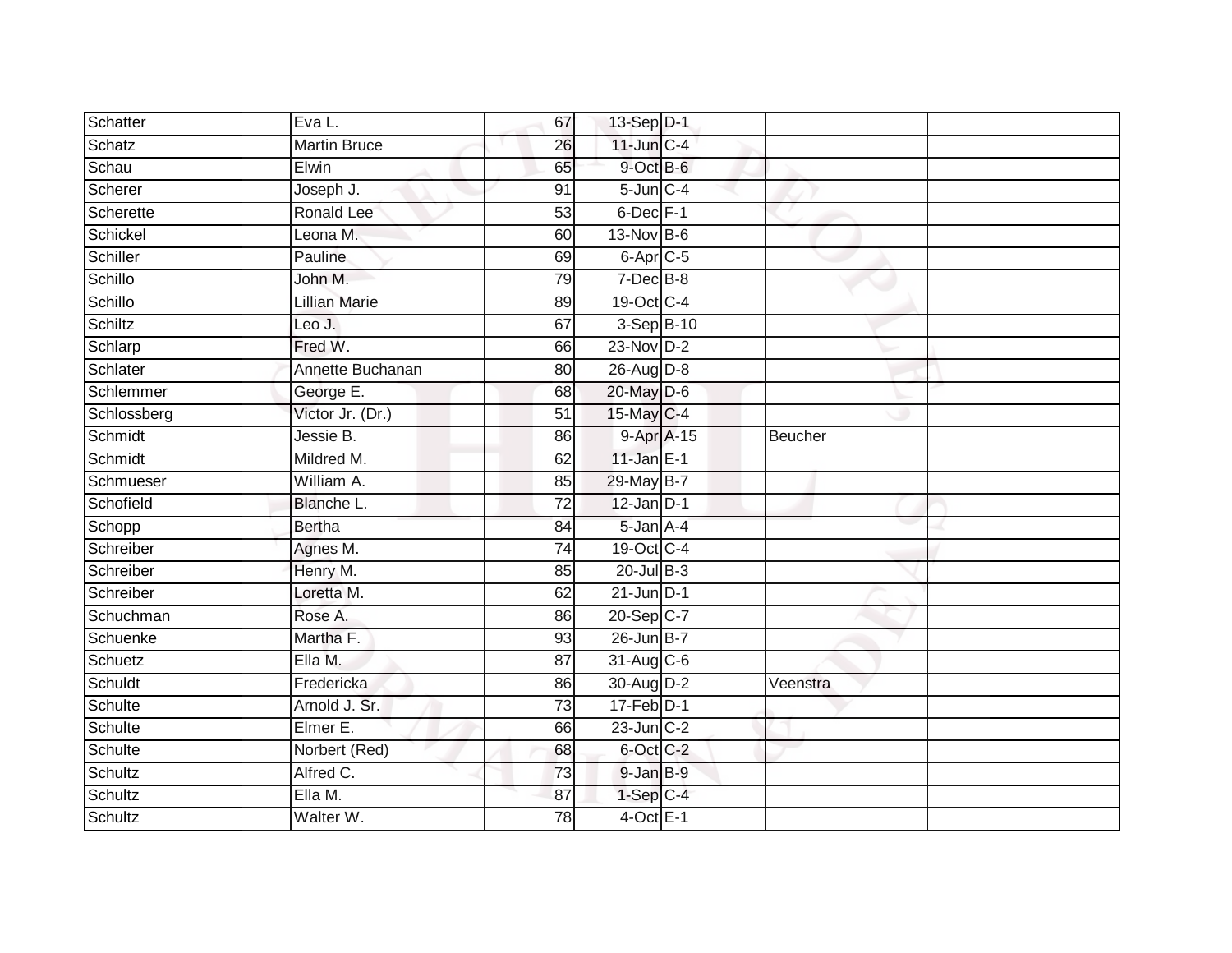| Schultz        | William F.                     | 88              | 4-Feb C-10                |               |  |
|----------------|--------------------------------|-----------------|---------------------------|---------------|--|
| Schultze       | Louis H.                       | 78              | 18-Sep B-8                |               |  |
| Schumm         | Lawrence B. (Rev., S.J.)       | 69              | 16-Feb C-5                |               |  |
| Schuring       | Tony E.                        | 74              | $24$ -Jul $D-1$           |               |  |
| Schutz         | Henry F.                       | $\overline{80}$ | 29-Nov E-1                |               |  |
| Schutzman      | Sophie                         | 50              | 18-Dec C-6                | <b>Difjak</b> |  |
| Schwader       | Ethel C.                       | 75              | $15$ -Apr $D-9$           |               |  |
| Schwartz       | Charlotte A.                   | 55              | $3-May$ $B-14$            | Ostrowski     |  |
| Schwartz       | Irving                         | 78              | 27-Aug D-13               |               |  |
| Schwartzlander | Tony                           | $\overline{38}$ | $23-Feb$                  |               |  |
| Schwarzentraub | Maurice B.                     | 76              | $28 - Jan$ <sub>C-9</sub> |               |  |
| Schweitzer     | Lauretta C.                    | 80              | $1$ -Jul $B-3$            |               |  |
| Schweitzer     | Robert L. (Bob)                | 54              | 31-Aug C-6                |               |  |
| Schweitzer     | Walter H.                      | 70              | 14-May B-6                |               |  |
| Sciotto        | Peter                          | 69              | $9$ -Jan $B$ -9           |               |  |
| Scola          | Valentino                      | 82              | 21-Sep D-2                |               |  |
| Scott          | Effie B.                       | 94              | $10-Aug$ $C-3$            |               |  |
| Scott          | Julia A.                       | 71              | $12$ -Feb $B$ -8          | Grencik       |  |
| Scott          | Kenneth Leo                    | 63              | 9-Mar A-7                 |               |  |
| Scott          | Ralph                          | 65              | 20-Sep C-7                |               |  |
| Scott          | Ruth I.                        | 84              | $9-Feb$ $D-1$             |               |  |
| Searcy         | Nancy L.                       | 80              | $23$ -Apr $D-9$           |               |  |
| Sebastian      | Mayme                          | 94              | $6-SepE-1$                |               |  |
| Sebenste       | Gilbert L.                     | 58              | $4$ -May C-5              |               |  |
| Seberger       | Frances M.                     | 87              | $15$ -Feb $E-2$           |               |  |
| Seberger       | Kenneth J. (Rev.,<br>C.P.P.S.) | 60              | $12$ -Apr $D-4$           |               |  |
| Sech           | Thomas                         | 69              | 14-Oct E-2                |               |  |
| Sedgwick       | Anne E.                        | 81              | 30-Aug D-2                |               |  |
| Sedor          | John J.                        | 62              | 29-Mar D-1                |               |  |
| Seefeldt       | Herman R. (Bud)                | 87              | 25-Oct D-2                |               |  |
| Seith          | Frances                        | 39              | $12$ -Jul C-6             |               |  |
|                |                                |                 |                           |               |  |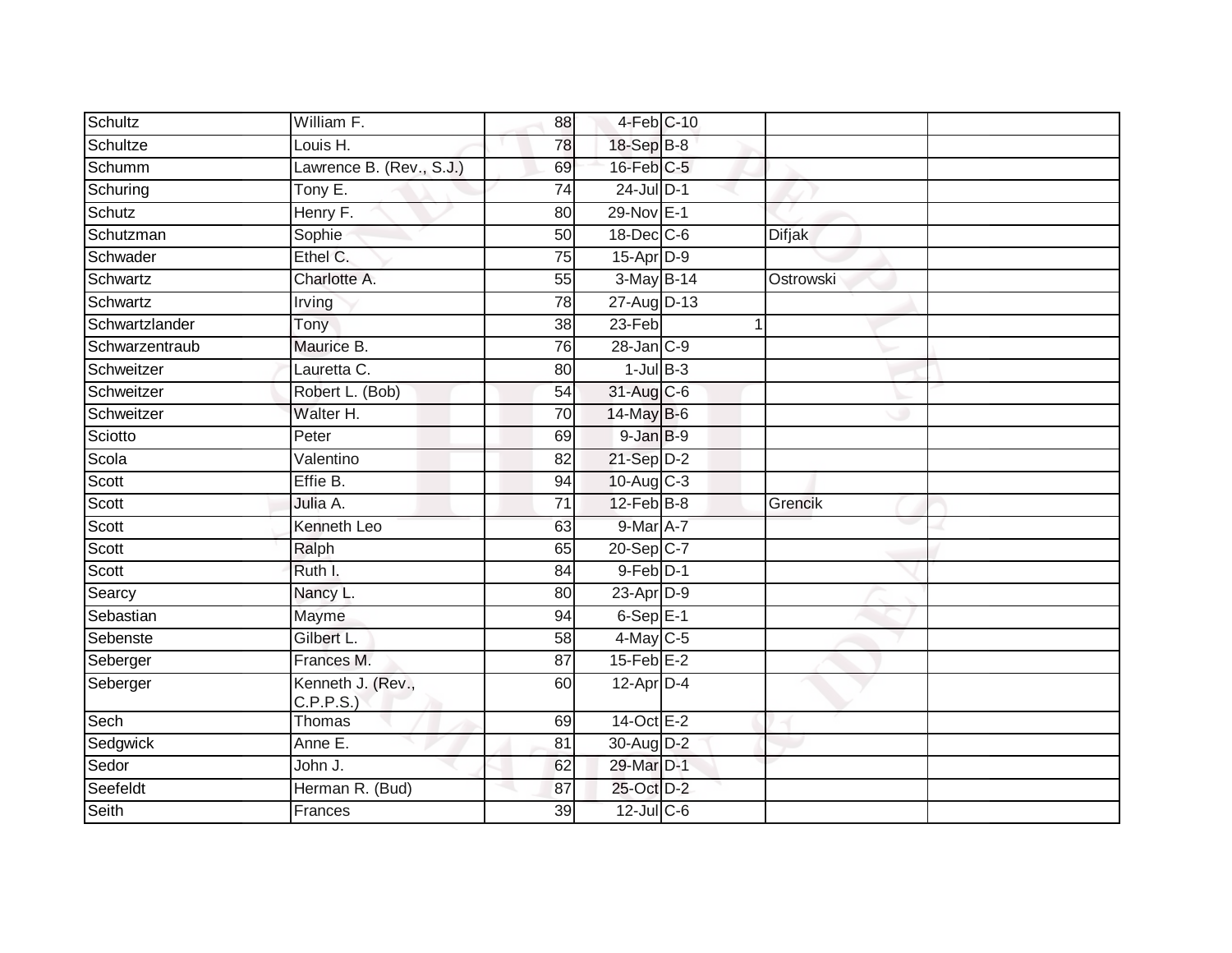| Sejda         | Leon J.                  | 68              | $10$ -Feb $C-2$ |   |          |  |
|---------------|--------------------------|-----------------|-----------------|---|----------|--|
| Seliger       | Bertha A.                | 86              | 27-Apr D-1      |   |          |  |
| Seljan        | Lauren Kathleen          | Infant          | 3-Dec C-6       |   |          |  |
| Sell          | Elizabeth                | 86              | $2$ -Jan $C-4$  |   |          |  |
| Sellers       | James R.                 | $\overline{70}$ | $16$ -Jan B-4   |   |          |  |
| Sembower      | John F.                  | 68              | 22-Nov C-10     |   |          |  |
| Semko         | Gerald A (Jerry)         | 46              | $2$ -Jan $C-4$  |   |          |  |
| Senchak       | <b>Thomas Allen</b>      | 25              | 24-Nov A-5      |   |          |  |
| September     | Frank                    | 70              | 27-Nov D-4      |   |          |  |
| Serrano       | <b>Bibiana</b>           | 60              | 30-Sep C-9      |   |          |  |
| Serrato       | <b>Herlinda Castillo</b> | 77              | 24-May D-1      |   |          |  |
| Serrato       | Rudolph                  | 67              | 9-Oct B-6       |   |          |  |
| Serratore     | Joseph T.                | 77              | 15-Oct B-9      |   |          |  |
| Sertic        | John                     | 53              | 18-Nov D-6      |   |          |  |
| Sevulka       | Anne                     | $\overline{77}$ | 7-Oct A-9       |   |          |  |
| Shaeffer      | Marion Beaubien          | 86              | 28-Oct D-6      |   |          |  |
| Shaffer       | Clem (Owczarzak)         | 62              | $5$ -Oct C-6    |   |          |  |
| Shake         | Cathy                    | 23              | 13-Feb          | 1 |          |  |
| Shake         | Danyelle                 | 7 months        | 13-Feb          |   |          |  |
| Shake         | <b>Steve</b>             | $\overline{23}$ | 13-Feb          |   |          |  |
| Shanner       | <b>Charles Reavis</b>    | 69              | $3$ -Jun $E-2$  |   |          |  |
| Sharp         | Lendon E. Jr.            | 16              | $6$ -Aug $C$ -4 |   |          |  |
| Sharpless     | James D.                 | $\overline{30}$ | $3$ -Jun $E-2$  |   |          |  |
| Shawver       | <b>Charles Curtis</b>    | 66              | 26-Jul D-1      |   |          |  |
| <b>Sheaks</b> | Elmer                    | 60              | $5-Nov$ D-1     |   |          |  |
| Sheaks        | Orville E.               | 66              | $9$ -Oct $B$ -6 |   |          |  |
| <b>Sheaks</b> | Roy E.                   | 70              | 13-Mar C-3      |   |          |  |
| Shebesh       | Stella                   | 75              | 18-Jun C-5      |   | Przybysz |  |
| <b>Sheets</b> | Charles L. Sr.           | 59              | 5-Mar C-6       |   |          |  |
| <b>Sheets</b> | Gerrold (Gerry)          | 73              | 5-May C-4       |   |          |  |
| Sheff         | Albert R.                | 68              | 26-Mar C-4      |   |          |  |
| Shelby        | Charles R.               | 47              | 25-Sep C-7      |   |          |  |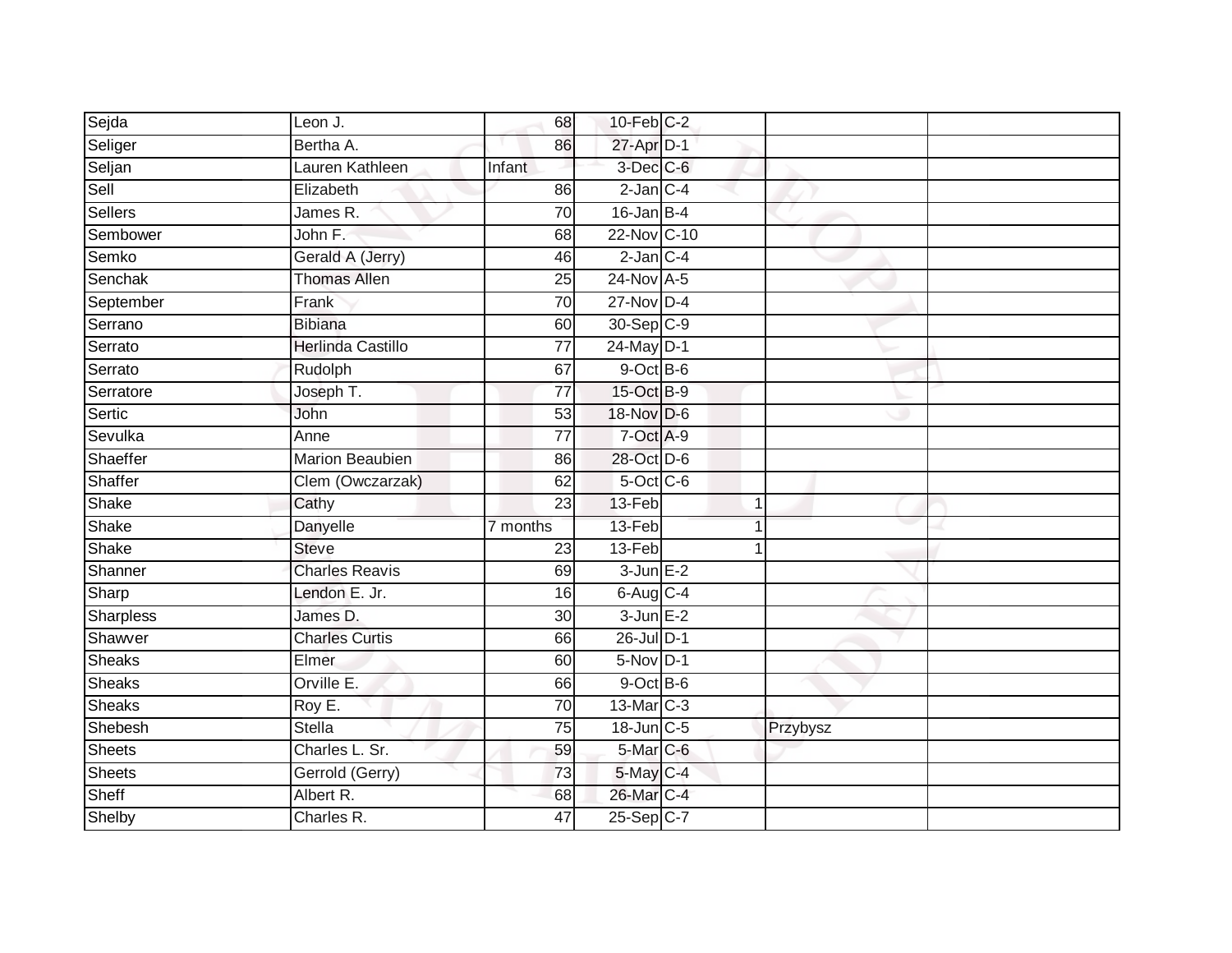| Shellberg  | Herbert E.            | 82              | 15-Mar C-10            |            |  |
|------------|-----------------------|-----------------|------------------------|------------|--|
| Sheridan   | John L.               | 65              | 27-Nov D-4             |            |  |
| Sherman    | Kimp                  | 90              | 22-Mar F-5             |            |  |
| Shifflet   | Ray                   | 70              | 21-Dec B-2             |            |  |
| Shimala    | John                  | $\overline{75}$ | $21$ -Dec $B-2$        |            |  |
| Shipley    | Richard (Mac)         | 88              | $29$ -Jan $C-2$        |            |  |
| Shoemaker  | Wallace W. Jr.        | 53              | $2-Apr$ <sub>C-5</sub> |            |  |
| Shofner    | Lora M.               | $\overline{87}$ | 30-Nov C-3             |            |  |
| Sholsky    | Helen                 | 80              | 4-Mar B-4              |            |  |
| Shonfeld   | <b>Helen</b>          | 81              | $12$ -May C-2          |            |  |
| Short      | Wayne E.              |                 | $5-AprE-6$             |            |  |
| Shuringa   | Donald V.             | 69              | $21-Sep D-2$           |            |  |
| Shwedas    | Isabelle              | 92              | 13-Oct D-1             |            |  |
| Sicich     | Michael J. Sr.        | 67              | $21$ -Jun $D-2$        |            |  |
| Siedelmann | <b>Edwin Richard</b>  | 49              | 14-Jul C-1             |            |  |
| Siegel     | Bernard S.            | 59              | $12$ -Jun B-6          |            |  |
| Siemion    | Helen                 | $\overline{74}$ | $11$ -Jun $C-4$        |            |  |
| Sieracki   | Dorothy               | 54              | 19-Jul F-7             | Skowronski |  |
| Sigler     | Paul J. C.            | $\overline{72}$ | 19-May B-4             |            |  |
| Sikich     | Alexander A.          | 63              | $23$ -Jun $C-2$        |            |  |
| Sikich     | Thomas (Vinko)        | 75              | $26$ -Dec $B-3$        |            |  |
| Silagi     | Louis                 |                 | $2$ -Jan $C-4$         |            |  |
| Silich     | Antoniette            | 17              | 26-Apr B-10            |            |  |
| Simmons    | Chester (Chet)        | 58              | $15$ -Dec $D-3$        |            |  |
| Simmons    | Helen M.              | 78              | 13-Dec F-2             |            |  |
| Simons     | Dora C.               | 81              | $23$ -Jan $D-1$        |            |  |
| Simons     | Marie Kleihege        | 79              | $18-Sep$ B-8           |            |  |
| Simpson    | Agnes                 | 84              | $2$ -Jan $C-4$         | Collins    |  |
| Simpson    | Floyd W.              | 55              | 29-Nov E-1             |            |  |
| Simpson    | Lomond W.             | 59              | $5$ -Jul $B$ -8        |            |  |
| Sims       | Euel Sr.              | 47              | 25-Sep C-7             |            |  |
| Sims       | Rudolph (Rev.) (Rudy) | $\overline{54}$ | 19-Mar C-4             |            |  |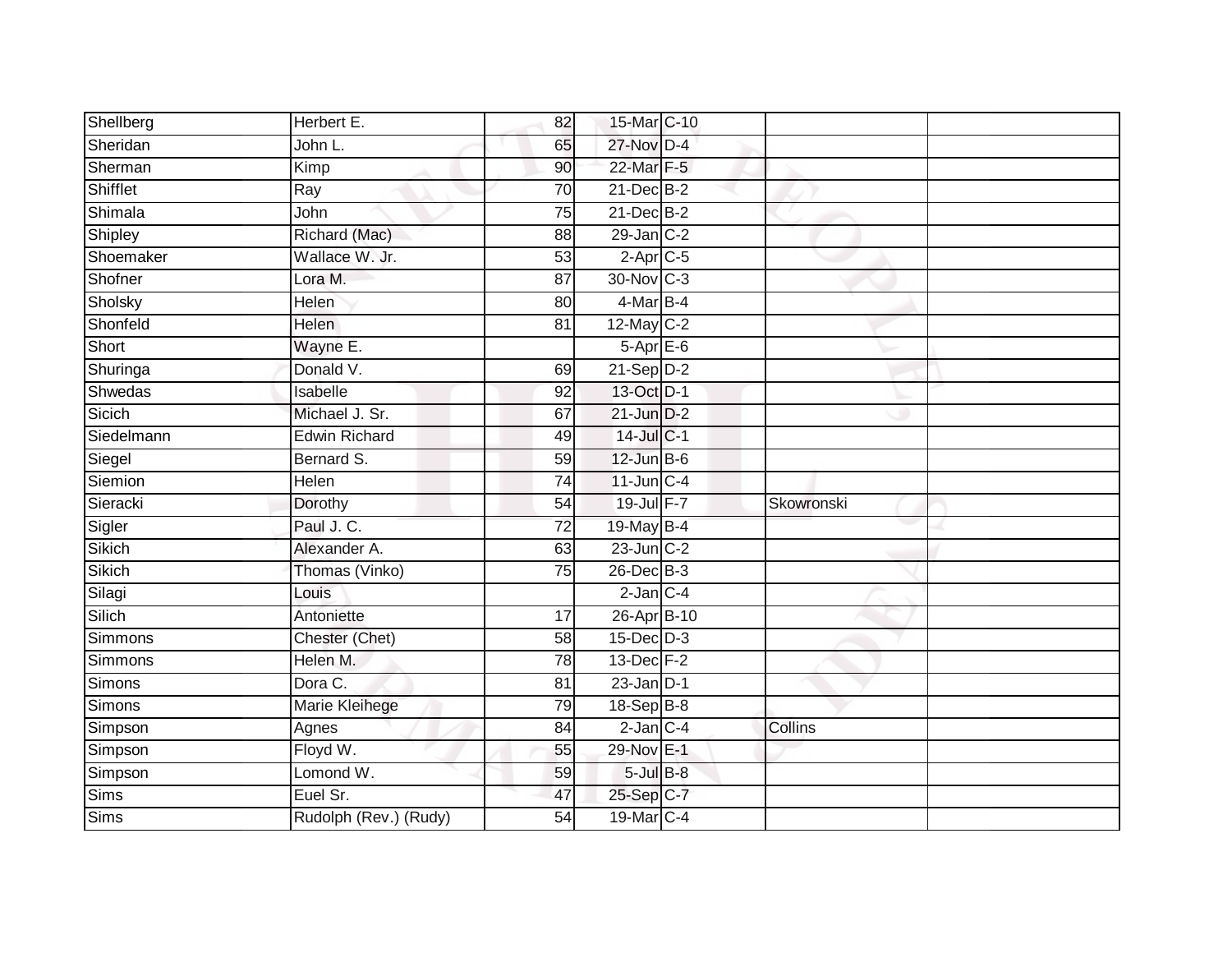| Sindicich | Anna                       | 86              | 24-May D-1             | Susterich      |  |
|-----------|----------------------------|-----------------|------------------------|----------------|--|
| Sipkowski | Joseph C.                  | 75              | 6-Dec F-1              |                |  |
| Sipulski  | Frances                    | 84              | $7$ -Jun $D-1$         |                |  |
| Sirbek    | Julius W. (Jay)            | 67              | $13-Sep D-1$           |                |  |
| Sjoerdsma | Anna                       | 81              | 6-Nov D-1              |                |  |
| Skagg     | Susan                      | 76              | 25-Oct D-2             | Yurkanin       |  |
| Skaggs    | Dewey M.                   | 72              | 21-Dec B-2             |                |  |
| Skaggs    | Louise                     | 71              | $5-Feb$ <sub>C-4</sub> |                |  |
| Skapick   | Joseph J.                  | 74              | $16$ -Apr $C$ -4       |                |  |
| Skup      | Kazimierz (Casey)          | 65              | $9$ -Feb $D-1$         |                |  |
| Slane     | Leota Mae (Lee)            | 73              | 23-Dec C-3             |                |  |
| Slaughter | Elsie W.                   | 91              | $6-SepE-1$             |                |  |
| Sledge    | Mary A.                    |                 | $21$ -Oct B-4          |                |  |
| Slifko    | Michael G.                 | 75              | 9-Oct B-6              |                |  |
| Slivko    | Verona                     | 81              | 14-Dec D-3             |                |  |
| Sliwa     | Anna                       | 86              | 19-Aug D-4             |                |  |
| Sliwa     | Shirley                    | 46              | $6$ -Apr $C$ -5        |                |  |
| Slubowski | Josephine M.               | 75              | 19-Mar C-4             |                |  |
| Smidt     | Marie (Mrs. Phil)          | 96              | 16-Dec C-11            |                |  |
| Smith     | Anita L.                   | 71              | $8-SepB-3$             |                |  |
| Smith     | Charles C.                 | 80              | $19$ -Jan $D-3$        |                |  |
| Smith     | Clyde D.                   | 65              | 8-Feb D-1              |                |  |
| Smith     | Dewey E.                   | 72              | $13$ -Jan $D-1$        |                |  |
| Smith     | Donald F.                  | 64              | 20-Aug D-2             |                |  |
| Smith     | Evelyn J.                  | $\overline{71}$ | $9$ -Jan $B-9$         |                |  |
| Smith     | Floyd L.                   | 67              | 13-Apr D-4             |                |  |
| Smith     | George                     | $\overline{71}$ | 23-Nov D-2             |                |  |
| Smith     | George                     | 25              | 28-Dec D-3             |                |  |
| Smith     | James                      | 61              | 7-May                  | $\overline{1}$ |  |
| Smith     | James Howell Sr.           | 65              | 26-Jul D-1             |                |  |
| Smith     | Joseph                     | $\overline{74}$ | 8-Feb D-1              |                |  |
| Smith     | $\overline{\mathsf{L.C.}}$ | 57              | 9-Apr A-15             |                |  |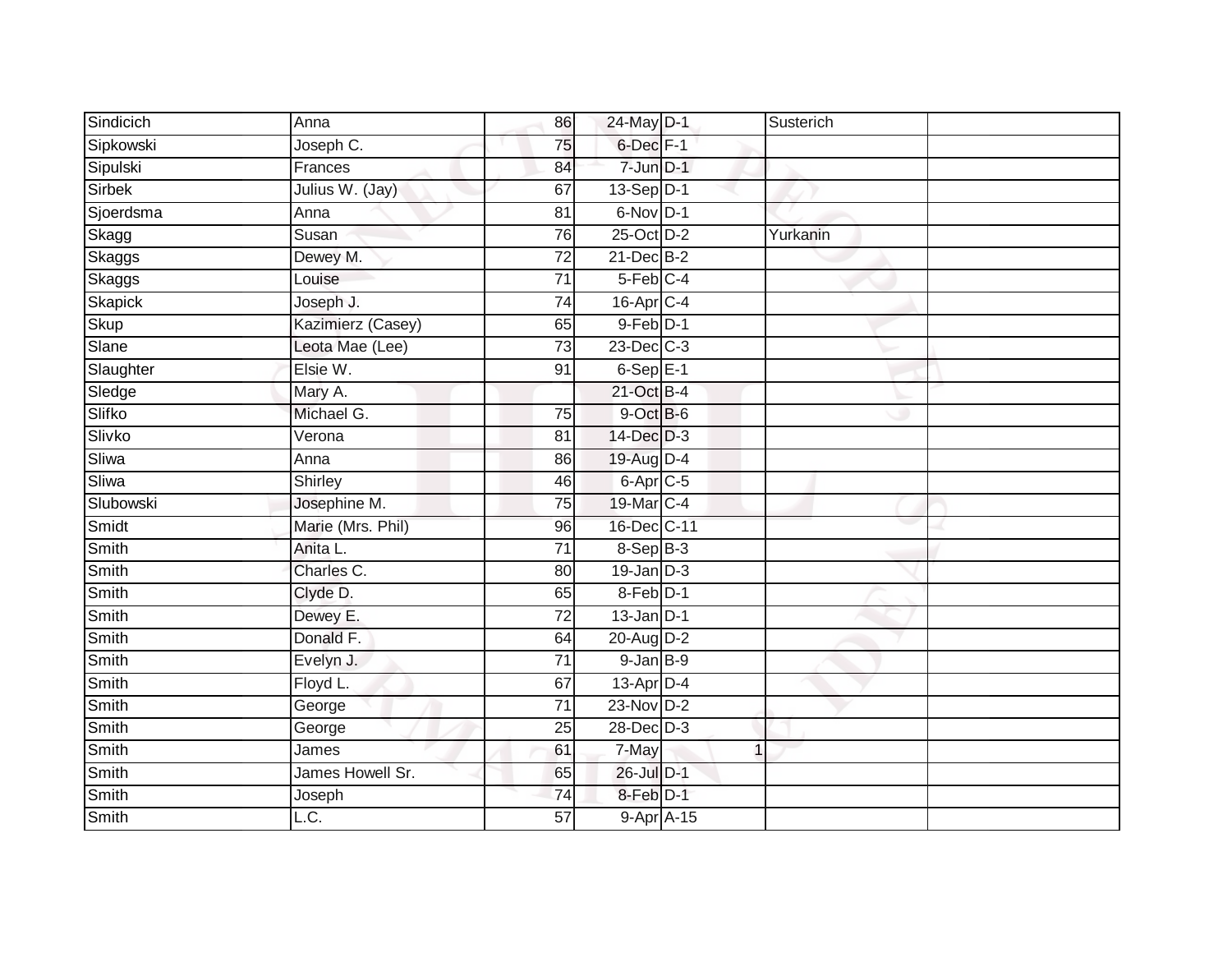| Smith        | Larry A.           | 58              | 6-May C-5        |  |
|--------------|--------------------|-----------------|------------------|--|
| Smith        | Lula Mae           | 64              | 23-Dec C-3       |  |
| Smith        | <b>Mary Louise</b> | 59              | 7-Dec B-8        |  |
| Smith        | Patricia Carol     | $\overline{32}$ | 8-Nov D-1        |  |
| Smith        | Paul Wayne         | 19              | $4$ -Oct E-1     |  |
| Smith        | Phillip F.         | 74              | $22-Sep$ C-2     |  |
| Smith        | Quentin            | 73              | 3-Feb C-5        |  |
| Smith        | Roosevelt          | 46              | 21-Jan C-11      |  |
| Smith        | Weston G.          | 77              | 17-Mar B-5       |  |
| <b>Smith</b> | William Sr.        | 89              | $24$ -Feb $D-1$  |  |
| Smogolecki   | Richard            | 46              | $11$ -Mar $D-6$  |  |
| Smolen       | Anna Lee           | $\overline{51}$ | $1$ -Jan $D-3$   |  |
| Smothers     | Ronald J.          | 32              | 8-Oct B-8        |  |
| Snell        | Virginia M.        | 55              | 5-Aug D-1        |  |
| Snyder       | Bernard L.         | 52              | 29-Jun D-1       |  |
| Sobek        | Mary               | 67              | $1-Sep$ $C-4$    |  |
| Sobol        | Frank J.           | $\overline{74}$ | 6-Mar D-1        |  |
| Sohn         | Luella L. (Ella)   | 80              | 13-Dec F-2       |  |
| Sokol        | Eva                | 92              | 5-Nov D-1        |  |
| Sokol        | <b>John Andrew</b> | 78              | 19-Mar C-4       |  |
| Sola         | <b>Bernice</b>     | 71              | $29$ -Jul $B-8$  |  |
| Soley        | William (Billy)    | 54              | $25$ -Oct $D-2$  |  |
| Solt         | Guy S. (Dr.)       | 85              | 7-Dec B-8        |  |
| Sommer       | Mary               | $\overline{73}$ | $23-Nov$ D-2     |  |
| Sorensen     | Herbert A.         | 62              | 12-Oct C-4       |  |
| Sorenson     | E. Richard         | 66              | $28$ -Jun $D-1$  |  |
| Sotak        | Joseph G.          | 59              | $25$ -Aug $C$ -5 |  |
| Soto         | Agustin G.         | 80              | 5-Feb C-4        |  |
| Soto         | Frank Jr.          |                 | 18-Dec C-6       |  |
| Southwick    | Jessie             | 61              | 6-Aug C-4        |  |
| Sovich       | John               | 77              | 24-Dec D-1       |  |
| Sowinski     | <b>Stanley</b>     | $\overline{80}$ | 18-Oct D-1       |  |
|              |                    |                 |                  |  |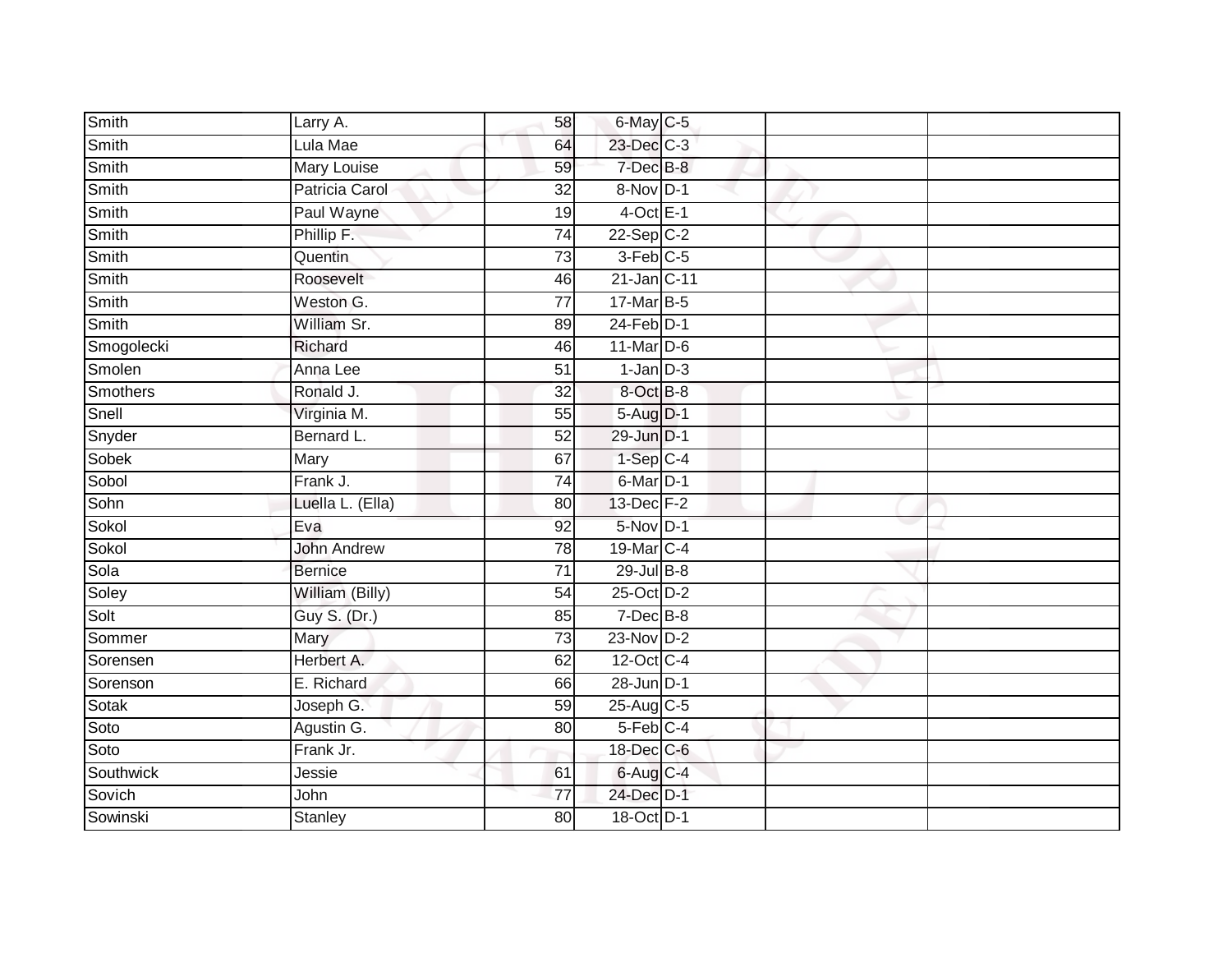| Soy            | <b>Betty</b>      | 57              | 16-Nov D-1        |        |  |
|----------------|-------------------|-----------------|-------------------|--------|--|
| Spanley        | John J.           | 70              | 10-May D-4        |        |  |
| Sparks         | Ruby L.           | 50              | 5-Mar C-6         |        |  |
| Spear          | LaVerne J.        | 65              | $3-Nov$ $C-3$     |        |  |
| Spearson       | James             | $\overline{58}$ | $4$ -Oct E-1      |        |  |
| Speck          | Robert L.         | 50              | $11-Aug$ B-4      |        |  |
| Spencer        | <b>John James</b> | 59              | $9-Aug$ $C-7$     |        |  |
| Spevacek       | Lawrence J.       | 53              | 12-Oct C-4        |        |  |
| Spicknall      | Robert F.         | 37              | 15-Jan            |        |  |
| Spillar        | Leona             | $\overline{68}$ | 15-Jul C-4        |        |  |
| Spindler       | Joseph John Sr.   | 67              | 3-May B-14        |        |  |
| Spisak         | Christine         | 83              | $2$ -Jul $C$ -4   | Mensik |  |
| Spisak         | Joseph A.         | 76              | 11-Nov C-5        |        |  |
| Spoerl         | Pamela Ann        | 23              | $7-Sep$ $C-2$     |        |  |
| Spolaric       | Pauline           | 59              | 14-Jun C-6        | Stojan |  |
| Spoljoric      | John (Chuck)      | 67              | 30-Nov C-3        |        |  |
| Spongberg      | Anna              | $\overline{82}$ | $23$ -Feb $C-3$   |        |  |
| Spoolstra      | John M.           | 71              | $4$ -Aug D-1      |        |  |
| Spoolstra      | Sophia            | 66              | 27-Aug D-13       |        |  |
| Spornic        | George G. Sr.     | $\overline{84}$ | $14-Sep C-6$      |        |  |
| Spotswood      | Luther E.         | 53              | $26$ -Jan $ C-1 $ |        |  |
| Sproul         | Fayette G.        | $\overline{72}$ | 20-Nov A-18       |        |  |
| Spudic         | Miller (Snipe)    | 57              | 11-Dec C-4        |        |  |
| Spudich        | Mark J.           | 74              | $15$ -Dec $D-3$   |        |  |
| Srncik         | Helen             | 67              | $7$ -Jul $C$ -2   | Sirak  |  |
| <b>Stacey</b>  | James             |                 | 26-May A-4        |        |  |
| Stacey         | Reba              | 58              | 18-Oct D-1        |        |  |
| Stachon        | Joseph            | 59              | $12$ -Jun B-6     |        |  |
| <b>Staffon</b> | Margaret M.       | 64              | $12$ -Jun $B$ -6  |        |  |
| Stal           | Sophie            | 90              | 16-Jun C-1        |        |  |
| Stancill       | Jordan            | 50              | 29-Apr D-4        |        |  |
| Standarski     | <b>Stella</b>     | 70              | $25$ -Jan E-1     |        |  |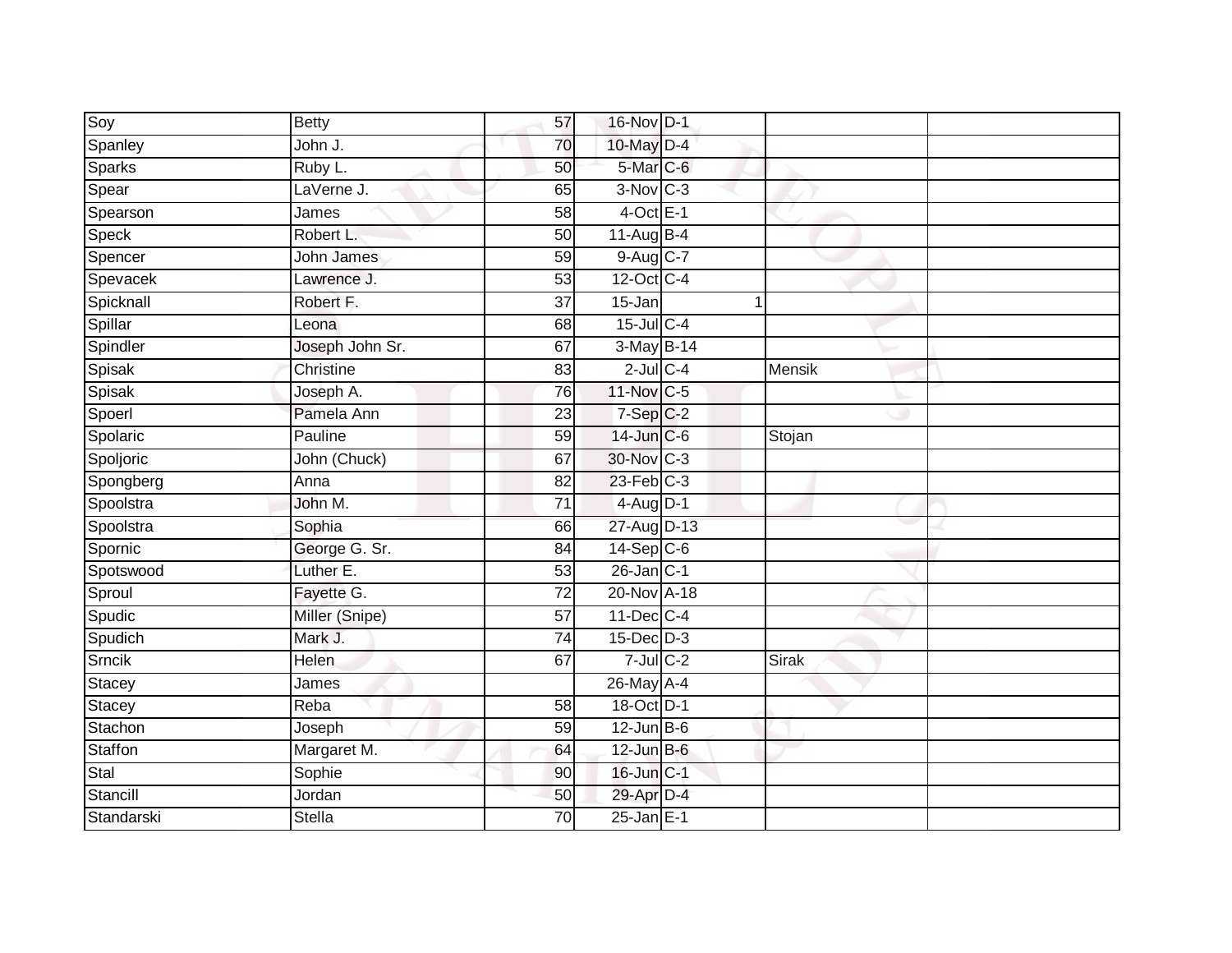| Stanhope      | Elmer R.           | 71              | $8 - Apr$ $D-7$ |   |       |                          |
|---------------|--------------------|-----------------|-----------------|---|-------|--------------------------|
| Staniszewski  | John Henry         | 66              | 16-Nov D-1      |   |       |                          |
| Stankovich    | John W.            | 73              | $11$ -Jan $E-1$ |   |       |                          |
| Stanley       | Milton L. (Stas)   | 69              | 8-Jan C-6       |   |       |                          |
| Starcevich    | Bernice M.         | 69              | $17 -$ Jul E-5  |   |       |                          |
| Stark         | Walter             | $\overline{74}$ | $11$ -May C-3   |   |       |                          |
| Staton        | Lloyd              | 77              | 30-Sep C-9      |   |       |                          |
| Stavros       | Leonra R.          |                 | 22-Oct B-4      |   |       |                          |
| Stavros       | Theodore           | 78              | $18$ -AugB-6    |   |       |                          |
| Stearman      | Deborah Lee        | $\overline{30}$ | $2-Apr$ C-5     |   |       |                          |
| Steele        | Edgar S.           | 60              | $1-Dec$ B-2     |   |       |                          |
| Steele        | Hobart W.          | 87              | 26-Jun B-7      |   |       |                          |
| Stefanich     | John E.            | 63              | 16-Dec C-11     |   |       |                          |
| Stefanovich   | Andrew Sr. (Boody) | 64              | 19-Jan D-3      |   |       |                          |
| Steif         | Emil R. (Tickie)   | 59              | 20-Oct B-3      |   |       |                          |
| Steinberg     | Harold             | 47              | 6-Feb B-3       |   |       |                          |
| Steinberg     | Lillian A.         | 84              | $11$ -May C-3   |   |       |                          |
| Stelow        | William A.         | $\overline{77}$ | $3$ -Jun $E-2$  |   |       |                          |
| Stendarsky    | Anthony E.         | 84              | 16-Jun C-1      |   |       |                          |
| Stenger       | Donald             | 46              | $5 - Jan A - 4$ |   |       |                          |
| Stepanovich   | George             | 44              | 25-Jan 1, E-1   |   | ∼     | Picture included on page |
| Stephenson    | Edward C.          | 71              | 30-Sep C-9      |   |       |                          |
| Sterling      | Steven S.          | 23              | 30-Mar D-1      |   |       |                          |
| Sternberg     | Sarah              | 90              | 25-Feb C-11     |   |       |                          |
| Steuer        | Beth L.            | $\overline{53}$ | $15$ -Dec       | 1 |       |                          |
| Stevens       | Dorothy            | 65              | $11$ -May C-3   |   |       |                          |
| Stewart       | Charles L.         | 49              | 18-Aug B-6      |   |       |                          |
| Stewart       | Norma              | 28              | 18-May $C-6$    |   | Perry |                          |
| <b>Stifle</b> | Lawrence E.        | 78              | 30-Sep C-9      |   |       |                          |
| Stine         | Robert W. (Dr.)    | 29              | $2-Sep$ D-5     |   |       |                          |
| Stockle       | John J.            | 71              | 3-Sep B-10      |   |       |                          |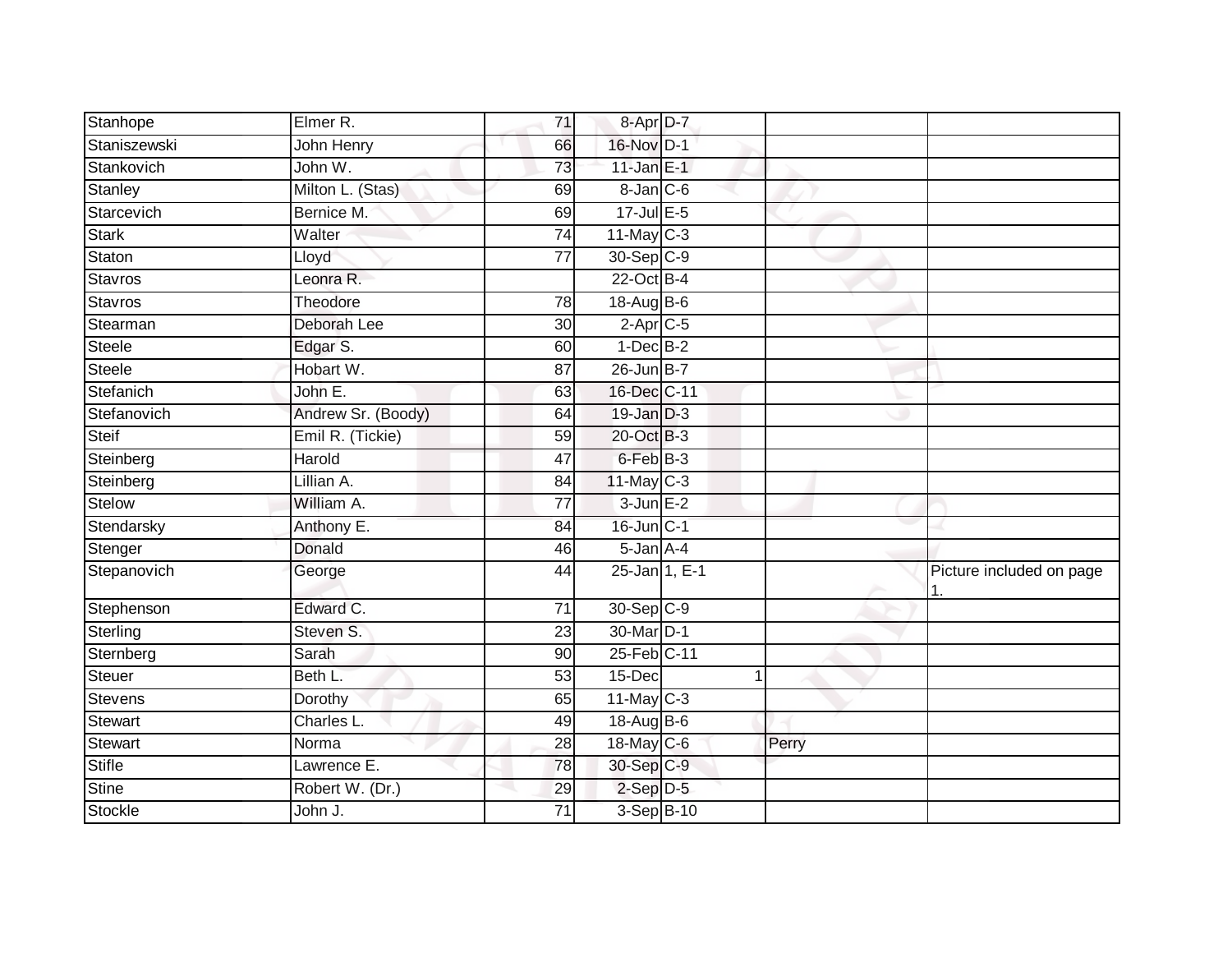| Stojkovich      | Sylvia               | 84              | 15-May C-4              |               |  |
|-----------------|----------------------|-----------------|-------------------------|---------------|--|
| Stolarek        | Victoria             | 60              | 5-Nov D-1               | Sajdyk        |  |
| Stolarz         | <b>Helen Dolores</b> | 70              | 12-Aug B-6              | Setmeyer      |  |
| Stone           | Ada M.               | 80              | $17$ -May C-6           |               |  |
| Stone           | <b>Martin</b>        | $\overline{82}$ | 10-Mar B-5              |               |  |
| Stonebraker     | Arnold J.            | 66              | 30-Sep C-9              |               |  |
| Storie          | Kenneth W.           | $\overline{36}$ | $17$ -Jul $E-5$         |               |  |
| <b>Strehlis</b> | <b>Helen</b>         | 72              | $24$ -Jul D-1           |               |  |
| Stringfellow    | <b>Brian Matthew</b> | Infant          | 10-Mar B-5              |               |  |
| Stringfield     | Debra S.             | 25              | $21$ -Jun $D-1$         |               |  |
| Stringfield     | Jennifer R.          | 4               | $21$ -Jun $D-2$         |               |  |
| Stringfield     | Steven D.            | 33              | $22$ -Jun $D-1$         |               |  |
| Stroup          | Jennie               | 70              | 3-Feb C-5               |               |  |
| Strzelecki      | Pearl                | 82              | 5-Nov D-1               |               |  |
| Stuart          | Frances L.           | $\overline{84}$ | 8-Oct B-8               |               |  |
| <b>Stuart</b>   | Pauline G.           | 64              | 27-Dec E-1              |               |  |
| Studer          | Victor E.            | 80              | $8-$ Sep $B-3$          |               |  |
| Stump           | Everett C.           | 62              | $22-Sep C-2$            |               |  |
| Stupar          | Frank                | 72              | 29-Jan C-2              |               |  |
| Suchan          | Katherine            | 44              | 13-Aug B-8              |               |  |
| Sufak           | Frank M.             | 56              | $20-Sep$ C-7            |               |  |
| Suhs            | <b>Bessie</b>        | 84              | $22$ -Jun $D-1$         |               |  |
| Sulak           | James                | 20              | $2$ -Aug E-2            |               |  |
| Sulicz          | Anthony H.           | $\overline{53}$ | $22$ -Jan $ C-7 $       |               |  |
| Sullivan        | Mary                 | 62              | $9$ -Jun $B$ -4         |               |  |
| Sullivan        | William J.           | 36              | $17-Nov$ <sub>C-3</sub> |               |  |
| Sumner          | Gladys R.            | 76              | 30-Sep C-9              |               |  |
| Surofka         | Louise               | 90              | 3-Apr B-2               |               |  |
| Suroviak        | Frank                | 59              | $10$ -Feb $C-2$         |               |  |
| Sury            | Richard S.           | 51              | 20-Mar B-8              |               |  |
| Sutko           | Margaret             | 78              | 19-Nov B-12             | <b>Stefus</b> |  |
| Sutkowski       | Anna M.              | $\overline{74}$ | $1$ -Jan $D-3$          |               |  |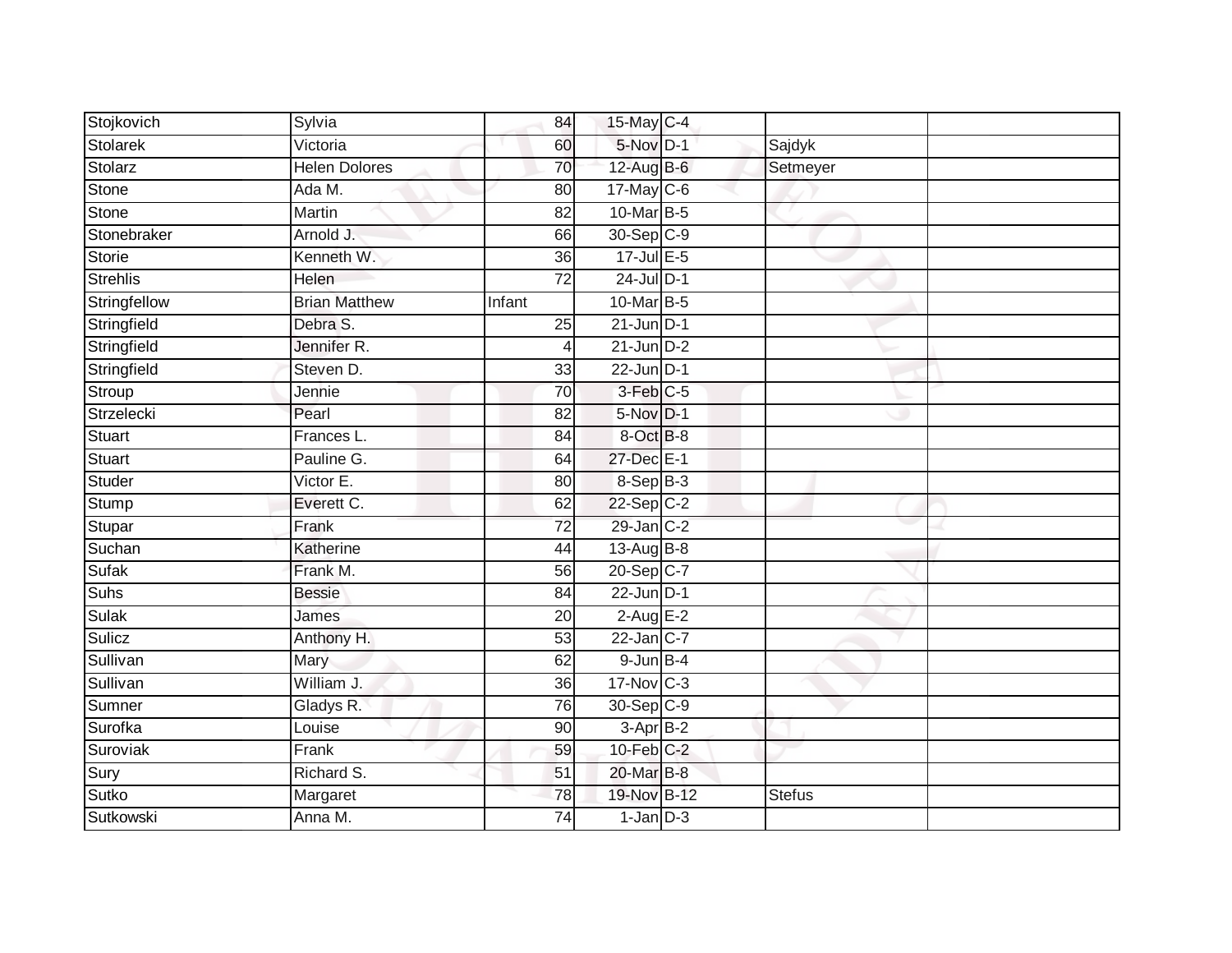| Sutkowski     | Frank                  | 65              | 13-Jul D-1        |        |  |
|---------------|------------------------|-----------------|-------------------|--------|--|
| Sutkowski     | Peter                  | 85              | $1-Jan$ $D-3$     |        |  |
| Suty          | John                   | 56              | 28-Oct D-6        |        |  |
| Svetlik       | <b>Joseph Mark</b>     | 27              | 9-Nov A-4         |        |  |
| Swann         | Randy Alan             | $\overline{25}$ | 16-Jul B-8        |        |  |
| Swanson       | Roy H.                 | 63              | $22$ -Jan $ C-7 $ |        |  |
| Swender       | John Jay               | 66              | $22$ -Apr $C-9$   |        |  |
| Swentko       | Walter J.              |                 | 18-May C-6        |        |  |
| Swets         | Clarence               | 56              | $2-AugE-1$        |        |  |
| Swets         | Merriam H.             | 68              | 29-May B-7        |        |  |
| Swingle       | Lysle                  | 92              | 8-Feb D-1         |        |  |
| Swiontek      | Walter F.              | 74              | 8-Sep B-3         |        |  |
| Swisher       | Kevin J.               | 23              | 5-May C-4         |        |  |
| Switzer       | Susanna                | 85              | 5-Jan A-4         | Wasko  |  |
| Syfert        | Bertha L.              | $\overline{75}$ | 29-Nov E-1        | Sliser |  |
| <b>Sykes</b>  | Edwin                  | 81              | 13-Oct D-1        |        |  |
| Sytsma        | Simon B. (Sam)         | 53              | $22$ -Jun $D-1$   |        |  |
| Szabo         | Olive V.               | 65              | 12-Jul C-6        |        |  |
| Szal          | Walter                 | 64              | 19-Apr D-1        |        |  |
| Szalbierz     | Eugene J.              | $\overline{53}$ | 18-Dec C-6        |        |  |
| Szazrek       | Peter John             | 65              | 8-Apr D-7         |        |  |
| Szczepanski   | Frank                  | 79              | 19-Apr D-1        |        |  |
| Szczygiel     | John                   | 98              | $12$ -Jan D-1     |        |  |
| Szczykut      | Walter                 | $\overline{71}$ | $1$ -Jul $B-3$    |        |  |
| <b>Szitas</b> | John                   | 85              | $16$ -Oct B-4     |        |  |
| Szmutko       | Joseph                 | 68              | $5-AprE-6$        |        |  |
| Szopa         | Daniel F.              | 47              | 29-Jun D-1        |        |  |
| Szopa         | Frank J.               | 72              | $2-Sep D-5$       |        |  |
| Szpak         | Mary                   | 65              | 1-Mar B-10        |        |  |
| Szpyrka       | Julia                  | 81              | 9-Jan B-9         |        |  |
| Szuch         | Louis $\overline{M}$ . | 65              | 22-Oct B-4        |        |  |
| Szurgot       | Victor M.              | 67              | $10$ -Jun $E-1$   |        |  |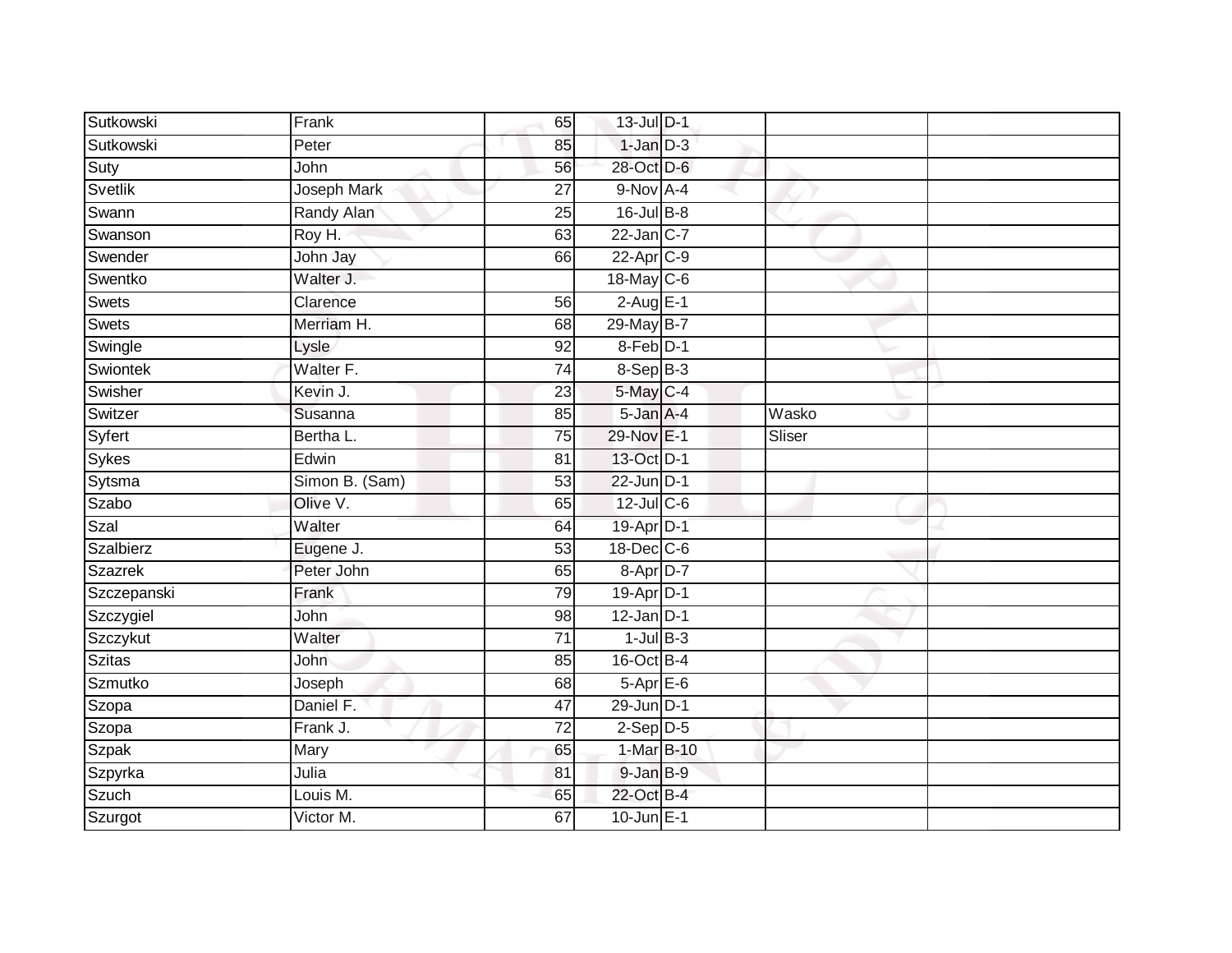| Szydlowski        | Edward             | 46              | 26-Jan C-1           |       |  |
|-------------------|--------------------|-----------------|----------------------|-------|--|
| Szymanski         | Anne T.            | 68              | 8-Dec <sup>B-5</sup> |       |  |
| Szymanski         | Chester B.         | 58              | 8-Dec B-5            |       |  |
| Taber             | Josephine          | 87              | $2$ -Nov $B-6$       | Lohse |  |
| <b>Takacs</b>     | Julia              | 90              | 28-May A-12          |       |  |
| <b>Takacs</b>     | William L.         | 70              | $1$ -Jan $D-3$       |       |  |
| Talmadge          | Francis L. (Fritz) | $\overline{71}$ | $28$ -Apr $A$ -5     |       |  |
| Tanner            | William P. (Tony)  | 66              | $9$ -Feb $D-1$       |       |  |
| Tapper            | Leonard M.         | 60              | 31-Dec C-1           |       |  |
| Tapper            | Roland J. Sr.      | 72              | 12-Nov E-2           |       |  |
| <b>Tarka</b>      | Peter P.           | 64              | $2$ -Jul $C$ -4      |       |  |
| Tarkington        | Henry              | 59              | 20-Apr C-3           |       |  |
| Tarnowski         | Victoria           |                 | $1-Nov$ D-1          |       |  |
| Tassone           | Joseph             | 79              | 22-Sep C-2           |       |  |
| <b>Tatalovich</b> | Rade               | 63              | $1$ -Jun $C$ -5      |       |  |
| Tate              | George F.          | 80              | $12$ -Feb $B-8$      |       |  |
| Tatgenhorst       | George             | $\overline{57}$ | $2$ -Jun $C-2$       |       |  |
| Taylor            | Dale R.            | 60              | 22-Nov C-10          |       |  |
| Taylor            | Deborah Kay        | 28              | 16-Aug 1, B-6        | Ogden |  |
| <b>Taylor</b>     | Edith R.           | 86              | 30-Nov C-3           |       |  |
| Taylor            | Emeline V.         | $\overline{77}$ | $3-Nov$ $C-3$        |       |  |
| <b>Taylor</b>     | Helen Juanita      | 64              | $21$ -Jun $D-2$      | Hayes |  |
| Taylor            | Margaret           | 71              | $7 - Jun$ $D-1$      |       |  |
| Taylor            | Miles J.           | 77              | $23$ -Jun $C-2$      |       |  |
| Taylor            | Ora Mae            |                 | $10$ -Aug $C-3$      |       |  |
| Taylor            | Robert Clyde       | 74              | 21-Aug C-3           |       |  |
| Taylor            | Samuel E.          | $\overline{72}$ | $26$ -Jan $C-1$      |       |  |
| Taylor            | William (Bill)     | 74              | 26-Apr B-10          |       |  |
| Tebout            | Marie              | 82              | 9-Apr A-15           |       |  |
| Tedeschi          | Robert A.          | 68              | 31-Mar B-5           |       |  |
| <b>Teeter</b>     | Patrick P.         | 20              | 13-Nov B-6           |       |  |
| Tekiela           | Bernice C.         | $\overline{87}$ | 4-Mar B-4            |       |  |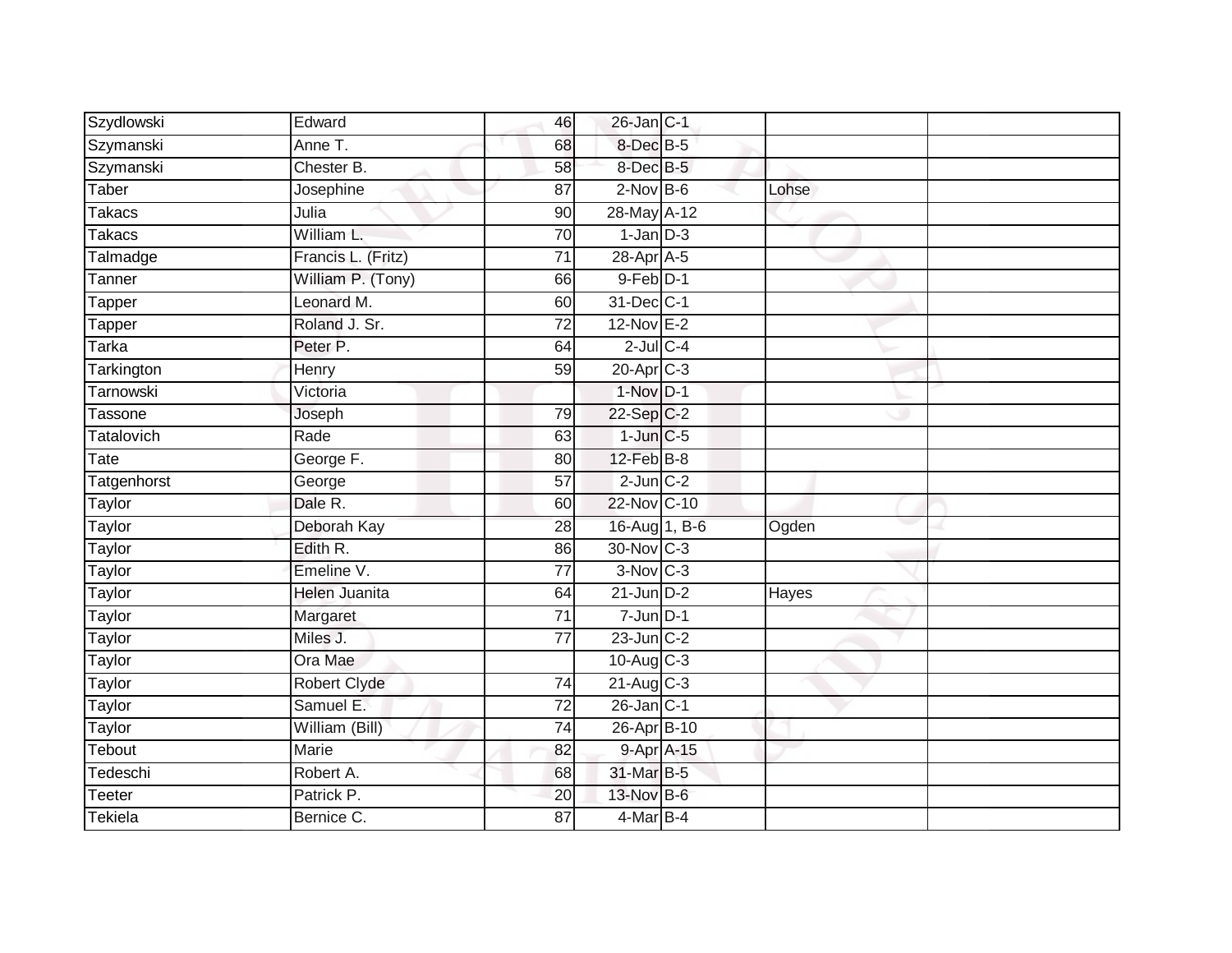| Telechan       | Mary                  | 77              | 28-Sep C-6              |             |                                            |
|----------------|-----------------------|-----------------|-------------------------|-------------|--------------------------------------------|
| Templeman      | Ivan C.               | 56              | 11-May C-3              |             |                                            |
| Templin        | Victoria M.           | 67              | $7$ -Jul $C$ -2         | Wierzbowski |                                            |
| Terme          | Louis                 | 36              | 31-May D-1              |             |                                            |
| Terpstra       | John Sr.              | 86              | $6$ -Dec $F-1$          |             |                                            |
| Terpstra       | William               | 90              | $28$ -Jan $C-9$         |             |                                            |
| Terrill        | Nora                  | 71              | 30-Jul C-6              |             |                                            |
| Terry          | Letta I.              | 74              | 16-Oct B-4              |             |                                            |
| Teutemacher    | Gerald                | 55              | $9$ -Dec $C$ -9         |             |                                            |
| Tharp          | David A.              | $\overline{73}$ | $26$ -Jul $D-1$         |             |                                            |
| Thayer         | Ada Julia             | 69              | $16$ -Feb $C-5$         |             |                                            |
| Theresa        | Marie (Sister)        | 85              | 8-Oct B-8               | Marcinski   |                                            |
| Thomas         | Edwin J.              | 74              | $3$ -Jun $E-2$          |             |                                            |
| Thomas         | Leontina              | 70              | 28-Apr A-5              |             |                                            |
| Thomas         | LeRoy (Hammond)       | $\overline{71}$ | 15-Sep B-3              |             |                                            |
| Thomas         | Mary                  | 86              | 9-Aug C-7               |             |                                            |
| Thomas         | Minnie Lee            | 102             | $9-$ Sep $B-8$          |             |                                            |
| Thomas         | <b>William Sidney</b> | 85              | 20-Nov A-18             |             |                                            |
| Thompson       | Everett B.            | 60              | 9-Apr A-15              |             |                                            |
| Thompson       | Gregory V.            | 27              | $17 - Apr$ B-3          |             |                                            |
| Thompson       | Lola B.               | 78              | 29-Jan C-2              |             |                                            |
| Thomson        | James H. (Bud)        | 65              | $26$ -Jul $D-1$         |             |                                            |
| Thomson        | Mary S.               | 97              | $13$ -Jul $D-1$         |             |                                            |
| Thon           | Ella Ruth             | 69              | $21-Au\overline{g}$ C-3 |             |                                            |
| Thoreson       | Jon G.                | 18              | 27-Apr 1, D-1           |             | Picture of incident<br>included on page 1. |
| Thornley       | Anna M.               | 68              | $2$ -Feb $B-2$          |             |                                            |
| Thornley       | Francis D.            | 75              | $1$ -Jan $D-3$          |             |                                            |
| Thrailkill     | Ebba Olund            |                 | 24-Feb D-1              |             |                                            |
| Thrall         | Grace                 | 78              | 10-Aug C-3              |             |                                            |
| <b>Tierney</b> | Michael               | 79              | 30-Nov C-3              |             |                                            |
| Tiertych       | John                  | 19              | 19-Jun C-7              |             |                                            |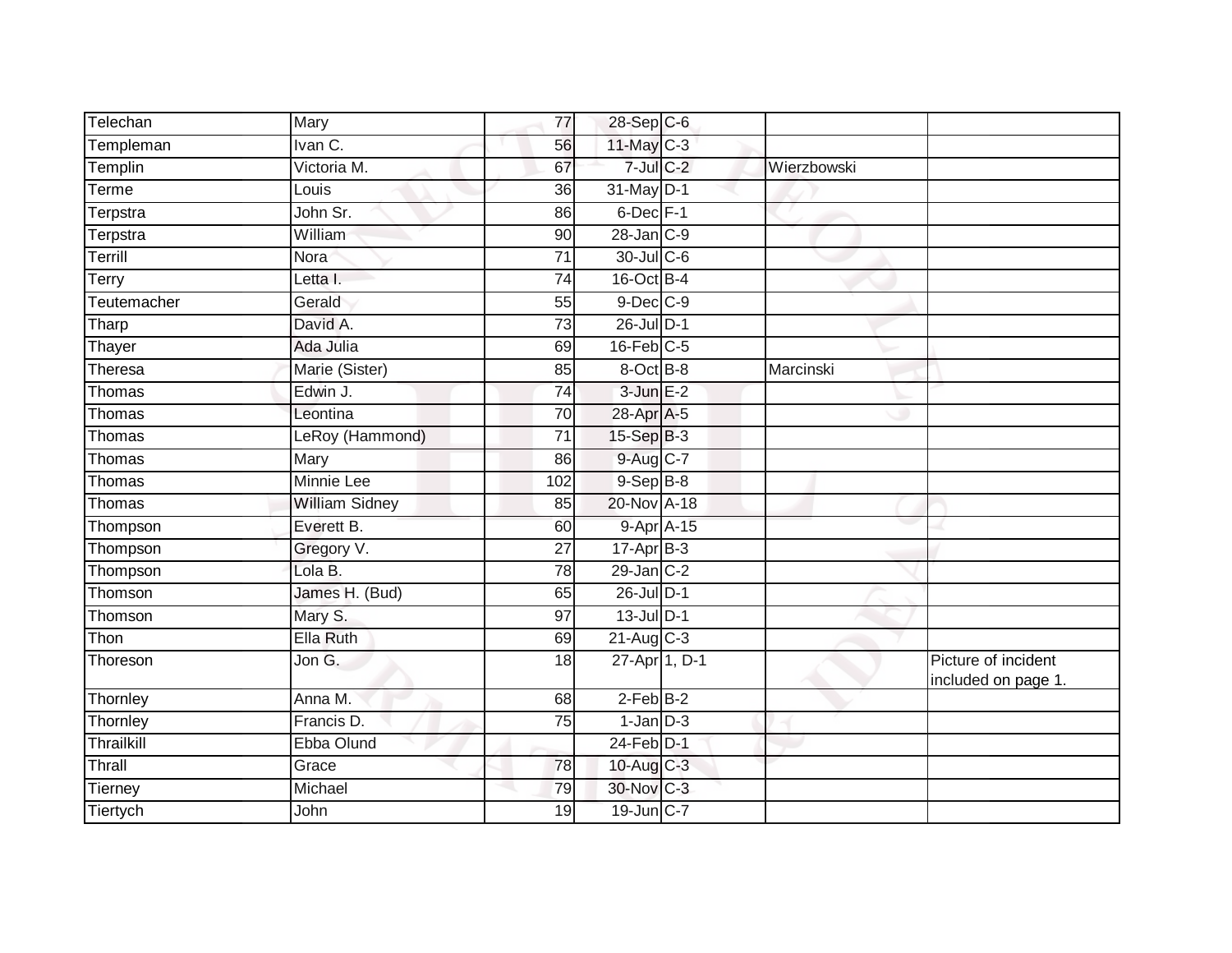| Tiller           | Anthony F.          | 71              | 25-Aug C-5               |               |
|------------------|---------------------|-----------------|--------------------------|---------------|
| Tilton           | Jean L.             | 50              | 16-Dec C-11              |               |
| Toberman         | Francis A. (Toby)   | 60              | $2$ -Aug $E-1$           |               |
| Tobin            | Albert R.           |                 | $9$ -Feb $D-1$           |               |
| Tobin            | Mary A.             | $\overline{88}$ | $1-Nov$ $D-1$            |               |
| Todorich         | Lillian             | 53              | 30-Aug D-2               |               |
| Todorovic        | Miroslav            | 62              | $1-Nov$ D-1              |               |
| <b>Tolbert</b>   | Joseph L.           |                 | $8$ -Jul $B$ -3          |               |
| <b>Tolbert</b>   | Luerannie           | 80              | 21-Jan C-11              |               |
| Tolley           | Linnea              | $\overline{75}$ | 22-Mar F-5               |               |
| Tolson           | Malcolm J. (Shorty) | 58              | $12$ -Jan D-1            |               |
| Tomaszek         | Julius (Farmer)     | 65              | $5$ -Jun $C-4$           |               |
| Tomaszewski      | Mary                | 88              | $24$ -Dec D-1            |               |
| Tomerlin         | Oscar L.            | $\overline{72}$ | 8-May C-4                |               |
| Tomlonson        | Orvil T.            | 78              | 12-Oct C-4               |               |
| Toney            | James               | 85              | 5-May C-4                |               |
| <b>Tonkovich</b> | John R.             | 56              | $13$ -Feb $B$ -6         |               |
| Toodle           | Timika              | $\overline{7}$  | 23-Mar C-6               |               |
| Toosevich        | Helen A.            | 66              | $1-FebB-13$              | Wojciechowski |
| Topete           | Ralph Sr.           | 68              | 6-Oct C-2                |               |
| Topor            | Joseph G.           | 73              | $18 - Jan$ E-1           |               |
| Torpey           | Mildred I.          | 60              | 3-Apr B-2                | McGregor      |
| <b>Torres</b>    | Daniel              | 58              | $29$ -Jan $C-2$          |               |
| Toth             | Josephine           | $\overline{72}$ | $22$ -Oct B-4            |               |
| Toth             | Louis               | 91              | $2$ -Jan $C-4$           |               |
| Toth             | Margaret            | 81              | 5-May C-4                |               |
| Tracy            | <b>Bertha</b>       | 65              | $4$ -Jan $E-1$           |               |
| Trbovich         | Mildred             | 61              | $6$ -Jul $D-2$           |               |
| Treece           | Genevieve (Jean)    | 58              | 20-Dec E-1               |               |
| Trevino          | Praxedes            | $\overline{71}$ | $7 - Aug$ <sub>C-4</sub> |               |
| <b>Trevino</b>   | Rudy A.             | 35              | 4-Jan                    |               |
| Trgovich         | Ruby (Ljuba)        | $\overline{78}$ | 27-Aug D-13              |               |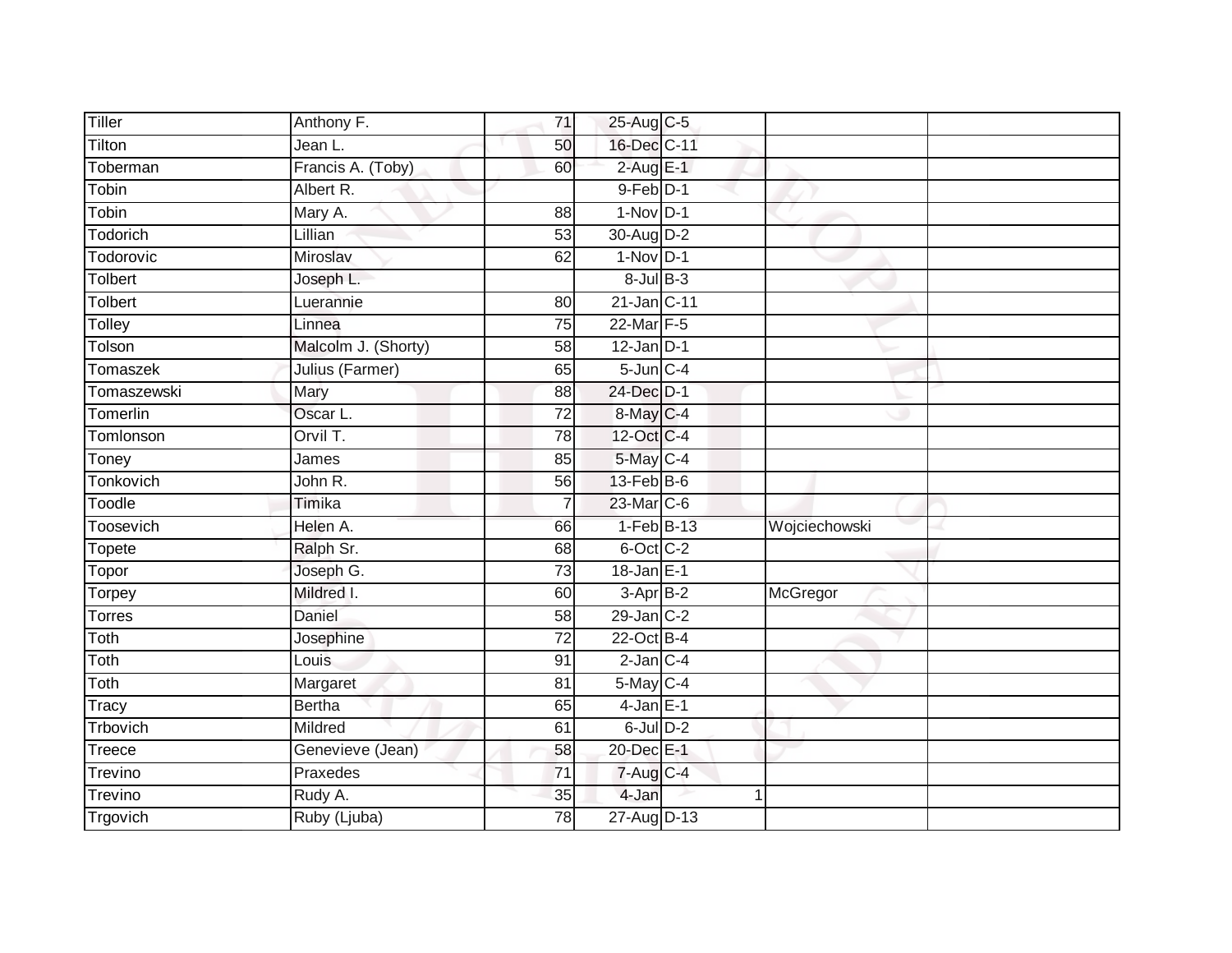| Trinka         | Violet                 | 57              | 24-Jul D-1        |          |  |
|----------------|------------------------|-----------------|-------------------|----------|--|
| Trojanski      | Edward J.              | 60              | 2-Mar C-7         |          |  |
| Tropp          | Fannie L.              | 79              | 25-Jun C-5        |          |  |
| Trotman        | Barbara Ann            | 49              | 22-Jul D-1        |          |  |
| Troyan         | Irene                  | $\overline{78}$ | $3$ -Jun $E-2$    | Grelecki |  |
| Troyer         | Victor E.              | 91              | 10-Apr C-3        |          |  |
| Truchan        | Michael                | 69              | 16-Nov D-1        |          |  |
| Trump          | <b>Margaret Elaine</b> | 40              | $2-Sep$ $D-5$     |          |  |
| Trush          | Clara T.               | 81              | 17-Jul E-5        | LeJeune  |  |
| Trybulec       | Joseph                 | 65              | $21-Sep$ D-2      |          |  |
| Trzcinzki      | William E.             | 54              | 11-Aug B-4        |          |  |
| <b>Trzupek</b> | Henry A. Sr.           | $\overline{75}$ | 25-Oct D-2        |          |  |
| <b>Trzupek</b> | John S.                | 65              | 20-Feb C-3        |          |  |
| Tubich         | Michael                | 36              | 26-Feb D-1        |          |  |
| Tucker         | Ada                    | 96              | 26-Nov C-7        |          |  |
| <b>Tucker</b>  | John $\overline{C}$ .  | 24              | 23-Apr D-9        |          |  |
| Tupycia        | Ksenka                 | 83              | $22 - Dec$ $D-3$  |          |  |
| Turner         | Addison B.             | 68              | 12-Jul C-6        |          |  |
| Turner         | Mary Lou               | 84              | 13-Oct D-1        |          |  |
| Turner         | Regina O'Connell       | 89              | $28$ -Jun $D-1$   |          |  |
| Turpin         | <b>William James</b>   | 44              | 29-Dec D-1        |          |  |
| <b>Tylek</b>   | Josephine M.           | 93              | $17-SepE-6$       |          |  |
| Tymochko       | Zenovy                 | 65              | 20-May D-6        |          |  |
| Tysall         | Frederick T.           | 76              | 13-Mar C-3        |          |  |
| Udvare         | Raymond A. Sr.         | 44              | 4-Mar B-4         |          |  |
| Underwood      | Adelaide               | 66              | 31-Dec C-1        |          |  |
| Unger          | Kurt R. (Bob)          | 78              | $26$ -Jan $ C-1 $ |          |  |
| Unkuri         | Walfred E.             |                 | 29-Dec D-1        |          |  |
| Upshaw         | Ison (Coon)            |                 | 27-Nov D-4        |          |  |
| Upshaw         | Nathan                 | 73              | 29-Jan C-2        |          |  |
| Uram           | John                   | 69              | 12-Apr D-4        |          |  |
| Urbanczyk      | Frank M.               | 62              | $14$ -Jun $C-6$   |          |  |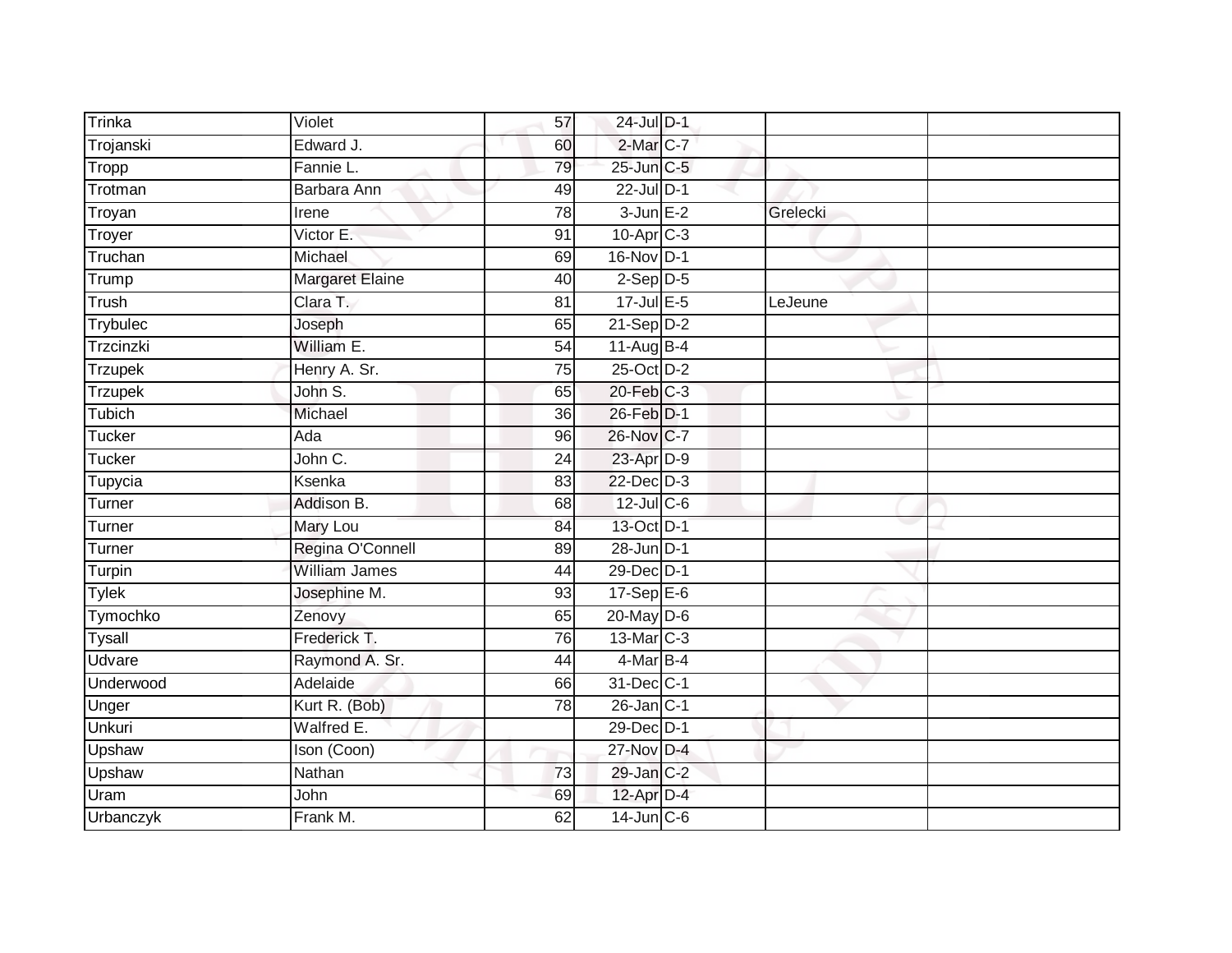| Urbanczyk      | John Charles       | 67              | 28-Sep C-6               |        |  |
|----------------|--------------------|-----------------|--------------------------|--------|--|
| <b>Uzubell</b> | John (Jack)        | 84              | $20$ -Jan $B-3$          |        |  |
| Vaitekunas     | Lester             | $\overline{74}$ | $2$ -Jan $C-4$           |        |  |
| Vajagich       | Savka              | 84              | $6 - Apr$ <sub>C-5</sub> |        |  |
| Vajda          | Mary               | 86              | $26$ -Feb $D-1$          |        |  |
| Van Der A      | Cora               | 80              | $2-Sep$ $D-5$            |        |  |
| Van Der Aa     | John J.            | 64              | $8 - Apr$ $D-7$          |        |  |
| Van Deursen    | Wilhelmina         | 67              | $28$ -Jun $D-1$          |        |  |
| Van Drunen     | Alice              | 84              | $26$ -Jun B-7            |        |  |
| Van Gorp       | Verna              | 90              | $13$ -Jan $D-1$          |        |  |
| Van Heel       | Harold             | 80              | 2-Mar                    |        |  |
| Van Hemelen    | John E.            | 85              | 16-Nov D-1               |        |  |
| Van Horne      | Kathryn            | 67              | 15-Apr D-9               | Hadady |  |
| Van Milligan   | Esther             | 82              | 24-Feb D-1               |        |  |
| Van Wienen     | <b>Albert</b>      | 85              | $3$ -Jul $D-1$           |        |  |
| VanDerMey      | Henry              | 64              | 23-Jun C-2               |        |  |
| Vandiver       | <b>Estelle</b>     | $\overline{57}$ | 15-Oct B-9               |        |  |
| VanGorp        | <b>Nellie</b>      | 91              | 22-Dec D-3               |        |  |
| VanHorn        | Leo J.             | 73              | $9$ -Jun $B-4$           |        |  |
| VanHorssen     | Cecil W.           | $\overline{77}$ | $28 - Jan$ $C-9$         |        |  |
| Vania          | Sam                | 66              | 26-May A-4               |        |  |
| VanLandingman  | Carlos             | 16              | 9-Dec C-9                |        |  |
| VanSchouwen    | John               | 60              | $4$ -Jan $E-1$           |        |  |
| Vanstone       | Stella M.          | 81              | 11-Oct A-10              |        |  |
| VanVliet       | Edward L. Jr.      | 32              | 5-Jan A-4                |        |  |
| Vargas         | Virginia           | 81              | $6$ -Aug $C$ -4          |        |  |
| Vargo          | Emily              | 61              | 30-Aug D-2               | Jordan |  |
| Vargo          | Kathryn B.         | 70              | 28-Dec D-3               | Serey  |  |
| Varichak       | Mary H.            | 64              | 26-Aug D-8               |        |  |
| Vascura        | <b>Guy Michael</b> | 20              | 5-Aug D-1                |        |  |
| Vasquez        | Peter              | 67              | $21$ -Aug C-3            |        |  |
| Vasquez        | Uvaldo M.          | 66              | $16$ -Jun $C-1$          |        |  |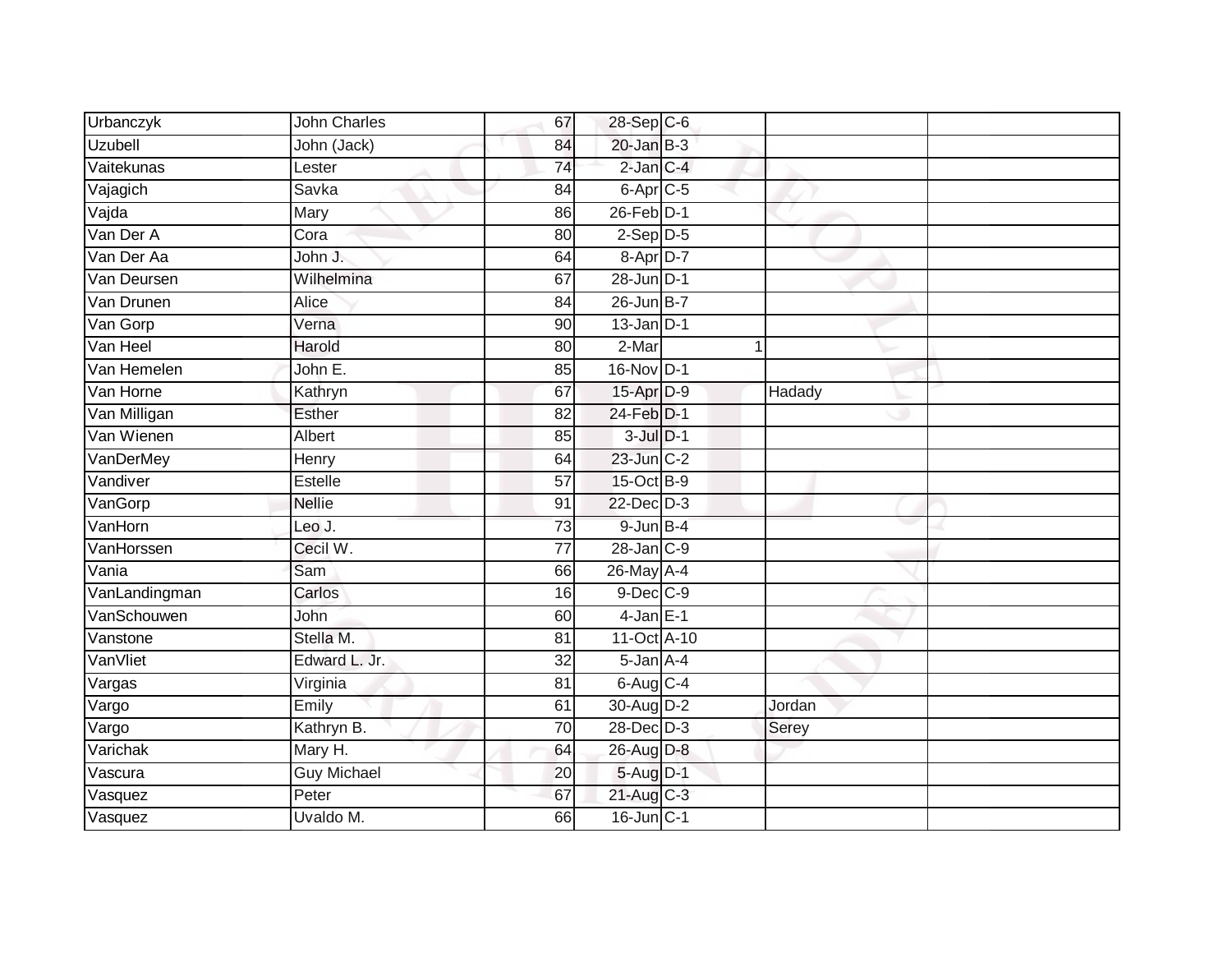| Vaughn      | Ann            | 64              | 10-Aug C-3           | Riebe          |                                  |
|-------------|----------------|-----------------|----------------------|----------------|----------------------------------|
| Veals       | Edward         |                 | 4-Feb                |                | Picture of incident<br>included. |
| Veals       | Marco          | $\overline{2}$  | 4-Feb                |                | Picture of incident<br>included. |
| Veg         | Robert W.      | 44              | 24-Nov A-5           |                |                                  |
| Vega        | Crecensio D.   | 28              | $9$ -Oct $B$ -6      |                |                                  |
| Vegera      | Helen J.       | 68              | $21$ -Dec $B-2$      | <b>Szakacs</b> |                                  |
| Vela        | Edgardo        | 72              | $12$ -Jun $B$ -6     |                |                                  |
| Veloira     | Felino Sr.     | 84              | $1-Nov$ D-1          |                |                                  |
| Verduzco    | Maria R.       | 63              | $21$ -Jul $D-1$      |                |                                  |
| Verhoeve    | Frank          | $\overline{73}$ | 11-Oct G-9           |                |                                  |
| Verver      | Jennie         | 88              | $13$ -Feb $B$ -6     |                |                                  |
| Villarruel  | Pedro          | 51              | 24-Aug B-3           |                |                                  |
| Villasano   | Antonio        | 65              | $10$ -Jun $E-1$      |                |                                  |
| Vince       | John J.        | 64              | $4$ -Jan $E-1$       |                |                                  |
| Vincent     | Louise G.      | 68              | 3-Mar <sub>C-3</sub> |                |                                  |
| Vincent     | William J.     |                 | 28-Jan C-9           |                |                                  |
| Vogel       | Charles G.     | 76              | 9-Apr A-15           |                |                                  |
| Vojinovich  | Luka           | 67              | $6$ -Jul $D-2$       |                |                                  |
| Vollbrecht  | <b>Marie</b>   | 86              | $1-Apr$ D-6          |                |                                  |
| Von Bronk   | Gertrude (Lee) | $\overline{72}$ | $22$ -Dec $D-3$      |                |                                  |
| Von Bronk   | Martha M.      | 88              | 15-Jun C-7           |                |                                  |
| Von Dran    | Ruth C.        | 61              | 15-Nov E-11          |                |                                  |
| Von Osinski | <b>Naola</b>   | 82              | 3-May B-14           |                |                                  |
| Vonder Here | Minnie         | 93              | 10-May $F-6$         |                |                                  |
| Vrbich      | Kathryn        | 68              | 5-May C-4            |                |                                  |
| Vroegh      | Gerrit         | 77              | 8-Mar E-3            |                |                                  |
| Vuich       | Lillian M.     | 67              | $17-Apr$ B-3         |                |                                  |
| Vuksinich   | Mary           | 94              | 27-Jul B-3           |                |                                  |
| Waddle      | William        | 73              | 10-Apr C-3           |                |                                  |
| Wade        | Amanda E.      | 86              | 17-May C-6           |                |                                  |
| Wagner      | Ann Marie      | $\mathsf 9$     | $5$ -Jul $B$ -8      |                |                                  |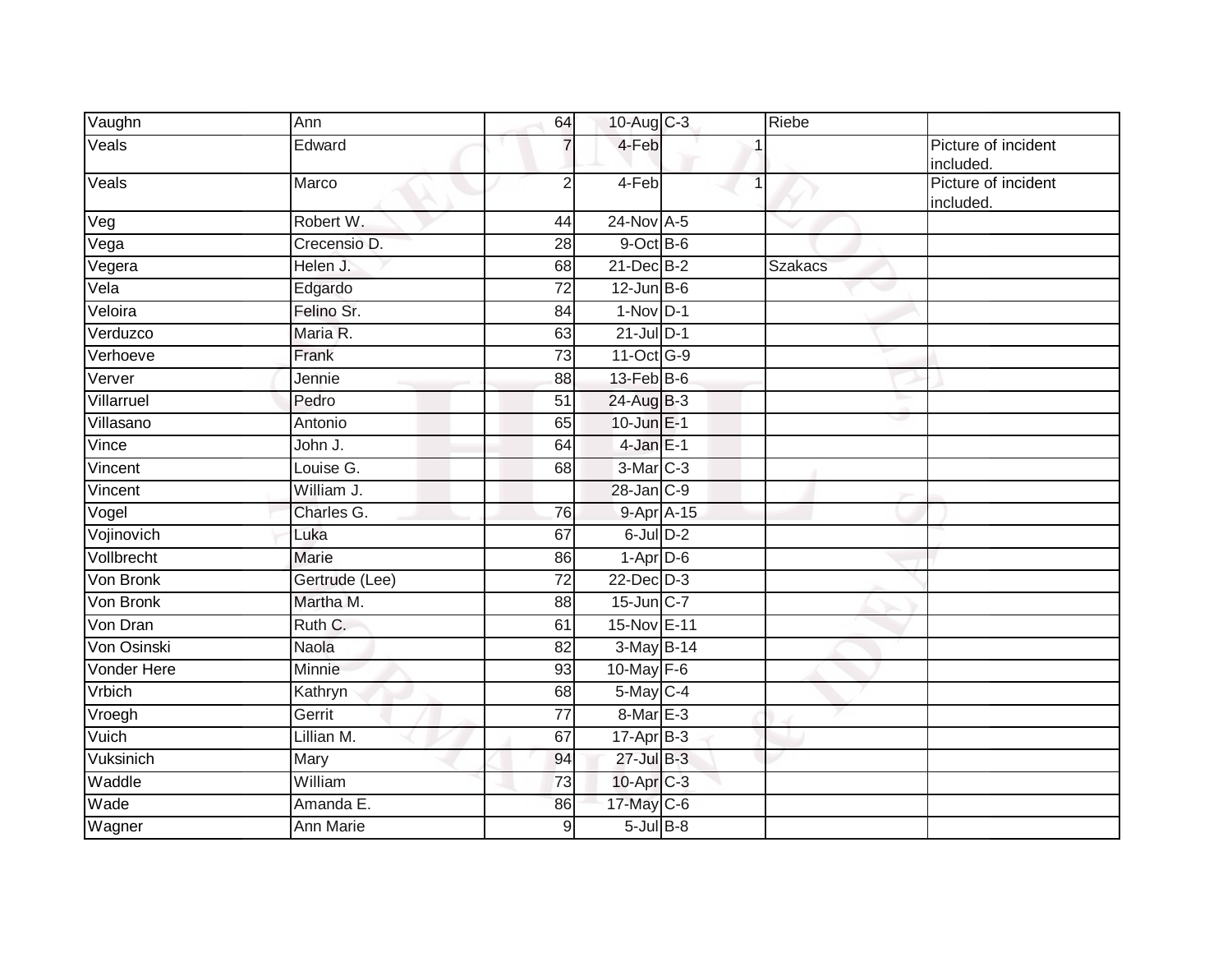| Wagner     | Carolyn M.            | 62              | 22-May C-3             |  |                          |
|------------|-----------------------|-----------------|------------------------|--|--------------------------|
| Wagner     | Henriette             | 90              | $21-AprB-4$            |  |                          |
| Wagner     | <b>Horace Paul</b>    | 58              | 11-Aug B-4             |  |                          |
| Wagner     | Theodore              | 61              | $23$ -Dec $C-3$        |  |                          |
| Wagoner    | Ruth B.               | 86              | 22-Mar F-5             |  |                          |
| Wainwright | Freda                 |                 | 28-Aug B-10            |  |                          |
| Waite      | Georga H.             | 82              | 13-Mar C-3             |  |                          |
| Wakefield  | Glenn                 | $\overline{77}$ | $20$ -Jan $B-3$        |  |                          |
| Walborn    | Herman E.             |                 | 9-Dec C-9              |  |                          |
| Walker     | Buford E.             | 79              | $11-Aug$ B-4           |  |                          |
| Walker     | Jack C.               | 46              | $22$ -Jan C-7          |  |                          |
| Walker     | Margaret E.           | $\overline{75}$ | $3-Feb$ <sub>C-5</sub> |  |                          |
| Walker     | <b>William Wilton</b> | 75              | 14-Dec D-3             |  |                          |
| Walko      | Emilia                | 89              | $4$ -May C-5           |  |                          |
| Wall       | Josephine             |                 | 20-Feb                 |  |                          |
| Wallace    | Otis P.               | 60              | 14-Jul C-1             |  |                          |
| Wallander  | Joseph B. Sr.         | $\overline{77}$ | 20-Sep C-7             |  |                          |
| Wallberg   | Bertha                | 75              | $4$ -Jan $E-1$         |  |                          |
| Wallers    | <b>Steve</b>          | 82              | $11$ -Mar $D-6$        |  | Also listed as Walitich. |
| Wallman    | Clemens (George)      | 66              | 20-Dec E-1             |  |                          |
| Walsh      | Edward H.             | 57              | $5$ -Feb $C-4$         |  |                          |
| Walstra    | Lawrence (Wally)      | 54              | $14$ -Jan $C$ -6       |  |                          |
| Walt       | John P. Jr.           | 50              | $13$ -Jul $D-1$        |  |                          |
| Walter     | Robert G.             | 59              | 20-Aug D-2             |  |                          |
| Walters    | Donald D.             | 29              | 29-Oct B-5             |  |                          |
| Walters    | Florence M.           | 95              | $29$ -Jan $C-2$        |  |                          |
| Walters    | <b>Wilbert (Duke)</b> | 52              | $11-Feb B-6$           |  |                          |
| Waltman    | Lois                  | 60              | 30-Mar D-1             |  |                          |
| Wanckowicz | Wanda                 | 82              | 5-Jan A-4              |  |                          |
| Ward       | Frank P.              | 84              | 8-Apr <sub>D-7</sub>   |  |                          |
| Ward       | Glenn D. (Butch)      | 28              | 18-Feb B-4             |  |                          |
| Ward       | Iverson Jr. (Rev.)    | $\overline{72}$ | 16-Apr C-4             |  |                          |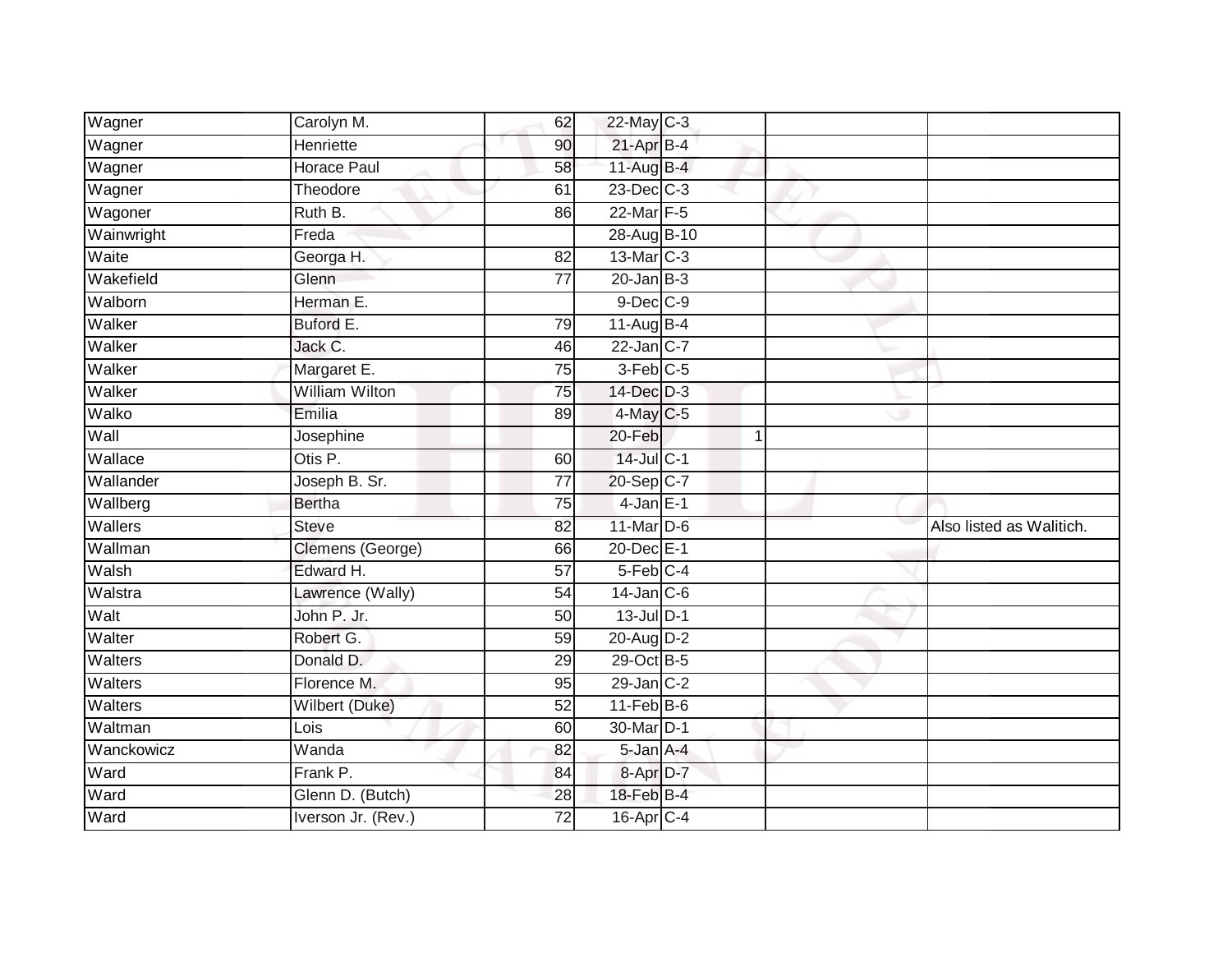| Ward       | Thurman V.     | 60              | 11-Nov C-5      |    |  |
|------------|----------------|-----------------|-----------------|----|--|
| Wargo      | Joseph         | 74              | $3-Mar$ $C-3$   |    |  |
| Warner     | Lottie         | 76              | 18-Jun C-5      |    |  |
| Warner     | Marilyn H.     | 59              | $23$ -Jan $D-1$ |    |  |
| Watkins    | Robert         | $\overline{18}$ | 15-Mar C-10     |    |  |
| Watkins    | Samuel         | 53              | 28-Apr A-5      |    |  |
| Watroba    | Ludwik (Louie) | 65              | 12-Aug B-6      |    |  |
| Wattesron  | Edward J.      | 67              | 24-Mar B-8      |    |  |
| Watts      | Evelyn D.      | $\overline{52}$ | 27-Aug D-13     |    |  |
| Wawrzyniak | John R.        | 70              | 26-Jul D-1      |    |  |
| Wease      | Edna V.        | 82              | $4-Feb$ C-10    |    |  |
| Weaver     | Craig Eugene   | 20              | $6$ -Aug $C$ -4 |    |  |
| Weaver     | Linda          | 29              | 26-May A-4      |    |  |
| Weber      | Frank J.       | 68              | 24-Apr C-8      |    |  |
| Wedner     | Lynn Susan     | $\overline{31}$ | 4-May C-5       |    |  |
| Wegrzyn    | Walter         | 61              | 17-Sep E-6      |    |  |
| Wehner     | Helen A.       | 79              | $24$ -Jul $D-1$ |    |  |
| Weidenaar  | Charlotte T.   | 81              | 10-Mar B-5      |    |  |
| Weidig     | Marie C.       | 85              | 7-Jun D-1       |    |  |
| Weigl      | Michael        | $\overline{30}$ | $9$ -Jul $D-2$  |    |  |
| Weitemeyer | Florence L.    | 90              | $2-MarB-3$      |    |  |
| Wellman    | Lester E.      | 67              | 12-Jun          | -1 |  |
| Wells      | Charles K.     | 32              | $1-Feb$ B-13    |    |  |
| Wells      | James F.       | 72              | $4$ -Oct E-1    |    |  |
| Wells      | Joan R.        | 43              | $11$ -May C-3   |    |  |
| Welsh      | Ernest J.      | 67              | 6-Mar D-1       |    |  |
| Wendt      | Golda H.       | $\overline{74}$ | 18-Oct D-1      |    |  |
| Werblo     | Karl M.        | 69              | $13$ -Jul $D-1$ |    |  |
| Werkman    | <b>Bernard</b> | 86              | 12-May C-2      |    |  |
| Werner     | Herman F.      | 82              | 23-Aug D-4      |    |  |
| Werts      | Howard W.      | $\overline{71}$ | 2-Oct A-9       |    |  |
| West       | Martha         | $\overline{75}$ | 25-Mar B-2      |    |  |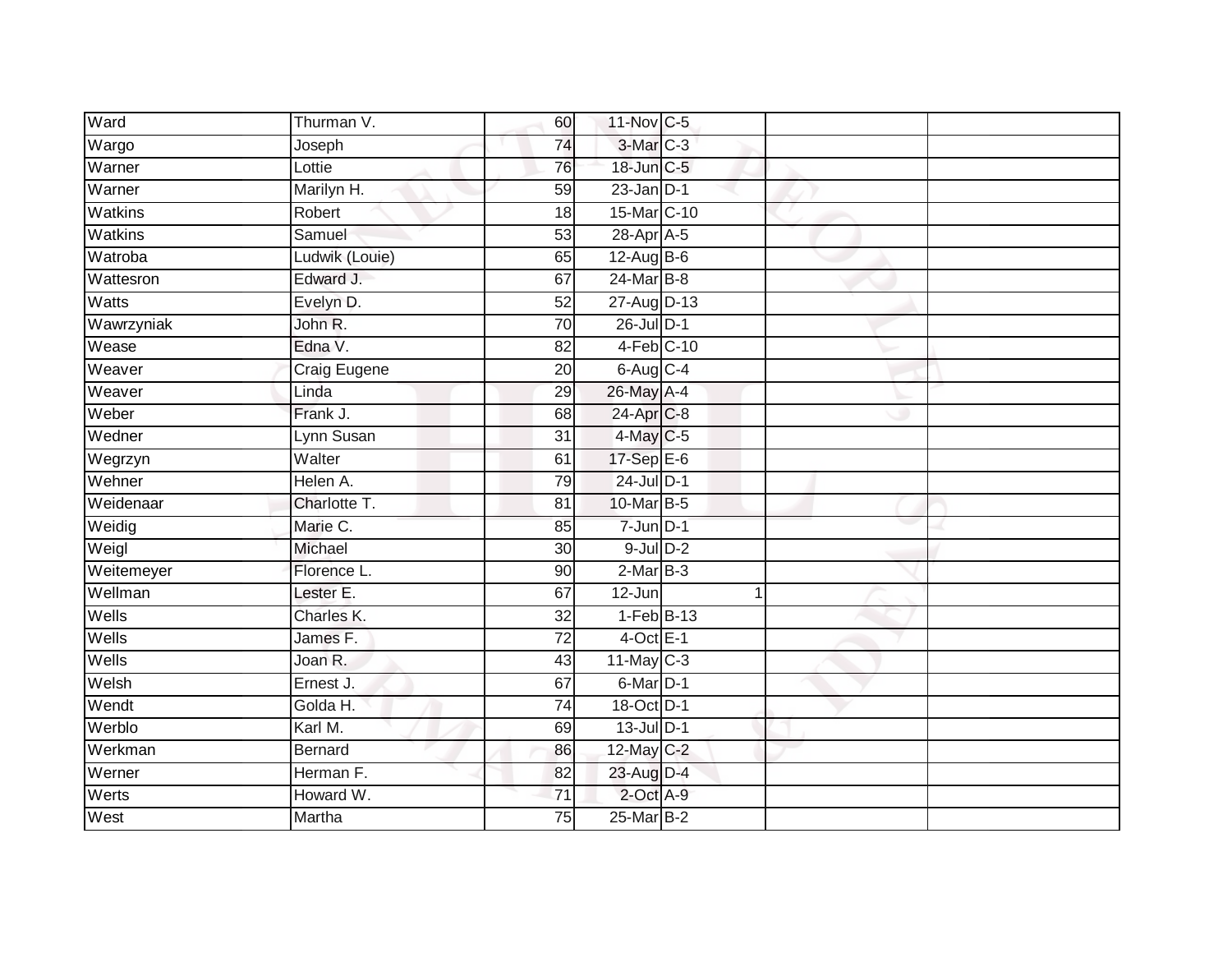| West         | Mary (Sweetie)   | 80              | $27$ -Apr $D-1$            |   |         |
|--------------|------------------|-----------------|----------------------------|---|---------|
| Westenfelder | Louis F.         | 81              | 26-May A-4                 |   |         |
| Westfall     | Mae M.           |                 | $2$ -Feb $B-2$             |   |         |
| Weyhe        | Irene M.         |                 | 13-Dec F-1                 |   |         |
| Weyhmueller  | Gustav           | $\overline{77}$ | 19-Apr D-1                 |   |         |
| Whalin       | Lou Ann          | 38              | 16-Apr C-4                 |   | Hector  |
| Whatley      | Henry (Paul)     |                 | 17-May C-6                 |   |         |
| Wheatman     | Dorothy E.       | 61              | 15-May C-4                 |   |         |
| Wheeler      | Charles D.       | 59              | 26-Mar C-4                 |   |         |
| Wheeler      | Durward D.       | $\overline{77}$ | $9$ -Mar $\overline{A}$ -7 |   |         |
| Wheetly      | Florene R. (Flo) | 55              | 9-Feb D-1                  |   |         |
| Whiley       | Ruby             | 85              | 29-Oct B-5                 |   |         |
| Whitbeck     | Stephen A.       | 32              | $6$ -Jul $D-2$             |   |         |
| White        | Andrew           | 31              | $23 -$ Jul                 | 1 |         |
| White        | Clifford L.      | $\overline{73}$ | $4-SepB-1$                 |   |         |
| White        | John T.          | $\overline{72}$ | 9-Nov A-4                  |   |         |
| White        | Mable A.         | 86              | 17-Nov C-3                 |   |         |
| White        | Mary             | 59              | $6-SepE-1$                 |   |         |
| White        | Ralph            | 67              | $6-Sep$ E-1                |   |         |
| White        | <b>Robert</b>    | 18              | $12-Mar$                   | 1 |         |
| White        | Zack             | 72              | 18-Mar C-10                |   |         |
| Whitehead    | Gladys V.        |                 | $13$ -Feb $ B-6 $          |   |         |
| Whitlow      | Noble D.         | 63              | 27-Apr D-1                 |   |         |
| Whitten      | Leona            | $\overline{78}$ | $26$ -Feb $D-1$            |   | Krieger |
| Whittle      | John C.          | 63              | 19-Nov B-12                |   |         |
| Whitton      | Fred C.          | 72              | $30 - Jan$ $B-3$           |   |         |
| Whitworth    | Leona Duchene    | 69              | $21-Sep$ D-2               |   |         |
| Wickhorst    | Florence         | 79              | 31-Mar B-5                 |   |         |
| Wickhorst    | Milton J. Jr.    | 61              | 26-Oct B-2                 |   |         |
| Wides        | William (Mike)   | 16              | $8$ -Jul $B$ -3            |   |         |
| Widstrand    | Dorothy          | 60              | 8-Nov D-1                  |   | Likens  |
| Wiech        | Anthony S.       | 67              | $10$ -Jun $E-1$            |   |         |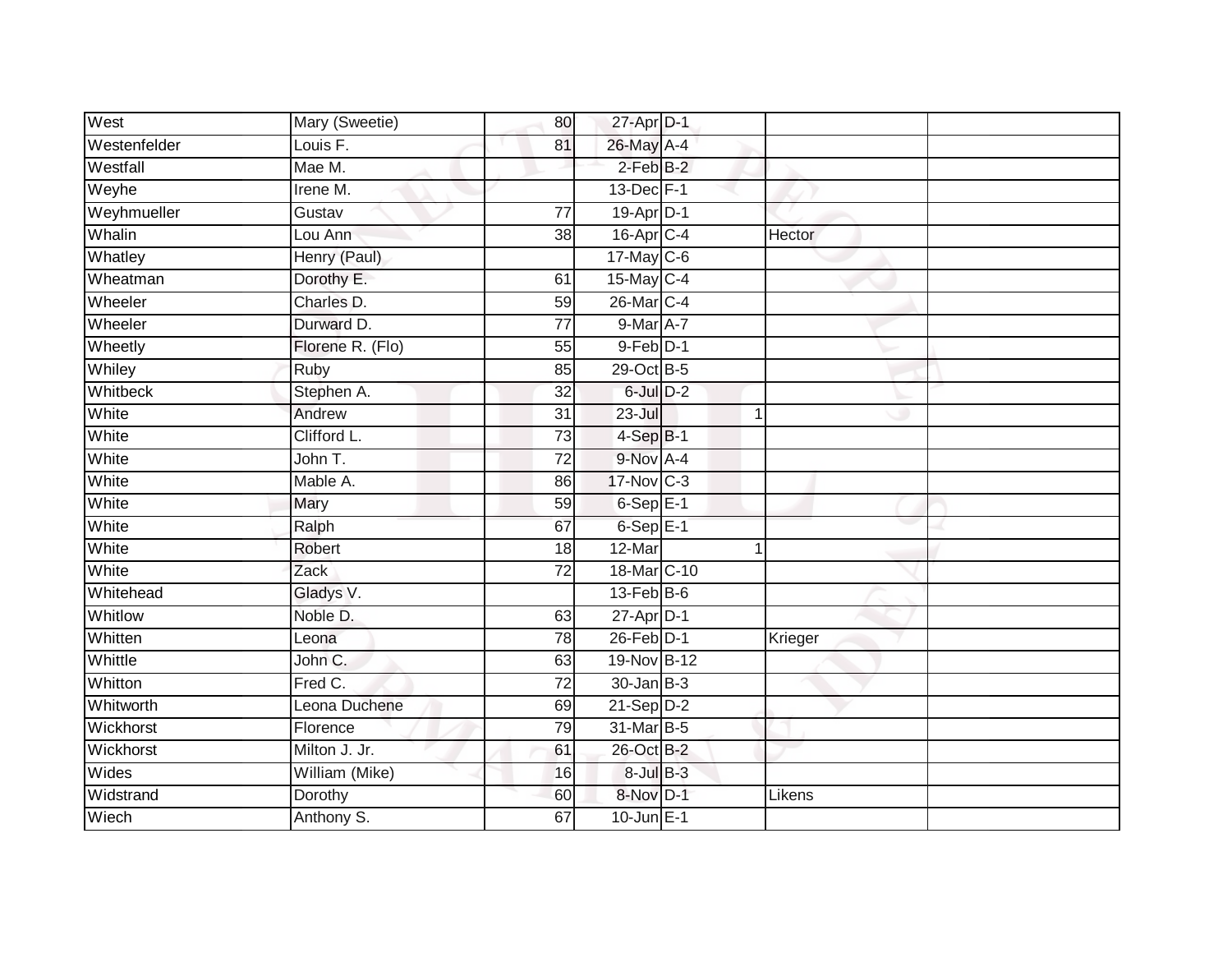| Wieckie    | Antanas          | 87              | 11-Mar D-6      |            |        |  |
|------------|------------------|-----------------|-----------------|------------|--------|--|
| Wiening    | Fred E. (Fritz)  | $\overline{77}$ | 25-Aug C-5      |            |        |  |
| Wier       | <b>Harold</b>    | 82              | 29-Nov A-10     |            |        |  |
| Wiergacz   | John J.          | 60              | $13$ -Jan $D-1$ |            |        |  |
| Wiers      | Peter L.         | 63              | $6$ -Apr $C$ -5 |            |        |  |
| Wietbrock  | Ernie V.         | 66              | 23-Aug D-4      |            |        |  |
| Wiggins    | Viva L.          | 75              | 25-Aug C-5      |            |        |  |
| Wilcoxon   | Elizabeth Ann    | 38              | $1-Nov$ D-1     |            |        |  |
| Wilczynski | Edwin J.         | 50              | 18-Oct D-1      |            |        |  |
| Wild       | Robert A.        | 67              |                 | 9-Apr A-15 |        |  |
| Wiley      | Luther S. Sr.    | 81              | 20-Oct B-3      |            |        |  |
| Wilkening  | Arnold W. (Rev.) | 75              | $3$ -Dec $C$ -6 |            |        |  |
| Wilkening  | William L.       | 85              | 17-Apr B-3      |            |        |  |
| Will       | Anthony (Tony)   | $\overline{77}$ | 17-Jun C-9      |            |        |  |
| Willberg   | Winston          | $\overline{16}$ | 8-Jun D-1       |            |        |  |
| Williams   | Anneice          | 49              | 23-Aug D-4      |            |        |  |
| Williams   | Chester R.       | 74              | 30-Nov C-3      |            |        |  |
| Williams   | Drexel (Bill)    | 56              | 27-Sep F-9      |            |        |  |
| Williams   | Hattie E.        | 73              | 26-Jan C-1      |            |        |  |
| Williams   | John             | 83              | 8-Oct B-8       |            |        |  |
| Williams   | Joseph M. Jr.    | 61              | 9-Aug C-7       |            |        |  |
| Williams   | Marie            | 67              | 16-Mar B-6      |            |        |  |
| Williams   | Richard (Franc)  | 78              | $21$ -Jun $D-2$ |            |        |  |
| Williams   | Russel I.        | 59              | 20-Mar B-8      |            |        |  |
| Williams   | Willie Mae       | 59              | $11$ -Mar $D-6$ |            |        |  |
| Williamson | <b>Niola</b>     | $\overline{78}$ | $1$ -Jul $B-3$  |            |        |  |
| Wills      | Margaret B.      | 76              | 17-Mar B-5      |            |        |  |
| Wilson     | Colista F.       |                 | $14$ -Jun $C-6$ |            |        |  |
| Wilson     | Dorothy J.       | 63              | $9$ -Jul $D-2$  |            |        |  |
| Wilson     | Elizabeth G.     |                 | 7-May B-12      |            |        |  |
| Wilson     | Frieda W.        | 71              | $2$ -Jun $C-2$  |            | Raasch |  |
| Wilson     | Russel           | 53              | $16$ -Jan B-4   |            |        |  |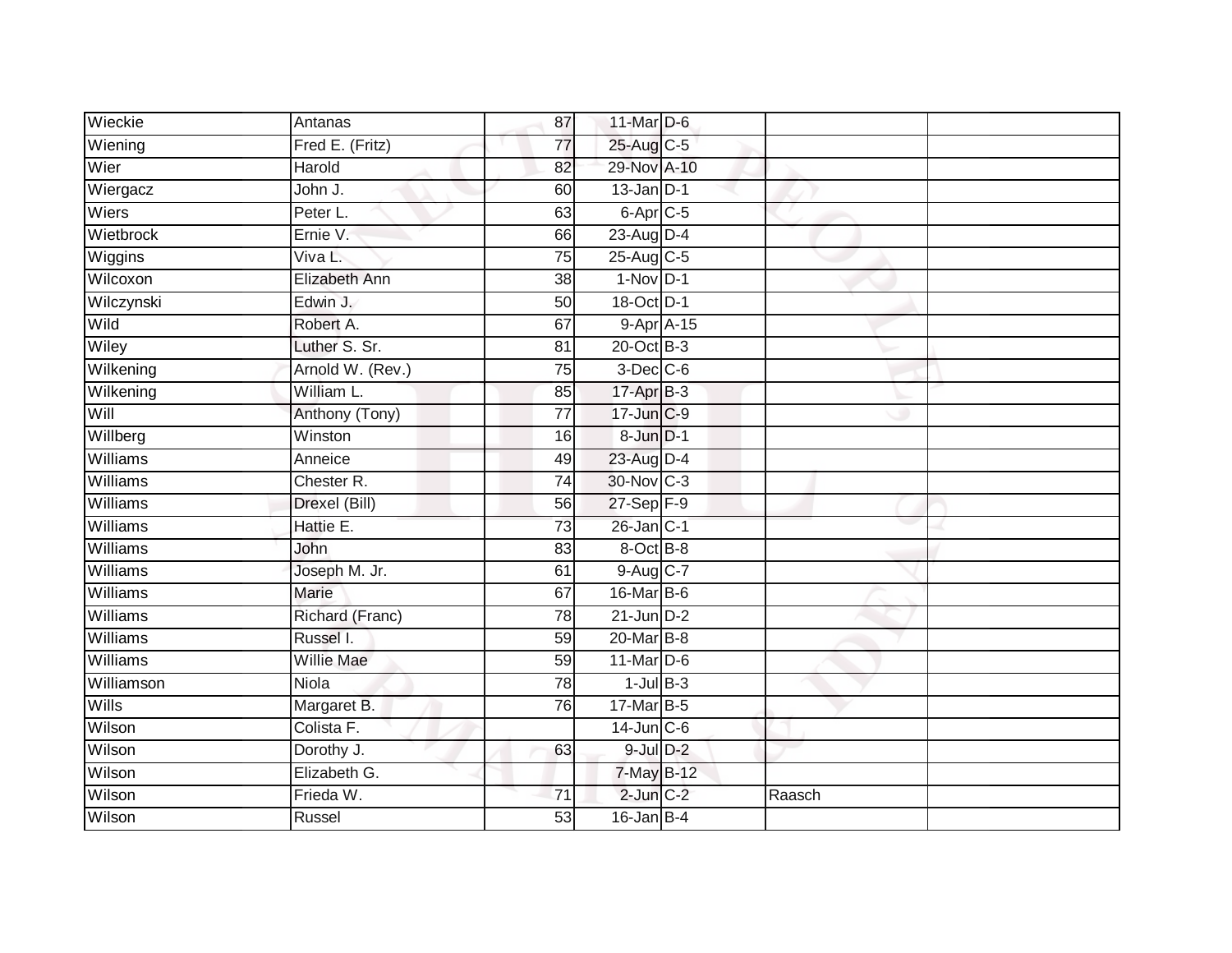| Wilson     | Susie               |                 | $6$ -Jul $D-2$  |              |  |
|------------|---------------------|-----------------|-----------------|--------------|--|
| Wiltjer    | Jennie              | 72              | 29-Apr D-4      |              |  |
| Wiltrout   | E. Jay              | 85              | 6-Oct C-2       |              |  |
| Wiman      | Betty A.            | $\overline{70}$ | 30-Jan B-3      | Pernecky     |  |
| Winarski   | Donald              | $\overline{34}$ | $2$ -Jan $C-4$  |              |  |
| Windell    | Audrey              | 80              | $2-Sep$ $D-5$   |              |  |
| Winfield   | Doreatha            | 51              | 9-Dec C-9       |              |  |
| Wing       | Frank J. Jr. (Wing) | 58              | $19$ -Jul $F-7$ |              |  |
| Wingard    | Robert C.           | 60              | $3$ -Dec $C$ -6 |              |  |
| Winkler    | Ernest R. (Rudy)    | $\overline{82}$ | $6$ -Aug $C$ -4 |              |  |
| Winston    | Walter              | 56              | 26-May          | $\mathbf{1}$ |  |
| Winston    | Walter              | $\overline{56}$ | 28-May A-12     |              |  |
| Wirtz      | Edward J.           | 70              | 13-Sep D-1      |              |  |
| Wirtz      | Gilbert G. (Father) | 70              | $7-AprC-3$      |              |  |
| Wisniewski | John G.             | $\overline{73}$ | 16-Feb C-5      |              |  |
| Wisniewski | Stanley             | 61              | 9-Oct B-6       |              |  |
| Withers    | <b>Stella</b>       | 79              | 26-Feb D-1      |              |  |
| Wittig     | Harold E.           | 61              | 6-Mar D-1       |              |  |
| Wittkamp   | William W.          | 76              | 18-Aug B-6      |              |  |
| Witvoet    | Bert J.             | $\overline{72}$ | 3-May B-14      |              |  |
| Witzke     | Edward J.           | $\overline{74}$ | 27-Mar C-3      |              |  |
| Wleklinski | Mary                | 66              | 13-Aug B-8      |              |  |
| Wojcieszak | Rose                | 82              | 9-Mar A-7       |              |  |
| Wojcik     | Jill Ann            | 16              | 12-Jul C-6      |              |  |
| Wojcik     | Mary M.             | $\overline{76}$ | 31-Mar B-5      |              |  |
| Wojnicz    | Stanley T.          | 68              | 15-Nov E-11     |              |  |
| Wojtena    | Laurie Ann          | 16              | 18-May C-6      |              |  |
| Wojtena    | Walter              | 56              | 22-Jan C-7      |              |  |
| Wolak      | Anna E.             | 77              | 22-Feb D-16     |              |  |
| Wolak      | Helen               | 76              | 14-Sep C-6      |              |  |
| Wolff      | Donald A.           | 24              | 27-May D-4      |              |  |
| Wolframski | Helen A.            | 63              | 2-Dec C-10      |              |  |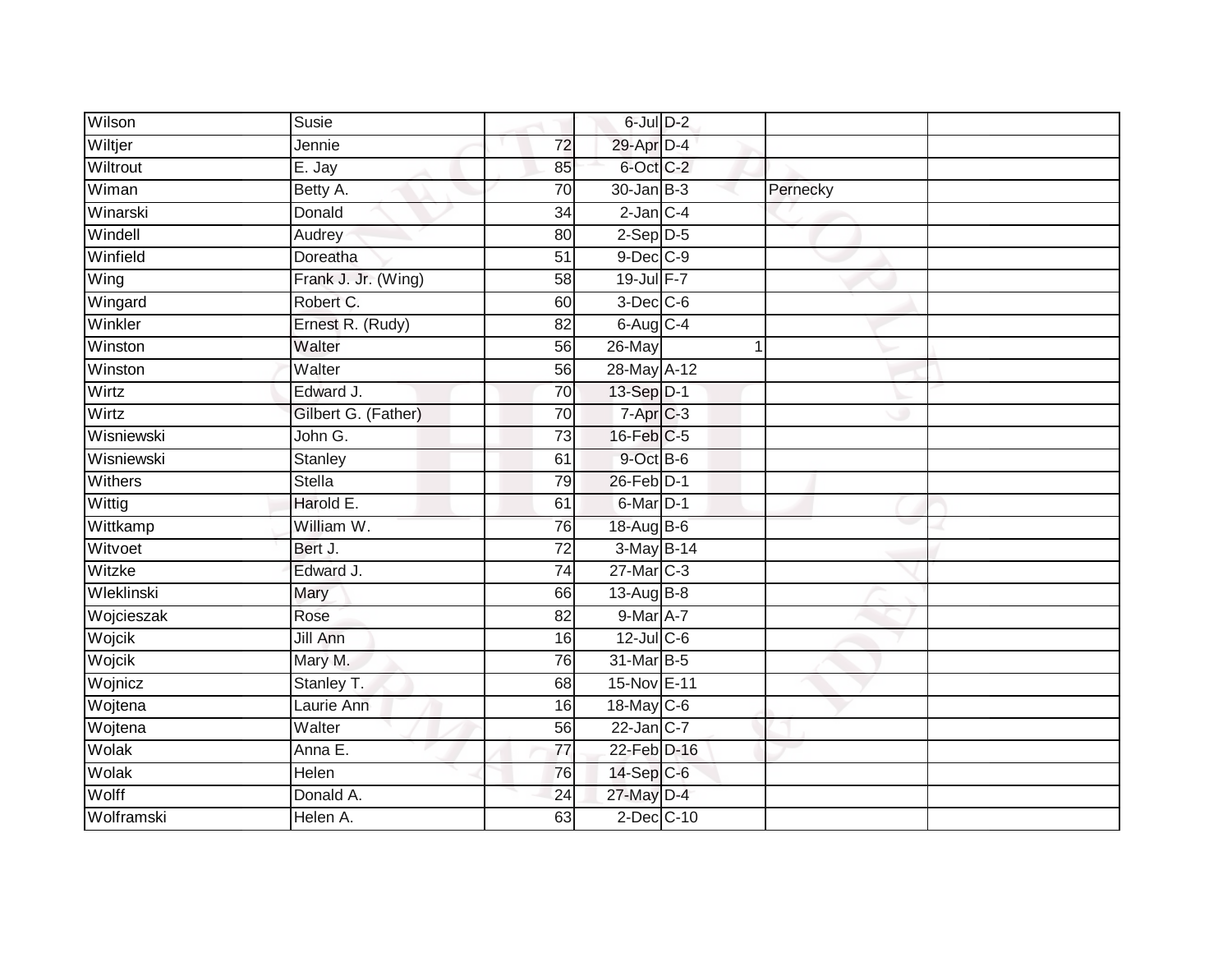| Charels H.            |                      |                                                                                                                                              |                                                                                                                                                                                                                                                                                                                                                                                                                                                                                                                                       |  |
|-----------------------|----------------------|----------------------------------------------------------------------------------------------------------------------------------------------|---------------------------------------------------------------------------------------------------------------------------------------------------------------------------------------------------------------------------------------------------------------------------------------------------------------------------------------------------------------------------------------------------------------------------------------------------------------------------------------------------------------------------------------|--|
| Bond M.               |                      |                                                                                                                                              |                                                                                                                                                                                                                                                                                                                                                                                                                                                                                                                                       |  |
| Alice (Sis)           |                      |                                                                                                                                              | Miedema                                                                                                                                                                                                                                                                                                                                                                                                                                                                                                                               |  |
| <b>Ernest Rice</b>    |                      |                                                                                                                                              |                                                                                                                                                                                                                                                                                                                                                                                                                                                                                                                                       |  |
| James G.              | 21                   |                                                                                                                                              |                                                                                                                                                                                                                                                                                                                                                                                                                                                                                                                                       |  |
| William               |                      |                                                                                                                                              |                                                                                                                                                                                                                                                                                                                                                                                                                                                                                                                                       |  |
| Arthur                |                      |                                                                                                                                              |                                                                                                                                                                                                                                                                                                                                                                                                                                                                                                                                       |  |
| Calvin (Gent)         |                      |                                                                                                                                              |                                                                                                                                                                                                                                                                                                                                                                                                                                                                                                                                       |  |
| Eddie                 |                      |                                                                                                                                              |                                                                                                                                                                                                                                                                                                                                                                                                                                                                                                                                       |  |
| Harry M.              |                      |                                                                                                                                              |                                                                                                                                                                                                                                                                                                                                                                                                                                                                                                                                       |  |
| Helen M.              |                      |                                                                                                                                              |                                                                                                                                                                                                                                                                                                                                                                                                                                                                                                                                       |  |
| Charles L.            |                      |                                                                                                                                              |                                                                                                                                                                                                                                                                                                                                                                                                                                                                                                                                       |  |
| Endie                 | 81                   |                                                                                                                                              |                                                                                                                                                                                                                                                                                                                                                                                                                                                                                                                                       |  |
| Michael               |                      |                                                                                                                                              |                                                                                                                                                                                                                                                                                                                                                                                                                                                                                                                                       |  |
| Magdalena             |                      |                                                                                                                                              |                                                                                                                                                                                                                                                                                                                                                                                                                                                                                                                                       |  |
| <b>Anthony Steven</b> | $\overline{71}$      |                                                                                                                                              |                                                                                                                                                                                                                                                                                                                                                                                                                                                                                                                                       |  |
| Joseph G.             |                      |                                                                                                                                              |                                                                                                                                                                                                                                                                                                                                                                                                                                                                                                                                       |  |
| Allan                 |                      |                                                                                                                                              |                                                                                                                                                                                                                                                                                                                                                                                                                                                                                                                                       |  |
| Charlotte M.          |                      |                                                                                                                                              |                                                                                                                                                                                                                                                                                                                                                                                                                                                                                                                                       |  |
| David                 |                      |                                                                                                                                              |                                                                                                                                                                                                                                                                                                                                                                                                                                                                                                                                       |  |
| Joshua M.             | $\overline{25}$ days |                                                                                                                                              |                                                                                                                                                                                                                                                                                                                                                                                                                                                                                                                                       |  |
| Elmer H.              |                      |                                                                                                                                              |                                                                                                                                                                                                                                                                                                                                                                                                                                                                                                                                       |  |
| <b>Beatrice</b>       |                      |                                                                                                                                              | Nordhagen                                                                                                                                                                                                                                                                                                                                                                                                                                                                                                                             |  |
| John                  | 91                   |                                                                                                                                              |                                                                                                                                                                                                                                                                                                                                                                                                                                                                                                                                       |  |
| Frank A. (Bootsie)    |                      |                                                                                                                                              |                                                                                                                                                                                                                                                                                                                                                                                                                                                                                                                                       |  |
| <b>Slavko Stanley</b> |                      |                                                                                                                                              |                                                                                                                                                                                                                                                                                                                                                                                                                                                                                                                                       |  |
| Catherine             |                      |                                                                                                                                              | Tichac                                                                                                                                                                                                                                                                                                                                                                                                                                                                                                                                |  |
| Mae J.                |                      |                                                                                                                                              |                                                                                                                                                                                                                                                                                                                                                                                                                                                                                                                                       |  |
| Joseph H.             | 67                   |                                                                                                                                              |                                                                                                                                                                                                                                                                                                                                                                                                                                                                                                                                       |  |
| George                | $\overline{57}$      |                                                                                                                                              |                                                                                                                                                                                                                                                                                                                                                                                                                                                                                                                                       |  |
|                       | Walter<br>Frank      | 56<br>58<br>76<br>73<br>79<br>82<br>59<br>79<br>49<br>78<br>93<br>93<br>74<br>100<br>58<br>66<br>58<br>5<br>70<br>69<br>37<br>83<br>70<br>58 | 18-Oct D-1<br>$12$ -Feb $B$ -8<br>14-Aug C-3<br>$9 - Apr$ $A - 15$<br>$1-Dec$ B-2<br>$25 - Jan$ E-1<br>18-May C-6<br>17-Mar B-5<br>20-Apr <sub>C-3</sub><br>18-Mar C-10<br>$15$ -Jan B-7<br>20-Oct B-3<br>$2$ -Aug E-2<br>23-Oct B-6<br>13-Sep D-1<br>65 Feburary 2 B-2<br>15-Oct B-9<br>$12$ -Aug B-6<br>$19$ -Jan $D-3$<br>9-Feb D-1<br>24-Apr <sub>C-8</sub><br>20-Sep C-7<br>$11$ -Jun $C-4$<br>$14-Sep$ C-6<br>30-Jul C-6<br>$5$ -May $C-4$<br>3-Feb C-5<br>26-Dec B-3<br>13-Dec F-1<br>$1$ -Jul $B-3$<br>20-Apr C-3<br>$12-Aug$ |  |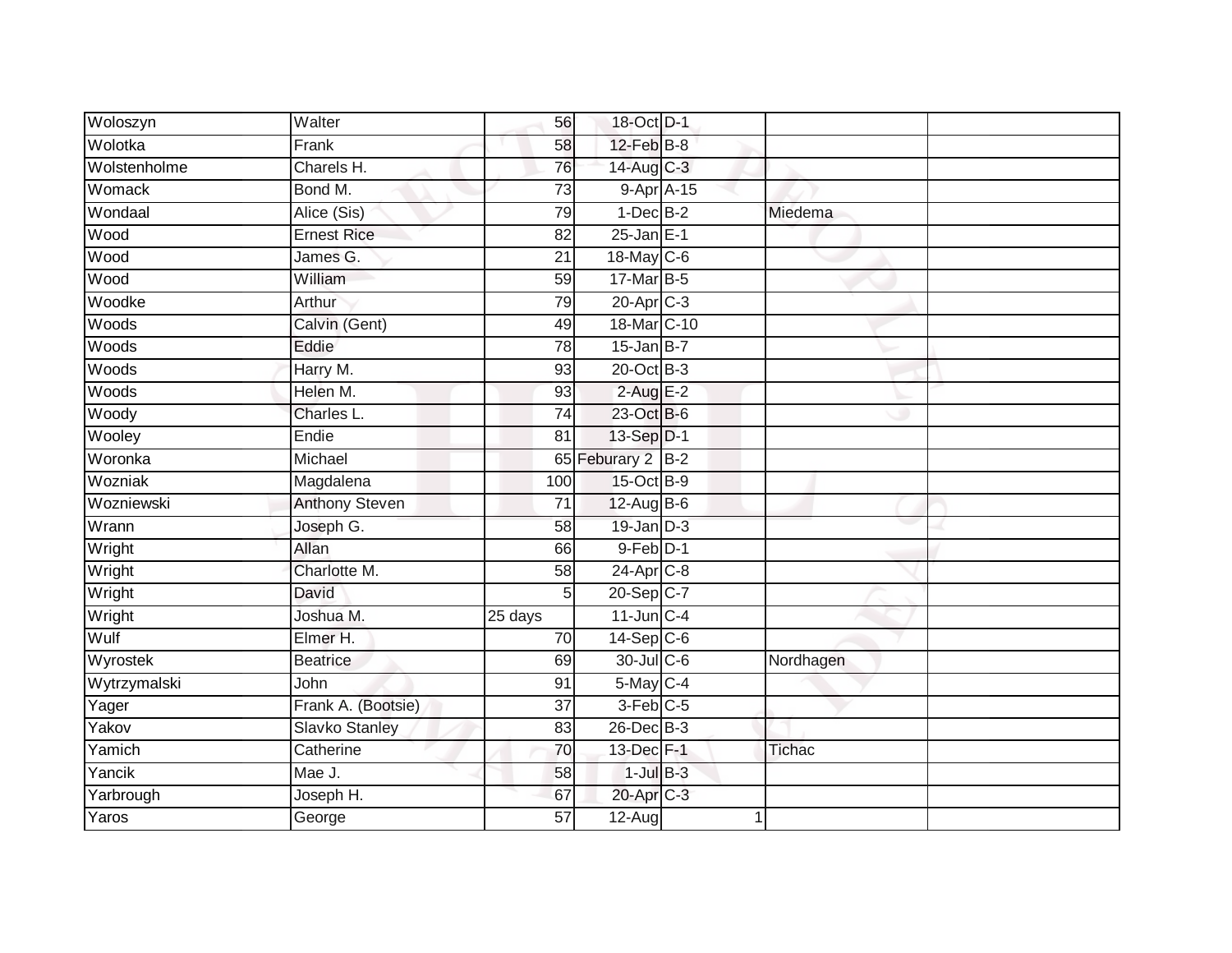| Yauger     | Clayton E.         | 58              | $21-Sep$ D-2    |       |  |
|------------|--------------------|-----------------|-----------------|-------|--|
| Yeatts     | Theresa C.         | 87              | 12-Mar C-5      |       |  |
| Yelenchic  | Virigina           | 53              | 20-Apr C-3      | Temas |  |
| Yescitz    | Emma M.            | 88              | 13-Aug B-8      |       |  |
| Yess       | Hazel I.           | $\overline{54}$ | 30-Oct D-1      |       |  |
| Yingling   | Dean               | 56              | 13-Sep D-1      |       |  |
| Yniguez    | Laura Ann          | Infant          | 6-Oct C-2       |       |  |
| York       | <b>Bernard</b>     | 75              | $28-Sep$ C-6    |       |  |
| York       | Oland              | 76              | 18-May C-6      |       |  |
| Yosai      | Andrew (Za Za)     | 56              | $2-Aug$ E-1     |       |  |
| Young      | Donald C.          | 61              | 29-Nov A-10     |       |  |
| Young      | Lorraine D.        | 58              | 10-Aug C-3      |       |  |
| Young      | Margaret E.        | 90              | 6-Nov D-1       |       |  |
| Young      | Peter J. Sr.       | 77              | 19-Oct C-4      |       |  |
| Young      | Roy F.             | 40              | $4$ -Jan $E-1$  |       |  |
| Young      | <b>Ruth Dwyer</b>  |                 | $8$ -Jul $B$ -3 |       |  |
| Youngquist | <b>Isabelle P.</b> | 59              | $1$ -Jan $D-3$  |       |  |
| Yuhasz     | Barbara (Borbala)  | 100             | 16-Mar B-6      |       |  |
| Yurkus     | Robert (Bob)       | 23              | 15-Oct B-9      |       |  |
| Yuron      | John P.            | 71              | $9$ -Jun $B-4$  |       |  |
| Yursi      | Frank              | 59              | $24$ -Jul $D-1$ |       |  |
| Zabinski   | Edwin E.           | $\overline{51}$ | 6-Mar D-1       |       |  |
| Zabrecky   | Albert             | 87              | $13$ -May $D-6$ |       |  |
| Zahorsky   | Anna               | 86              | 23-Aug D-4      |       |  |
| Zalas      | Jonthan James      | 18 months       | 8-Nov D-1       |       |  |
| Zalewski   | <b>Thomas</b>      | 50              | $13$ -Jan $D-1$ |       |  |
| Zamarron   | Ubaldo Jr.         | 20              | $4$ -Jun $C$ -5 |       |  |
| Zarnik     | Henry              | 70              | $1$ -Jan $D-3$  |       |  |
| Zarzecki   | Lisa M.            | 18              | 28-Aug B-10     |       |  |
| Zatkovich  | Mary               | 84              | 29-Oct B-5      |       |  |
| Zawada     | Julia              | 92              | 23-Sep C-6      |       |  |
| Zdaril     | Jan                | $\overline{78}$ | 8-Sep B-3       |       |  |